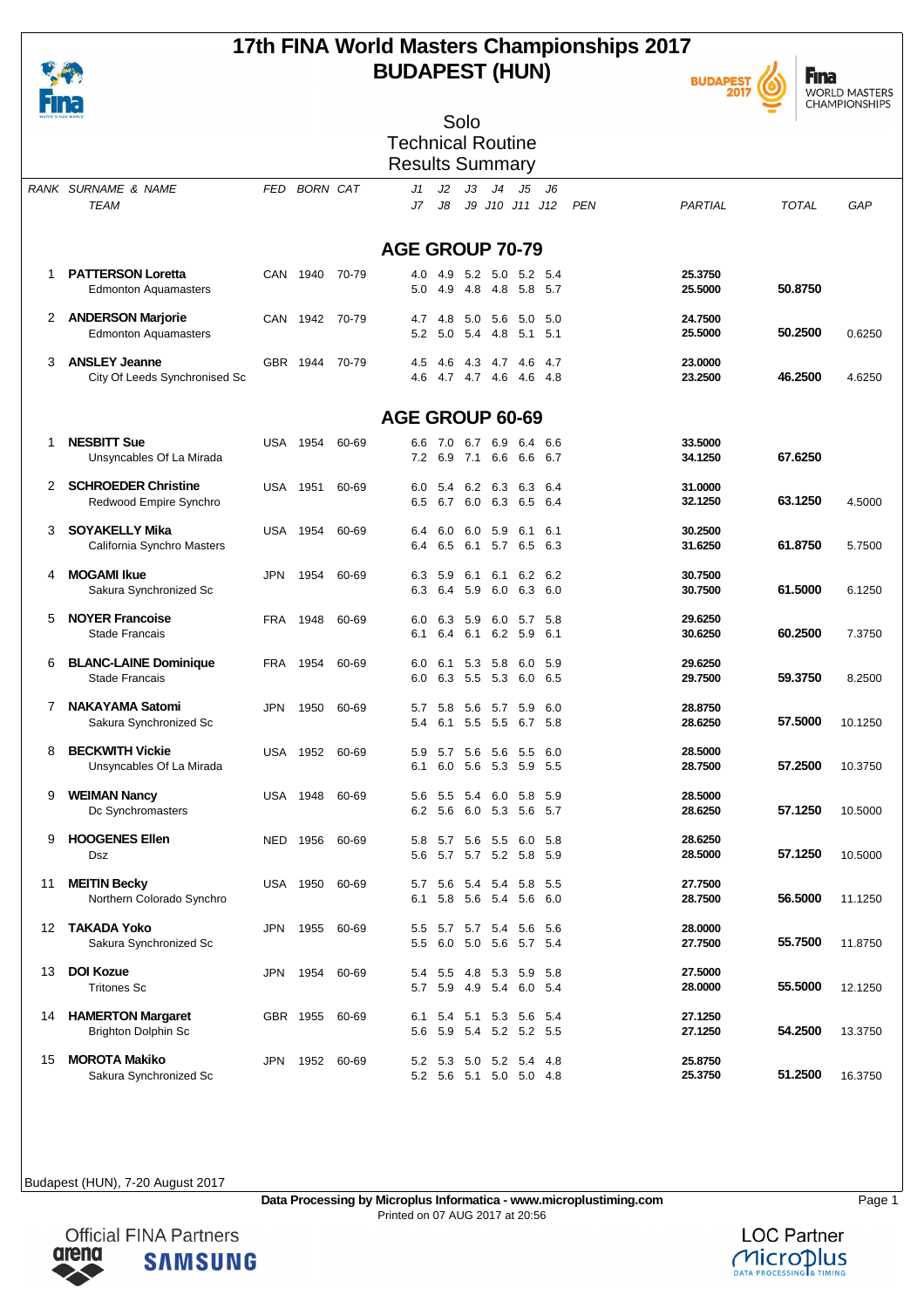|    | RANK SURNAME & NAME                                        | FED        | <b>BORN CAT</b> |       | J1                     | J2         | JЗ                 | J4                     | J5                                             | J6             |            |                    |              |         |
|----|------------------------------------------------------------|------------|-----------------|-------|------------------------|------------|--------------------|------------------------|------------------------------------------------|----------------|------------|--------------------|--------------|---------|
|    | <b>TEAM</b>                                                |            |                 |       | J7                     | J8         | J9                 |                        | J10 J11 J12                                    |                | <b>PEN</b> | PARTIAL            | <b>TOTAL</b> | GAP     |
|    |                                                            |            |                 |       |                        |            |                    |                        |                                                |                |            |                    |              |         |
|    |                                                            |            |                 |       | <b>AGE GROUP 50-59</b> |            |                    |                        |                                                |                |            |                    |              |         |
| 1  | <b>FITZSIMMONS Carol</b><br>Calgary Aquamums Masters       |            | CAN 1961        | 50-59 | 7.3<br>7.1             | 7.2        | 7.3 7.1 7.5<br>7.3 | 7.5                    | 7.1<br>7.1                                     | 7.2<br>6.6     |            | 36.1250<br>35.8750 | 72,0000      |         |
| 2  | <b>BARBINI Michela</b><br>Asd Vigevano Nuoto               | <b>ITA</b> | 1964            | 50-59 | 7.0<br>6.6             | 7.2<br>7.0 | 7.1                | 7.2 7.2 6.9<br>7.4     | 7.0                                            | 6.8<br>7.0     |            | 35.3750<br>35.1250 | 70.5000      | 1.5000  |
| 3  | <b>WOODS Mary Lou</b><br>Unsyncables Of La Mirada          | USA        | 1959            | 50-59 | 6.8<br>6.6             | 7.1<br>6.8 | 6.8<br>6.8         | 6.9<br>7.3             | 7.3<br>7.3                                     | 7.1<br>-7.4    |            | 34.8750<br>35.2500 | 70.1250      | 1.8750  |
| 4  | <b>THOMPSON Ruth</b><br><b>Team Florida</b>                | USA        | 1958            | 50-59 | 7.0<br>6.8             | 6.9<br>6.9 | 7.2                | 6.7 7.3<br>6.9         | 6.9<br>6.8                                     | 6.9<br>6.7     |            | 34.6250<br>34.2500 | 68.8750      | 3.1250  |
| 5  | <b>NEW Cathy</b><br><b>Calgary Aquamums Masters</b>        | CAN        | 1962            | 50-59 | 6.7<br>7.2             | 7.0<br>6.6 | 7.0<br>7.1         | 6.3<br>6.6             | 6.7 6.7<br>6.9                                 | 7.1            |            | 33.8750<br>34.6250 | 68.5000      | 3.5000  |
| 6  | <b>HAGEGE Nouchka</b><br>Hapoel Yuvalim Jerusalem          | <b>ISR</b> | 1965            | 50-59 | 7.2<br>6.7             | 7.0<br>5.9 | 6.6<br>5.9         | 6.8<br>6.4             | 7.0<br>7.0                                     | 6.7<br>7.3     |            | 34.3750<br>32.5000 | 66.8750      | 5.1250  |
| 7  | <b>ZENOBI Lorena</b><br>Nuoto Bergamo Alta Coop S.D.       | ITA        | 1964            | 50-59 | 6.5<br>7.1             | 6.9<br>6.1 | 6.7                | 6.7                    | 6.8<br>6.2 6.7 6.6                             | 6.6<br>7.2     |            | 33.5000<br>33.2500 | 66.7500      | 5.2500  |
| 8  | <b>BEAN Lea</b><br>Unsyncables Of La Mirada                | USA        | 1965            | 50-59 | 6.9<br>6.8             | 6.3<br>6.9 | 6.5<br>6.6         | 7.0<br>6.4             | 6.5<br>6.7                                     | 6.6<br>6.7     |            | 33.1250<br>33.5000 | 66.6250      | 5.3750  |
| 9  | <b>ROBINSON Sally</b><br><b>Reading Royals Ssc</b>         |            | GBR 1965        | 50-59 | 6.7<br>6.6             | 6.7<br>6.5 | 6.8<br>6.1         | 6.7<br>6.3             | 6.4<br>7.1                                     | 6.8<br>6.4     |            | 33.6250<br>32.2500 | 65.8750      | 6.1250  |
| 10 | <b>ROSOLOWSKI Karen</b><br>Unsyncables Of La Mirada        | USA        | 1960            | 50-59 | 6.6<br>7.0             | 6.5<br>6.9 | 6.0<br>6.9         | 6.2<br>6.1             | 6.3<br>6.5                                     | 6.2<br>6.5     |            | 31.5000<br>33.5000 | 65.0000      | 7.0000  |
| 11 | <b>BERNIER Marie-France</b><br>Quebec Excellence Synchro   | CAN        | 1963            | 50-59 | 6.8<br>6.4             | 6.4<br>6.8 | 5.8<br>6.4         | 6.6<br>6.8             | 6.6<br>6.4                                     | 6.3<br>6.3     |            | 32.3750<br>32.5000 | 64.8750      | 7.1250  |
| 12 | <b>BRUGERE Evelyne</b><br>Nympheas De La Malmaison         | FRA        | 1960            | 50-59 | 6.8<br>6.6             | 6.8<br>6.5 | 6.0<br>7.0         | 6.0<br>6.2             | 6.1<br>6.3                                     | 6.3<br>6.8     |            | 31.5000<br>32.7500 | 64.2500      | 7.7500  |
| 12 | <b>HOLLAND Andrea</b><br>Rushmoor Synchro Sc               | GBR.       | 1958            | 50-59 | 7.0<br>7.0             | 6.2<br>6.6 | 6.0<br>6.0         | 6.5<br>6.5             | 6.5<br>6.3                                     | 6.4<br>6.4     |            | 32.0000<br>32.2500 | 64.2500      | 7.7500  |
| 14 | <b>GIACOMINI Maria Paola</b><br>All Round Sport & Wellness | <b>ITA</b> | 1967            | 50-59 | 6.8                    | 6.6        | 5.9                | 6.3                    | 6.5<br>6.0 5.8 6.3 6.8 6.7 6.1                 | 6.6            |            | 32.5000<br>31.3750 | 63.8750      | 8.1250  |
| 15 | <b>WILSON Carolyn</b><br>Rushmoor Synchro Sc               |            | GBR 1959        | 50-59 | 6.9<br>6.7             | 6.1<br>6.3 |                    | 6.6 5.9                | 6.2 6.5<br>6.3 6.3 6.4 6.6                     |                |            | 31.7500<br>32.0000 | 63.7500      | 8.2500  |
| 16 | RADERMACHER Stephanie Ma<br><b>Fvv Frankfurt</b>           |            | GER 1964        | 50-59 | 5.7<br>6.4             | 5.4<br>6.5 | 6.4<br>6.2 6.0     | 6.0                    | 6.1<br>6.7 6.5                                 | 6.5            |            | 30.2500<br>32.0000 | 62.2500      | 9.7500  |
| 17 | <b>SOMEI Fumiko</b><br><b>Tritones Sc</b>                  | JPN        | 1966            | 50-59 | 6.6<br>6.1             | 5.3        | 5.9<br>6.2 5.9     | 6.0<br>6.1             | 6.2                                            | 6.4<br>6.5 6.6 |            | 30.6250<br>31.1250 | 61.7500      | 10.2500 |
| 18 | <b>ESSER Doris</b><br>Wsf Delphin Eschweiler               |            | GER 1958        | 50-59 | 6.6<br>5.7             | 5.8        | 6.5                | 6.4                    | 6.2<br>6.0 5.6 6.0 6.0 6.1                     | 6.1            |            | 31.5000<br>29.6250 | 61.1250      | 10.8750 |
| 19 | <b>OTTEN Edith</b><br>Zpc Amersfoort                       | NED        | 1958            | 50-59 | 5.6<br>6.5             | 5.5<br>6.0 |                    | 5.9 5.7 5.6            | 5.7 5.5 6.2 6.3                                | 6.0            |            | 28.5000<br>30.2500 | 58.7500      | 13.2500 |
| 20 | <b>STAFFORD Victoria</b><br><b>Burnaby Caprice Synchro</b> |            | CAN 1961        | 50-59 | 5.7<br>6.3             | 5.6<br>5.4 | 58 59              | 5.8 5.8                | 5.8<br>5.8                                     | 6.0<br>5.8     |            | 29.0000<br>29.0000 | 58.0000      | 14.0000 |
| 20 | <b>SARUTA Chikako</b><br>Sakura Synchronized Sc            | JPN        | 1963            | 50-59 | 5.9<br>5.8             | 5.7<br>5.8 |                    | 5.8 5.4<br>5.5 5.2 6.1 | 6.0                                            | 5.9<br>6.0     |            | 29.1250<br>28.8750 | 58.0000      | 14.0000 |
| 22 | <b>BAES Alexandra</b><br>Zwemclub Atlandis                 | BEL.       | 1963            | 50-59 | 5.8                    |            |                    |                        | 5.2 5.4 5.4 5.7 5.7<br>5.8 6.0 5.5 6.2 5.9 6.0 |                |            | 27.7500<br>29.6250 | 57.3750      | 14.6250 |



**LOC Partner** Microplus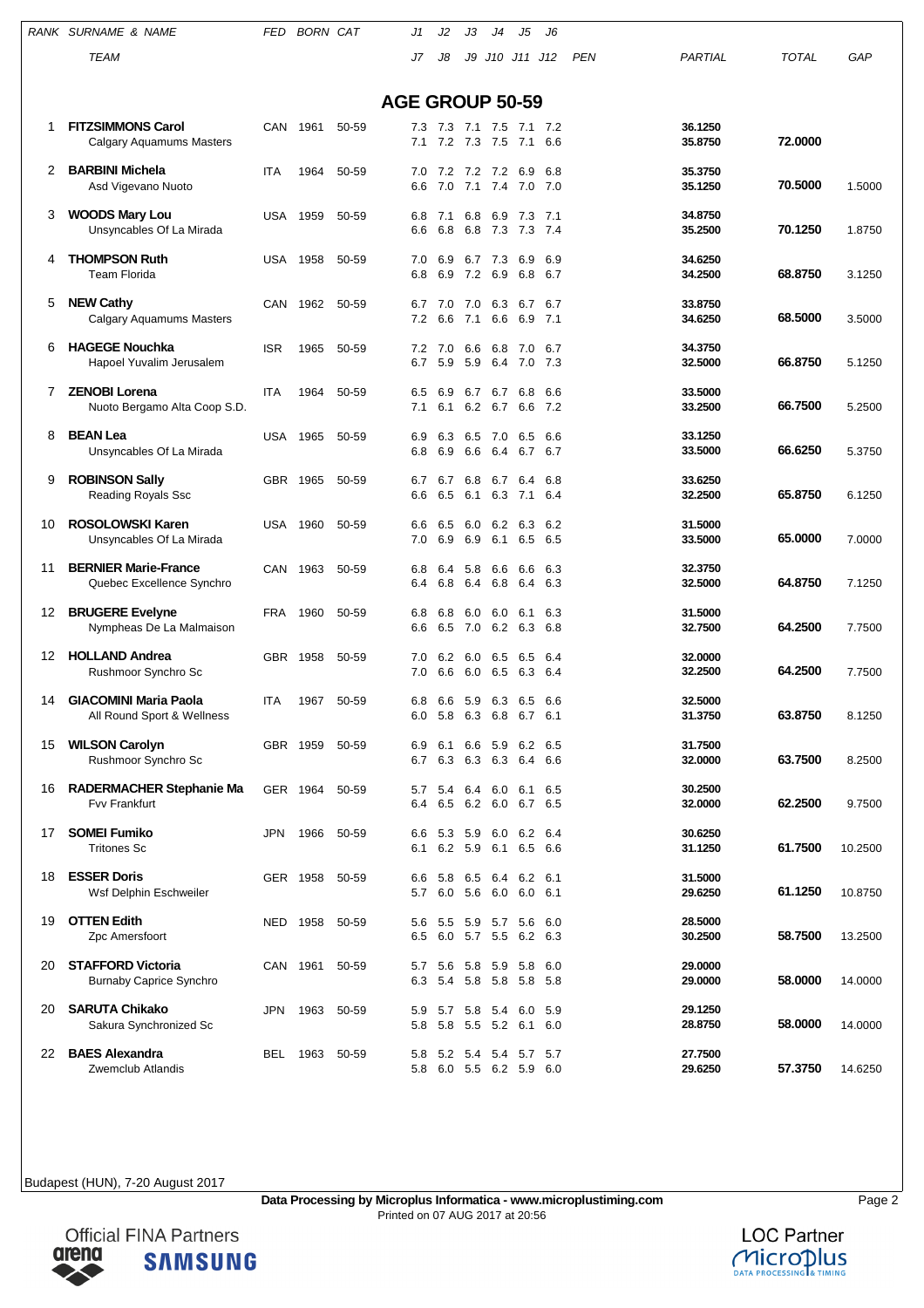|    | RANK SURNAME & NAME                                     | FED        | <b>BORN CAT</b> |       | J1                     | J2         | JЗ         | J4                 | J5                  | J6          |            |                    |              |         |
|----|---------------------------------------------------------|------------|-----------------|-------|------------------------|------------|------------|--------------------|---------------------|-------------|------------|--------------------|--------------|---------|
|    | <b>TEAM</b>                                             |            |                 |       | J7                     | J8         |            | J9 J10 J11         |                     | J12         | <b>PEN</b> | PARTIAL            | <b>TOTAL</b> | GAP     |
|    |                                                         |            |                 |       |                        |            |            |                    |                     |             |            |                    |              |         |
|    |                                                         |            |                 |       | <b>AGE GROUP 40-49</b> |            |            |                    |                     |             |            |                    |              |         |
| 1  | <b>SVRCINOVA Lucie</b>                                  | USA        | 1974            | 40-49 | 7.3<br>7.4             | 7.7        | 7.4        | 7.7 7.7 7.1        |                     | -7.4<br>7.3 |            | 37.6250<br>36.7500 | 74.3750      |         |
|    | Mac Synchro Masters                                     |            |                 |       |                        | 7.6        |            | 7.3                | 7.0                 |             |            |                    |              |         |
| 1  | <b>GRIGORYEVA Vera</b><br>Sport Club 'Kiwi              | <b>RUS</b> | 1975            | 40-49 | 7.0<br>7.3             | 7.6<br>7.4 | 7.8        | 7.5<br>7.3 7.2 7.4 | 7.4                 | 7.6<br>7.8  |            | 37.6250<br>36.7500 | 74.3750      |         |
| 3  | <b>ROUAS Emmanuelle</b><br>Nicaea Water Polo            | <b>FRA</b> | 1973            | 40-49 | 6.8<br>7.1             | 7.3<br>7.5 | 7.6<br>7.6 | 6.8<br>7.4         | 6.7<br>6.9          | 7.3<br>7.7  |            | 35.2500<br>37.0000 | 72.2500      | 2.1250  |
| 4  | <b>MATHIEU Sandra</b><br>Club Aquatique Est De Montreal |            | CAN 1977        | 40-49 | 7.0<br>6.8             | 7.2<br>7.2 | 7.4<br>7.3 | 7.0<br>6.8         | 7.5<br>7.3          | 7.4<br>7.2  |            | 36.2500<br>35.6250 | 71.8750      | 2.5000  |
| 5  | <b>BERGWERFF Jenny</b>                                  | <b>NED</b> | 1972            | 40-49 | 7.1                    | 7.4        | 7.6        | 6.8                | 7.4                 | 6.9         |            | 36,0000            |              |         |
|    | Zpc Amersfoort                                          |            |                 |       | 7.2                    | 7.3        | 7.5        | 6.6                | 7.1                 | 6.5         |            | 35.2500            | 71.2500      | 3.1250  |
| 6  | <b>DULOVA ALLAROVA Livia</b><br>Synchro Bratislava      | <b>SVK</b> | 1974            | 40-49 | 6.9<br>7.2             | 7.2<br>7.1 | 6.7        | 7.0<br>7.0 7.2     | 6.9<br>6.5 7.2      | 7.2         |            | 35.0000<br>35.6250 | 70.6250      | 3.7500  |
|    |                                                         |            |                 |       |                        |            |            |                    |                     |             |            |                    |              |         |
| 7  | <b>PETRIS Jana</b><br>Schwimmunion Hall                 | AUT        | 1977            | 40-49 | 6.6<br>7.1             | 7.1<br>7.0 | 7.3<br>7.1 | 6.5<br>7.0         | 7.0<br>6.7 7.3      | 7.0         |            | 34.6250<br>35.2500 | 69.8750      | 4.5000  |
|    |                                                         |            |                 |       |                        |            |            |                    |                     |             |            |                    |              |         |
| 8  | <b>REINBOLD Tanja</b><br>Ssg Reutlingen Tubingen        |            | GER 1972        | 40-49 | 6.7<br>6.9             | 7.5<br>7.2 | 6.6<br>6.7 | 7.4<br>7.0         | 7.0<br>6.8          | 6.6<br>6.3  |            | 34.6250<br>34.2500 | 68.8750      | 5.5000  |
| 9  | <b>BECQUET LEGENDRE Anne</b>                            | FRA        | 1971            | 40-49 | 6.7                    | 7.1        | 6.8        | 6.9                | 6.8                 | 6.6         |            | 34.0000            |              |         |
|    | Pessac Nat'Synchro                                      |            |                 |       | 7.1                    | 7.0        | 6.9        | 6.9                | 6.8                 | 6.5         |            | 34.5000            | 68,5000      | 5.8750  |
| 10 | <b>SZALE Katalin</b>                                    | <b>HUN</b> | 1976            | 40-49 | 6.5                    | 7.0        | 6.5        | 7.3                | 6.5                 | 6.8         |            | 33.5000            |              |         |
|    | Bvsc-Zuglo                                              |            |                 |       | 7.0                    | 6.7        | 6.5        | 6.7                | 7.1                 | 7.5         |            | 34.3750            | 67.8750      | 6.5000  |
| 11 | <b>ALLARD Brenda</b>                                    |            | CAN 1969        | 40-49 | 6.7                    | 7.1        | 6.8        | 7.1                | 6.4                 | 6.6         |            | 34.0000            |              |         |
|    | Club Brossard Synchro                                   |            |                 |       | 6.7                    | 6.9        | 7.0        | 6.5                | 6.9                 | 6.3         |            | 33.7500            | 67.7500      | 6.6250  |
| 12 | <b>OSTROVSKAYA Nadezda</b>                              | SUI        | 1973            | 40-49 | 6.4                    | 7.0        | 6.5        | 6.7                | 6.3                 | 6.5         |            | 32.6250            |              |         |
|    | Morges-Natation                                         |            |                 |       | 7.0                    | 6.8        | 6.8        | 7.3                | 6.8                 | 6.7         |            | 34.2500            | 66.8750      | 7.5000  |
| 13 | <b>KORNBICHLER Gabriele</b>                             |            | GER 1975        | 40-49 | 6.5                    | 6.9        | 7.0        | 7.1                | 6.2                 | 6.0         |            | 33.2500<br>33,0000 | 66.2500      |         |
|    | <b>Tsv Eintracht Karlsfeld</b>                          |            |                 |       | 6.5                    | 6.9        | 6.9        | 6.6                | 6.4                 | 6.3         |            |                    |              | 8.1250  |
| 14 | <b>ROUSSEL-COURCO Isabelle</b>                          | FRA        | 1971            | 40-49 | 6.5                    | 6.8        | 6.9        | 6.8                | 6.5                 | - 6.4       |            | 33.2500            |              |         |
|    | L.U.C Natation                                          |            |                 |       | 6.4                    |            |            |                    | 6.5 6.3 6.4 6.6 6.4 |             |            | 32.1250            | 65.3750      | 9.0000  |
| 15 | <b>SANDERS Carla</b>                                    |            | GBR 1974        | 40-49 | 6.7                    |            |            | 6.5 6.4 6.0 6.8    |                     | 6.7         |            | 32.8750            | 64.6250      | 9.7500  |
|    | Rushmoor Synchro Sc                                     |            |                 |       | 6.5                    | 6.2        | 6.3        | 6.4                | 6.4                 | 6.3         |            | 31.7500            |              |         |
| 16 | <b>DAVIES Rachel</b>                                    |            | GBR 1974        | 40-49 | 6.4                    | 6.3        | 6.3 7.0    |                    | 6.3                 | 6.2         |            | 31.6250            |              |         |
|    | Rushmoor Synchro Sc                                     |            |                 |       | 6.7                    | 6.5        | 6.6        | 6.3                | 6.3                 | 6.5         |            | 32.3750            | 64.0000      | 10.3750 |
| 17 | van der LEDEN Natasja                                   |            | NED 1976        | 40-49 | 6.5                    | 7.0        |            | 6.6 5.9            | 6.8                 | 6.0         |            | 32.3750            |              |         |
|    | Dsz                                                     |            |                 |       | 6.5                    | 6.4        | 6.6        |                    | 6.1 6.2 6.1         |             |            | 31.5000            | 63.8750      | 10.5000 |
| 18 | <b>EDER Manuela</b>                                     |            | GER 1972        | 40-49 | 6.1                    | 7.3        | 6.5        | 6.9                | 6.2                 | - 6.2       |            | 32.2500            |              |         |
|    | Mtv Urberach 1901                                       |            |                 |       | 6.2                    | 6.6        | 6.2 6.3    |                    | 6.4 6.3             |             |            | 31.5000            | 63.7500      | 10.6250 |
| 19 | <b>MAILLE Isabelle</b>                                  |            | CAN 1968        | 40-49 | 6.5                    | 6.0        | 6.4        |                    | 6.2 6.4             | -6.1        |            | 31.3750            |              |         |
|    | Club Brossard Synchro                                   |            |                 |       | 6.6                    | 6.1        |            | 6.4 6.4            | 6.3 6.2             |             |            | 31.6250            | 63.0000      | 11.3750 |
| 20 | <b>SCOTTO Lucia</b>                                     | <b>ITA</b> | 1974            | 40-49 | 6.6                    | 6.4        | 6.4        | 6.0                | 5.9                 | 6.4         |            | 31.5000            |              |         |
|    | Argentario Nuoto                                        |            |                 |       | 6.1                    | 6.3        | 6.2 6.5    |                    | 6.5                 | - 6.0       |            | 31.3750            | 62.8750      | 11.5000 |
| 20 | <b>HOEKSTRA Thirza</b>                                  | NED        | 1977            | 40-49 | 6.5                    | 6.3        | 6.3        |                    | 6.2 6.2             | -6.1        |            | 31.2500            |              |         |
|    | <b>Swol 1894</b>                                        |            |                 |       | 6.2                    |            |            |                    | 6.3 6.0 6.8 6.7 6.1 |             |            | 31.6250            | 62.8750      | 11.5000 |
| 22 | <b>MOHAMMED Rowena Dale</b>                             |            | <b>USA 1969</b> | 40-49 | 6.4                    | 6.7        |            | 6.0 5.8 6.9        |                     | 6.1         |            | 31.5000            |              |         |
|    | Gotham Synchronized Swimming                            |            |                 |       | 6.4                    | 6.0        |            |                    | 6.4 6.0 5.9 6.4     |             |            | 31.0000            | 62.5000      | 11.8750 |
| 22 | <b>RODERER Petra</b>                                    |            | GER 1969        | 40-49 | 6.2                    | 6.4        |            | 6.2 6.1            | 6.3                 | 6.3         |            | 31.2500            |              |         |
|    | Vw Mannheim                                             |            |                 |       | 6.1                    |            |            |                    | 5.8 6.5 6.5 6.4 6.0 |             |            | 31.2500            | 62.5000      | 11.8750 |

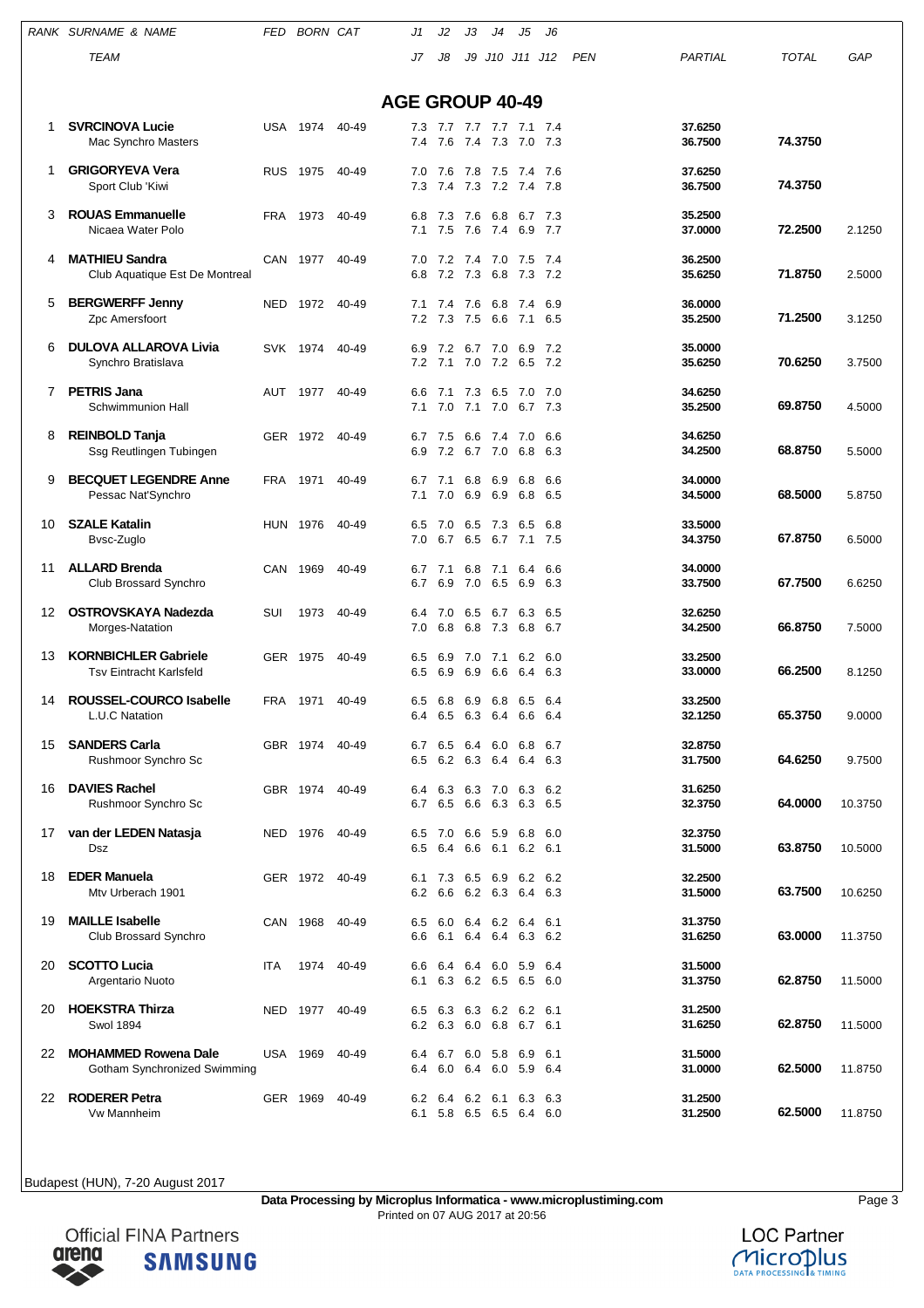|    | RANK SURNAME & NAME                                                  | FED        | BORN CAT |                        | J1         | J2                 | JЗ         | J4                             | J5                                             | J6          |            |                    |              |         |
|----|----------------------------------------------------------------------|------------|----------|------------------------|------------|--------------------|------------|--------------------------------|------------------------------------------------|-------------|------------|--------------------|--------------|---------|
|    | TEAM                                                                 |            |          |                        | J7         | J8                 | J9         | J10 J11                        |                                                | J12         | <b>PEN</b> | PARTIAL            | <b>TOTAL</b> | GAP     |
| 24 | <b>BEAUDOIN Melanie</b><br>Quebec Excellence Synchro                 |            | CAN 1976 | 40-49                  | 6.4<br>6.3 | 6.1<br>6.0         | 6.1<br>6.1 | 6.3<br>6.2                     | 6.0<br>6.2 6.2                                 | -6.2        |            | 30.8750<br>30.8750 | 61.7500      | 12.6250 |
| 25 | <b>IWANO Mai</b><br>Sakura Synchronized Sc                           | JPN        | 1974     | 40-49                  | 6.3<br>6.0 | 5.9<br>5.9         | 5.6<br>6.0 | 6.7<br>6.6                     | 6.1<br>6.3                                     | 6.1<br>6.5  |            | 30.5000<br>31.0000 | 61.5000      | 12.8750 |
| 26 | <b>SCORSINO Federica</b><br><b>H2O</b>                               | ITA        | 1970     | 40-49                  | 6.4<br>5.8 | 5.6<br>6.1         | 6.1        | 6.1<br>6.1 5.6                 | 6.6<br>6.5 6.2                                 | 6.2         |            | 31.0000<br>30.2500 | 61.2500      | 13.1250 |
| 27 | <b>VANDERFLUIT Rhonda</b><br>Vancouver Masters Synchro               |            | CAN 1969 | 40-49                  | 5.6<br>5.7 | 6.0<br>5.9         | 5.8<br>5.9 | 5.9<br>6.1                     | 5.5<br>6.1                                     | 6.0<br>5.7  |            | 29.1250<br>29.5000 | 58.6250      | 15.7500 |
| 28 | <b>CRAWFORD Lori Beth</b><br>Unsyncables Of La Mirada                |            | USA 1977 | 40-49                  | 5.7<br>5.9 | 6.2<br>6.2         | 5.7<br>5.8 | 6.0<br>6.5                     | 5.3<br>5.6                                     | 5.5<br>6.0  |            | 28.6250<br>29.8750 | 58.5000      | 15.8750 |
| 29 | <b>MICHILS Genevieve</b><br>Zwemclub Atlandis                        | BEL        | 1970     | 40-49                  | 6.0<br>6.0 | 5.9                |            | 5.2 5.4 5.9<br>5.7 5.5 5.8     | 6.4 5.9                                        | - 5.7       |            | 28.6250<br>29.2500 | 57.8750      | 16.5000 |
|    |                                                                      |            |          | <b>AGE GROUP 30-39</b> |            |                    |            |                                |                                                |             |            |                    |              |         |
| 1. | <b>KIMURA Maya</b><br><b>Mermaid Twins</b>                           | <b>JPN</b> | 1986     | 30-39                  | 7.5<br>7.8 | 8.1                | 8.0        | 7.7                            | 7.5<br>7.7 7.3 7.7 8.3 7.5                     | - 7.5       |            | 38.3750<br>38.3750 | 76.7500      |         |
| 2  | <b>NESBITT Barbara</b><br>Unsyncables Of La Mirada                   | USA        | 1987     | 30-39                  | 7.6<br>7.6 | 7.8<br>7.6         | 7.8        | 7.2 7.6<br>7.3                 | 7.1<br>7.5                                     | -7.6<br>7.5 |            | 37.5000<br>37.7500 | 75.2500      | 1.5000  |
| 3  | <b>LICCARDO Teresa</b><br>Unsyncables Of La Mirada                   |            | USA 1984 | 30-39                  | 7.5<br>7.3 | 7.5<br>7.3         | 7.3        | 7.4<br>7.1 7.5                 | 7.4<br>7.4                                     | -7.3<br>7.3 |            | 37.0000<br>36.6250 | 73.6250      | 3.1250  |
| 4  | <b>MARSCHALKO Petra</b><br>Bvsc-Zuglo                                | <b>HUN</b> | 1979     | 30-39                  | 7.1<br>7.2 | 7.2<br>7.1         |            | 7.2 7.4<br>6.8 7.5             | 7.6<br>7.5 7.5                                 | 6.9         |            | 36.1250<br>36.6250 | 72.7500      | 4.0000  |
| 5  | <b>WRASE Bettina</b><br>Sg Stadtwerke Munchen                        |            | GER 1983 | 30-39                  | 6.9<br>7.4 | 7.1<br>6.6         | 7.0        | 7.0 7.2<br>7.6                 | 6.9<br>7.1                                     | 7.3<br>7.2  |            | 35.2500<br>35.8750 | 71.1250      | 5.6250  |
| 6  | <b>DURUSSEL Fabienne</b><br><b>Pully-Natation</b>                    | SUI        | 1980     | 30-39                  | 6.6<br>6.9 | 7.0<br>7.5         | 7.1<br>7.0 | 7.0<br>7.0                     | 7.0<br>7.0 7.4                                 | 7.2         |            | 35.1250<br>35.5000 | 70.6250      | 6.1250  |
| 7  | <b>CAILLIER Margaux</b><br>Angers Natation Synchronisee              | FRA        | 1984     | 30-39                  | 7.2<br>6.8 | 7.4<br>7.4 7.2 6.9 | 6.9        | 6.8                            | 6.7<br>6.9                                     | 7.4<br>7.1  |            | 35.3750<br>35.1250 | 70.5000      | 6.2500  |
| 8  | <b>HARASZTY Zsuzsanna</b><br>Sydney Emeralds Synchro Club            | AUS        | 1986     | 30-39                  | 6.9        |                    |            |                                | 6.6 6.5 7.1 7.3 7.2<br>7.0 6.9 6.7 7.4 7.2 7.5 |             |            | 34.7500<br>35.6250 | 70.3750      | 6.3750  |
| 9  | <b>BAYET Laure</b><br>Etoile Sportive Seynod Natat.                  |            | FRA 1981 | 30-39                  | 6.6        |                    |            |                                | 7.0 7.0 6.8 7.2 7.1<br>7.3 6.7 7.3 7.0 6.9     | 6.8         |            | 34.8750<br>34.8750 | 69.7500      | 7.0000  |
| 10 | USOVA Iuliia<br><b>Corall Club</b>                                   |            | RUS 1982 | 30-39                  | 6.9        |                    |            | 6.5 6.8 7.2                    | 7.2 6.6 6.8 6.8 7.3 7.5<br>6.8 7.0             |             |            | 35.1250<br>34.3750 | 69.5000      | 7.2500  |
| 10 | van SCHUPPEN Natasja<br>Swol 1894                                    |            | NED 1987 | 30-39                  | 6.9<br>6.8 |                    |            | 6.9 7.0 6.6 7.1                | 6.8 6.6 7.1 7.0 7.2                            | 7.1         |            | 34.8750<br>34.6250 | 69.5000      | 7.2500  |
| 12 | <b>LECUIT Lidwine</b><br><b>Angers Natation Synchronisee</b>         |            | FRA 1984 | 30-39                  | 7.1<br>7.0 |                    |            | 6.7 6.7 7.0 7.1                | 6.5 7.0 7.4 7.0 6.7                            | 7.0         |            | 34.7500<br>34.6250 | 69.3750      | 7.3750  |
| 13 | <b>JEANNOTTE Annie</b><br>Dollard Synchro                            |            | CAN 1982 | 30-39                  | 6.8        | 7.0                |            | 6.7 6.9                        | 7.0 7.0 6.9 7.1 6.8 6.9<br>6.9                 | 6.8         |            | 34.7500<br>34.2500 | 69.0000      | 7.7500  |
| 14 | <b>WINTER Elizabeth</b><br>Seymour Synchro Swim Sch                  |            | GBR 1983 | 30-39                  | 6.8<br>7.0 | 6.4                |            | 6.6 6.7 6.8<br>7.1 6.9 6.7 6.9 |                                                | 6.8<br>6.8  |            | 33.6250<br>34.5000 | 68.1250      | 8.6250  |
| 14 | <b>KING Jackee</b><br>York Synchro                                   |            | CAN 1986 | 30-39                  | 6.8        |                    |            | 6.9 6.7 7.0                    | 6.6<br>6.7 7.2 6.9 6.8 6.6 6.7                 | - 7.0       |            | 34.2500<br>33.8750 | 68.1250      | 8.6250  |
| 16 | <b>RUKAZENKOVA-CLEVERLY Nat GBR 1986</b><br>Seymour Synchro Swim Sch |            |          | 30-39                  | 6.7<br>6.8 |                    | 6.5 7.0    | 6.9                            | 6.5 7.2<br>6.8 6.4 6.7 7.1 6.6                 |             |            | 33.8750<br>33.6250 | 67.5000      | 9.2500  |
| 17 | <b>CLAESSENS Lineke</b><br>Psv                                       |            | NED 1981 | 30-39                  | 7.1        |                    |            |                                | 6.7 6.7 6.8 6.7 6.6 6.6<br>7.0 6.6 6.8 6.7 6.7 |             |            | 33.3750<br>34.0000 | 67.3750      | 9.3750  |

**Data Processing by Microplus Informatica - www.microplustiming.com** Page 4 Printed on 07 AUG 2017 at 20:56

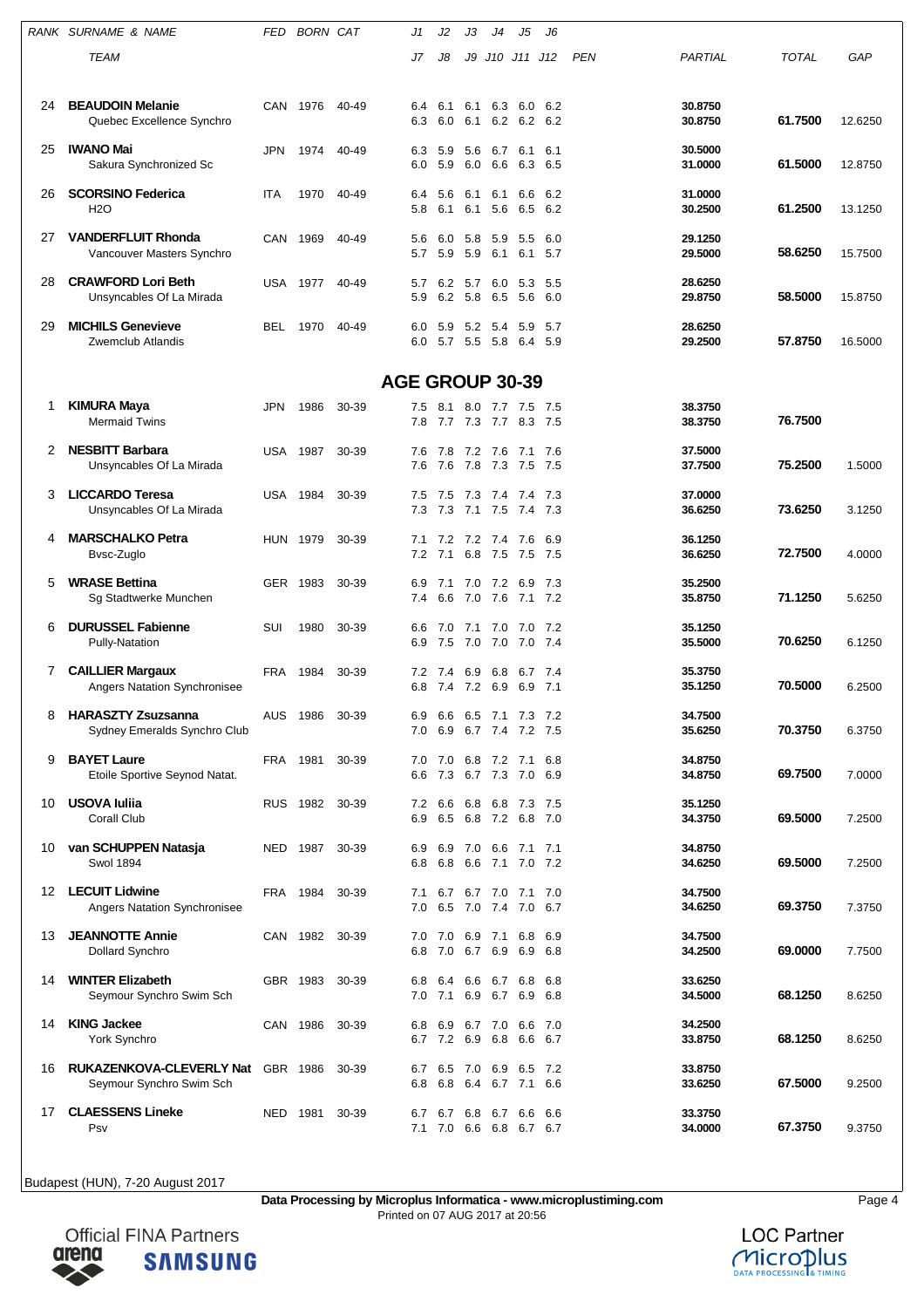|    | RANK SURNAME & NAME                                                | FED        | BORN CAT |                        | J1         | J2                     | JЗ          | J4                     | J5                                         | J6           |            |                    |              |         |
|----|--------------------------------------------------------------------|------------|----------|------------------------|------------|------------------------|-------------|------------------------|--------------------------------------------|--------------|------------|--------------------|--------------|---------|
|    | TEAM                                                               |            |          |                        | J7         | J8                     | J9          | J10 J11                |                                            | J12          | <b>PEN</b> | PARTIAL            | <b>TOTAL</b> | GAP     |
|    |                                                                    |            |          |                        |            |                        |             |                        |                                            |              |            |                    |              |         |
|    |                                                                    |            |          |                        |            |                        |             |                        |                                            |              |            |                    |              |         |
| 18 | <b>LEUNG Jennifer</b><br>Calgary Aquamums Masters                  | CAN        | 1985     | 30-39                  | 6.4<br>6.6 | 6.5                    | 6.6         | 6.9<br>6.3 6.8 6.2 6.8 | 7.2 7.4                                    | 7.0          |            | 34.0000<br>33.1250 | 67.1250      | 9.6250  |
| 19 | <b>HUBNER Michelle</b><br><b>Tsv Eintracht Karlsfeld</b>           |            | GER 1982 | 30-39                  | 6.5<br>6.8 | 6.8<br>6.7             | 6.9<br>6.5  | 6.9<br>6.6             | 6.3<br>6.5                                 | 6.8<br>6.9   |            | 33.7500<br>33.2500 | 67.0000      | 9.7500  |
| 20 | <b>BERNIER Lise</b><br>Patronnage Laïque D'Oullins                 | FRA        | 1985     | 30-39                  | 6.8<br>6.6 | 6.8<br>7.1             | 6.6<br>6.7  | 6.7<br>6.5             | 6.4<br>6.6                                 | 6.7<br>6.8   |            | 33.5000<br>33.3750 | 66.8750      | 9.8750  |
| 21 | <b>WINDISCH Nancy</b><br>1. Sc Flamingo Zwickau                    |            | GER 1984 | 30-39                  | 6.4<br>6.5 | 6.4<br>6.4             | 6.5<br>6.6  | 6.2<br>7.0             | 6.5<br>6.7                                 | 6.5<br>6.7   |            | 32.2500<br>33.1250 | 65.3750      | 11.3750 |
| 22 | <b>HURBIN Olivia</b><br>Entente Des Nageurs Louvierois             | BEL        | 1984     | 30-39                  | 6.4<br>6.9 | 6.2<br>6.0             | 6.4<br>6.5  | 6.7<br>6.5             | 6.7<br>6.6                                 | 6.2<br>6.8   |            | 32.1250<br>33,0000 | 65.1250      | 11.6250 |
| 23 | <b>NISHIMURA Mayu</b><br><b>Tritones Sc</b>                        | JPN        | 1978     | 30-39                  | 6.3<br>6.7 | 6.3<br>6.2             | 6.4<br>6.5  | 6.5<br>6.4             | 6.7<br>6.4                                 | 6.6<br>6.5   |            | 32.2500<br>32.2500 | 64.5000      | 12.2500 |
| 24 | <b>IRONSIDE Amanda</b><br>Toronto Synchronized Swim Club           |            | CAN 1978 | 30-39                  | 6.7<br>6.4 | 6.8<br>6.4             | 6.7<br>6.6  | 6.0<br>6.1             | 6.1<br>6.4                                 | 6.5<br>6.2   |            | 32.5000<br>31.7500 | 64.2500      | 12.5000 |
| 25 | <b>NEUMANN Yvonne</b><br>Atsv Hamburg                              | <b>GER</b> | 1979     | 30-39                  | 6.3<br>6.7 | 6.0<br>5.9             | 6.3<br>6.4  | 6.5<br>6.3             | 6.5<br>6.3                                 | 6.0<br>6.8   |            | 31.3750<br>32.1250 | 63.5000      | 13.2500 |
| 26 | <b>MARTHA Tamara</b><br>Psv                                        | NED        | 1983     | 30-39                  | 6.4<br>6.6 | 6.3<br>5.8 6.7 6.0     | 6.5         | 6.4                    | 6.1<br>6.4 6.3                             | 6.3          |            | 31.7500<br>31.6250 | 63.3750      | 13.3750 |
|    |                                                                    |            |          | <b>AGE GROUP 25-29</b> |            |                        |             |                        |                                            |              |            |                    |              |         |
| 1  | <b>KNOBBS Jennifer</b><br>Olympium Synchro                         | CAN        | 1989     | 25-29                  | 7.7<br>7.7 | 7.8<br>7.4             | 8.1         | 7.9 7.8<br>8.2         | 7.5<br>7.6                                 | -7.7<br>8.0  |            | 38.7500<br>39.2500 | 78.0000      |         |
|    |                                                                    |            |          |                        |            |                        |             |                        |                                            |              |            |                    |              |         |
| 2  | <b>RADVANYI Dora</b><br>Synus Sc                                   | HUN        | 1988     | 25-29                  | 7.0<br>7.2 | 7.2<br>7.0             | 7.0<br>7.6  | 7.5<br>7.6             | 7.5<br>7.5                                 | 7.4<br>7.4   |            | 36.3750<br>37.1250 | 73.5000      | 4.5000  |
| 3  | <b>DAVVETAS Iphinoe</b><br>Stade Francais                          | FRA        | 1992     | 25-29                  | 7.4<br>7.6 | 7.7<br>6.8 7.8 7.5     | 7.2 7.5     |                        | 7.0<br>7.2 6.9                             | 6.9          |            | 36.3750<br>36.5000 | 72.8750      | 5.1250  |
| 4  | <b>MACLEAN Julia</b><br>York Synchro                               | CAN        | 1991     | 25-29                  | 7.2<br>7.3 | 7.3<br>7.2 7.7 7.6     | $7.2$ $7.0$ |                        | 7.2<br>7.1                                 | 6.9<br>- 7.4 |            | 35.7500<br>36.8750 | 72.6250      | 5.3750  |
| 5  | <b>AMIRA Marlene Eleonora</b><br><b>Dds Dimensione Dello Sport</b> | ITA        | 1992     | 25-29                  | 7.1        | $7.2$ $7.6$            |             | 7.2                    | 7.2 7.6 7.4 7.3 7.1 7.0<br>7.2 7.4         |              |            | 36.2500<br>36.2500 | 72.5000      | 5.5000  |
| 6  | <b>HRUBA Denisa</b><br>Ti Tesla Brno                               | CZE        | 1989     | 25-29                  | 7.2<br>7.4 | 7.1                    | 7.1         | 7.3                    | 6.9 7.4<br>7.1 7.1 7.4 7.3 7.2             |              |            | 35.8750<br>36.2500 | 72.1250      | 5.8750  |
| 7  | <b>ULRICH Monica</b><br>Dds Dimensione Dello Sport                 | ITA        | 1992     | 25-29                  | 7.1<br>7.3 | 7.4<br>7.0 7.8 6.9     |             |                        | 7.8 7.1 7.5 7.1<br>6.9 7.2                 |              | 1.0        | 36.3750<br>35.5000 | 70.8750      | 7.1250  |
| 8  | <b>GONIN Pauline Marie</b><br><b>Stade Francais</b>                | FRA        | 1989     | 25-29                  | 6.8        | 7.1 7.1<br>7.2 7.3 7.3 |             |                        | 6.8 7.0 7.0 7.0<br>6.9 7.1                 |              |            | 35.1250<br>35.6250 | 70.7500      | 7.2500  |
| 9  | <b>JUNOY GUTIERREZ Nerea</b><br>A.D. Sincro Retiro                 | ESP        | 1991     | 25-29                  | 6.9<br>7.3 | 7.0<br>6.8             |             | 7.2 7.0                | 6.5 7.1 7.2 7.1<br>7.0 7.2                 |              |            | 35.1250<br>35.5000 | 70.6250      | 7.3750  |
| 10 | <b>TESSARO Francesca</b><br>Geneve Natation 1885                   | SUI        | 1989     | 25-29                  | 7.0<br>6.9 | 7.4                    |             | 6.8 7.3 6.9            | 6.7 6.7 7.1 7.1 7.2                        | 7.2          |            | 35.5000<br>34.7500 | 70.2500      | 7.7500  |
| 11 | <b>BUCELLA Xenia</b><br>H <sub>2</sub> O                           | ITA        | 1988     | 25-29                  | 7.1<br>6.9 | 7.5                    | 6.8         | 6.9                    | 7.2 7.1<br>6.9 6.9 7.0 7.2 7.0             |              |            | 35.3750<br>34.7500 | 70.1250      | 7.8750  |
| 11 | <b>ZENG Yixin</b><br>Seymour Synchro Swim Sch                      |            | GBR 1990 | 25-29                  | 7.0<br>7.3 |                        |             |                        | 7.3 6.6 7.1 7.0 6.8<br>6.6 7.7 7.2 7.0 6.7 |              |            | 34.8750<br>35.2500 | 70.1250      | 7.8750  |
| 13 | <b>TISSU Henrieta</b><br>Synchro Bratislava                        |            | SVK 1988 | 25-29                  | 7.1        |                        |             | 6.5 7.4 7.2            | 7.1<br>7.2 6.8 6.8 6.8 6.8 7.1             | - 7.0        |            | 35.5000<br>34.3750 | 69.8750      | 8.1250  |

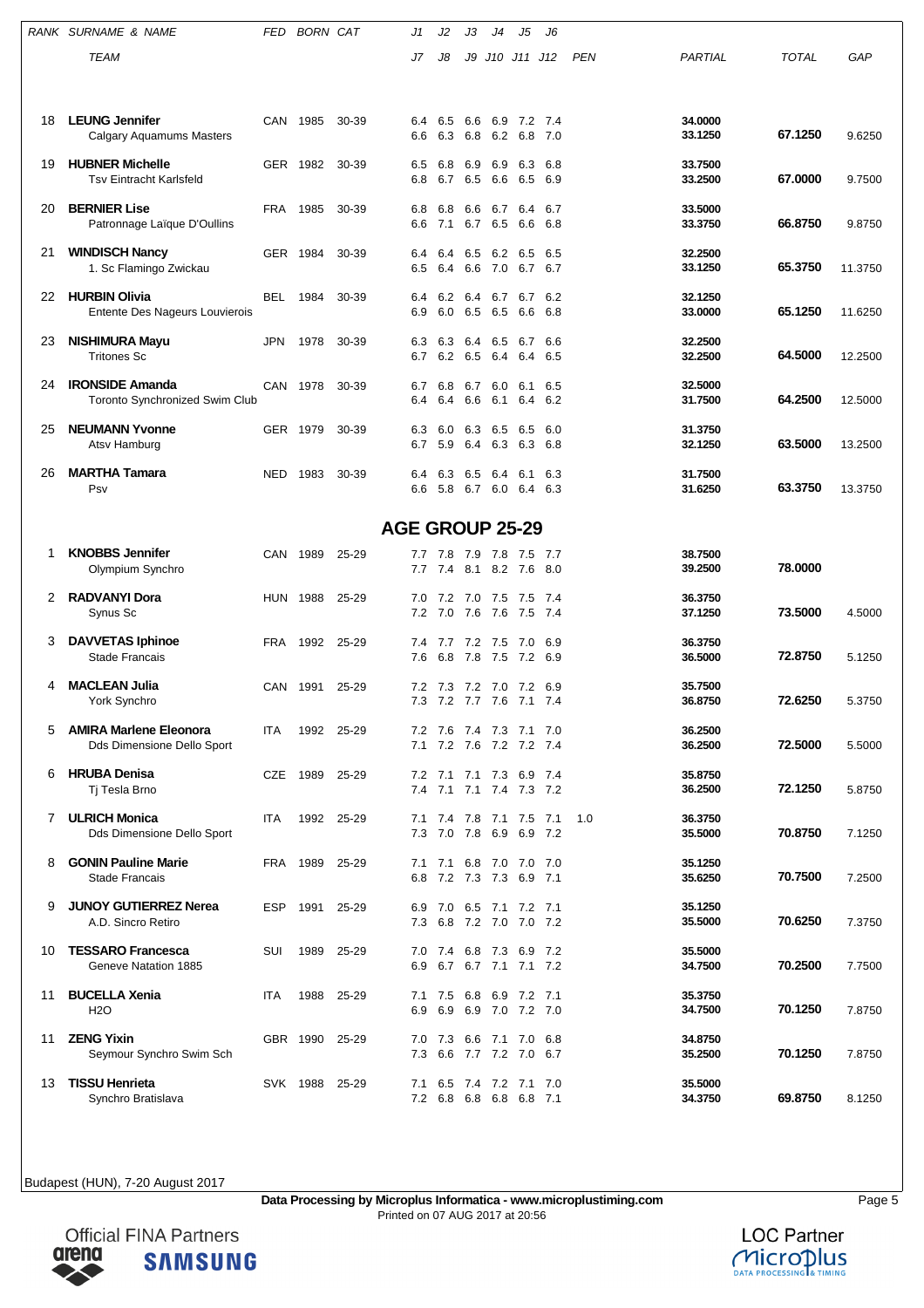|    | RANK SURNAME & NAME                                           | FED        | <b>BORN CAT</b> |           | J1         | J2                     | J3             | J4                         | J5             | J6             |            |                    |              |         |
|----|---------------------------------------------------------------|------------|-----------------|-----------|------------|------------------------|----------------|----------------------------|----------------|----------------|------------|--------------------|--------------|---------|
|    | <b>TEAM</b>                                                   |            |                 |           | J7         | J8                     | J9             | J10 J11 J12                |                |                | <b>PEN</b> | PARTIAL            | <b>TOTAL</b> | GAP     |
| 14 | <b>ROUBICKOVA Anna</b><br>Sportovni Klub Neptun Praha         | <b>CZE</b> | 1991            | 25-29     | 7.0<br>6.7 | 7.2 6.9 6.8 7.0<br>6.4 | 7.3            | 6.8                        | 7.4            | 6.8<br>6.9     |            | 34.6250<br>34.6250 | 69.2500      | 8.7500  |
| 15 | van RAVENSWAAIJ Kimberle<br>Zpc Amersfoort                    | NED        | 1991            | 25-29     | 7.0<br>6.8 | 7.2<br>6.8             | 7.3<br>7.2     | 6.7<br>6.7                 | 7.1<br>6.6     | 6.5<br>6.9     |            | 35.0000<br>34.0000 | 69.0000      | 9.0000  |
| 16 | <b>MARIANI Lidia</b><br><b>H2O</b>                            | <b>ITA</b> | 1989            | 25-29     | 7.1<br>7.0 | 6.8<br>6.5             | 6.9<br>7.0     | 6.8<br>7.1                 | 6.9<br>6.6     | 6.8<br>7.0     |            | 34.2500<br>34.5000 | 68.7500      | 9.2500  |
| 17 | <b>HANCZAR Jazmin</b><br>Belvarosi Honved Egyesulet           |            | <b>HUN 1989</b> | 25-29     | 6.6<br>7.0 | 7.0<br>6.5             | 6.7<br>6.4     | 6.9<br>6.6                 | 7.1<br>7.3     | 7.0<br>7.1     |            | 34.5000<br>34.0000 | 68.5000      | 9.5000  |
| 17 | <b>SENDER GORRIZ Miriam</b><br><b>Tsv Eintracht Karlsfeld</b> | GER        | 1989            | 25-29     | 6.9<br>7.2 | 6.7<br>6.6             | 7.0<br>7.0 6.7 | 7.0                        | 6.7<br>6.7 6.9 | 6.9            |            | 34.3750<br>34.1250 | 68.5000      | 9.5000  |
| 19 | <b>ESCHER Giulia</b><br>Seymour Synchro Swim Sch              |            | GBR 1991        | 25-29     | 6.9<br>6.8 | 6.8<br>6.8             | 6.3<br>7.0     | 6.8<br>6.6                 | 6.8<br>6.0 6.8 | 6.7            |            | 33.8750<br>33.7500 | 67.6250      | 10.3750 |
| 20 | <b>GARAY Gabriella</b><br>Sellok Szinkrouszo Se               |            | <b>HUN 1989</b> | 25-29     | 6.9<br>6.7 | 6.5<br>6.4             |                | 6.7 7.2 7.2 6.6<br>6.2 7.0 | 6.8            | 6.6            |            | 34.2500<br>33.1250 | 67.3750      | 10.6250 |
| 21 | <b>PRISCO Elisa</b><br>C.U.S. G.E.A.S. Milano                 | <b>ITA</b> | 1991            | 25-29     | 6.7<br>6.7 | 6.4<br>6.5             | 6.5<br>6.6     | 6.4<br>6.4                 | 6.6<br>6.5     | 6.4<br>6.5     |            | 32.3750<br>32.6250 | 65,0000      | 13.0000 |
| 22 | <b>SAUNDERS Philicia</b><br>Unsyncables Of La Mirada          |            | <b>USA 1988</b> | 25-29     | 6.8<br>6.3 | 6.3<br>6.5             | 6.0<br>6.4     | 6.6<br>6.5                 | 6.4<br>5.8     | 6.7<br>6.5     |            | 32.5000<br>32.1250 | 64.6250      | 13.3750 |
| 23 | <b>ROGIER Aaike</b><br>Waterballet Is Onze Sport              | BEL        | 1989            | 25-29     | 6.4<br>6.5 | 6.6<br>6.3             | 6.1            | 6.3<br>6.2 6.3             | 6.4            | 6.7 6.3<br>6.4 |            | 32.0000<br>31.7500 | 63.7500      | 14.2500 |
| 24 | <b>TRAFICANTE Arianna</b><br><b>H2O</b>                       | <b>ITA</b> | 1992            | 25-29     | 6.5<br>6.6 | 6.0<br>6.7             | 6.4<br>6.0     | 6.0<br>5.9                 | 6.5<br>6.1     | 6.3<br>6.6     |            | 31.5000<br>31.6250 | 63.1250      | 14.8750 |
| 25 | <b>BUBRIK Esther</b><br>Supanova Synchronised Sc              | AUS        | 1992            | $25 - 29$ | 6.0<br>6.1 | 6.1<br>6.3 5.8 5.8     | 5.9            | 5.9                        | 6.2<br>6.2 6.3 | 6.2            |            | 30.2500<br>30.5000 | 60.7500      | 17.2500 |
| 26 | <b>STEVENS Rachael</b><br>Kingston Ladies Sc                  | GBR.       | 1991            | $25 - 29$ | 5.8<br>6.2 | 5.9<br>6.1             | 5.6<br>5.7     | 5.7<br>5.4                 | 6.0<br>5.9     | 5.8<br>6.2     |            | 29.0000<br>29.8750 | 58.8750      | 19.1250 |
| 27 | <b>HENRICKSON Hannah</b><br>Unsyncables Of La Mirada          | USA        | 1990            | 25-29     | 5.7<br>6.3 | 5.7                    | 5.2<br>6.2 5.4 | 5.4<br>5.6                 | 6.2<br>6.0     | 5.9<br>6.0     |            | 28.3750<br>29.7500 | 58.1250      | 19.8750 |



**SAMSUNG**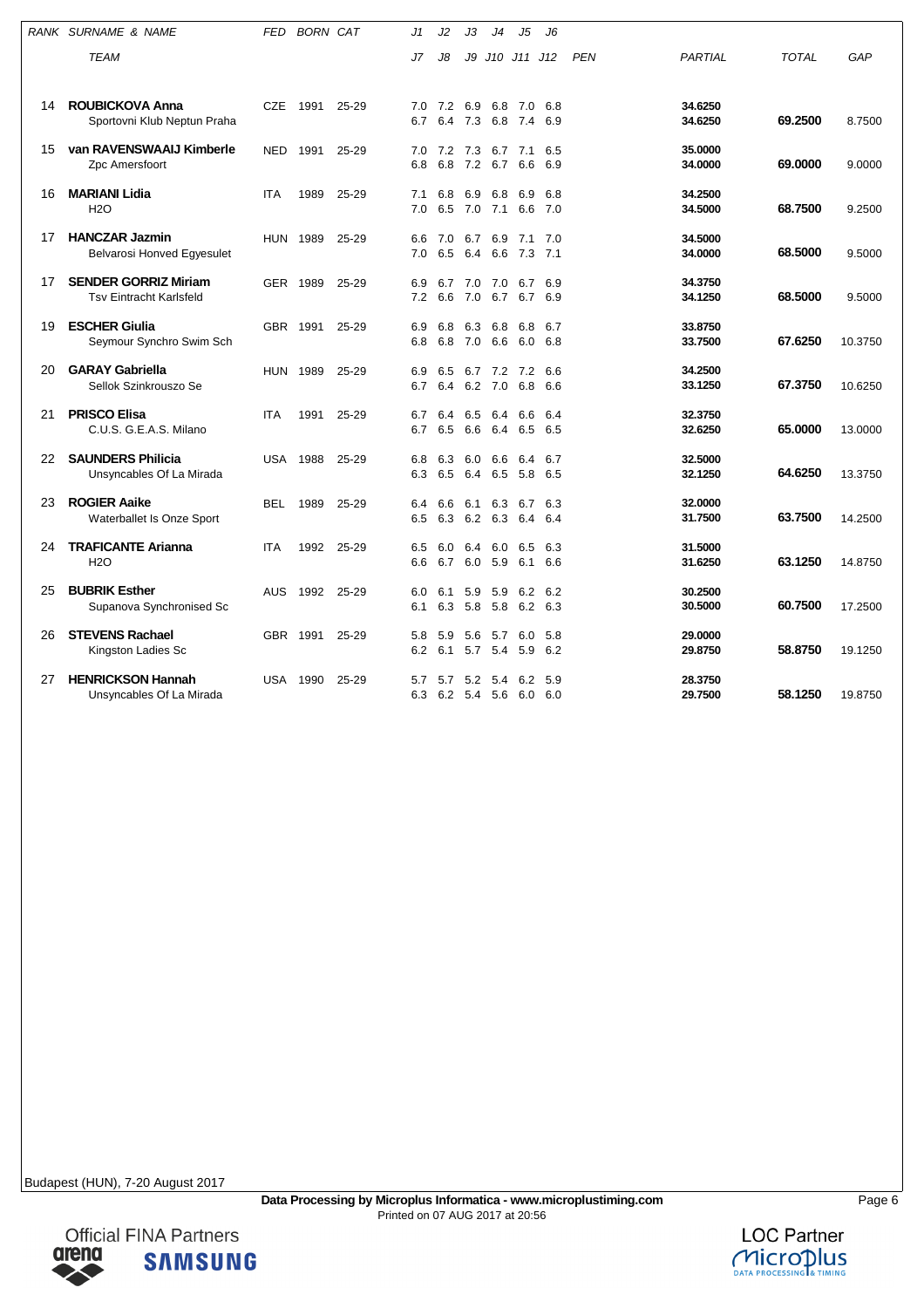### **17th FINA World Masters Championships 2017 BUDAPEST (HUN)**



**Fina** WORLD MASTERS<br>CHAMPIONSHIPS

| WATER IS OUR WORLD |                                                         |     |              |                | Solo                                                                                                                                                                                                     |        |
|--------------------|---------------------------------------------------------|-----|--------------|----------------|----------------------------------------------------------------------------------------------------------------------------------------------------------------------------------------------------------|--------|
|                    |                                                         |     |              |                | <b>Free Routine</b>                                                                                                                                                                                      |        |
|                    |                                                         |     |              |                | <b>Results Summary</b>                                                                                                                                                                                   |        |
|                    | RANK SURNAME & NAME<br>TEAM                             |     | FED BORN CAT |                | J2<br>J3<br>J4<br>J5<br>- J6<br>J1<br>J9 J10 J11 J12<br>J7<br>J8<br><b>PEN</b><br>PARTIAL<br><b>TOTAL</b>                                                                                                | GAP    |
|                    |                                                         |     |              |                | AGE GROUP 70-79                                                                                                                                                                                          |        |
|                    |                                                         |     |              |                |                                                                                                                                                                                                          |        |
| 1                  | <b>ANDERSON Marjorie</b><br><b>Edmonton Aquamasters</b> |     |              | CAN 1942 70-79 | 26.4500<br>EX 5.2 4.9<br>5.0 5.0 5.6<br>-5.0<br>51.1875<br>SY<br>5.6<br>4.9<br>5.4<br>5.6<br>5.3<br>24.7375<br>5.7<br>DF<br>5.7 5.0 5.3 5.4 5.6<br>-5.4<br>5.2 4.7 5.4 5.4 4.8<br>CН<br>-4.8             |        |
|                    |                                                         |     |              |                | ΜI<br>5.0 4.4 5.2 5.2 4.6<br>-4.5<br>5.0 4.7 5.1<br>5.2 4.7 4.3<br>PR.                                                                                                                                   |        |
| 2                  | <b>PATTERSON Loretta</b><br><b>Edmonton Aquamasters</b> |     | CAN 1940     | 70-79          | 25.0500<br>EX 5.0<br>-4.8<br>4.8<br>4.6<br>5.4<br>5.2<br>50.4625<br>SΥ<br>25.4125<br>5.3 5.0<br>4.6<br>5.2<br>5.5<br>- 5.6<br>DF<br>4.8 4.6<br>4.4 5.0 5.2 5.0<br>5.2 4.6<br>4.9 5.3 5.0<br>CН<br>-5.4   | 0.7250 |
|                    |                                                         |     |              |                | 5.7 4.2 4.9 5.1 4.9 5.2<br>МI<br>PR.<br>$5.2$ 4.8<br>4.8 5.4 5.1 5.4                                                                                                                                     |        |
| 3                  | <b>ANSLEY Jeanne</b><br>City Of Leeds Synchronised Sc   |     | GBR 1944     | 70-79          | 23.9000<br>EX 5.0 4.6<br>4.5<br>- 4.9<br>4.4<br>-4.7<br>47.3125<br>5.2 4.8<br>23.4125<br>SΥ<br>4.9<br>$5.0$ $5.2$<br>-4.8<br>DF<br>4.8 4.3<br>4.8 4.7 4.8<br>4.6<br>5.0 4.8<br>4.5 5.2 4.4<br>CН<br>-4.2 | 3.8750 |
|                    |                                                         |     |              |                | 4.9 4.5<br>МI<br>4.4<br>5.1 4.6<br>-4.4<br>PR.<br>5.5 4.8 4.3 5.1 4.9 4.5                                                                                                                                |        |
|                    |                                                         |     |              |                | AGE GROUP 60-69                                                                                                                                                                                          |        |
| -1                 | <b>NESBITT Sue</b><br>Unsyncables Of La Mirada          |     | USA 1954     | 60-69          | 33.9750<br>EX 6.5<br>6.8<br>7.0 7.1 7.6<br>6.7<br>66.6750<br>SY<br>6.7 6.9<br>6.6<br>32.7000<br>6.6<br>6.6<br>7.6                                                                                        |        |
|                    |                                                         |     |              |                | DF.<br>6.9 6.7 6.4 6.7 7.7 6.7<br>CН<br>6.7 6.7 6.5 6.9<br>6.0<br>6.5                                                                                                                                    |        |
|                    |                                                         |     |              |                | 6.1<br>6.4 6.9<br>6.1<br>МI<br>6.6<br>6.7<br>PR<br>6.7 6.2 6.4 6.8 5.9 6.8                                                                                                                               |        |
| 2                  | <b>SCHROEDER Christine</b><br>Redwood Empire Synchro    |     | USA 1951     | 60-69          | 31.4500<br>EX 6.3 6.3<br>6.3 6.2 6.6<br>6.1<br>61.8875<br>SΥ<br>6.1<br>6.2<br>6.4<br>6.4<br>6.7<br>6.2<br>30.4375                                                                                        | 4.7875 |
|                    |                                                         |     |              |                | 6.4 6.3 6.2 5.7 6.7 6.3<br>DF<br>6.5<br>5.6<br>5.9 6.7 5.5<br>CН<br>6.4                                                                                                                                  |        |
|                    |                                                         |     |              |                | 5.7<br>6.5<br>5.6<br>6.3<br>5.5<br>6.6<br>MI<br>PR.<br>6.5 5.9 5.7 6.5 5.6 6.5                                                                                                                           |        |
| 3                  | <b>SOYAKELLY Mika</b><br>California Synchro Masters     |     | USA 1954     | 60-69          | 31.1875<br>EX 6.1 6.4 6.5 6.4 6.5<br>-6.1<br>61.2500<br>SΥ<br>6.0<br>6.3<br>30.0625<br>6.4<br>5.8<br>6.7<br>6.2                                                                                          | 5.4250 |
|                    |                                                         |     |              |                | DF<br>$6.2$ 6.1<br>6.1<br>5.6<br>6.5<br>6.0<br>5.9<br>CН<br>6.6<br>6.0 6.1<br>5.7 6.3                                                                                                                    |        |
|                    |                                                         |     |              |                | 6.5 5.7 5.8 6.0 5.7 6.1<br>МI<br>PR<br>6.6 6.1 5.8 6.1 5.8 6.1                                                                                                                                           |        |
| 4                  | <b>NOYER Francoise</b><br><b>Stade Francais</b>         |     |              | FRA 1948 60-69 | EX 6.1 6.2 6.0 6.3 6.6<br>31.0875<br>6.3<br>29.7250<br>60.8125<br>SΥ<br>6.0<br>6.1<br>$6.0$ $6.2$ $6.6$<br>6.5                                                                                           | 5.8625 |
|                    |                                                         |     |              |                | DF<br>6.4 6.1<br>5.7 6.0 6.7<br>6.4<br>CH 5.8 6.0<br>5.7 6.6<br>5.7 6.0                                                                                                                                  |        |
|                    |                                                         |     |              |                | 6.0 5.9<br>5.9 6.4<br>МI<br>5.7 6.1<br>6.3 6.2 5.6 6.5 5.6 6.2<br>PR.                                                                                                                                    |        |
| 5                  | <b>MOGAMI Ikue</b><br>Sakura Synchronized Sc            | JPN |              | 1954 60-69     | EX 6.0 5.9 6.1<br>30.5000<br>$6.5\quad 6.2\quad 6.1$<br>SΥ<br>5.9<br>30.2250<br>60.7250<br>5.8<br>6.2 6.0<br>6.3<br>6.2                                                                                  | 5.9500 |
|                    |                                                         |     |              |                | DF<br>6.1 5.8<br>6.0 6.3 6.2 6.2<br>CH 6.3 5.5<br>5.8 6.7 5.7 6.3                                                                                                                                        |        |
|                    |                                                         |     |              |                | 6.4 5.6<br>5.7<br>6.6<br>5.6<br>МI<br>6.4<br>PR 6.2 6.1 5.4 6.6 5.9 6.3                                                                                                                                  |        |
|                    |                                                         |     |              |                |                                                                                                                                                                                                          |        |

Budapest (HUN), 7-20 August 2017

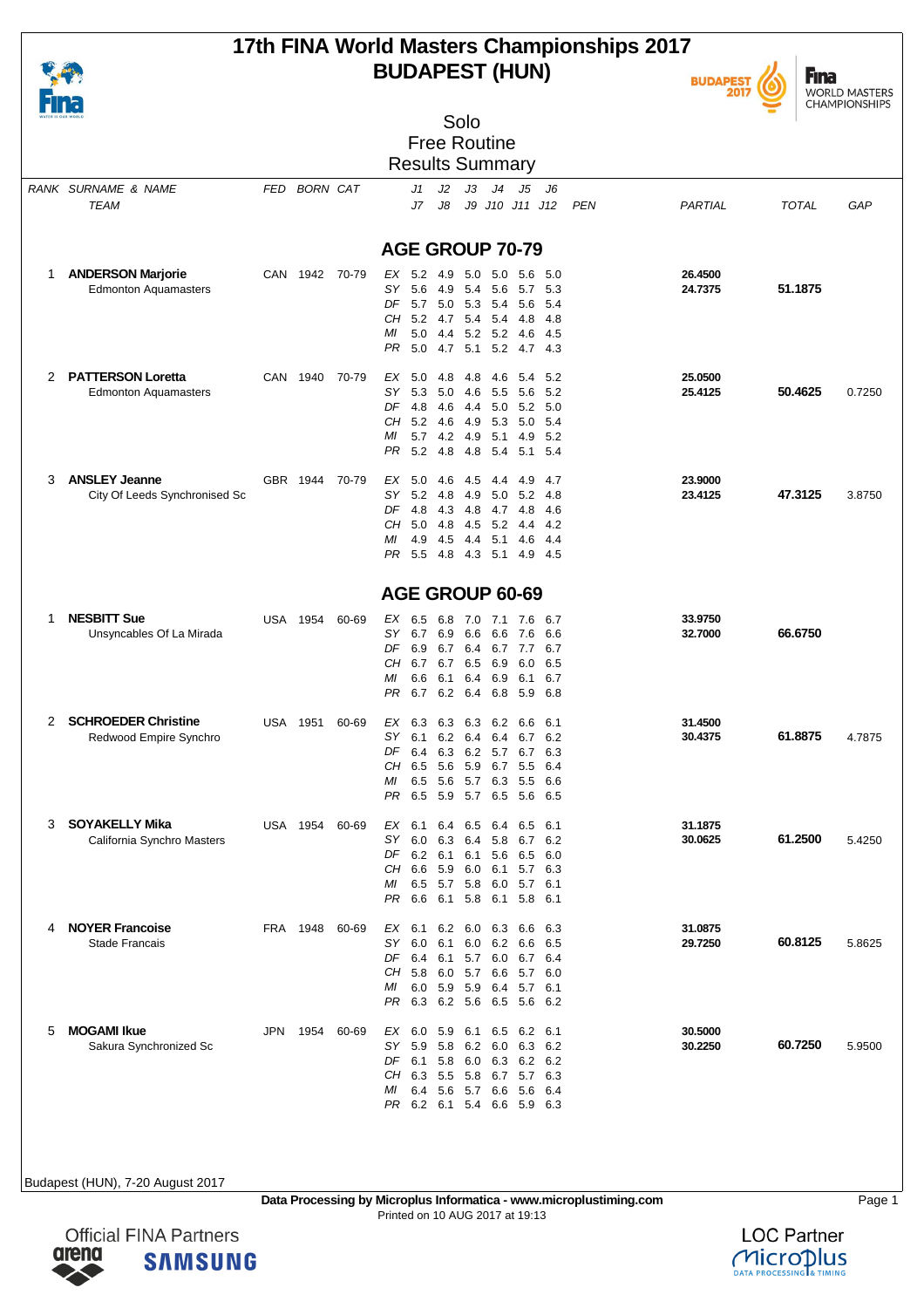|    | RANK SURNAME & NAME                                    | FED        | <b>BORN CAT</b> |       |                                      | J1                                                        | J2                                       | JЗ                                     | J4                                                     | J5                                           | J6                                       |     |                    |              |         |
|----|--------------------------------------------------------|------------|-----------------|-------|--------------------------------------|-----------------------------------------------------------|------------------------------------------|----------------------------------------|--------------------------------------------------------|----------------------------------------------|------------------------------------------|-----|--------------------|--------------|---------|
|    | TEAM                                                   |            |                 |       |                                      | J7                                                        | J8                                       | J9                                     |                                                        | J10 J11 J12                                  |                                          | PEN | PARTIAL            | <b>TOTAL</b> | GAP     |
| 6  | <b>BLANC-LAINE Dominique</b><br><b>Stade Francais</b>  | <b>FRA</b> | 1954            | 60-69 | ЕX<br>SΥ<br>DF<br>CН<br>МI<br>PR     | 6.0<br>5.8<br>5.9<br>6.0 5.7<br>6.0<br>6.4                | 6.4<br>6.5<br>6.2<br>6.0<br>6.2          | 5.9<br>6.3<br>5.7<br>5.1<br>5.3<br>5.5 | 5.8<br>6.1<br>5.4<br>6.6<br>6.5<br>6.4                 | 6.4<br>6.5<br>6.6<br>5.3<br>5.7<br>5.7 6.1   | 6.3<br>6.3<br>6.0<br>-5.8<br>6.0         |     | 30.6750<br>29.2375 | 59.9125      | 6.7625  |
| 7  | <b>HOOGENES Ellen</b><br>Dsz                           | NED        | 1956            | 60-69 | EX<br>SΥ<br>DF<br>CН<br>МI<br>PR     | 5.4<br>5.5<br>5.2 6.1<br>5.5<br>5.5<br>6.1                | 5.9<br>6.0<br>5.7<br>5.2<br>5.7 5.9      | 5.9<br>5.7<br>5.8<br>5.7               | 6.0<br>5.8 5.6<br>5.9<br>6.3<br>6.1<br>6.2             | 6.4<br>6.6<br>6.6<br>4.9<br>5.2<br>5.0       | 5.8<br>5.9<br>5.7<br>6.2<br>6.0<br>6.0   |     | 29.3125<br>28.8250 | 58.1375      | 8.5375  |
| 8  | <b>WEIMAN Nancy</b><br>Dc Synchromasters               | USA        | 1948            | 60-69 | ЕX<br>SΥ<br>DF<br>CН<br>МI<br>PR     | 5.7<br>5.9<br>5.2<br>5.5<br>5.5<br>5.8                    | 6.0<br>5.9<br>6.0<br>5.7<br>5.4<br>- 5.8 | 5.8<br>5.6<br>4.9                      | 5.6<br>5.4 5.7<br>5.3<br>5.2 6.2<br>6.0<br>5.2 6.1     | 6.5<br>6.7<br>6.6<br>5.4<br>5.4<br>5.2 5.9   | 6.3<br>6.2<br>6.4<br>5.9<br>5.7          |     | 29.5250<br>27.9875 | 57.5125      | 9.1625  |
| 9  | <b>BECKWITH Vickie</b><br>Unsyncables Of La Mirada     | USA        | 1952            | 60-69 | EX<br>SΥ<br>DF<br>CН<br>МI<br>PR     | 5.8<br>5.7<br>5.9<br>5.3<br>5.5<br>5.3                    | 5.8<br>5.6<br>5.7<br>5.2<br>5.0<br>4.8   | 5.6<br>5.0<br>5.0                      | 4.7<br>5.6 5.3<br>5.7 4.8<br>5.5<br>$5.2$ 5.1<br>5.1   | 6.2<br>6.3<br>6.1<br>5.1<br>5.0<br>5.1       | 5.6<br>5.8<br>5.6<br>5.4<br>- 5.3<br>5.5 |     | 28.5000<br>25.9750 | 54.4750      | 12.2000 |
| 10 | <b>NAKAYAMA Satomi</b><br>Sakura Synchronized Sc       | JPN        | 1950            | 60-69 | ЕX<br>SΥ<br>DF<br>CН<br>МI<br>PR     | 5.6<br>5.8<br>5.3<br>5.6<br>5.7<br>5.5                    | 5.6<br>5.4<br>3.0<br>5.1<br>5.3<br>5.0   | 5.6<br>5.3<br>5.0<br>4.8<br>4.7        | 5.4 5.2<br>5.5<br>5.1<br>5.5<br>5.6<br>5.4             | 6.2 5.7<br>6.1<br>6.2<br>5.0<br>4.8<br>4.9   | 5.8<br>5.6<br>6.1<br>5.9<br>5.8          |     | 27.6500<br>26.4750 | 54.1250      | 12.5500 |
| 11 | <b>MEITIN Becky</b><br>Northern Colorado Synchro       | USA        | 1950            | 60-69 | ЕX<br>SΥ<br>DF<br>CН<br>МI<br>PR     | 5.9<br>5.8<br>5.6<br>5.7<br>5.7<br>5.8 5.3 5.1 5.3        | 5.1<br>4.7<br>5.0<br>5.3<br>5.4          | 5.3<br>5.6<br>5.3                      | 5.0<br>5.2<br>5.0<br>5.2 5.4<br>$5.0$ $5.2$            | 6.1<br>6.0<br>6.2<br>5.2<br>- 5.3<br>5.0 5.8 | 5.4<br>5.5<br>5.3<br>5.5<br>5.9          |     | 27.0875<br>26.8500 | 53.9375      | 12.7375 |
| 12 | <b>DOI Kozue</b><br><b>Tritones Sc</b>                 | JPN        | 1954            | 60-69 | EX<br>SΥ<br>DF<br>CH<br>МI<br>PR     | 53 47<br>5.0<br>5.5<br>5.5<br>5.6<br>5.5                  | 4.9<br>- 4.6<br>- 5.3<br>- 5.8<br>- 5.8  | 5.1<br>5.4                             | 4.8<br>5.3<br>4.8 5.2<br>5.3 5.4<br>5.3 5.5<br>5.0 5.6 | 5.9<br>6.2<br>6.0<br>5.2<br>5.4<br>5.1 5.6   | - 5.2<br>5.4<br>-5.4<br>5.7<br>5.6       |     | 25.9500<br>27.1750 | 53.1250      | 13.5500 |
| 13 | <b>HAMERTON Margaret</b><br><b>Brighton Dolphin Sc</b> |            | GBR 1955        | 60-69 | EX<br>SΥ<br>DF<br>CН<br>МI<br>PR     | 5.4<br>5.5<br>5.2 5.3<br>5.3<br>5.3 4.9<br>5.0            | 5.1<br>5.2<br>5.0<br>4.8                 | 4.8<br>5.0<br>5.5<br>5.4               | 4.9<br>5.4<br>5.2 5.5<br>5.0<br>$5.2$ $5.2$<br>4.9     | 6.1<br>6.0<br>6.2<br>5.1<br>4.9<br>4.6       | 5.2<br>5.3<br>5.1<br>5.0<br>5.1<br>- 4.9 |     | 26.2750<br>25.3000 | 51.5750      | 15.1000 |
| 13 | <b>TAKADA Yoko</b><br>Sakura Synchronized Sc           | <b>JPN</b> | 1955            | 60-69 | EX<br>SΥ<br>DF 4.9<br>CН<br>ΜI<br>PR | 5.1<br>5.4<br>5.0 5.0<br>5.5<br>5.3                       | 4.8<br>4.9<br>4.7<br>5.0<br>5.3          | 4.8<br>5.0                             | 4.9<br>5.2<br>4.7 5.2<br>5.3 5.4<br>5.4 5.8<br>5.3 5.5 | 4.9<br>5.2<br>- 5.4<br>5.0<br>5.1<br>5.0 5.7 | 5.2<br>5.3<br>5.2<br>-5.6<br>5.8         |     | 25.1125<br>26.4625 | 51.5750      | 15.1000 |
| 15 | <b>MOROTA Makiko</b><br>Sakura Synchronized Sc         | JPN        | 1952            | 60-69 | EX<br>SΥ<br>DF<br>CН<br>ΜI           | 5.0 5.4<br>4.8<br>4.9<br>5.3<br>5.6<br>PR 5.6 4.6 4.7 4.8 | 5.5<br>5.5<br>4.9<br>4.4                 | 4.9<br>4.8<br>5.1<br>4.9               | 4.6<br>5.1<br>5.0 4.9<br>4.9<br>5.3                    | 5.2<br>5.4<br>5.1<br>4.4<br>4.6<br>4.6 4.6   | 5.4<br>5.3<br>5.2<br>4.4<br>4.7          |     | 25.5500<br>24.0500 | 49.6000      | 17.0750 |

**Data Processing by Microplus Informatica - www.microplustiming.com** Page 2 Printed on 10 AUG 2017 at 19:13

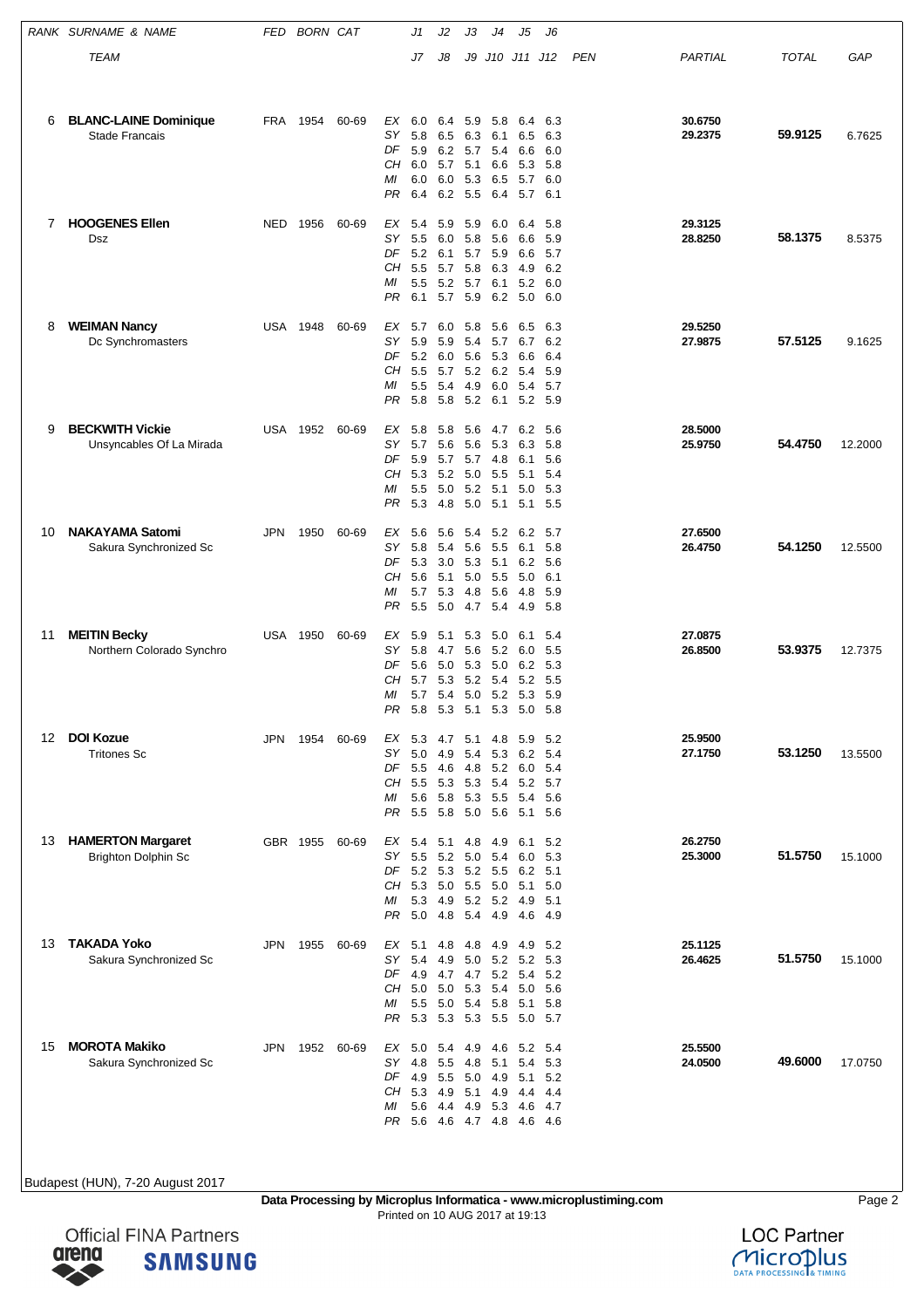|   | RANK SURNAME & NAME                          | FED        | <b>BORN CAT</b> |       |                                      | J1                                                   | J2         | JЗ         | J4                  | J5                 | J6           |            |                    |              |        |
|---|----------------------------------------------|------------|-----------------|-------|--------------------------------------|------------------------------------------------------|------------|------------|---------------------|--------------------|--------------|------------|--------------------|--------------|--------|
|   | <b>TEAM</b>                                  |            |                 |       |                                      | J7                                                   | J8         | J9         | J10 J11 J12         |                    |              | <b>PEN</b> | PARTIAL            | <b>TOTAL</b> | GAP    |
|   |                                              |            |                 |       |                                      |                                                      |            |            |                     |                    |              |            |                    |              |        |
|   |                                              |            |                 |       |                                      |                                                      |            |            |                     |                    |              |            |                    |              |        |
|   |                                              |            |                 |       | <b>AGE GROUP 50-59</b>               |                                                      |            |            |                     |                    |              |            |                    |              |        |
| 1 | <b>FITZSIMMONS Carol</b>                     | CAN        | 1961            | 50-59 | EX 7.2                               |                                                      |            |            | 7.3 7.2 7.4         | 7.3                | -7.0         |            | 36.0625            |              |        |
|   | Calgary Aquamums Masters                     |            |                 |       | SY<br>DF                             | 7.1<br>7.3                                           |            |            | 7.4 7.3 7.0<br>7.3  | 7.0<br>7.2         | 6.9          |            | 36.3125            | 72.3750      |        |
|   |                                              |            |                 |       | CН                                   | 7.5                                                  | 7.4<br>7.4 | 7.3        | 7.2 7.2             | 6.8                | 7.0<br>7.2   |            |                    |              |        |
|   |                                              |            |                 |       | МI<br>PR                             | 7.6<br>7.5                                           | 7.3<br>7.4 | 7.3<br>7.5 | 7.3<br>7.2          | 6.6<br>6.9         | 7.0<br>- 7.3 |            |                    |              |        |
|   |                                              |            |                 |       |                                      |                                                      |            |            |                     |                    |              |            |                    |              |        |
| 2 | <b>NEW Cathy</b><br>Calgary Aquamums Masters | CAN        | 1962            | 50-59 | EX<br>SΥ                             | 6.6<br>6.8                                           | 6.8<br>6.7 | 6.8<br>7.0 | 6.5<br>6.7          | 6.7<br>6.7         | 6.9<br>6.8   |            | 33.6250<br>34.2375 | 67.8625      | 4.5125 |
|   |                                              |            |                 |       | DF                                   | 6.5                                                  | 6.8        | 6.9        | 6.6                 | 6.5                | 6.9          |            |                    |              |        |
|   |                                              |            |                 |       | CН<br>МI                             | 7.0<br>6.9                                           | 6.9<br>6.8 | 6.8<br>6.9 | 6.5<br>6.4          | 7.1<br>6.9         | 6.8<br>6.6   |            |                    |              |        |
|   |                                              |            |                 |       | PR                                   | 6.9                                                  | 6.9        | 6.7        | 6.3                 | 7.0                | 6.9          |            |                    |              |        |
| 3 | <b>WOODS Mary Lou</b>                        | USA        | 1959            | 50-59 | ЕX                                   | 6.9                                                  | 6.6        | 6.6        | 6.6                 | 6.9                | 6.4          |            | 33.1125            |              |        |
|   | Unsyncables Of La Mirada                     |            |                 |       | SY<br>DF                             | 7.1<br>6.7                                           | 6.6<br>6.3 | 6.5        | 6.7<br>6.7 6.7      | 6.5<br>6.8         | 6.3<br>6.1   |            | 32.9375            | 66.0500      | 6.3250 |
|   |                                              |            |                 |       | CН                                   | 6.6                                                  | 7.2        | 6.5        | 6.4                 | 6.9                | 6.5          |            |                    |              |        |
|   |                                              |            |                 |       | МI<br>PR                             | 6.3<br>6.2                                           | 7.1<br>7.2 | 6.6<br>6.7 | 6.5<br>6.5          | 6.8<br>6.7         | 6.2<br>6.3   |            |                    |              |        |
| 4 | <b>THOMPSON Ruth</b>                         |            | <b>USA 1958</b> | 50-59 | EX                                   | 6.3                                                  | 6.5        | 6.7        | 6.7                 | 6.5                | 6.8          |            | 32.7750            |              |        |
|   | Team Florida                                 |            |                 |       | SΥ                                   | 6.5                                                  | 6.4        | 6.7        | 6.6                 | 6.1                | 6.7          |            | 33.2375            | 66.0125      | 6.3625 |
|   |                                              |            |                 |       | DF<br>CН                             | 6.3<br>6.5                                           | 6.4<br>7.0 | 6.8<br>6.6 | 6.6<br>6.8          | 6.3<br>6.8         | 6.7<br>6.4   |            |                    |              |        |
|   |                                              |            |                 |       | МI<br>PR                             | 6.1<br>6.0                                           | 6.9<br>6.9 | 6.5<br>6.6 | 6.7<br>6.8          | 6.8<br>6.6         | 6.4<br>6.6   |            |                    |              |        |
|   |                                              |            |                 |       |                                      |                                                      |            |            |                     |                    |              |            |                    |              |        |
| 5 | <b>ROBINSON Sally</b><br>Reading Royals Ssc  | GBR.       | 1965            | 50-59 | EX<br>SY                             | 6.7<br>6.5                                           | 6.5<br>6.4 | 6.5<br>6.4 | 6.7<br>6.7          | 6.7<br>6.5         | 6.5<br>6.6   |            | 32.6625<br>32.8750 | 65.5375      | 6.8375 |
|   |                                              |            |                 |       | DF                                   | 6.6                                                  |            |            | 6.3 6.4 6.5         | 6.6                | 6.4          |            |                    |              |        |
|   |                                              |            |                 |       | CН<br>МI                             | 6.6<br>6.8                                           | 6.4<br>6.6 | 6.5<br>6.6 | 6.6<br>6.6          | 6.4<br>6.7         | 6.6<br>6.6   |            |                    |              |        |
|   |                                              |            |                 |       | PR                                   | 6.5                                                  | 6.6        | 6.4        | 6.7                 | 6.7                | 6.7          |            |                    |              |        |
| 6 | <b>BARBINI Michela</b>                       | <b>ITA</b> | 1964            | 50-59 | ЕX                                   | 6.2                                                  | 6.7        | 6.6        | 6.5                 | 6.6                | 6.2          |            | 32.3750            |              |        |
|   | Asd Vigevano Nuoto                           |            |                 |       | SΥ<br>DF                             | 6.1<br>6.0 6.7 6.5 6.4 6.8 6.5                       | 6.8        | 6.6        | 6.5                 | 6.3                | 6.3          |            | 33.1250            | 65.5000      | 6.8750 |
|   |                                              |            |                 |       | CH 6.7                               |                                                      | 7.5        | 6.7        | 6.5                 | 6.7                | 6.3          |            |                    |              |        |
|   |                                              |            |                 |       | МI<br>PR                             | 6.6 7.3 6.8 6.4 6.6 6.3<br>6.8                       |            |            | 7.3 6.6 6.4 6.5 6.5 |                    |              |            |                    |              |        |
| 7 | <b>BEAN Lea</b>                              |            | USA 1965 50-59  |       | EX 6.5 6.5 6.0 6.5                   |                                                      |            |            |                     | 6.7 6.6            |              |            | 32.4750            |              |        |
|   | Unsyncables Of La Mirada                     |            |                 |       |                                      | SY 6.7 6.6 6.1                                       |            |            | 6.6                 | 6.4                | 6.4          |            | 32.7625            | 65.2375      | 7.1375 |
|   |                                              |            |                 |       | CН                                   | DF 6.4 6.5 6.1 6.5<br>6.8 6.4 6.1 6.5                |            |            |                     | 6.7 6.4<br>6.6 6.7 |              |            |                    |              |        |
|   |                                              |            |                 |       | МI                                   | 6.8 6.5 6.0 6.5                                      |            |            |                     | 6.5 6.8            |              |            |                    |              |        |
|   |                                              |            |                 |       | PR                                   | 6.5                                                  |            |            | 6.5 6.2 6.6         | 6.6 6.5            |              |            |                    |              |        |
| 8 | <b>HOLLAND Andrea</b><br>Rushmoor Synchro Sc |            | GBR 1958 50-59  |       | EX 6.3 6.4 6.3 6.3 6.5 6.7<br>SY 6.5 |                                                      |            |            | 6.6 6.2 6.2         | 6.4                | 6.7          |            | 32.0250<br>32.7375 | 64.7625      | 7.6125 |
|   |                                              |            |                 |       |                                      | DF 6.2 6.5 6.1 6.3 6.7 6.8                           |            |            |                     |                    |              |            |                    |              |        |
|   |                                              |            |                 |       | CН<br>МI                             | 6.7 6.3 6.6 6.5<br>6.6                               |            |            | 6.5 6.7 6.4         | 6.6 6.5            | 6.6 6.4      |            |                    |              |        |
|   |                                              |            |                 |       |                                      | PR 6.7 6.4 6.8 6.5 6.7 6.4                           |            |            |                     |                    |              |            |                    |              |        |
| 9 | <b>ROSOLOWSKI Karen</b>                      |            | USA 1960        | 50-59 | EX 6.8                               |                                                      |            | 6.2 6.1    | 6.2                 | 6.5                | 6.4          |            | 31.7000            |              |        |
|   | Unsyncables Of La Mirada                     |            |                 |       |                                      | SY 7.0 6.3 6.2 6.3 6.5<br>DF 6.9 6.4 6.2 6.1 6.4 6.5 |            |            |                     |                    | 6.2          |            | 32.0750            | 63.7750      | 8.6000 |
|   |                                              |            |                 |       | CН                                   | 6.3 6.6 6.4 6.6                                      |            |            |                     | 63 63              |              |            |                    |              |        |
|   |                                              |            |                 |       | МI                                   | 6.4 6.5 6.6 6.5<br>PR 6.6 6.4 6.3 6.5 6.2 6.4        |            |            |                     | 6.4 6.2            |              |            |                    |              |        |
|   |                                              |            |                 |       |                                      |                                                      |            |            |                     |                    |              |            |                    |              |        |

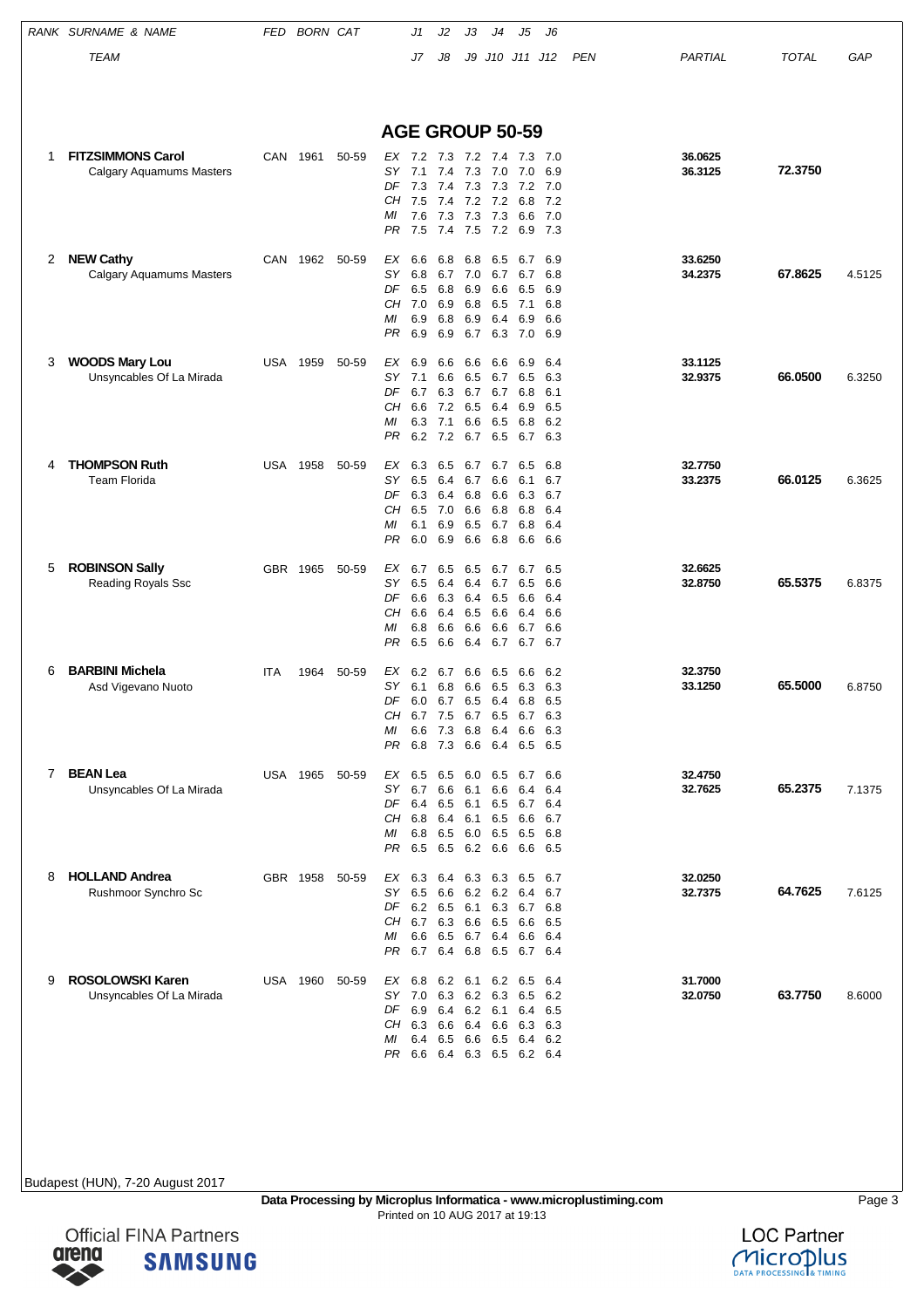|    | RANK SURNAME & NAME                                        | FED        | <b>BORN CAT</b> |       |                                         | J1                                                                             | J2                                     | JЗ                                         | J4                                          | J5                                                                     | J6                                     |            |                    |              |         |
|----|------------------------------------------------------------|------------|-----------------|-------|-----------------------------------------|--------------------------------------------------------------------------------|----------------------------------------|--------------------------------------------|---------------------------------------------|------------------------------------------------------------------------|----------------------------------------|------------|--------------------|--------------|---------|
|    | TEAM                                                       |            |                 |       |                                         | J7                                                                             | J8                                     | J9                                         |                                             | J10 J11 J12                                                            |                                        | <b>PEN</b> | PARTIAL            | <b>TOTAL</b> | GAP     |
|    |                                                            |            |                 |       |                                         |                                                                                |                                        |                                            |                                             |                                                                        |                                        |            |                    |              |         |
| 10 | <b>HAGEGE Nouchka</b><br>Hapoel Yuvalim Jerusalem          | <b>ISR</b> | 1965            | 50-59 | EX<br>SΥ<br>DF<br>CН<br>MI<br>PR        | 6.7<br>6.8<br>6.4<br>6.4<br>6.4<br>6.6                                         | 6.3<br>6.5<br>6.4<br>6.5<br>6.5<br>6.6 | 5.8<br>59 65<br>6.0<br>57 63<br>5.9<br>6.0 | 6.3<br>6.4<br>6.3<br>6.4                    | 6.8<br>6.2<br>6.6<br>6.7<br>6.6<br>6.6                                 | 6.3<br>6.1<br>6.5<br>5.9<br>6.3<br>6.1 |            | 31.9250<br>31.6750 | 63.6000      | 8.7750  |
| 11 | <b>ZENOBI Lorena</b><br>Nuoto Bergamo Alta Coop S.D.       | <b>ITA</b> | 1964            | 50-59 | EX<br>SY<br>DF<br>CН<br>МI<br>PR        | 5.5<br>5.7<br>5.4<br>6.1<br>6.3<br>6.3                                         | 6.6<br>6.5<br>6.1<br>6.5<br>6.4<br>6.5 | 6.3 6.1<br>6.0<br>6.1                      | 6.2 6.2<br>6.2 6.1<br>6.3<br>6.2 6.4<br>6.3 | 6.6<br>6.6<br>6.4<br>6.2<br>6.5<br>6.3                                 | 6.6<br>6.3<br>6.2<br>6.2<br>6.4<br>6.2 |            | 31.4750<br>31.3375 | 62.8125      | 9.5625  |
| 12 | <b>BRUGERE Evelyne</b><br>Nympheas De La Malmaison         | FRA        | 1960            | 50-59 | EX<br>SΥ<br>DF<br>CН<br>МI<br>PR        | 6.1<br>6.2<br>6.0<br>6.4<br>6.7<br>6.4                                         | 6.0<br>6.1<br>6.0<br>6.4<br>6.6<br>6.5 | 6.4<br>6.5<br>6.2 6.4<br>6.0               | 6.0<br>6.3 6.0<br>5.8<br>6.3 6.3<br>6.3     | 6.2<br>6.4<br>6.3<br>6.0<br>6.2<br>6.1                                 | 6.2<br>6.0<br>6.3<br>6.2<br>5.8<br>5.8 |            | 30.7000<br>31.4750 | 62.1750      | 10.2000 |
| 13 | <b>GIACOMINI Maria Paola</b><br>All Round Sport & Wellness | <b>ITA</b> | 1967            | 50-59 | ЕX<br><b>SY</b><br>DF<br>CН<br>МI<br>PR | 6.4<br>6.2<br>6.3<br>6.2 6.1<br>6.0<br>5.9                                     | 6.3<br>6.3<br>6.2<br>6.3<br>6.5        | 6.1<br>6.2<br>5.9<br>5.8<br>5.9<br>6.3     | 6.2<br>6.0<br>6.1<br>6.1<br>6.0<br>6.1      | 6.3<br>6.3<br>6.4<br>6.4<br>6.2<br>6.5                                 | 6.3<br>6.1<br>6.3<br>6.3<br>6.3<br>6.6 |            | 31.1875<br>30.9750 | 62.1625      | 10.2125 |
| 14 | <b>WILSON Carolyn</b><br>Rushmoor Synchro Sc               |            | GBR 1959        | 50-59 | ЕX<br>SY<br>DF<br>CН<br>МI<br>PR        | 6.1<br>5.8<br>5.9<br>6.3<br>6.2<br>6.2                                         | 5.9<br>6.0<br>6.1<br>6.0<br>6.1<br>6.1 | 5.4<br>5.5<br>6.1<br>6.4<br>6.5            | 5.8<br>5.7<br>5.3 5.8<br>6.5<br>6.3<br>6.3  | 6.6<br>6.7<br>6.5<br>6.5<br>6.4<br>6.5                                 | 6.2<br>6.4<br>6.0<br>6.4<br>6.5<br>6.3 |            | 29.8875<br>31.6250 | 61.5125      | 10.8625 |
| 15 | <b>BERNIER Marie-France</b><br>Quebec Excellence Synchro   | CAN        | 1963            | 50-59 | ЕX<br>SΥ<br>DF<br>CН<br>MI<br>PR.       | 6.2<br>6.1<br>6.2<br>6.1<br>6.5                                                | 6.3<br>6.2<br>6.0<br>6.3<br>6.3        | 6.1<br>6.2 5.7<br>6.1<br>6.0<br>6.1        | 5.8<br>5.9<br>6.3<br>6.2                    | 6.3<br>6.0<br>6.2<br>6.1<br>6.2<br>6.0 6.2 5.8 6.4 6.1                 | 6.0<br>6.0<br>6.2<br>6.1<br>6.1<br>6.4 |            | 30.6000<br>30.8500 | 61.4500      | 10.9250 |
| 16 | <b>SOMEI Fumiko</b><br><b>Tritones Sc</b>                  | JPN.       | 1966            | 50-59 | EX<br>SY.<br>CH<br>МI<br>PR             | 5.6<br>5.9<br>DF 5.2 5.9<br>$6.0\quad 6.1$<br>6.1<br>5.8                       | 6.1<br>6.2<br>6.3                      | 5.8<br>5.8 5.9<br>6.3 6.3<br>5.9 6.2       | 5.7 6.0<br>5.8                              | 5.5<br>5.8<br>5.6<br>5.7<br>6.2 6.3 6.4 5.8<br>5.5 6.0                 | -6.1<br>6.2<br>5.9<br>5.9<br>6.4       |            | 29.2875<br>30.5375 | 59.8250      | 12.5500 |
| 17 | <b>RADERMACHER Stephanie Ma</b><br>Fvv Frankfurt           |            | GER 1964        | 50-59 | EX<br>SY.<br>CН<br>МI<br>PR.            | 5.9 5.8<br>6.0<br>DF 5.7 5.6<br>5.6 6.5<br>5.3 6.6<br>5.5                      | 5.6<br>6.2 5.4 5.1                     | 5.3 5.3                                    | 5.9 5.2                                     | 5.9 5.4 5.2<br>5.2<br>6.0 5.2 5.4<br>4.7<br>5.5 5.2 4.7 5.2<br>4.5 5.1 | 5.5<br>5.5<br>5.7<br>- 5.4             |            | 28.0250<br>26.7250 | 54.7500      | 17.6250 |
| 18 | <b>OTTEN Edith</b><br>Zpc Amersfoort                       |            | NED 1958        | 50-59 | EX<br>SY.<br>DF<br>CН<br>МI<br>PR       | 5.6<br>6.0 5.4<br>5.5 5.3<br>5.3 6.0<br>5.4 5.9<br>5.4                         | 5.5<br>6.0                             | 6.4<br>4.9 5.3<br>5.0 5.2                  | 6.3 5.7 4.8<br>5.5                          | 5.1<br>6.4 5.7 5.2 5.5<br>5.1<br>- 4.9<br>5.2 5.3 4.7 5.4              | 5.2<br>5.4<br>5.6<br>5.6               |            | 27.6125<br>26.5875 | 54.2000      | 18.1750 |
| 19 | <b>SARUTA Chikako</b><br>Sakura Synchronized Sc            | JPN        | 1963            | 50-59 | EX 5.4<br>SΥ<br>DF<br>CН<br>МI          | 5.5<br>5.4 5.0 5.7 5.1<br>5.4<br>5.0 5.5 5.6 5.8<br>PR 5.2 5.2 5.2 5.7 4.6 5.3 | 5.6<br>5.3<br>5.4                      | 5.9 5.2<br>5.5                             | 5.7                                         | 5.8 5.1 5.2<br>4.9<br>4.8<br>5.0<br>4.6                                | 5.3<br>5.4<br>-5.0<br>- 5.3<br>-5.0    |            | 26.4625<br>26.6375 | 53.1000      | 19.2750 |

**Data Processing by Microplus Informatica - www.microplustiming.com** Page 4 Printed on 10 AUG 2017 at 19:13



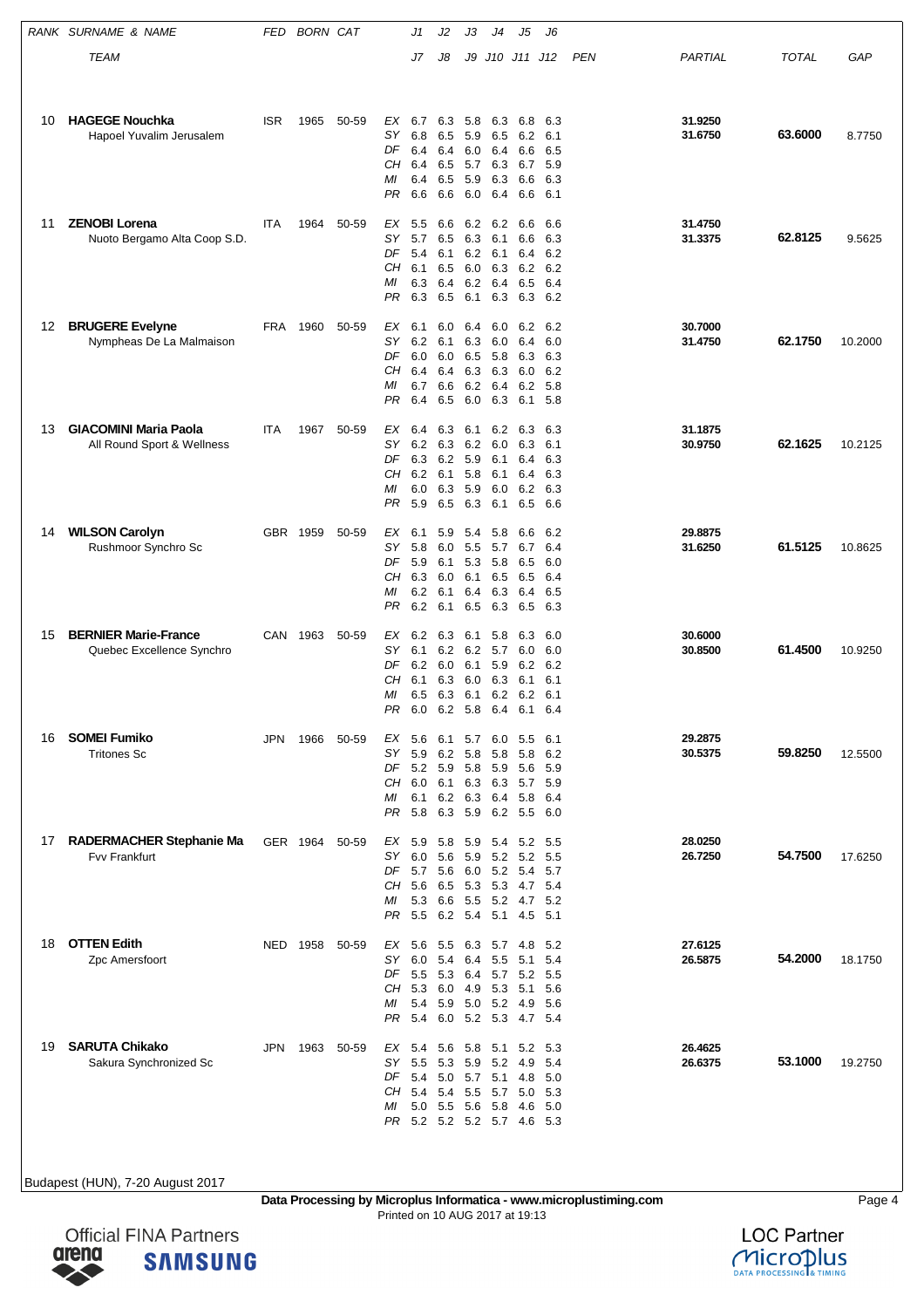|    | RANK SURNAME & NAME                                     | FED        | <b>BORN CAT</b> |       |                        | J1                                                       | J2         | JЗ          | J4                 | J5                     | J6                      |     |                    |              |         |
|----|---------------------------------------------------------|------------|-----------------|-------|------------------------|----------------------------------------------------------|------------|-------------|--------------------|------------------------|-------------------------|-----|--------------------|--------------|---------|
|    | TEAM                                                    |            |                 |       |                        | J7                                                       | J8         |             |                    | J9 J10 J11 J12         |                         | PEN | PARTIAL            | <b>TOTAL</b> | GAP     |
|    |                                                         |            |                 |       |                        |                                                          |            |             |                    |                        |                         |     |                    |              |         |
|    |                                                         |            |                 |       |                        |                                                          |            |             |                    |                        |                         |     |                    |              |         |
| 20 | <b>ESSER Doris</b><br>Wsf Delphin Eschweiler            |            | GER 1958        | 50-59 | EX<br>SΥ               | 5.3 5.7 5.0 5.3<br>5.5                                   | 5.5        | 5.2         | -5.4               | 5.0<br>5.3             | 4.8<br>4.7              |     | 26.0500<br>26.0750 | 52.1250      | 20.2500 |
|    |                                                         |            |                 |       | DF                     | 5.1 5.3 5.1                                              |            |             | 5.1                | 5.3                    | 5.1                     |     |                    |              |         |
|    |                                                         |            |                 |       | CH<br>МI               | $5.2$ 6.1<br>5.5                                         |            | 4.6         | 5.5<br>6.2 4.8 5.3 | 5.2<br>5.2             | 5.0<br>4.9              |     |                    |              |         |
|    |                                                         |            |                 |       | PR.                    | 5.3                                                      |            |             |                    | 6.2 5.0 5.2 5.2 4.9    |                         |     |                    |              |         |
| 21 | <b>BAES Alexandra</b>                                   | BEL        | 1963            | 50-59 | EX                     | 4.9                                                      | 5.2        | 5.2         | 4.9                | 5.3                    | 5.7                     |     | 25.6375            |              |         |
|    | Zwemclub Atlandis                                       |            |                 |       | SΥ                     | 5.2                                                      | 5.1        | 5.3         | 4.7                | 5.0                    | 5.6                     |     | 26.2875            | 51.9250      | 20.4500 |
|    |                                                         |            |                 |       | DF 4.9                 |                                                          | 5.2        |             | 5.3 4.7 4.9        |                        | 5.4                     |     |                    |              |         |
|    |                                                         |            |                 |       | CН<br>МI               | 5.1<br>5.2 5.4                                           | 5.2        | 4.8         | 5.4                | 5.4                    | 5.7<br>4.9 5.2 5.3 5.3  |     |                    |              |         |
|    |                                                         |            |                 |       | PR.                    | 5.2                                                      | - 5.6      | 5.1         | 5.3                |                        | 5.0 5.3                 |     |                    |              |         |
| 22 | <b>STAFFORD Victoria</b>                                |            | CAN 1961        | 50-59 | EX                     | 5.2                                                      | 5.4        | -4.9        |                    | 4.7 4.7                | - 4.5                   |     | 24.8625            |              |         |
|    | <b>Burnaby Caprice Synchro</b>                          |            |                 |       | SΥ                     | 5.4                                                      | 5.2        | 5.1         | 4.7                | 5.0                    | 4.8                     |     | 25.5875            | 50.4500      | 21.9250 |
|    |                                                         |            |                 |       | DF                     | 5.2                                                      | 5.1        |             | 5.2 4.5            | 4.9                    | 5.0                     |     |                    |              |         |
|    |                                                         |            |                 |       | CН<br>ΜI               | 5.1<br>5.1 5.3 5.1                                       | 5.4        | 4.7         | 5.2<br>5.0         | -4.9                   | 5.8<br>4.7 5.4          |     |                    |              |         |
|    |                                                         |            |                 |       | PR                     | 4.9                                                      |            | 5.4 4.9 5.1 |                    |                        | 4.6 5.2                 |     |                    |              |         |
|    |                                                         |            |                 |       |                        |                                                          |            |             |                    |                        |                         |     |                    |              |         |
|    |                                                         |            |                 |       | <b>AGE GROUP 40-49</b> |                                                          |            |             |                    |                        |                         |     |                    |              |         |
| 1  | <b>GRIGORYEVA Vera</b>                                  | <b>RUS</b> | 1975            | 40-49 | EX 7.4                 |                                                          | 7.6        | 7.1         | 7.5                | 7.2                    | - 7.6                   |     | 37.0500            |              |         |
|    | Sport Club 'Kiwi                                        |            |                 |       | SY 7.3                 | DF 7.2 7.7 7.1 7.6                                       | 7.6        | 7.3         | 7.4                | 7.4<br>7.2 7.5         | 7.6                     |     | 37.2250            | 74.2750      |         |
|    |                                                         |            |                 |       | CН                     | 7.5                                                      | 7.5        | 7.2 7.4     |                    | 7.6                    | 7.3                     |     |                    |              |         |
|    |                                                         |            |                 |       | МI                     |                                                          |            |             |                    |                        | 7.7 7.7 7.4 7.2 7.6 7.4 |     |                    |              |         |
|    |                                                         |            |                 |       | PR                     | 7.5                                                      | 7.7        |             | 7.0 7.1            |                        | 7.5 7.4                 |     |                    |              |         |
| 2  | <b>SVRCINOVA Lucie</b>                                  | USA        | 1974            | 40-49 | EX 7.5                 |                                                          | 7.4        | 7.0         | 7.4                | 7.6                    | - 7.5                   |     | 37.0250            |              |         |
|    | Mac Synchro Masters                                     |            |                 |       | SΥ<br>DF 7.4           | 7.4                                                      | 7.4<br>7.4 | 6.8         | 7.3<br>6.9 7.2     | 7.5<br>7.5             | 7.6<br>7.4              |     | 36.6250            | 73.6500      | 0.6250  |
|    |                                                         |            |                 |       | CН                     | 7.3                                                      | 7.2        | 7.1         | 7.3                | 7.4                    | 7.6                     |     |                    |              |         |
|    |                                                         |            |                 |       | МI<br>PR.              | 7.4<br>7.4 7.3 7.1                                       | 7.3        |             | 7.2                | 6.9 7.2 7.5<br>7.5 7.5 | 7.6                     |     |                    |              |         |
|    |                                                         |            |                 |       |                        |                                                          |            |             |                    |                        |                         |     |                    |              |         |
| 3  | <b>ROUAS Emmanuelle</b>                                 | FRA        | 1973            | 40-49 | EX 7.2                 |                                                          | 7.5        | 7.1         | 7.0                | 6.9                    | 7.4                     |     | 35.9875            | 72.5750      |         |
|    | Nicaea Water Polo                                       |            |                 |       | SΥ                     | 7.1<br>DF 7.1 7.6 7.2 7.3 7.3 7.2                        | 7.5        | 7.1         | 7.1                | 7.1                    | 7.4                     |     | 36.5875            |              | 1.7000  |
|    |                                                         |            |                 |       |                        | CH 7.5 7.3 7.4 6.8 7.3 7.5                               |            |             |                    |                        |                         |     |                    |              |         |
|    |                                                         |            |                 |       |                        | MI 7.6 7.4 7.0 6.9 7.3 7.5<br>PR 7.3 7.4 6.7 7.0 7.1 7.4 |            |             |                    |                        |                         |     |                    |              |         |
|    |                                                         |            |                 |       |                        |                                                          |            |             |                    |                        |                         |     |                    |              |         |
| 4  | <b>BERGWERFF Jenny</b><br>Zpc Amersfoort                |            | NED 1972 40-49  |       |                        | EX 7.2 6.9 6.8 7.3 7.4 7.2<br>SY 7.4 6.8 6.8 7.2 7.3 7.0 |            |             |                    |                        |                         |     | 35.6000<br>36.2375 | 71.8375      | 2.4375  |
|    |                                                         |            |                 |       |                        | DF 7.3 7.0 6.9 7.2 7.1 7.2                               |            |             |                    |                        |                         |     |                    |              |         |
|    |                                                         |            |                 |       |                        | CH 7.3 7.4 7.0 7.3 7.2 7.2                               |            |             |                    |                        |                         |     |                    |              |         |
|    |                                                         |            |                 |       |                        | MI 7.3 7.5 7.2 7.3 7.3 7.2<br>PR 7.0 7.5 7.2 7.2 7.3 7.1 |            |             |                    |                        |                         |     |                    |              |         |
|    |                                                         |            |                 |       |                        |                                                          |            |             |                    |                        |                         |     |                    |              |         |
| 5  | <b>DULOVA ALLAROVA Livia</b><br>Synchro Bratislava      |            | SVK 1974 40-49  |       |                        | EX 7.3 7.1 7.3 7.2 6.6 7.1<br>SY 7.2 7.2 7.1 7.3         |            |             |                    | 7.0 7.0                |                         |     | 35.7625<br>35.7750 | 71.5375      | 2.7375  |
|    |                                                         |            |                 |       |                        | DF 7.3 7.1 7.3 7.5 6.6 6.9                               |            |             |                    |                        |                         |     |                    |              |         |
|    |                                                         |            |                 |       |                        | CH 7.0 7.1 7.6 7.1 7.2 7.2<br>MI 7.2 7.0 7.4 7.0 7.3 7.1 |            |             |                    |                        |                         |     |                    |              |         |
|    |                                                         |            |                 |       |                        | PR 7.2 7.1 7.5 7.2 7.1 7.2                               |            |             |                    |                        |                         |     |                    |              |         |
|    |                                                         |            |                 |       |                        |                                                          |            |             |                    |                        |                         |     |                    |              |         |
| 6  | <b>MATHIEU Sandra</b><br>Club Aquatique Est De Montreal |            | CAN 1977 40-49  |       | SY 7.1                 | EX 7.1 7.1 6.6 7.3 7.5                                   | 7.1        |             |                    | 6.3 7.1 7.0 7.0        | - 6.9                   |     | 35.2750<br>35.5250 | 70.8000      | 3.4750  |
|    |                                                         |            |                 |       |                        | DF 7.0 7.2 6.6 7.1 7.4 6.7                               |            |             |                    |                        |                         |     |                    |              |         |
|    |                                                         |            |                 |       | ΜI                     | CH 7.1 7.3 6.9 7.0 7.1 7.3<br>7.0 7.2 6.7 7.1 7.2 7.0    |            |             |                    |                        |                         |     |                    |              |         |
|    |                                                         |            |                 |       |                        | PR 6.9 7.5 6.9 7.2 7.2 7.1                               |            |             |                    |                        |                         |     |                    |              |         |
|    |                                                         |            |                 |       |                        |                                                          |            |             |                    |                        |                         |     |                    |              |         |

**Data Processing by Microplus Informatica - www.microplustiming.com** Page 5 Printed on 10 AUG 2017 at 19:13

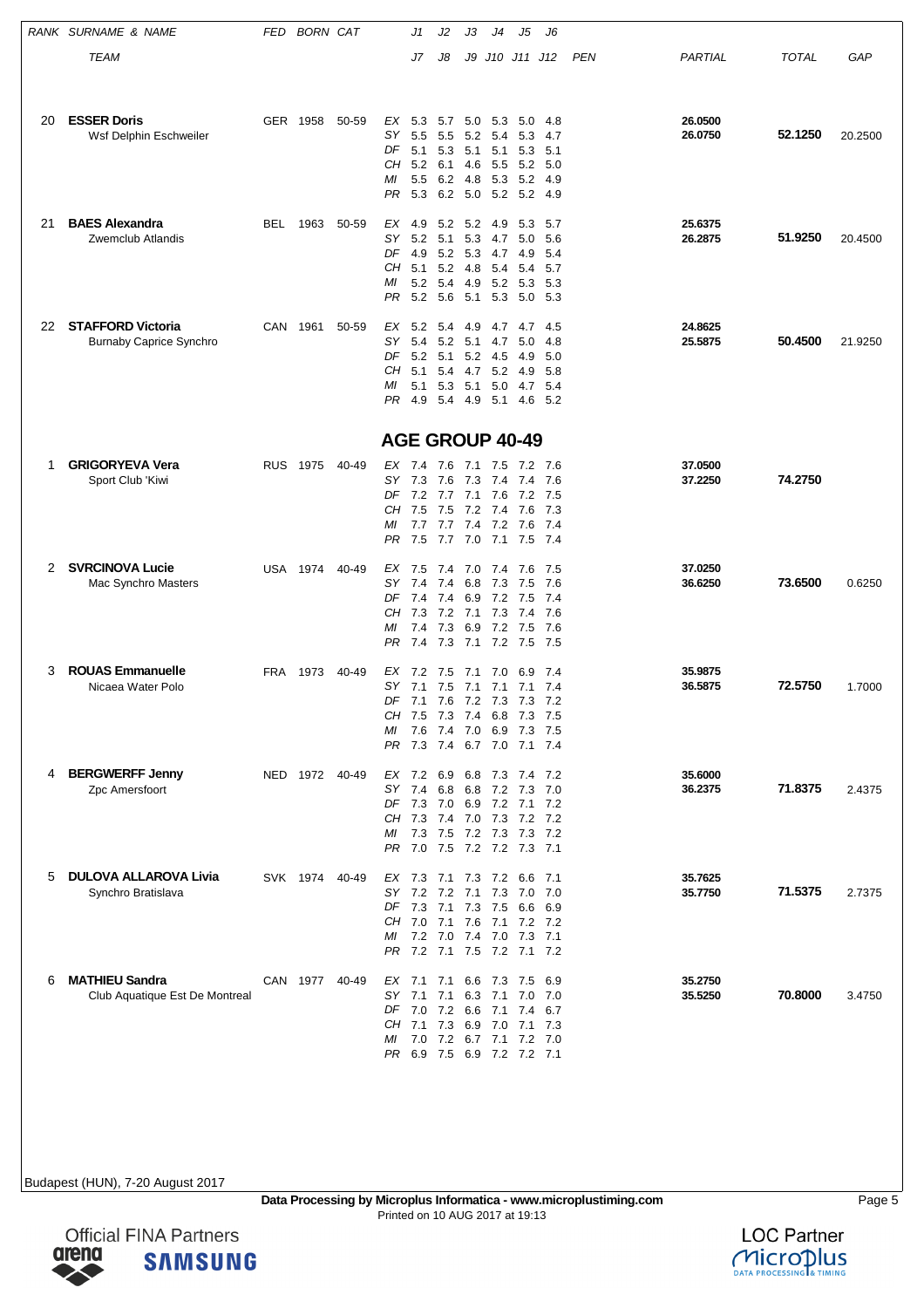|    | RANK SURNAME & NAME                                           | FED | <b>BORN CAT</b> |       |                                    | J1                                                                | J2                                     | JЗ                                     | J4                                                     | J5                                                             | J6                                             |     |                    |              |        |
|----|---------------------------------------------------------------|-----|-----------------|-------|------------------------------------|-------------------------------------------------------------------|----------------------------------------|----------------------------------------|--------------------------------------------------------|----------------------------------------------------------------|------------------------------------------------|-----|--------------------|--------------|--------|
|    | TEAM                                                          |     |                 |       |                                    | J7                                                                | J8                                     | J9                                     |                                                        | J10 J11 J12                                                    |                                                | PEN | PARTIAL            | <b>TOTAL</b> | GAP    |
|    |                                                               |     |                 |       |                                    |                                                                   |                                        |                                        |                                                        |                                                                |                                                |     |                    |              |        |
| 7  | <b>PETRIS Jana</b><br>Schwimmunion Hall                       | AUT | 1977            | 40-49 | EX<br>SΥ<br>DF<br>МI<br>PR.        | 6.7<br>6.8<br>6.8<br>CH 7.2 6.7 7.3 7.2<br>7.0<br>7.0             | 7.5<br>7.5<br>7.4<br>6.8<br>6.9        | 7.0                                    | 6.9 7.4<br>7.0 7.4<br>7.3<br>7.1 7.4                   | 7.2 7.2 7.1<br>7.0<br>6.6<br>6.9<br>7.0<br>6.8                 | 6.8<br>6.9<br>6.6<br>7.0<br>7.1<br>7.1         |     | 35.1500<br>35.2500 | 70.4000      | 3.8750 |
| 8  | <b>REINBOLD Tanja</b><br>Ssg Reutlingen Tubingen              |     | GER 1972 40-49  |       | ЕX<br>SΥ<br>DF<br>CН<br>МI<br>PR   | 6.6<br>6.6<br>6.7 7.3<br>6.8<br>6.8<br>6.5                        | 7.2<br>7.2<br>7.0<br>7.1<br>7.2        | 6.1<br>6.9                             | 6.2 7.1<br>7.0<br>6.2 7.3<br>7.2 6.9<br>6.8 7.0<br>7.0 | 7.0<br>7.2<br>6.8<br>7.2<br>7.1<br>7.3                         | 6.6<br>6.6<br>6.3<br>6.7<br>6.8<br>6.6         |     | 34.0875<br>34.7500 | 68.8375      | 5.4375 |
| 9  | <b>OSTROVSKAYA Nadezda</b><br>Morges-Natation                 | SUI | 1973            | 40-49 | EX<br>SΥ<br>DF<br>CН<br>МI<br>PR   | 6.6<br>6.5<br>6.5<br>6.6<br>6.7 7.2<br>6.5                        | 7.3<br>7.3<br>7.5<br>7.1<br>7.1        | 6.8<br>6.6<br>6.8<br>6.7<br>6.5<br>6.8 | 6.6<br>6.7<br>6.5<br>6.6<br>6.5<br>6.4                 | 6.5<br>6.8<br>6.4<br>7.1<br>7.0                                | 6.4<br>6.6<br>6.5<br>6.9<br>7.0<br>7.2 6.9     |     | 33.1250<br>34.0875 | 67.2125      | 7.0625 |
| 10 | <b>BECQUET LEGENDRE Anne</b><br>Pessac Nat'Synchro            | FRA | 1971            | 40-49 | ЕX<br>SΥ<br>DF<br>CН<br>ΜI<br>PR   | 6.6<br>6.6<br>6.7 7.3<br>6.9<br>6.9<br>6.7                        | 7.2<br>7.2<br>7.1<br>7.0<br>7.2        | 6.5<br>7.1<br>7.1<br>7.0               | 6.4<br>6.2 6.3<br>6.3 6.6<br>6.4<br>6.3<br>6.2         | 6.2<br>6.7<br>6.4<br>6.5<br>6.6<br>6.5                         | 6.5<br>6.6<br>6.5<br>7.2<br>7.1<br>7.0         |     | 32.6500<br>34.4000 | 67.0500      | 7.2250 |
| 11 | <b>KORNBICHLER Gabriele</b><br><b>Tsv Eintracht Karlsfeld</b> |     | GER 1975        | 40-49 | ЕX<br>SΥ<br>DF<br>CН<br>МI<br>PR   | 6.5<br>6.4<br>6.5<br>6.8<br>6.6<br>6.7                            | 6.8<br>6.8<br>6.9<br>6.6<br>6.4<br>6.2 | 6.6<br>6.4<br>6.6<br>6.7<br>6.5        | 6.8<br>6.7<br>6.7<br>6.9<br>6.9<br>6.5 7.0             | 6.8<br>6.5<br>6.7<br>6.6<br>6.6<br>6.7                         | 6.4<br>6.5<br>6.6<br>6.6<br>6.8<br>6.7         |     | 33.1125<br>33.2750 | 66.3875      | 7.8875 |
| 12 | <b>SZALE Katalin</b><br>Bvsc-Zuglo                            |     | <b>HUN 1976</b> | 40-49 | ЕX<br>SΥ<br>DF<br>CН<br>МI<br>PR.  | 6.7<br>6.7<br>6.6<br>6.2<br>6.4<br>6.3 7.2 6.4 6.6                | 6.6<br>6.6<br>6.5<br>7.1<br>6.9        | 6.2<br>5.9<br>6.7<br>6.3               | 6.6<br>6.8<br>6.1 6.8<br>6.4<br>6.6                    | 6.4<br>6.5<br>6.1<br>6.7<br>6.7                                | 7.0<br>6.9<br>6.4<br>6.8<br>6.7<br>6.8 6.7     |     | 32.7250<br>33.1500 | 65.8750      | 8.4000 |
| 13 | <b>SANDERS Carla</b><br>Rushmoor Synchro Sc                   |     | GBR 1974        | 40-49 | EX<br>SΥ<br>DF<br>CН<br>МI<br>PR   | 6.5<br>6.5<br>6.6<br>6.7<br>6.8<br>6.6                            | 7.0<br>6.9<br>6.8<br>6.9<br>6.7<br>6.8 | 6.0<br>5.9<br>6.4<br>6.6               | 6.4<br>6.5<br>6.7<br>6.6 6.5<br>6.3                    | 6.4<br>6.4<br>5.7 6.7 6.6<br>6.4                               | 6.3<br>6.4<br>6.7<br>6.3 6.1<br>6.3<br>6.3 6.0 |     | 32.4500<br>32.5875 | 65.0375      | 9.2375 |
| 14 | <b>ALLARD Brenda</b><br>Club Brossard Synchro                 |     | CAN 1969        | 40-49 | EX<br>SΥ<br>DF<br>CН<br>ΜI<br>PR.  | 6.5<br>6.4<br>6.4<br>6.3<br>6.3                                   | 6.6<br>6.5<br>6.4<br>6.6               | 6.5<br>6.4                             | 6.7 6.3 6.5<br>6.2 6.4<br>6.5<br>6.4                   | 6.5 6.7 6.5 6.7 6.3<br>6.6<br>6.0<br>7.0<br>6.4 6.4 7.0        | 6.9<br>6.5<br>6.7<br>6.5<br>6.7<br>6.8 6.4     |     | 32.5875<br>32.4125 | 65.0000      | 9.2750 |
| 15 | <b>DAVIES Rachel</b><br>Rushmoor Synchro Sc                   |     | GBR 1974 40-49  |       | EX<br>SY.<br>DF<br>CН<br>МI<br>PR. | 6.4<br>6.6<br>6.5 6.9<br>6.3 6.5<br>6.2 6.5<br>6.3                | 6.9<br>7.0                             | 6.3<br>6.0<br>6.5                      | 6.5<br>6.4<br>6.2 6.3<br>6.5                           | 6.7<br>6.6<br>6.5<br>6.5<br>6.4 6.4 6.5<br>6.4 6.5 6.4 6.4 6.2 | 6.3<br>6.5<br>6.8<br>6.2<br>6.3                |     | 32.5250<br>32.1000 | 64.6250      | 9.6500 |
| 16 | ROUSSEL-COURCO Isabelle<br>L.U.C Natation                     |     | FRA 1971        | 40-49 | EX<br>SΥ<br>DF<br>CН<br>МI         | 6.4<br>6.5<br>6.4 6.4<br>6.4<br>6.2<br>PR 6.4 6.3 6.6 6.5 6.6 6.3 | 6.7<br>6.2<br>6.1                      | 7.0<br>7.1<br>6.4<br>6.1               | 6.5 7.2 6.5<br>6.6<br>6.6<br>6.6<br>6.4                | 6.5<br>6.8<br>6.4<br>6.5<br>6.4                                | 6.3<br>6.0<br>6.2<br>6.1<br>6.4                |     | 32.6000<br>31.8000 | 64.4000      | 9.8750 |

**Data Processing by Microplus Informatica - www.microplustiming.com** Page 6 Printed on 10 AUG 2017 at 19:13



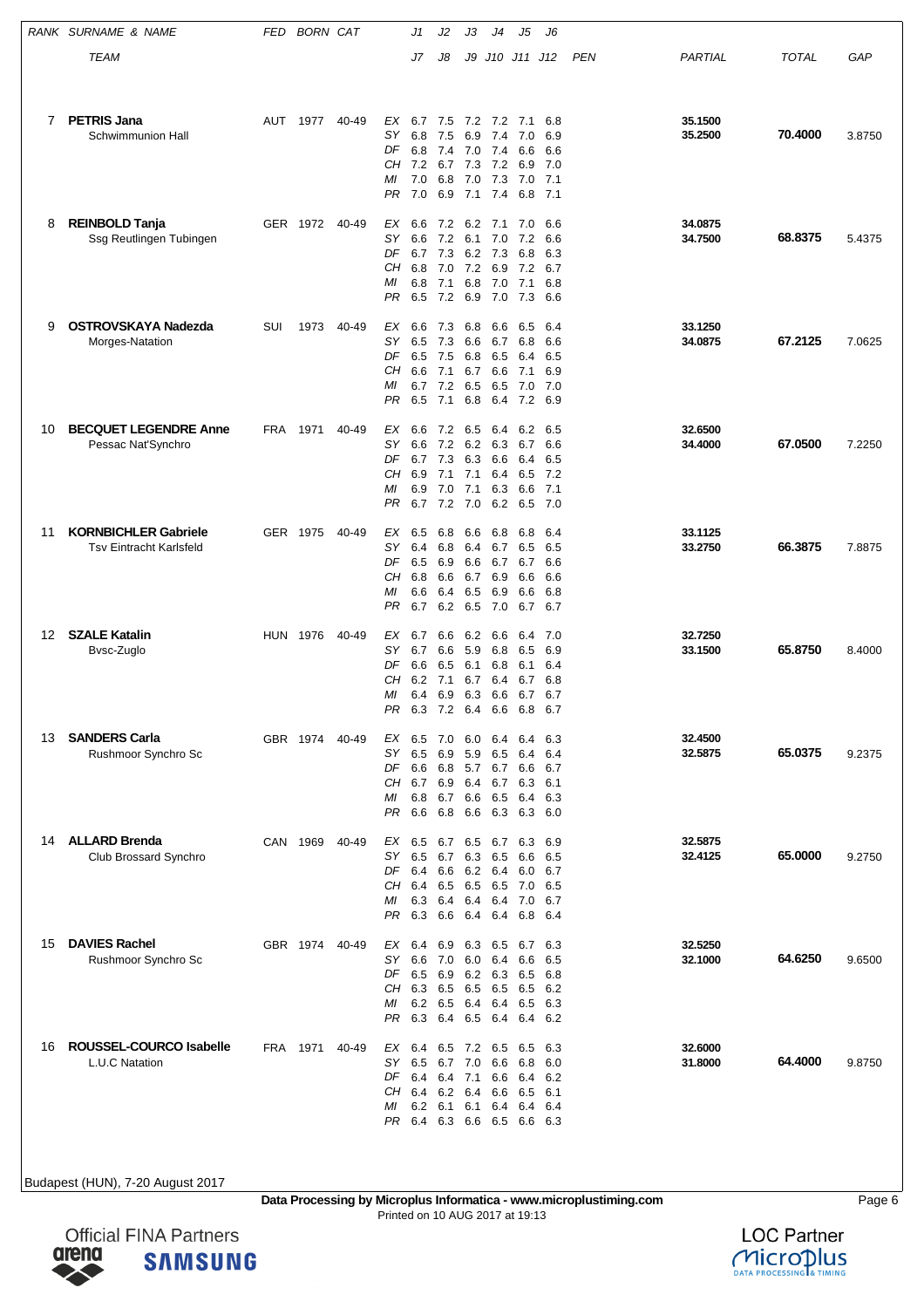|    | RANK SURNAME & NAME                                         | FED | <b>BORN CAT</b> |       |                                         | J1                                                        | J2                                     | JЗ                                     | J4                                                  | J5                                                            | J6                                       |     |                    |              |         |
|----|-------------------------------------------------------------|-----|-----------------|-------|-----------------------------------------|-----------------------------------------------------------|----------------------------------------|----------------------------------------|-----------------------------------------------------|---------------------------------------------------------------|------------------------------------------|-----|--------------------|--------------|---------|
|    | <b>TEAM</b>                                                 |     |                 |       |                                         | J7                                                        | J8                                     | J9                                     |                                                     | J10 J11 J12                                                   |                                          | PEN | PARTIAL            | <b>TOTAL</b> | GAP     |
|    |                                                             |     |                 |       |                                         |                                                           |                                        |                                        |                                                     |                                                               |                                          |     |                    |              |         |
| 17 | van der LEDEN Natasja<br>Dsz                                | NED | 1976            | 40-49 | EX<br>SΥ<br>DF<br>CН<br>МI<br>PR        | 6.2<br>6.3<br>6.3<br>6.0<br>6.0<br>6.2                    | 6.5<br>6.4<br>6.3<br>6.5<br>6.3<br>6.4 | 7.0<br>6.8<br>6.9<br>6.5<br>6.6<br>6.9 | 6.3<br>6.1<br>6.2<br>6.7<br>6.5<br>6.7              | 6.6<br>6.5<br>6.3<br>6.3<br>6.4<br>6.5                        | 6.4<br>6.4<br>6.4<br>5.6<br>5.7<br>- 5.6 |     | 31.9875<br>31.7125 | 63.7000      | 10.5750 |
| 18 | <b>EDER Manuela</b><br>Mtv Urberach 1901                    |     | GER 1972 40-49  |       | EX<br>SY<br>DF<br>CН<br>МI<br>PR        | 6.4<br>6.5<br>6.4<br>6.2 6.3<br>6.5<br>6.3                | 6.3<br>6.3<br>6.2<br>6.2<br>6.1        | 6.6<br>6.6<br>6.7<br>6.5<br>6.8        | 6.3<br>6.3 6.3<br>6.5<br>6.6<br>- 6.4<br>6.5        | 6.3<br>6.4<br>6.1<br>6.1<br>6.1<br>6.3                        | 6.4<br>6.3<br>6.5<br>6.3<br>6.4<br>6.4   |     | 31.7875<br>31.8125 | 63.6000      | 10.6750 |
| 19 | <b>HOEKSTRA Thirza</b><br><b>Swol 1894</b>                  | NED | 1977            | 40-49 | EX<br>SΥ<br>DF<br>CН<br>МI<br>PR        | 6.4<br>6.3<br>6.3<br>6.4<br>6.5<br>6.4                    | 6.1<br>6.0<br>6.0<br>6.0<br>5.9<br>5.9 | 6.5<br>6.5<br>6.4<br>6.0<br>5.7<br>6.3 | 6.2<br>6.0<br>6.1<br>6.4<br>6.5<br>6.6              | 6.4<br>6.4<br>6.6<br>6.1<br>6.2<br>6.4                        | 6.4<br>6.4<br>6.3<br>5.8<br>5.9<br>6.0   |     | 31.5250<br>30.7750 | 62.3000      | 11.9750 |
| 20 | <b>SCOTTO Lucia</b><br>Argentario Nuoto                     | ITA | 1974            | 40-49 | ЕX<br><b>SY</b><br>DF<br>CН<br>МI<br>PR | 5.6<br>5.7<br>5.6<br>6.3<br>6.2<br>6.3                    | 5.9<br>5.8<br>5.7<br>6.1<br>6.0<br>6.2 | 6.7<br>6.4<br>5.9<br>5.8<br>6.1        | 5.7<br>5.8<br>6.7 5.9<br>5.9<br>6.0<br>5.9          | 6.3<br>6.5<br>6.5<br>6.4<br>6.5<br>6.5                        | 6.3<br>6.4<br>6.2<br>5.7<br>6.0<br>5.9   |     | 30.3625<br>30.3250 | 60.6875      | 13.5875 |
| 21 | <b>RODERER Petra</b><br>Vw Mannheim                         |     | GER 1969        | 40-49 | ЕX<br>SY<br>DF<br>CН<br>МI<br>PR        | 6.2<br>6.3<br>6.2<br>5.8<br>5.7<br>5.9                    | 6.0<br>6.1<br>6.0<br>6.2<br>6.0<br>6.1 | 6.1<br>6.0<br>6.2<br>5.9<br>6.0        | 5.3<br>5.1<br>5.1<br>5.8<br>5.7<br>6.2 5.6          | 6.0<br>6.1<br>5.7<br>6.0<br>6.0<br>6.1                        | 6.2<br>6.2<br>6.4<br>5.6<br>5.7<br>5.6   |     | 30.3375<br>29.3875 | 59.7250      | 14.5500 |
| 22 | <b>MAILLE Isabelle</b><br>Club Brossard Synchro             | CAN | 1968            | 40-49 | ЕX<br>SΥ<br>DF<br>CН<br>МI<br>PR        | 6.0<br>6.2<br>6.1<br>6.1<br>6.3<br>6.5 6.2                | 6.0<br>6.2<br>6.1<br>6.0<br>6.1        | 5.8<br>5.7<br>5.5<br>5.3<br>5.6        | 5.9<br>5.8<br>5.6<br>5.5<br>- 5.4                   | 5.5<br>6.0<br>5.4<br>6.2<br>6.2<br>5.0 5.4 6.3                | 5.9<br>6.0<br>5.8<br>5.1<br>5.3<br>- 5.3 |     | 29.4250<br>28.8500 | 58.2750      | 16.0000 |
| 23 | <b>BEAUDOIN Melanie</b><br>Quebec Excellence Synchro        |     | CAN 1976        | 40-49 | EX<br>SY.<br>CН<br>МI<br>PR             | 5.4<br>5.3<br>DF 5.4<br>6.1<br>6.1<br>6.0                 | 5.6<br>5.5<br>5.5<br>6.0<br>5.8<br>5.9 |                                        | 6.6 5.8<br>6.6 5.5<br>6.3 5.6<br>6.1 5.3<br>6.3 5.0 | 5.6<br>6.0<br>5.6<br>6.0<br>5.8 5.2 5.8<br>5.9 5.3            | -6.1<br>6.0<br>6.0<br>5.3<br>-5.4        |     | 28.6875<br>28.9500 | 57.6375      | 16.6375 |
| 24 | <b>MOHAMMED Rowena Dale</b><br>Gotham Synchronized Swimming |     | USA 1969        | 40-49 | SY.<br>DF<br>CН<br>МI<br>PR.            | EX 5.9 5.8<br>6.1<br>6.2 5.8<br>5.2 5.8<br>5.4 5.6<br>5.4 | 5.9<br>5.7 5.9 5.6                     | 5.9<br>5.7                             | 6.0 5.6<br>5.7<br>5.7 5.7<br>5.6                    | 5.6<br>5.7<br>6.0 5.7 5.3<br>6.2<br>6.1<br>6.0 5.4            | - 6.4<br>6.0<br>6.0<br>-5.6<br>5.5       |     | 29.2750<br>28.3000 | 57.5750      | 16.7000 |
| 25 | <b>IWANO Mai</b><br>Sakura Synchronized Sc                  | JPN | 1974 40-49      |       | EX<br><b>SY</b><br>DF<br>CН<br>МI<br>PR | 5.3<br>5.4<br>5.2 5.5<br>5.6 5.7<br>5.9 5.8<br>6.0        | 5.8<br>5.7<br>6.0                      |                                        | 6.6 5.2<br>6.6 5.4<br>6.4 5.5<br>5.9 5.3<br>5.4 5.1 | 5.5<br>5.8<br>5.3<br>5.8<br>5.7 5.4<br>5.6 5.4 5.8 5.2        | 6.0<br>6.2<br>5.9<br>- 5.3               |     | 28.2875<br>28.0625 | 56.3500      | 17.9250 |
| 26 | <b>SCORSINO Federica</b><br><b>H2O</b>                      | ITA | 1970 40-49      |       | EX 5.5<br>SΥ<br>DF<br>CН<br>МI          | 5.4<br>5.3 5.6<br>5.8<br>5.6                              | 5.9<br>5.6<br>6.1<br>6.0               | 5.9<br>5.5                             | 6.0 5.5<br>5.7<br>5.8 5.8<br>5.0<br>5.3 5.1         | 5.0<br>5.2<br>4.8<br>5.9<br>5.8<br>PR 5.8 6.1 5.8 4.9 5.8 5.3 | -6.1<br>6.1<br>6.0<br>5.1<br>- 5.3       |     | 28.3625<br>27.8625 | 56.2250      | 18.0500 |

**Data Processing by Microplus Informatica - www.microplustiming.com** Page 7 Printed on 10 AUG 2017 at 19:13



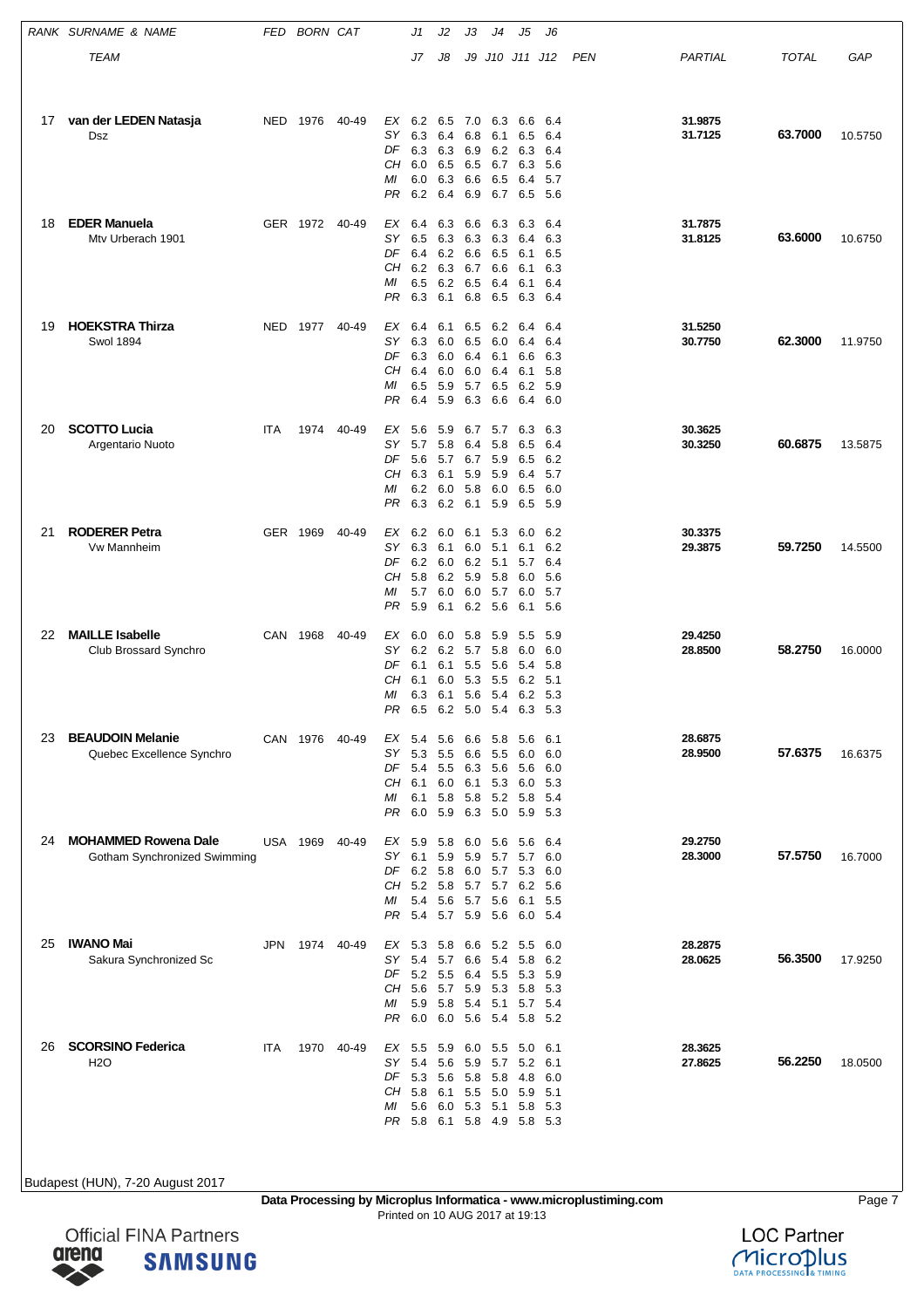|    | RANK SURNAME & NAME                               | FED | <b>BORN CAT</b> |       |                        | J1                                                       | J2                     | JЗ         | J4             | J5                                 | J6           |     |                    |              |         |
|----|---------------------------------------------------|-----|-----------------|-------|------------------------|----------------------------------------------------------|------------------------|------------|----------------|------------------------------------|--------------|-----|--------------------|--------------|---------|
|    | TEAM                                              |     |                 |       |                        | J7                                                       | J8                     |            |                | J9 J10 J11 J12                     |              | PEN | PARTIAL            | <b>TOTAL</b> | GAP     |
|    |                                                   |     |                 |       |                        |                                                          |                        |            |                |                                    |              |     |                    |              |         |
| 27 | <b>MICHILS Genevieve</b>                          | BEL | 1970            | 40-49 | EX                     | 4.7                                                      | 5.7                    |            | 5.2 5.4        | 5.0                                | 5.4          |     | 26.4375            |              |         |
|    | Zwemclub Atlandis                                 |     |                 |       | SΥ                     | 5.0                                                      | 5.4                    | 5.3        | 5.6            | 5.3                                | 5.6          |     | 26.3250            | 52.7625      | 21.5125 |
|    |                                                   |     |                 |       | DF<br>CН               | 4.9<br>5.3                                               | 5.4<br>5.5             | 4.7        | 5.2 5.3<br>5.3 | 5.0<br>5.9                         | 5.5<br>4.9   |     |                    |              |         |
|    |                                                   |     |                 |       | МI                     | 5.5                                                      | 5.4                    | 4.6        | 5.1            | 5.9                                | 5.2          |     |                    |              |         |
|    |                                                   |     |                 |       | PR                     | 5.3                                                      | 5.3                    | 4.9        | 5.2            | 5.8                                | - 5.2        |     |                    |              |         |
| 28 | <b>VANDERFLUIT Rhonda</b>                         |     | CAN 1969        | 40-49 | ЕX                     | 5.0                                                      | 5.0                    | 5.5        | 4.6            | 4.9                                | 5.5          |     | 25.5750            |              |         |
|    | Vancouver Masters Synchro                         |     |                 |       | SΥ<br>DF               | 5.1<br>5.0                                               | 5.1<br>5.2 5.2 4.7     | 5.2        | 4.8            | 5.0<br>5.2                         | 5.3<br>5.8   |     | 25.4500            | 51.0250      | 23.2500 |
|    |                                                   |     |                 |       | CН                     | 5.3                                                      | 5.1                    | 5.3        | 5.0            | 5.2                                | 4.8          |     |                    |              |         |
|    |                                                   |     |                 |       | МI<br>PR               | 5.2<br>5.0                                               | 4.9<br>5.0             | 5.0<br>5.2 | 5.0<br>4.9     | 5.3<br>5.1                         | 5.0<br>4.9   |     |                    |              |         |
| 29 | <b>CRAWFORD Lori Beth</b>                         |     |                 |       | $EX$ 5.0               |                                                          |                        |            |                |                                    |              |     |                    |              |         |
|    | Unsyncables Of La Mirada                          |     | USA 1977        | 40-49 | SΥ                     | 5.2                                                      | 4.6<br>4.8             | 5.0<br>4.9 | 4.8<br>5.0     | 4.8<br>5.1                         | 5.7<br>6.0   |     | 24.6500<br>25.6875 | 50.3375      | 23.9375 |
|    |                                                   |     |                 |       | DF                     | 5.1                                                      | 4.4                    | 4.7        | 4.9            | 4.7                                | 5.6          |     |                    |              |         |
|    |                                                   |     |                 |       | CН<br>МI               | 4.8                                                      | 5.0<br>5.2 5.2 4.8 5.3 | 4.5        | 5.1            | 5.5<br>5.3                         | 5.0<br>- 5.3 |     |                    |              |         |
|    |                                                   |     |                 |       | PR                     | 5.2 5.1 5.4 5.4                                          |                        |            |                | 5.6                                | - 5.5        |     |                    |              |         |
|    |                                                   |     |                 |       | <b>AGE GROUP 30-39</b> |                                                          |                        |            |                |                                    |              |     |                    |              |         |
| 1  | <b>NESBITT Barbara</b>                            | USA | 1987            | 30-39 | EX 7.3                 |                                                          | 7.2                    | 7.6        | 7.7            | 7.2                                | - 7.3        |     | 36.5250            |              |         |
|    | Unsyncables Of La Mirada                          |     |                 |       | SY 7.1                 |                                                          | 7.3                    | 7.9        | 7.7            | 7.0                                | 7.0          |     | 38.1000            | 74.6250      |         |
|    |                                                   |     |                 |       | DF<br>CН               | 7.2 7.2 7.5<br>7.5                                       | 7.6                    | 7.8        | 7.7<br>7.9     | 7.0 7.2<br>7.3                     | 7.4          |     |                    |              |         |
|    |                                                   |     |                 |       | МI                     | 7.5                                                      | 7.8                    |            |                | 7.7 8.0 7.5                        | - 7.4        |     |                    |              |         |
|    |                                                   |     |                 |       | PR                     | 7.8                                                      | 7.8                    | 7.8        | 7.9            | 7.5                                | 7.2          |     |                    |              |         |
| 2  | <b>KIMURA Maya</b><br><b>Mermaid Twins</b>        | JPN | 1986            | 30-39 | EX 7.4<br>SΥ           | 7.4                                                      | 7.6                    | 7.5        | 7.8            | 7.1<br>7.1                         | 6.7          |     | 36.8125            | 74.3375      |         |
|    |                                                   |     |                 |       | DF                     | 7.2                                                      | 7.6<br>7.5             | 7.3        | 7.7 7.7<br>7.6 | 6.9                                | 6.6<br>6.6   |     | 37.5250            |              | 0.2875  |
|    |                                                   |     |                 |       | CН<br>МI               | 7.2<br>7.5                                               | 7.3<br>7.3             | 7.9<br>7.8 | 7.8<br>7.8     | 7.5<br>7.2 7.4                     | 7.4          |     |                    |              |         |
|    |                                                   |     |                 |       | PR                     | 7.5                                                      | 7.4                    | 7.9        | 7.7            | 7.5 7.4                            |              |     |                    |              |         |
| 3  | <b>LICCARDO Teresa</b>                            | USA | 1984            | 30-39 | EX                     | 7.2                                                      | 7.2                    | 7.3        | 7.3            | 6.8                                | 7.1          |     | 35.9250            |              |         |
|    | Unsyncables Of La Mirada                          |     |                 |       | SΥ                     | 7.3                                                      | 7.2                    | 7.5        | 7.4            | 7.0                                | 7.1          |     | 37.3000            | 73.2250      | 1.4000  |
|    |                                                   |     |                 |       |                        | DF 7.3 7.0 7.2 7.2 6.8 7.0<br>CH 7.3 7.5 7.7 7.5 7.5 7.1 |                        |            |                |                                    |              |     |                    |              |         |
|    |                                                   |     |                 |       |                        | MI 7.4 7.6 7.9 7.4 7.4 7.2                               |                        |            |                |                                    |              |     |                    |              |         |
|    |                                                   |     |                 |       | PR                     | 7.4 7.6 7.7 7.4 7.6 7.2                                  |                        |            |                |                                    |              |     |                    |              |         |
| 4  | <b>MARSCHALKO Petra</b><br>Bvsc-Zuglo             |     | HUN 1979 30-39  |       |                        | EX 7.2 7.3 7.4 7.1 7.3 7.0<br>SY 7.2 7.2 7.6 7.1 7.3 6.9 |                        |            |                |                                    |              |     | 35.9000<br>36.6500 | 72.5500      | 2.0750  |
|    |                                                   |     |                 |       |                        | DF 7.1 7.3 7.2 7.0 7.1 7.0                               |                        |            |                |                                    |              |     |                    |              |         |
|    |                                                   |     |                 |       | МI                     | CH 7.1 7.1 7.4 7.6 7.2 7.5<br>7.0 7.2 7.2 7.7 7.3 7.7    |                        |            |                |                                    |              |     |                    |              |         |
|    |                                                   |     |                 |       |                        | PR 7.4 7.2 7.3 7.7 7.3 7.5                               |                        |            |                |                                    |              |     |                    |              |         |
| 5  | <b>WRASE Bettina</b>                              |     | GER 1983 30-39  |       |                        | EX 7.1 7.0 7.1 7.2 7.0 6.6                               |                        |            |                |                                    |              |     | 35.4375            |              |         |
|    | Sg Stadtwerke Munchen                             |     |                 |       |                        | SY 7.2 7.1 7.0 7.2 7.2 6.5<br>DF 7.1 7.1 7.2 7.1 7.1 6.5 |                        |            |                |                                    |              |     | 35.5625            | 71.0000      | 3.6250  |
|    |                                                   |     |                 |       |                        | CH 7.0 7.0 7.3 7.4 7.0 7.1                               |                        |            |                |                                    |              |     |                    |              |         |
|    |                                                   |     |                 |       | МI                     | PR 7.2 7.0 7.2 7.3 6.9 7.1                               |                        |            |                | 7.0 7.1 7.4 7.3 7.1 7.0            |              |     |                    |              |         |
|    |                                                   |     |                 |       |                        |                                                          |                        |            |                |                                    |              |     |                    |              |         |
| 6  | <b>DURUSSEL Fabienne</b><br><b>Pully-Natation</b> | SUI | 1980 30-39      |       | EX 7.0                 | SY 7.0 6.7 7.3 7.2 6.9 6.5                               |                        |            |                | 6.8 7.1 7.2 6.9                    | 6.8          |     | 34.5625<br>35.9125 | 70.4750      | 4.1500  |
|    |                                                   |     |                 |       |                        | DF 6.9 6.8 6.8 7.1 6.8 6.7                               |                        |            |                |                                    |              |     |                    |              |         |
|    |                                                   |     |                 |       | МI                     | CH 7.0 7.2 7.2 7.5                                       |                        |            |                | 6.7 7.3<br>6.8 7.3 7.3 7.3 6.7 7.2 |              |     |                    |              |         |
|    |                                                   |     |                 |       |                        | PR 7.3 7.2 7.4 7.2 7.2 7.3                               |                        |            |                |                                    |              |     |                    |              |         |



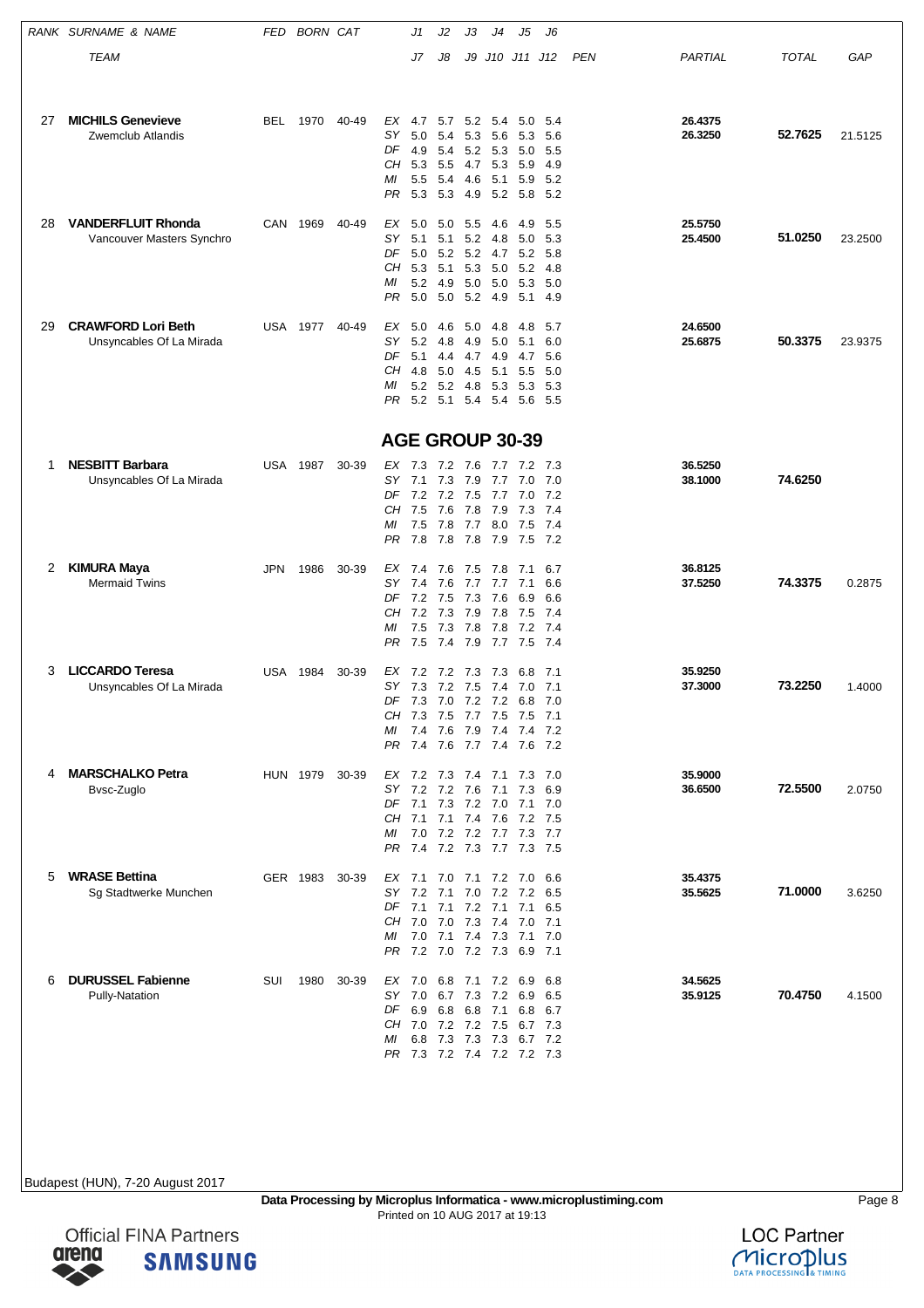|    | RANK SURNAME & NAME                                                  | FED        | <b>BORN CAT</b> |       |                                   | J1                                                     | J2                                             | JЗ                                     | J4                                          | J5                                                         | J6                                     |     |                    |              |         |
|----|----------------------------------------------------------------------|------------|-----------------|-------|-----------------------------------|--------------------------------------------------------|------------------------------------------------|----------------------------------------|---------------------------------------------|------------------------------------------------------------|----------------------------------------|-----|--------------------|--------------|---------|
|    | TEAM                                                                 |            |                 |       |                                   | J7                                                     | J8                                             | J9                                     |                                             | J10 J11 J12                                                |                                        | PEN | PARTIAL            | <b>TOTAL</b> | GAP     |
| 7  | <b>CAILLIER Margaux</b><br>Angers Natation Synchronisee              | <b>FRA</b> | 1984            | 30-39 | EX<br>SΥ<br>DF<br>CH<br>МI<br>PR  | 7.1<br>7.2<br>7.1<br>7.0<br>7.1<br>7.3                 | 6.7<br>6.8<br>6.7<br>6.7 7.0 7.0<br>6.5<br>6.6 | 6.9<br>7.0<br>7.1                      | 7.0 7.0<br>$7.2$ $7.1$<br>7.0<br>7.0<br>6.8 | 7.0<br>6.8<br>6.8<br>7.0<br>6.8<br>$7.2$ $7.0$             | 7.0<br>6.9<br>7.0<br>6.9<br>6.9        |     | 34.8875<br>34.8500 | 69.7375      | 4.8875  |
| 8  | <b>USOVA Iulija</b><br><b>Corall Club</b>                            | <b>RUS</b> | 1982            | 30-39 | ЕX<br>SΥ<br>DF<br>CН<br>МI<br>PR  | 7.0<br>6.9<br>7.0<br>7.1<br>6.8<br>7.3                 | 6.8<br>6.8<br>6.7<br>6.6<br>6.5<br>6.6         | 6.5<br>6.6<br>6.4<br>7.3<br>7.1<br>7.1 | 7.0<br>7.0<br>6.9<br>6.9<br>6.9<br>6.8      | 6.6<br>6.7<br>6.5<br>6.5<br>6.2 6.7<br>6.7 6.8             | 7.1<br>6.9<br>7.1<br>7.0               |     | 34.1000<br>34.1875 | 68.2875      | 6.3375  |
| 9  | <b>LECUIT Lidwine</b><br><b>Angers Natation Synchronisee</b>         | FRA        | 1984            | 30-39 | EX<br>SΥ<br>DF<br>CН<br>МI<br>PR  | 6.7<br>6.7<br>6.6<br>6.9<br>6.8<br>7.0                 | 6.7<br>6.7<br>6.8<br>6.4<br>6.5<br>6.4         | 6.8<br>7.0<br>6.8<br>6.9<br>6.7        | 7.3<br>6.9 7.2<br>7.1<br>7.1<br>7.1<br>6.9  | 6.8<br>6.9<br>6.9<br>6.3<br>6.4<br>6.5                     | 6.8<br>6.7<br>6.9<br>7.1<br>6.8<br>6.8 |     | 34.1000<br>33.8500 | 67.9500      | 6.6750  |
| 10 | van SCHUPPEN Natasja<br><b>Swol 1894</b>                             | NED        | 1987            | 30-39 | ЕX<br>SΥ<br>DF<br>CН<br>МI<br>PR  | 6.6<br>6.6<br>6.4<br>6.5<br>6.4<br>6.7                 | 6.7<br>6.6<br>6.6<br>6.5<br>6.5<br>6.6         | 6.8<br>6.7<br>6.6<br>7.1<br>7.0        | 6.8<br>6.7<br>6.7<br>6.8<br>7.2 7.0<br>7.0  | 6.3<br>6.2<br>6.2<br>6.4<br>6.5<br>6.6                     | 6.7<br>6.5<br>6.7<br>6.5<br>6.5<br>6.6 |     | 33.1625<br>33.1000 | 66.2625      | 8.3625  |
| 11 | <b>JEANNOTTE Annie</b><br>Dollard Synchro                            | CAN        | 1982            | 30-39 | EX<br>SΥ<br>DF<br>CН<br>МI<br>PR  | 6.7<br>6.6<br>6.6<br>6.5<br>6.1<br>6.5                 | 6.7<br>6.7<br>6.6<br>6.5<br>6.5<br>6.3         | 6.8<br>6.8<br>6.6<br>6.7<br>6.5<br>6.8 | 6.7<br>6.5<br>6.6<br>6.6<br>6.5<br>6.5      | 6.7<br>6.5<br>6.5<br>6.4<br>6.7<br>6.8                     | 6.5<br>6.3<br>6.5<br>6.8<br>6.7<br>6.7 |     | 33.1250<br>32.8875 | 66.0125      | 8.6125  |
| 12 | <b>HARASZTY Zsuzsanna</b><br>Sydney Emeralds Synchro Club            | <b>AUS</b> | 1986            | 30-39 | ЕX<br>SΥ<br>DF<br>CН<br>МI<br>PR. | 6.9<br>6.8<br>6.7<br>6.6<br>6.8<br>6.9                 | 6.3<br>6.5<br>6.4<br>6.6<br>6.5<br>6.7 6.6     | 6.3<br>6.5<br>6.5<br>6.5<br>6.6        | 6.8<br>6.7<br>7.0<br>6.6<br>6.9<br>6.8      | 6.4<br>6.2<br>6.4<br>6.2<br>6.1<br>6.4 6.7                 | 6.5<br>6.3<br>6.5<br>6.7<br>7.0        |     | 32.5375<br>33.1875 | 65.7250      | 8.9000  |
| 13 | <b>BAYET Laure</b><br>Etoile Sportive Seynod Natat.                  | FRA 1981   |                 | 30-39 | EX<br>SΥ<br>DF<br>CН<br>МI<br>PR  | 6.7<br>6.7<br>6.5<br>6.6<br>6.1 6.5<br>6.2 6.5         | 6.6<br>6.4<br>6.4 6.6 6.5<br>6.6               | 6.4<br>6.5                             | 6.7<br>6.6<br>6.6 6.7<br>6.4 6.7<br>6.3 6.5 | 6.7<br>6.5<br>6.5<br>6.1<br>6.3 6.5<br>6.5 6.4             | 6.9<br>6.8<br>6.8<br>6.4               |     | 33.0000<br>32.4375 | 65.4375      | 9.1875  |
| 14 | <b>LEUNG Jennifer</b><br><b>Calgary Aquamums Masters</b>             |            | CAN 1985        | 30-39 | SY<br>DF<br>CН<br>МI<br>PR.       | EX 6.3 6.3 6.3 6.8<br>6.5<br>6.3<br>6.8<br>6.6<br>6.9  | 6.4<br>6.2 6.4<br>6.6<br>6.5<br>6.4            | 6.4                                    | 6.6<br>6.6<br>6.8 6.9<br>6.9 6.7            | 6.3 6.4<br>6.5<br>6.4<br>6.6<br>6.5<br>6.7 6.7 6.5 6.3     | 6.4<br>6.5<br>6.6<br>6.3               |     | 31.9250<br>33.1875 | 65.1125      | 9.5125  |
| 15 | <b>RUKAZENKOVA-CLEVERLY Nat GBR 1986</b><br>Seymour Synchro Swim Sch |            |                 | 30-39 | EX<br>SY.<br>DF<br>CН<br>МI<br>PR | 6.5<br>6.6<br>6.6 6.5 6.2 6.3<br>7.0 6.4<br>6.7<br>7.0 | 6.4<br>6.5<br>6.4 6.5                          | 6.3<br>6.4                             | 6.4<br>6.3<br>6.7 6.8<br>6.5                | 6.2<br>6.1<br>6.2<br>6.5<br>6.4<br>6.5 6.5 6.4 6.4 6.8     | 6.6<br>6.4<br>6.7<br>6.7<br>6.8        |     | 32.0000<br>33.0250 | 65.0250      | 9.6000  |
| 16 | <b>CLAESSENS Lineke</b><br>Psv                                       | NED        | 1981            | 30-39 | EX 6.5<br>SΥ<br>DF<br>CН<br>МI    | 6.5<br>6.4 6.2 6.0 6.4 6.6<br>6.6<br>6.3               | 6.2 6.1<br>6.1<br>6.2<br>6.2                   | 6.3<br>6.5<br>6.7                      | 6.3<br>6.4<br>6.4                           | 6.6<br>6.5<br>6.4 6.7<br>6.8<br>PR 6.7 6.1 6.6 6.3 6.6 6.6 | 6.3<br>6.3<br>6.1<br>6.6<br>6.8        |     | 31.6250<br>32.6625 | 64.2875      | 10.3375 |

**Data Processing by Microplus Informatica - www.microplustiming.com** Page 9 Printed on 10 AUG 2017 at 19:13



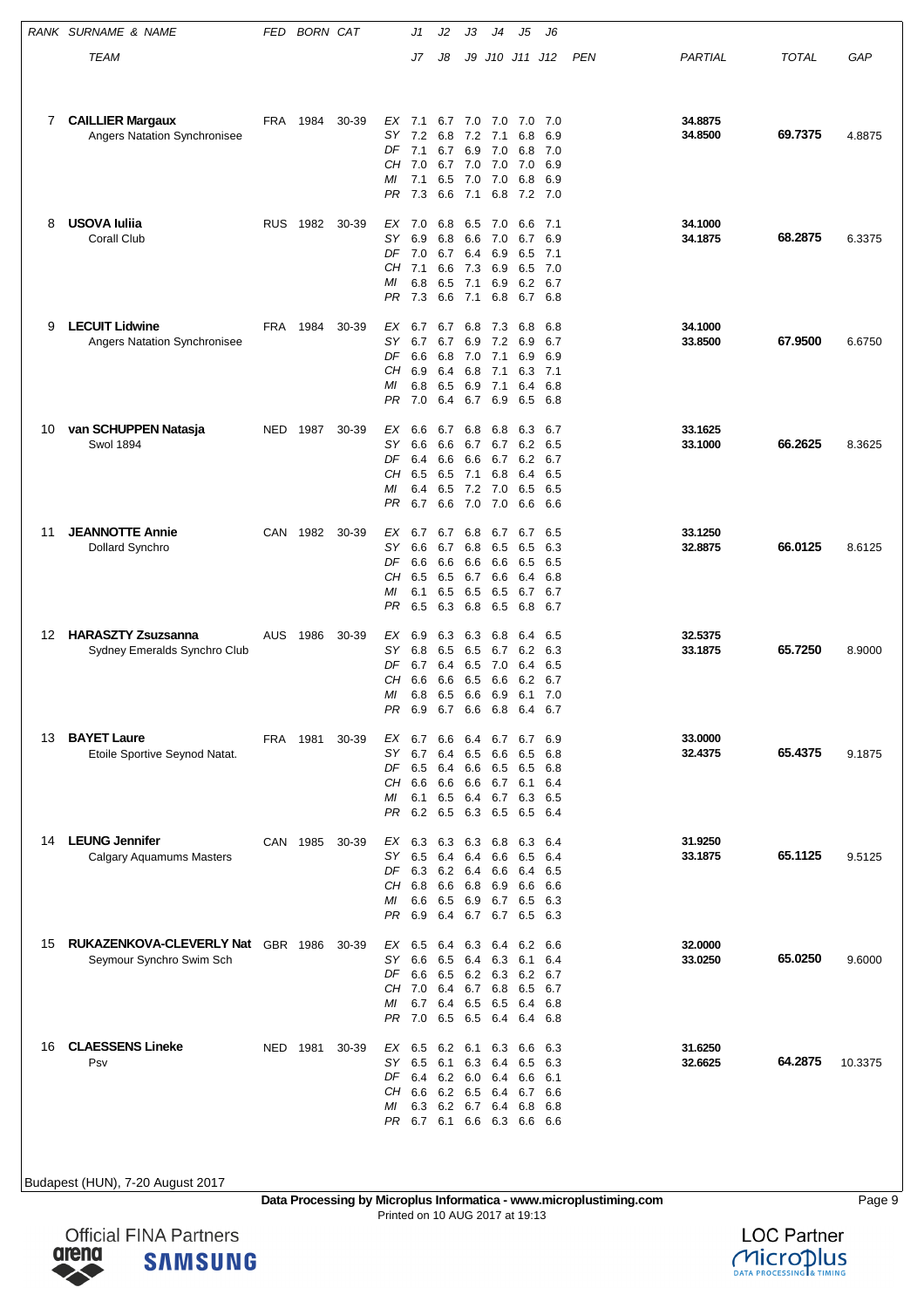|    | RANK SURNAME & NAME                                             | FED        | <b>BORN CAT</b> |       |                                   | J1                                                        | J2                                     | JЗ                                     | J4                                                                 | J5                                                                     | J6                                     |     |                    |              |         |
|----|-----------------------------------------------------------------|------------|-----------------|-------|-----------------------------------|-----------------------------------------------------------|----------------------------------------|----------------------------------------|--------------------------------------------------------------------|------------------------------------------------------------------------|----------------------------------------|-----|--------------------|--------------|---------|
|    | TEAM                                                            |            |                 |       |                                   | J7                                                        | J8                                     | J9                                     |                                                                    | J10 J11 J12                                                            |                                        | PEN | PARTIAL            | <b>TOTAL</b> | GAP     |
|    |                                                                 |            |                 |       |                                   |                                                           |                                        |                                        |                                                                    |                                                                        |                                        |     |                    |              |         |
| 17 | <b>WINTER Elizabeth</b><br>Seymour Synchro Swim Sch             |            | GBR 1983        | 30-39 | EX<br>SΥ<br>DF<br>CН<br>МI<br>PR  | 6.4<br>6.4<br>6.5<br>6.9<br>6.6<br>6.7                    | 6.4<br>6.4<br>6.3<br>6.4<br>6.4<br>6.3 | 6.0<br>6.1<br>6.0<br>6.9<br>6.8<br>6.9 | 6.6<br>6.5<br>6.3<br>6.7<br>6.4<br>6.2                             | 6.4<br>6.3<br>6.2 6.2<br>6.2<br>6.3<br>6.0 6.3                         | 6.4<br>6.4<br>6.4<br>6.3               |     | 31.7375<br>32.5125 | 64.2500      | 10.3750 |
| 18 | <b>BERNIER Lise</b><br>Patronnage Laïque D'Oullins              | FRA        | 1985            | 30-39 | EX<br>SΥ<br>DF<br>CН<br>МI<br>PR  | 6.5<br>6.4<br>6.4<br>6.7<br>6.4<br>6.8                    | 6.6<br>6.6<br>6.7<br>6.2<br>6.3<br>6.2 | 6.4<br>6.5<br>6.6<br>6.4<br>6.4        | 6.4<br>6.3<br>6.2<br>6.2 6.1<br>6.1<br>6.0                         | 6.5<br>6.6<br>6.4<br>6.5<br>6.6<br>6.4                                 | 6.7<br>6.4<br>6.6<br>6.5<br>6.4<br>6.1 |     | 32.4625<br>31.7125 | 64.1750      | 10.4500 |
| 19 | <b>KING Jackee</b><br>York Synchro                              | CAN        | 1986            | 30-39 | EX<br>SΥ<br>DF<br>CН<br>МI<br>PR  | 6.2 6.2<br>6.4<br>6.4<br>6.3<br>6.5<br>6.6                | 6.2<br>6.3<br>6.4<br>6.6<br>6.3        | 6.5<br>6.3<br>6.6<br>6.6<br>6.4        | 6.6<br>6.4 6.7<br>6.7<br>6.5<br>6.6<br>6.6                         | 6.1<br>6.3<br>6.1<br>6.3<br>6.6<br>6.6                                 | 5.9<br>5.6<br>5.8<br>6.7<br>6.5<br>6.7 |     | 31.4000<br>32.5375 | 63.9375      | 10.6875 |
| 20 | <b>IRONSIDE Amanda</b><br><b>Toronto Synchronized Swim Club</b> |            | CAN 1978        | 30-39 | ЕX<br>SΥ<br>DF<br>CН<br>МI<br>PR  | 6.2<br>6.1<br>6.1<br>6.7 6.2<br>6.2<br>6.6                | 6.4<br>6.3<br>6.3<br>6.0<br>6.1        | 6.2<br>6.4<br>6.5<br>6.1               | 6.1<br>6.4<br>6.3<br>6.2 5.8<br>5.8<br>6.3 5.7                     | 6.3<br>6.3<br>6.2<br>6.8<br>6.5<br>6.7                                 | 6.4<br>6.2<br>6.3<br>6.3<br>5.9<br>6.0 |     | 31.4125<br>31.2000 | 62.6125      | 12.0125 |
| 21 | <b>HUBNER Michelle</b><br><b>Tsv Eintracht Karlsfeld</b>        |            | GER 1982        | 30-39 | EX<br>SΥ<br>DF<br>CН<br>МI<br>PR  | 6.3<br>6.2<br>6.2<br>5.5<br>5.5<br>5.8                    | 6.2<br>6.3<br>6.2<br>5.9<br>5.8<br>6.0 | 6.3<br>6.4<br>6.4<br>6.4<br>6.3<br>6.5 | 6.0<br>6.0<br>5.9<br>5.9<br>6.0<br>6.0                             | 6.2<br>6.3<br>6.2<br>5.8<br>5.9<br>5.9                                 | 6.6<br>6.4<br>6.6<br>6.6<br>6.5<br>6.3 |     | 31.3250<br>30.0500 | 61.3750      | 13.2500 |
| 22 | <b>MARTHA Tamara</b><br>Psv                                     | <b>NED</b> | 1983            | 30-39 | ЕX<br>SΥ<br>DF<br>CН<br>МI<br>PR  | 5.7<br>5.8<br>5.9<br>5.4<br>5.2<br>5.9 6.3                | 6.3<br>6.4<br>6.4<br>6.3<br>6.4        | 6.2<br>6.4<br>6.3<br>6.0<br>6.1        | 6.0<br>5.9<br>6.0<br>5.9<br>6.2 6.0<br>6.0                         | 6.1<br>6.3<br>6.2<br>5.9<br>5.8<br>6.3 6.1                             | 6.3<br>6.1<br>6.1<br>6.1<br>6.0        |     | 30.7875<br>30.0625 | 60.8500      | 13.7750 |
| 23 | <b>WINDISCH Nancy</b><br>1. Sc Flamingo Zwickau                 |            | GER 1984        | 30-39 | EX<br>SY.<br>DF<br>CН<br>МI<br>PR | 6.4<br>6.3<br>6.5 6.1<br>6.0 5.9<br>$5.5\quad 6.0$<br>5.7 | 6.1<br>6.2<br>6.1                      | 6.1<br>6.0                             | 6.0<br>6.1<br>6.2 5.8<br>6.1 5.5<br>6.1 5.8<br>6.0 5.8             | 6.2<br>5.9<br>6.0<br>6.1<br>5.6 5.7<br>6.1 5.6                         | 6.1<br>5.9<br>5.9<br>6.0               |     | 30.4000<br>29.5625 | 59.9625      | 14.6625 |
| 24 | <b>NISHIMURA Mayu</b><br><b>Tritones Sc</b>                     | JPN        | 1978            | 30-39 | EX<br>SY<br>DF<br>CН<br>ΜI<br>PR. | 6.3<br>6.3 5.8<br>6.0 6.1<br>5.8<br>5.7                   | 5.9<br>6.2<br>6.0                      | 5.9                                    | 6.1 5.9 5.7 5.8<br>6.0<br>6.1 6.0<br>5.8 5.7<br>5.7 5.8<br>5.5 5.8 | 6.1<br>6.3<br>6.1<br>6.1<br>6.0<br>6.0 6.2                             | 6.1<br>5.9<br>5.9<br>6.0<br>6.3        |     | 30.0250<br>29.7375 | 59.7625      | 14.8625 |
| 25 | <b>NEUMANN Yvonne</b><br>Atsv Hamburg                           |            | GER 1979        | 30-39 | EX<br>SY.<br>DF<br>CН<br>ΜI<br>PR | 5.6<br>5.7<br>5.7 6.0 6.0 5.8<br>5.8<br>5.5<br>6.1        | 5.9<br>6.1<br>6.0<br>6.1               |                                        | 5.8 5.7<br>5.7 5.6<br>5.7 5.6                                      | 6.0<br>5.9<br>6.0<br>6.0 6.2<br>5.8 5.7 5.5 6.2<br>6.0 5.7 5.7 6.0 6.1 | 6.0<br>5.8<br>5.9                      |     | 29.2500<br>29.3000 | 58.5500      | 16.0750 |
| 26 | <b>HURBIN Olivia</b><br>Entente Des Nageurs Louvierois          | BEL        | 1984            | 30-39 | EX<br>SΥ<br>DF<br>CН<br>МI        | 6.2 5.7 5.2 5.9<br>6.4<br>6.4 5.8<br>5.6<br>5.6           | 5.8<br>5.7<br>5.9                      | 5.4<br>5.5                             | 5.3 5.9<br>5.4 5.6<br>5.5                                          | 5.9<br>5.8<br>5.1 6.0 5.7 6.0<br>5.7 6.0<br>PR 5.2 5.8 5.6 5.4 5.7 5.7 | 6.2<br>6.0<br>6.2                      |     | 29.4750<br>28.0500 | 57.5250      | 17.1000 |

**Data Processing by Microplus Informatica - www.microplustiming.com** Page 10 Printed on 10 AUG 2017 at 19:13

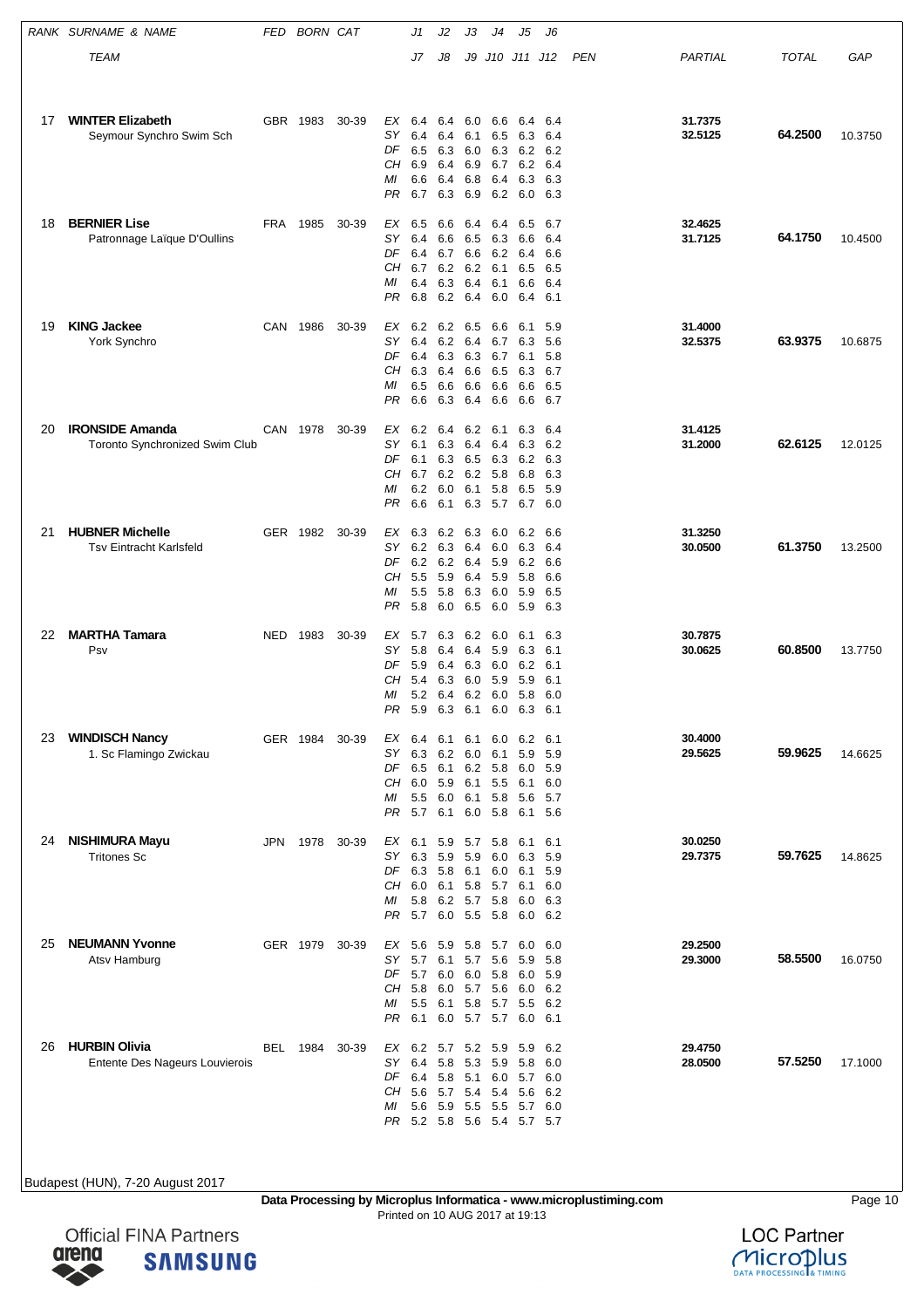|   | RANK SURNAME & NAME                                    | FED | <b>BORN CAT</b> |            | J1                                                                                                                                   | J2                                                                         | JЗ                                     | J4                                         | J5                                                     | J6                                       |     |                    |              |        |
|---|--------------------------------------------------------|-----|-----------------|------------|--------------------------------------------------------------------------------------------------------------------------------------|----------------------------------------------------------------------------|----------------------------------------|--------------------------------------------|--------------------------------------------------------|------------------------------------------|-----|--------------------|--------------|--------|
|   | TEAM                                                   |     |                 |            | J7                                                                                                                                   | J8                                                                         |                                        |                                            | J9 J10 J11 J12                                         |                                          | PEN | PARTIAL            | <b>TOTAL</b> | GAP    |
|   |                                                        |     |                 |            | <b>AGE GROUP 25-29</b>                                                                                                               |                                                                            |                                        |                                            |                                                        |                                          |     |                    |              |        |
| 1 | <b>KNOBBS Jennifer</b><br>Olympium Synchro             | CAN | 1989            | 25-29      | EX 7.4<br>SY 7.5<br>DF<br>7.3<br>CН<br>7.3<br>МI<br>7.3<br>PR<br>7.3                                                                 | 7.7 8.0 7.7<br>7.6<br>7.5<br>7.5<br>7.4<br>7.3                             | 7.8<br>7.5<br>7.6<br>7.5               | 7.6<br>7.7<br>7.7 7.4<br>7.3<br>7.4        | 7.6 7.3<br>7.5 7.2<br>7.4<br>7.7<br>7.6<br>7.6         | 7.2<br>7.0<br>7.1<br>- 7.5               |     | 37.6625<br>37.2125 | 74.8750      |        |
| 2 | <b>RADVANYI Dora</b><br>Synus Sc                       |     | <b>HUN 1988</b> | 25-29      | EX<br>7.9<br>SΥ<br>7.9<br>DF<br>7.9<br>CH 7.8<br>7.8<br>МI<br>PR<br>7.9                                                              | 7.3<br>7.3<br>7.2<br>7.5<br>7.5<br>7.6                                     | 7.0<br>7.3<br>7.0<br>7.4<br>7.4<br>7.3 | 7.4<br>7.4<br>7.4<br>7.0<br>6.9<br>7.1     | 7.5<br>7.4<br>7.3<br>7.6<br>7.5<br>7.6                 | 7.1<br>7.2<br>7.0<br>7.6<br>- 7.3<br>7.6 |     | 36.5125<br>37.4750 | 73.9875      | 0.8875 |
| 3 | <b>DAVVETAS Iphinoe</b><br><b>Stade Francais</b>       | FRA | 1992            | 25-29      | EX 7.4 7.4<br>SY<br>7.7<br>DF<br>7.3<br>CH 7.0<br>6.9<br>МI<br>7.0<br>PR                                                             | 7.2<br>7.2<br>7.2<br>7.1<br>7.3                                            | 7.5<br>7.1<br>7.5<br>7.4<br>7.5        | 7.2 7.5<br>7.5<br>7.4<br>7.0<br>7.1<br>7.1 | 7.8 7.0<br>7.7<br>7.7 7.0<br>7.5<br>7.4 7.2<br>7.6 7.4 | 7.1<br>7.2                               |     | 36.8375<br>36.1875 | 73.0250      | 1.8500 |
| 4 | <b>HRUBA Denisa</b><br>Tj Tesla Brno                   | CZE | 1989            | 25-29      | ЕX<br>6.8<br>SY<br>6.9<br>DF<br>7.0<br>CН<br>7.4<br>МI<br>7.4<br>7.5<br>PR                                                           | 7.1<br>7.4 7.0 7.2<br>7.4<br>7.5                                           | 7.4<br>7.2 7.2<br>7.2<br>7.3 7.2 7.0   | 7.3<br>7.4<br>7.1<br>7.3 7.0               | 7.4<br>7.4<br>$7.3$ $7.1$<br>7.3<br>7.3 7.3<br>7.4 7.6 | 7.2<br>7.3<br>7.3                        |     | 36.1375<br>36.5875 | 72.7250      | 2.1500 |
| 5 | <b>MACLEAN Julia</b><br>York Synchro                   | CAN | 1991            | 25-29      | EX 7.1<br>SY<br>7.2<br>DF 7.2<br>7.2<br>CН<br>7.3<br>МI<br>PR                                                                        | 7.2<br>7.1<br>7.1 7.3 7.2 7.2 7.1<br>7.2<br>7.1<br>7.2 7.1 7.2 7.2 7.3 7.3 | 7.5<br>7.6<br>7.4<br>7.3 7.0           | 7.3<br>7.0<br>7.0                          | 7.2<br>7.3<br>7.2<br>7.3 7.4                           | - 7.0<br>7.1<br>7.6                      |     | 35.9250<br>36.2250 | 72.1500      | 2.7250 |
| 6 | <b>ZENG Yixin</b><br>Seymour Synchro Swim Sch          |     | GBR 1990        | 25-29      | EX<br>6.9<br>SΥ<br>7.1<br>DF 6.8 7.3 6.9 6.7 7.4<br>CH 7.2 7.4<br><i>MI</i> 7.1 7.5 6.3 6.5 7.4 7.5<br>7.1<br>PR                     | 7.2<br>7.5<br>7.4 6.5 6.5 7.5 7.4                                          | 7.1<br>7.0<br>6.4                      | 7.1<br>7.0<br>6.6                          | 7.4<br>7.6<br>7.5                                      | 6.6<br>6.7<br>6.5<br>7.2                 |     | 35.2625<br>35.5375 | 70.8000      | 4.0750 |
|   | 7 AMIRA Marlene Eleonora<br>Dds Dimensione Dello Sport | ITA |                 | 1992 25-29 | EX 6.8<br>SY 7.0 7.1 7.1 7.0<br>DF 6.9 7.0 6.7 7.0 7.0 7.3<br>CH 7.1 7.1 7.2 7.0<br>МI<br>PR 7.1 7.0 7.3 7.0 7.1 6.7                 | 7.1 6.8 7.1 7.0 7.3<br>7.2 7.2 7.3 7.0 7.2 6.6                             |                                        |                                            | 7.2 7.4<br>7.1                                         | 6.9                                      |     | 35.1125<br>35.4625 | 70.5750      | 4.3000 |
| 8 | <b>ULRICH Monica</b><br>Dds Dimensione Dello Sport     | ITA |                 | 1992 25-29 | EX 6.8 6.8 7.3 7.2 7.1<br>SY 7.0 6.8 7.2 7.1<br>DF 6.8 6.9 6.7 7.3 7.2 6.8<br>CH 7.2 7.0 7.3 6.9<br>МI<br>PR 7.3 6.8 7.2 7.0 6.8 7.2 | 7.2 6.9 7.2 6.9                                                            |                                        |                                            | 7.1<br>6.9 6.9                                         | 6.8<br>6.7<br>6.8 6.9                    |     | 34.8375<br>35.0125 | 69.8500      | 5.0250 |
| 9 | <b>JUNOY GUTIERREZ Nerea</b><br>A.D. Sincro Retiro     |     | ESP 1991 25-29  |            | EX 6.6<br>SY 6.8 7.0 7.1 6.7 6.4 6.8<br>DF 6.6 7.1<br>CH 6.9 7.1<br>МI<br>6.9<br>PR 7.0 7.0 6.5 6.8 7.2 7.1                          | 7.2 6.7 6.8                                                                | 6.9 6.8 6.9                            | 6.5 6.8                                    | 6.3 6.9<br>6.9 6.7 6.2 6.8<br>7.2 7.0<br>7.3 6.7       |                                          |     | 33.9625<br>34.7000 | 68.6625      | 6.2125 |

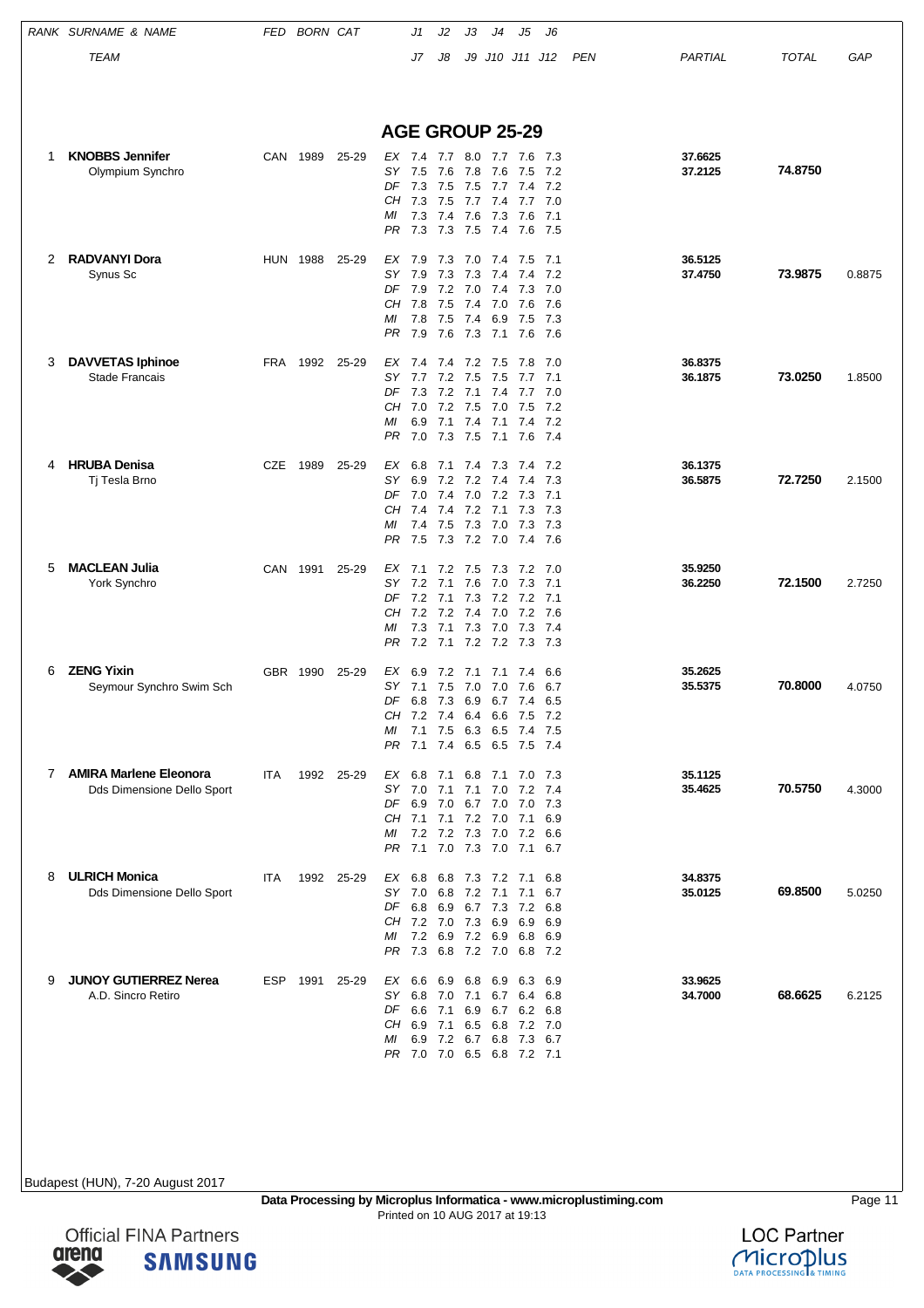|    | RANK SURNAME & NAME                                           | FED        | <b>BORN CAT</b> |       |                                   | J1                                                       | J2                                     | JЗ                                     | J4                                                                       | J5                                                                 | J6                                     |     |                    |              |         |
|----|---------------------------------------------------------------|------------|-----------------|-------|-----------------------------------|----------------------------------------------------------|----------------------------------------|----------------------------------------|--------------------------------------------------------------------------|--------------------------------------------------------------------|----------------------------------------|-----|--------------------|--------------|---------|
|    | TEAM                                                          |            |                 |       |                                   | J7                                                       | J8                                     | J9                                     |                                                                          | J10 J11 J12                                                        |                                        | PEN | PARTIAL            | <b>TOTAL</b> | GAP     |
| 10 | <b>GONIN Pauline Marie</b><br>Stade Francais                  | <b>FRA</b> | 1989            | 25-29 | EX<br>SΥ<br>DF<br>CН<br>ΜI<br>PR  | 6.4<br>6.9<br>6.9<br>6.5<br>6.6<br>6.5                   | 7.0<br>7.0<br>6.9<br>7.1<br>7.2<br>7.0 | 6.7<br>6.7<br>6.8<br>7.0<br>6.9        | 6.5<br>6.5<br>6.3<br>7.2 7.0<br>6.9<br>7.1                               | 6.9<br>6.9<br>6.8<br>6.9<br>6.8<br>6.9                             | 6.8<br>6.7<br>6.7<br>6.6<br>6.5<br>6.8 |     | 33.8500<br>34.3875 | 68.2375      | 6.6375  |
| 11 | <b>MARIANI Lidia</b><br><b>H2O</b>                            | <b>ITA</b> | 1989            | 25-29 | EX<br>SΥ<br>DF<br>CН<br>МI<br>PR  | 6.3<br>6.5<br>6.4<br>6.7<br>6.7<br>6.6                   | 6.9<br>6.8<br>6.8<br>7.0<br>7.0<br>6.9 | 6.8<br>6.5<br>6.6<br>6.9<br>7.0<br>6.9 | 6.8<br>6.9<br>6.7<br>6.7<br>6.4<br>6.6                                   | 6.8<br>6.8<br>6.7<br>6.8<br>6.8<br>6.7 7.0                         | 6.6<br>6.6<br>6.7<br>6.9<br>6.7        |     | 33.5250<br>34.0375 | 67.5625      | 7.3125  |
| 12 | <b>TESSARO Francesca</b><br>Geneve Natation 1885              | SUI        | 1989            | 25-29 | EX<br>SΥ<br>DF<br>CH 7.1<br>МI    | 6.7<br>6.8<br>6.6<br>7.2<br>PR 7.2 6.6                   | 6.8<br>6.9<br>6.6<br>6.7<br>6.6        | 6.4<br>6.6<br>6.3<br>6.5<br>6.3<br>6.3 | 7.0<br>6.7<br>6.9<br>6.9<br>7.1<br>6.9                                   | 6.5<br>6.6<br>6.4<br>6.7<br>6.8<br>6.7 7.0                         | 6.6<br>6.7<br>6.6<br>6.8<br>6.8        |     | 33.1750<br>33.9750 | 67.1500      | 7.7250  |
| 13 | <b>BUCELLA Xenia</b><br><b>H2O</b>                            | <b>ITA</b> | 1988            | 25-29 | ЕX<br>SΥ<br>DF<br>CН<br>МI<br>PR  | 6.4<br>6.6<br>6.5<br>7.0<br>7.0<br>7.1                   | 6.4<br>6.6<br>6.4<br>6.6<br>6.7<br>6.6 | 6.9<br>6.8<br>6.5<br>6.6<br>6.7<br>6.5 | 7.0<br>6.8<br>6.8<br>6.7<br>6.6<br>6.8                                   | 6.9<br>6.6<br>6.5<br>6.6<br>6.7<br>6.8                             | 6.5<br>6.6<br>6.5<br>6.6<br>6.7<br>6.9 |     | 33.0750<br>33.3875 | 66.4625      | 8.4125  |
| 14 | <b>TISSU Henrieta</b><br>Synchro Bratislava                   | <b>SVK</b> | 1988            | 25-29 | EX<br>SΥ<br>DF<br>CН<br>МI<br>PR  | 6.5<br>6.6<br>6.4<br>6.5<br>6.6<br>6.5                   | 6.6<br>6.5<br>6.7<br>6.4<br>6.4<br>6.3 | 6.5<br>6.6<br>6.7<br>6.6               | 6.9<br>6.4 6.7<br>6.2 6.7<br>6.5<br>6.1<br>6.3                           | 6.6<br>6.6<br>6.5<br>6.7<br>6.8<br>6.7 6.7                         | 6.7<br>6.6<br>6.8<br>6.6<br>6.7        |     | 32.9250<br>32.8000 | 65.7250      | 9.1500  |
| 15 | van RAVENSWAAIJ Kimberle<br>Zpc Amersfoort                    | NED        | 1991            | 25-29 | ЕX<br>SΥ<br>DF<br>CН<br>МI<br>PR  | 6.6<br>6.6<br>6.7<br>6.4<br>6.5<br>6.4 6.2 6.6 6.4       | 6.7<br>6.5<br>6.5<br>6.2<br>6.3        | 6.4<br>6.4<br>6.5<br>6.7<br>6.7        | 6.8<br>6.9<br>6.8<br>6.6<br>6.5                                          | 6.2<br>6.2<br>6.4<br>6.8<br>6.6<br>6.7                             | 6.6<br>6.5<br>6.7<br>6.8<br>6.5<br>6.6 |     | 32.8000<br>32.8500 | 65.6500      | 9.2250  |
| 16 | <b>ROUBICKOVA Anna</b><br>Sportovni Klub Neptun Praha         | CZE        | 1991            | 25-29 | SΥ<br>DF<br>МI<br>PR.             | EX 6.2 6.8<br>6.5<br>6.3 6.6<br>CH 6.3 6.6<br>6.4<br>6.5 | 6.7                                    | 6.8                                    | 6.6 6.3<br>6.2<br>6.3 5.9<br>6.4 6.0<br>$6.7$ $6.3$ $6.1$<br>6.7 6.2 6.1 | 6.7<br>6.8<br>6.7<br>6.9 6.7<br>6.9<br>7.0 6.8                     | 6.5<br>6.5<br>6.4<br>- 6.4             |     | 32.5875<br>32.4750 | 65.0625      | 9.8125  |
| 17 | <b>GARAY Gabriella</b><br>Sellok Szinkrouszo Se               |            | <b>HUN 1989</b> | 25-29 | EX<br>SΥ<br>DF<br>CH<br>МI<br>PR. | 6.8<br>6.9<br>6.6<br>6.8<br>6.9 6.4<br>6.9               | 6.1<br>6.0                             | 6.4                                    | 6.2 6.8<br>6.2 6.3 6.8<br>6.2 6.8 6.1<br>6.6 5.8<br>6.2 6.6 6.0          | 7.0<br>6.7 7.0<br>6.9<br>6.4<br>6.5 6.1                            | 6.5<br>6.6<br>6.6<br>6.3 6.4<br>6.2    |     | 32.9875<br>32.0125 | 65.0000      | 9.8750  |
| 18 | <b>HANCZAR Jazmin</b><br>Belvarosi Honved Egyesulet           |            | HUN 1989        | 25-29 | EX<br>SY<br>CH.<br>МI<br>PR       | 6.4<br>6.6<br>DF 6.2 6.5 6.2 6.3<br>6.9<br>7.0           | 6.2<br>6.3<br>6.5                      | 6.3                                    | 6.2 6.2<br>6.6 6.2<br>6.5<br>7.0 6.5 6.4 6.6                             | 6.7<br>6.4<br>6.4 6.4<br>6.4<br>6.5 6.5<br>6.4 6.4 6.4 6.5 6.2     | 6.5<br>6.4<br>6.5                      |     | 31.7750<br>32.4000 | 64.1750      | 10.7000 |
| 19 | <b>SENDER GORRIZ Miriam</b><br><b>Tsv Eintracht Karlsfeld</b> |            | GER 1989        | 25-29 | EX<br>SY<br>DF<br>CН<br>МI<br>PR  | 6.5<br>6.3<br>6.4<br>6.2 6.1<br>6.4 6.0                  | 6.2                                    | 6.9                                    | 6.4 6.3 6.5<br>6.4 6.5 6.4<br>6.4 6.1<br>6.3<br>6.7 6.1                  | 6.5 6.2<br>6.5<br>6.6<br>6.4<br>6.4 6.5<br>6.4 6.0 6.8 6.3 6.5 6.8 | 6.3<br>6.2<br>6.9                      |     | 31.9000<br>32.1500 | 64.0500      | 10.8250 |

**Data Processing by Microplus Informatica - www.microplustiming.com** Page 12 Printed on 10 AUG 2017 at 19:13

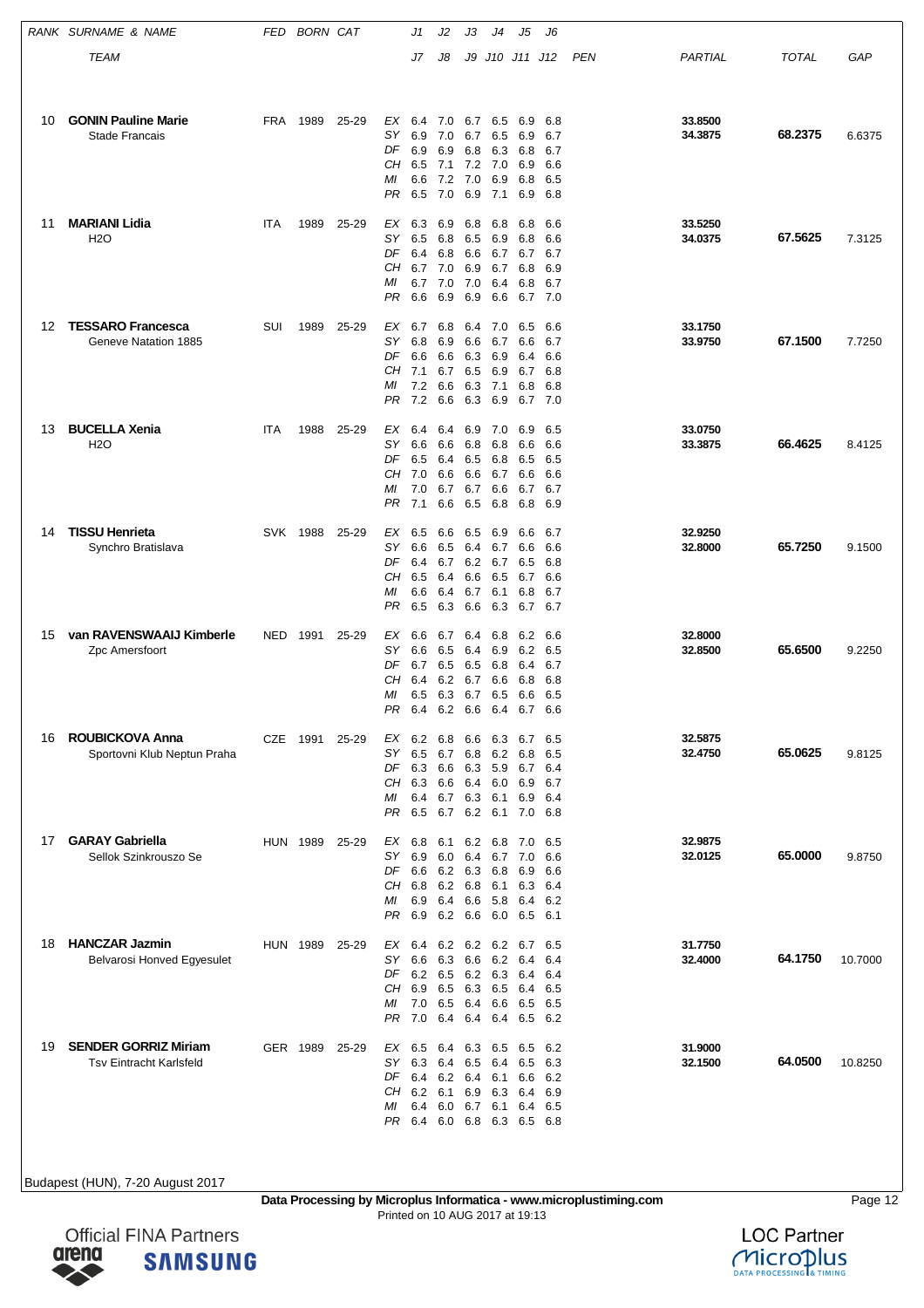|    | RANK SURNAME & NAME                                  | FED | <b>BORN CAT</b> |       |                                         | J1                                                                       | J2                                     | JЗ                                     | J4                                                                                     | J5                                       | J6                                         |     |                    |              |         |
|----|------------------------------------------------------|-----|-----------------|-------|-----------------------------------------|--------------------------------------------------------------------------|----------------------------------------|----------------------------------------|----------------------------------------------------------------------------------------|------------------------------------------|--------------------------------------------|-----|--------------------|--------------|---------|
|    | <b>TEAM</b>                                          |     |                 |       |                                         | J7                                                                       | J8                                     | J9                                     | J10 J11 J12                                                                            |                                          |                                            | PEN | PARTIAL            | <b>TOTAL</b> | GAP     |
| 20 | <b>ESCHER Giulia</b><br>Seymour Synchro Swim Sch     |     | GBR 1991        | 25-29 | EX<br>SΥ<br>DF<br>CН<br>МI<br>PR        | 6.7<br>6.7<br>6.8<br>6.0<br>6.2<br>6.1                                   | 6.5<br>6.6<br>6.4<br>6.2<br>6.3<br>6.1 | 6.4<br>6.6<br>6.5<br>6.3<br>6.4<br>6.4 | 6.7<br>6.6<br>6.6<br>6.0<br>6.0<br>5.9                                                 | 6.4<br>6.5<br>6.4<br>6.4<br>6.5<br>6.5   | 6.1<br>6.2<br>6.0<br>7.2<br>6.8<br>7.3     |     | 32.5750<br>31.3625 | 63.9375      | 10.9375 |
| 21 | <b>SAUNDERS Philicia</b><br>Unsyncables Of La Mirada | USA | 1988            | 25-29 | EX<br>SΥ<br>DF<br>CН<br>МI<br>PR        | 6.4<br>6.5<br>6.3<br>6.3 6.3<br>6.2<br>6.3                               | 6.3<br>6.2<br>6.3<br>6.1<br>6.2        | 6.1<br>5.8<br>6.1<br>6.0               | 6.2<br>6.2 6.0<br>6.4<br>6.3 5.9<br>5.7<br>5.9                                         | 6.3<br>6.3<br>6.2<br>6.1<br>6.2<br>6.2   | 6.4<br>6.5<br>6.4<br>6.7<br>6.2<br>6.6     |     | 31.5000<br>31.0250 | 62.5250      | 12.3500 |
| 22 | <b>PRISCO Elisa</b><br>C.U.S. G.E.A.S. Milano        | ITA | 1991            | 25-29 | EX<br>SΥ<br>DF<br>CН<br>МI<br>PR        | 6.2 5.8<br>6.2 5.7<br>6.0<br>6.1<br>6.1<br>6.0                           | 5.8<br>5.7<br>5.8<br>5.6               | 5.9<br>6.0<br>6.1<br>6.0<br>5.9<br>6.0 | 5.6<br>5.7<br>5.7<br>5.8<br>5.9<br>5.8                                                 | 6.0<br>5.8<br>5.8<br>5.8<br>5.9<br>6.0   | 6.0<br>5.7<br>5.9<br>6.6<br>6.2<br>6.5     |     | 29.3625<br>29.6875 | 59.0500      | 15.8250 |
| 23 | <b>TRAFICANTE Arianna</b><br><b>H2O</b>              | ITA | 1992            | 25-29 | EX<br><b>SY</b><br>DF<br>CН<br>МI<br>PR | 5.8<br>5.6<br>5.9<br>5.6<br>5.9<br>5.8                                   | 5.6<br>5.5<br>5.2<br>5.4<br>5.3<br>5.3 | 5.8<br>5.7<br>5.4<br>5.7<br>5.5        | 5.8<br>5.7<br>5.4<br>5.5<br>5.6 5.5<br>5.7                                             | 5.4<br>5.3<br>5.5<br>5.7<br>- 5.8<br>5.8 | 5.6<br>5.7<br>5.6<br>6.1<br>5.8<br>-5.8    |     | 28.0500<br>28.2750 | 56.3250      | 18.5500 |
| 24 | <b>ROGIER Aaike</b><br>Waterballet Is Onze Sport     | BEL | 1989            | 25-29 | ЕX<br>SΥ<br>DF<br>CН<br>МI<br>PR        | 5.7<br>5.7<br>5.9<br>5.5<br>5.6<br>5.5                                   | 5.7<br>5.6<br>5.5<br>5.3<br>5.2<br>5.1 | 5.5<br>5.5<br>5.6<br>5.4               | 5.6<br>5.5<br>5.6 5.6<br>5.6<br>5.5 5.4<br>5.5                                         | 4.7<br>4.7<br>5.0<br>5.5<br>5.4          | 5.2<br>5.3<br>5.3<br>5.2<br>5.2<br>5.3 5.4 |     | 27.4625<br>27.1500 | 54.6125      | 20.2625 |
| 25 | <b>BUBRIK Esther</b><br>Supanova Synchronised Sc     | AUS | 1992            | 25-29 | EX<br>SY.<br>DF<br>CН<br>МI<br>PR.      | 5.5<br>5.6<br>5.3<br>5.9<br>5.7<br>5.9                                   | 4.8<br>4.8<br>4.9<br>4.8<br>5.0<br>4.9 | 4.6<br>5.3<br>4.8<br>4.8<br>4.6<br>4.9 | 5.4<br>5.3<br>5.7<br>6.2<br>6.0<br>6.0                                                 | 4.9<br>4.8<br>4.9<br>5.9<br>5.8<br>5.8   | 5.1<br>5.0<br>5.2<br>5.1<br>5.3<br>5.0     |     | 25.3625<br>27.1375 | 52.5000      | 22.3750 |
| 26 | <b>HENRICKSON Hannah</b><br>Unsyncables Of La Mirada |     | USA 1990        | 25-29 | SY<br>CН<br>МI                          | EX 5.4 5.5 5.0 5.2<br>5.5<br>DF 5.2 5.3<br>5.8 5.0<br>PR 5.7 5.0 4.4 5.0 | - 5.6                                  | 5.1                                    | 5.2<br>4.9 5.0<br>4.5 5.3<br>5.8 4.9 4.4 5.1                                           | - 4.8<br>5.0<br>- 4.8<br>6.1<br>6.0      | 5.2<br>5.3<br>5.1<br>5.3<br>5.1<br>6.0 5.3 |     | 25.8875<br>26.4625 | 52.3500      | 22.5250 |
| 27 | <b>STEVENS Rachael</b><br>Kingston Ladies Sc         |     | GBR 1991        | 25-29 | SY.<br>CН<br>МI                         | EX 5.1 5.1 5.1 5.3<br>$5.3$ $5.2$<br>5.7 5.1 5.1 5.1                     |                                        |                                        | 5.2 5.4<br>DF 5.1 5.0 5.2 5.3 4.9<br>5.7 5.2 5.0 5.3 5.3<br>PR 5.8 5.0 4.9 5.2 5.3 5.2 | - 5.1<br>5.0<br>- 5.4                    | 5.0<br>4.9<br>-4.8<br>5.0<br>- 5.3         |     | 25.5375<br>26.0250 | 51.5625      | 23.3125 |





**SAMSUNG**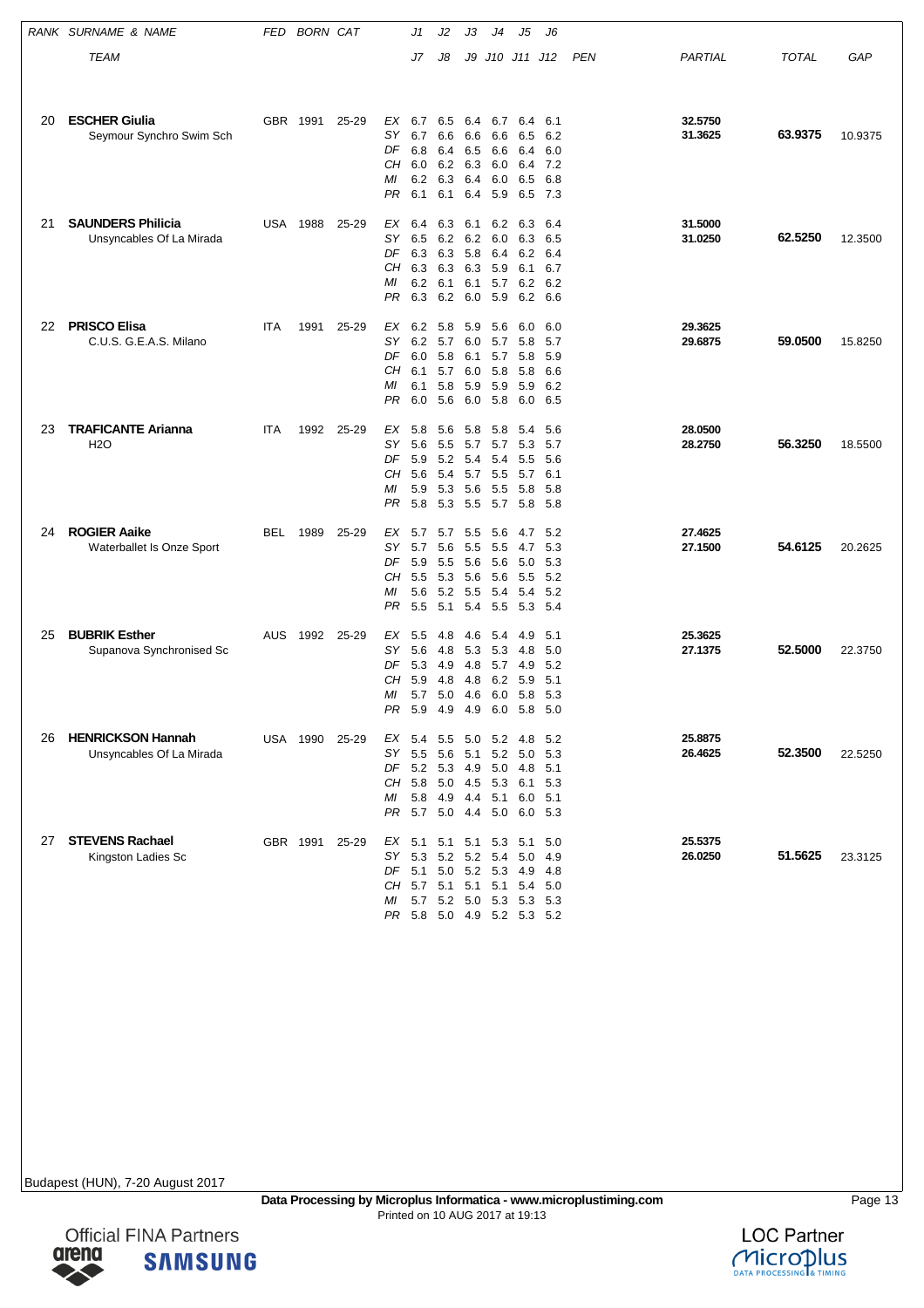

### **17th FINA World Masters Championships 2017 BUDAPEST (HUN)**





| .<br><b>WATER IS OUR WORLD</b> |                              |            |                 |       | Solo                            |             |             |              |         |
|--------------------------------|------------------------------|------------|-----------------|-------|---------------------------------|-------------|-------------|--------------|---------|
|                                |                              |            |                 |       | <b>Combined Results</b>         |             |             |              |         |
|                                | RANK SURNAME & NAME          | FED        | <b>BORN CAT</b> |       | TEAM                            | <b>TECH</b> | <b>FREE</b> | <b>TOTAL</b> | GAP     |
|                                |                              |            |                 |       | <b>AGE GROUP 70-79</b>          |             |             |              |         |
| 1                              | <b>ANDERSON Marjorie</b>     | CAN        | 1942            | 70-79 | <b>Edmonton Aquamasters</b>     | 50.2500     | 51.1875     | 101.4375     |         |
| 2                              | <b>PATTERSON Loretta</b>     | CAN        | 1940            | 70-79 | <b>Edmonton Aquamasters</b>     | 50.8750     | 50.4625     | 101.3375     | 0.1000  |
| 3                              | <b>ANSLEY Jeanne</b>         | <b>GBR</b> | 1944            | 70-79 | City Of Leeds Synchronised Sc   | 46.2500     | 47.3125     | 93.5625      | 7.8750  |
|                                |                              |            |                 |       | AGE GROUP 60-69                 |             |             |              |         |
| 1                              | <b>NESBITT Sue</b>           | <b>USA</b> | 1954            | 60-69 | Unsyncables Of La Mirada        | 67.6250     | 66.6750     | 134.3000     |         |
| 2                              | <b>SCHROEDER Christine</b>   | USA        | 1951            | 60-69 | Redwood Empire Synchro          | 63.1250     | 61.8875     | 125.0125     | 9.2875  |
| 3                              | <b>SOYAKELLY Mika</b>        | USA        | 1954            | 60-69 | California Synchro Masters      | 61.8750     | 61.2500     | 123.1250     | 11.1750 |
| 4                              | <b>MOGAMI Ikue</b>           | JPN        | 1954            | 60-69 | Sakura Synchronized Sc          | 61.5000     | 60.7250     | 122.2250     | 12.0750 |
| 5                              | <b>NOYER Francoise</b>       | <b>FRA</b> | 1948            | 60-69 | <b>Stade Francais</b>           | 60.2500     | 60.8125     | 121.0625     | 13.2375 |
| 6                              | <b>BLANC-LAINE Dominique</b> | <b>FRA</b> | 1954            | 60-69 | <b>Stade Francais</b>           | 59.3750     | 59.9125     | 119.2875     | 15.0125 |
| 7                              | <b>HOOGENES Ellen</b>        | NED        | 1956            | 60-69 | Dsz                             | 57.1250     | 58.1375     | 115.2625     | 19.0375 |
| 8                              | <b>WEIMAN Nancy</b>          | USA        | 1948            | 60-69 | Dc Synchromasters               | 57.1250     | 57.5125     | 114.6375     | 19.6625 |
| 9                              | <b>BECKWITH Vickie</b>       | USA        | 1952            | 60-69 | Unsyncables Of La Mirada        | 57.2500     | 54.4750     | 111.7250     | 22.5750 |
| 10                             | <b>NAKAYAMA Satomi</b>       | JPN        | 1950            | 60-69 | Sakura Synchronized Sc          | 57.5000     | 54.1250     | 111.6250     | 22.6750 |
| 11                             | <b>MEITIN Becky</b>          | <b>USA</b> | 1950            | 60-69 | Northern Colorado Synchro       | 56.5000     | 53.9375     | 110.4375     | 23.8625 |
| 12                             | <b>DOI Kozue</b>             | JPN        | 1954            | 60-69 | <b>Tritones Sc</b>              | 55.5000     | 53.1250     | 108.6250     | 25.6750 |
| 13                             | TAKADA Yoko                  | JPN        | 1955            | 60-69 | Sakura Synchronized Sc          | 55.7500     | 51.5750     | 107.3250     | 26.9750 |
| 14                             | <b>HAMERTON Margaret</b>     | GBR        | 1955            | 60-69 | <b>Brighton Dolphin Sc</b>      | 54.2500     | 51.5750     | 105.8250     | 28.4750 |
| 15                             | <b>MOROTA Makiko</b>         | JPN        | 1952            | 60-69 | Sakura Synchronized Sc          | 51.2500     | 49.6000     | 100.8500     | 33.4500 |
|                                |                              |            |                 |       | <b>AGE GROUP 50-59</b>          |             |             |              |         |
| 1                              | <b>FITZSIMMONS Carol</b>     | CAN        | 1961            | 50-59 | <b>Calgary Aquamums Masters</b> | 72.0000     | 72.3750     | 144.3750     |         |
| 2                              | <b>NEW Cathy</b>             | CAN        | 1962            | 50-59 | Calgary Aquamums Masters        | 68.5000     | 67.8625     | 136.3625     | 8.0125  |
| 3                              | <b>WOODS Mary Lou</b>        | USA        | 1959            | 50-59 | Unsyncables Of La Mirada        | 70.1250     | 66.0500     | 136.1750     | 8.2000  |
| 4                              | <b>BARBINI Michela</b>       | ITA        | 1964            | 50-59 | Asd Vigevano Nuoto              | 70.5000     | 65.5000     | 136.0000     | 8.3750  |
| 5                              | <b>THOMPSON Ruth</b>         | USA        | 1958            | 50-59 | Team Florida                    | 68.8750     | 66.0125     | 134.8875     | 9.4875  |
| 6                              | <b>BEAN Lea</b>              | USA        | 1965            | 50-59 | Unsyncables Of La Mirada        | 66.6250     | 65.2375     | 131.8625     | 12.5125 |
| 7                              | <b>ROBINSON Sally</b>        | GBR        | 1965            | 50-59 | Reading Royals Ssc              | 65.8750     | 65.5375     | 131.4125     | 12.9625 |
| 8                              | <b>HAGEGE Nouchka</b>        | ISR        | 1965            | 50-59 | Hapoel Yuvalim Jerusalem        | 66.8750     | 63.6000     | 130.4750     | 13.9000 |
| 9                              | <b>ZENOBI Lorena</b>         | ITA        | 1964            | 50-59 | Nuoto Bergamo Alta Coop S.D.    | 66.7500     | 62.8125     | 129.5625     | 14.8125 |
| 10                             | <b>HOLLAND Andrea</b>        | GBR        | 1958            | 50-59 | Rushmoor Synchro Sc             | 64.2500     | 64.7625     | 129.0125     | 15.3625 |

Budapest (HUN), 7-20 August 2017 CSM-MAS.23.12.0 / 1



(Printed on 11/08/2017 at 11:19)**LOC Partner** Microplus **PROCESSING**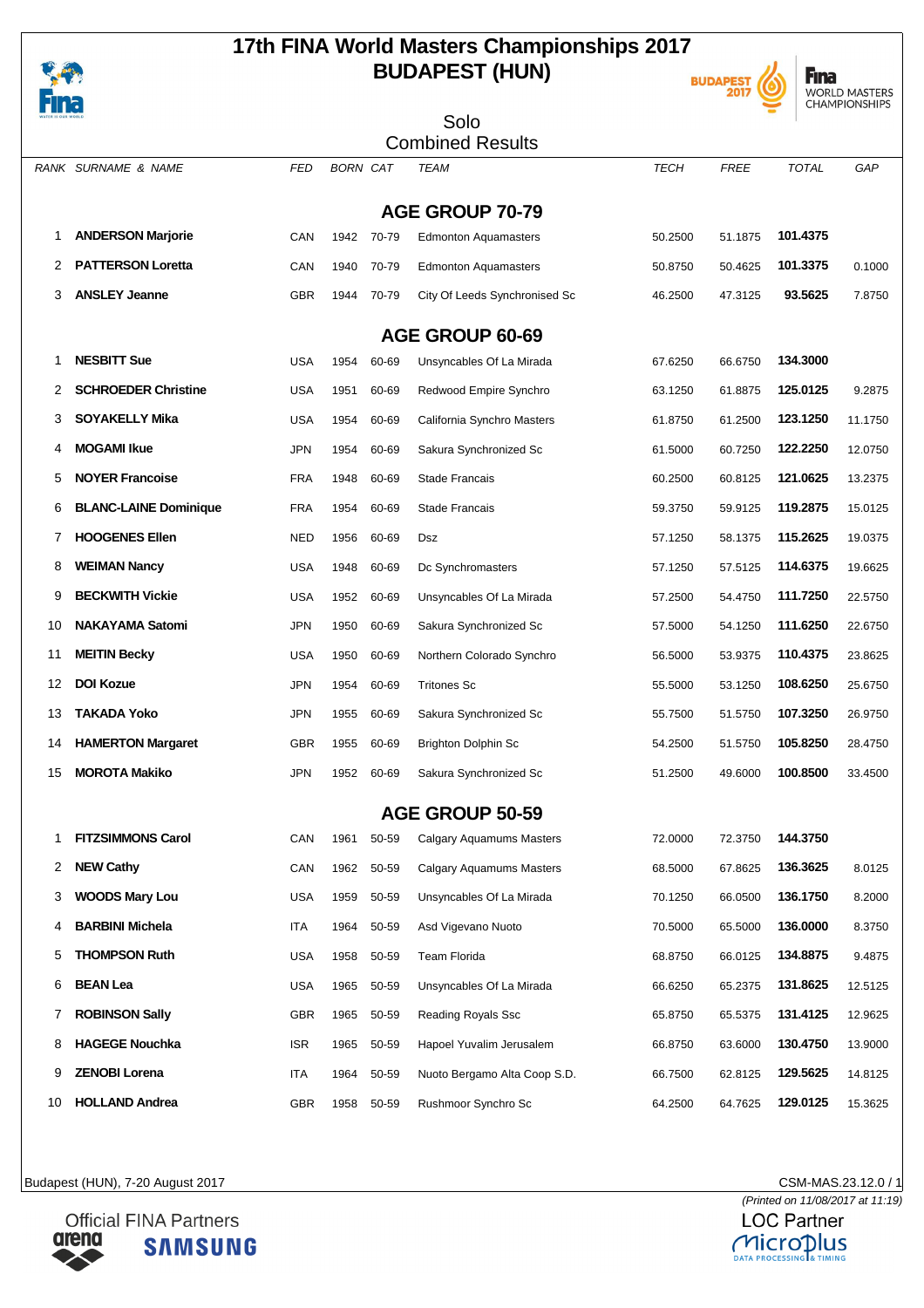|    | RANK SURNAME & NAME          | <b>FED</b> | <b>BORN CAT</b> |       | TEAM                           | <b>TECH</b> | <b>FREE</b> | <b>TOTAL</b> | GAP     |
|----|------------------------------|------------|-----------------|-------|--------------------------------|-------------|-------------|--------------|---------|
|    |                              |            |                 |       |                                |             |             |              |         |
| 11 | <b>ROSOLOWSKI Karen</b>      | <b>USA</b> | 1960            | 50-59 | Unsyncables Of La Mirada       | 65.0000     | 63.7750     | 128,7750     | 15.6000 |
| 12 | <b>BRUGERE Evelyne</b>       | <b>FRA</b> | 1960            | 50-59 | Nympheas De La Malmaison       | 64.2500     | 62.1750     | 126.4250     | 17.9500 |
| 13 | <b>BERNIER Marie-France</b>  | CAN        | 1963            | 50-59 | Quebec Excellence Synchro      | 64.8750     | 61.4500     | 126.3250     | 18.0500 |
| 14 | <b>GIACOMINI Maria Paola</b> | ITA        | 1967            | 50-59 | All Round Sport & Wellness     | 63.8750     | 62.1625     | 126.0375     | 18.3375 |
| 15 | <b>WILSON Carolyn</b>        | <b>GBR</b> | 1959            | 50-59 | Rushmoor Synchro Sc            | 63.7500     | 61.5125     | 125.2625     | 19.1125 |
| 16 | <b>SOMEI Fumiko</b>          | <b>JPN</b> | 1966            | 50-59 | <b>Tritones Sc</b>             | 61.7500     | 59.8250     | 121.5750     | 22.8000 |
| 17 | RADERMACHER Stephanie Ma     | GER        | 1964            | 50-59 | Fvv Frankfurt                  | 62.2500     | 54.7500     | 117.0000     | 27.3750 |
| 18 | <b>ESSER Doris</b>           | GER        | 1958            | 50-59 | Wsf Delphin Eschweiler         | 61.1250     | 52.1250     | 113.2500     | 31.1250 |
| 19 | <b>OTTEN Edith</b>           | <b>NED</b> | 1958            | 50-59 | Zpc Amersfoort                 | 58.7500     | 54.2000     | 112.9500     | 31.4250 |
| 20 | <b>SARUTA Chikako</b>        | <b>JPN</b> | 1963            | 50-59 | Sakura Synchronized Sc         | 58.0000     | 53.1000     | 111.1000     | 33.2750 |
| 21 | <b>BAES Alexandra</b>        | BEL        | 1963            | 50-59 | Zwemclub Atlandis              | 57.3750     | 51.9250     | 109.3000     | 35.0750 |
| 22 | <b>STAFFORD Victoria</b>     | CAN        | 1961            | 50-59 | <b>Burnaby Caprice Synchro</b> | 58.0000     | 50.4500     | 108.4500     | 35.9250 |
|    |                              |            |                 |       | <b>AGE GROUP 40-49</b>         |             |             |              |         |
| 1  | <b>GRIGORYEVA Vera</b>       | <b>RUS</b> | 1975            | 40-49 | Sport Club 'Kiwi               | 74.3750     | 74.2750     | 148.6500     |         |
| 2  | <b>SVRCINOVA Lucie</b>       | <b>USA</b> | 1974            | 40-49 | Mac Synchro Masters            | 74.3750     | 73.6500     | 148.0250     | 0.6250  |
| 3  | <b>ROUAS Emmanuelle</b>      | <b>FRA</b> | 1973            | 40-49 | Nicaea Water Polo              | 72.2500     | 72.5750     | 144.8250     | 3.8250  |
| 4  | <b>BERGWERFF Jenny</b>       | <b>NED</b> | 1972            | 40-49 | Zpc Amersfoort                 | 71.2500     | 71.8375     | 143.0875     | 5.5625  |
| 5  | <b>MATHIEU Sandra</b>        | CAN        | 1977            | 40-49 | Club Aquatique Est De Montreal | 71.8750     | 70.8000     | 142.6750     | 5.9750  |
| 6  | <b>DULOVA ALLAROVA Livia</b> | <b>SVK</b> | 1974            | 40-49 | Synchro Bratislava             | 70.6250     | 71.5375     | 142.1625     | 6.4875  |
| 7  | <b>PETRIS Jana</b>           | <b>AUT</b> | 1977            | 40-49 | Schwimmunion Hall              | 69.8750     | 70.4000     | 140.2750     | 8.3750  |
| 8  | <b>REINBOLD Tanja</b>        | GER        | 1972            | 40-49 | Ssg Reutlingen Tubingen        | 68.8750     | 68.8375     | 137.7125     | 10.9375 |
| 9  | <b>BECQUET LEGENDRE Anne</b> | <b>FRA</b> | 1971            | 40-49 | Pessac Nat'Synchro             | 68.5000     | 67.0500     | 135.5500     | 13.1000 |
| 10 | <b>OSTROVSKAYA Nadezda</b>   | SUI        | 1973            | 40-49 | Morges-Natation                | 66.8750     | 67.2125     | 134.0875     | 14.5625 |
| 11 | <b>SZALE Katalin</b>         | <b>HUN</b> | 1976            | 40-49 | Bvsc-Zuglo                     | 67.8750     | 65.8750     | 133.7500     | 14.9000 |
| 12 | <b>ALLARD Brenda</b>         | CAN        | 1969            | 40-49 | Club Brossard Synchro          | 67.7500     | 65.0000     | 132.7500     | 15.9000 |
| 13 | <b>KORNBICHLER Gabriele</b>  | GER        | 1975            | 40-49 | <b>Tsv Eintracht Karlsfeld</b> | 66.2500     | 66.3875     | 132.6375     | 16.0125 |
| 14 | ROUSSEL-COURCO Isabelle      | <b>FRA</b> | 1971            | 40-49 | L.U.C Natation                 | 65.3750     | 64.4000     | 129.7750     | 18.8750 |
| 15 | <b>SANDERS Carla</b>         | <b>GBR</b> | 1974            | 40-49 | Rushmoor Synchro Sc            | 64.6250     | 65.0375     | 129.6625     | 18.9875 |
| 16 | <b>DAVIES Rachel</b>         | <b>GBR</b> | 1974            | 40-49 | Rushmoor Synchro Sc            | 64.0000     | 64.6250     | 128.6250     | 20.0250 |
| 17 | van der LEDEN Natasja        | NED        | 1976            | 40-49 | Dsz                            | 63.8750     | 63.7000     | 127.5750     | 21.0750 |
| 18 | <b>EDER Manuela</b>          | GER        | 1972            | 40-49 | Mtv Urberach 1901              | 63.7500     | 63.6000     | 127.3500     | 21.3000 |
| 19 | <b>HOEKSTRA Thirza</b>       | <b>NED</b> | 1977            | 40-49 | <b>Swol 1894</b>               | 62.8750     | 62.3000     | 125.1750     | 23.4750 |
| 20 | <b>SCOTTO Lucia</b>          | ITA        | 1974            | 40-49 | Argentario Nuoto               | 62.8750     | 60.6875     | 123.5625     | 25.0875 |
| 21 | <b>RODERER Petra</b>         | <b>GER</b> | 1969            | 40-49 | Vw Mannheim                    | 62.5000     | 59.7250     | 122.2250     | 26.4250 |
| 22 | <b>MAILLE Isabelle</b>       | CAN        | 1968            | 40-49 | Club Brossard Synchro          | 63.0000     | 58.2750     | 121.2750     | 27.3750 |
| 23 | <b>MOHAMMED Rowena Dale</b>  | <b>USA</b> | 1969            | 40-49 | Gotham Synchronized Swimming   | 62.5000     | 57.5750     | 120.0750     | 28.5750 |
|    |                              |            |                 |       |                                |             |             |              |         |

**Official FINA Partners** arena **SAMSUNG**  CSM-MAS.23.12.0 / 2<br>(Printed on 11/08/2017 at 11:19)<br>LOC Partner

MICroplus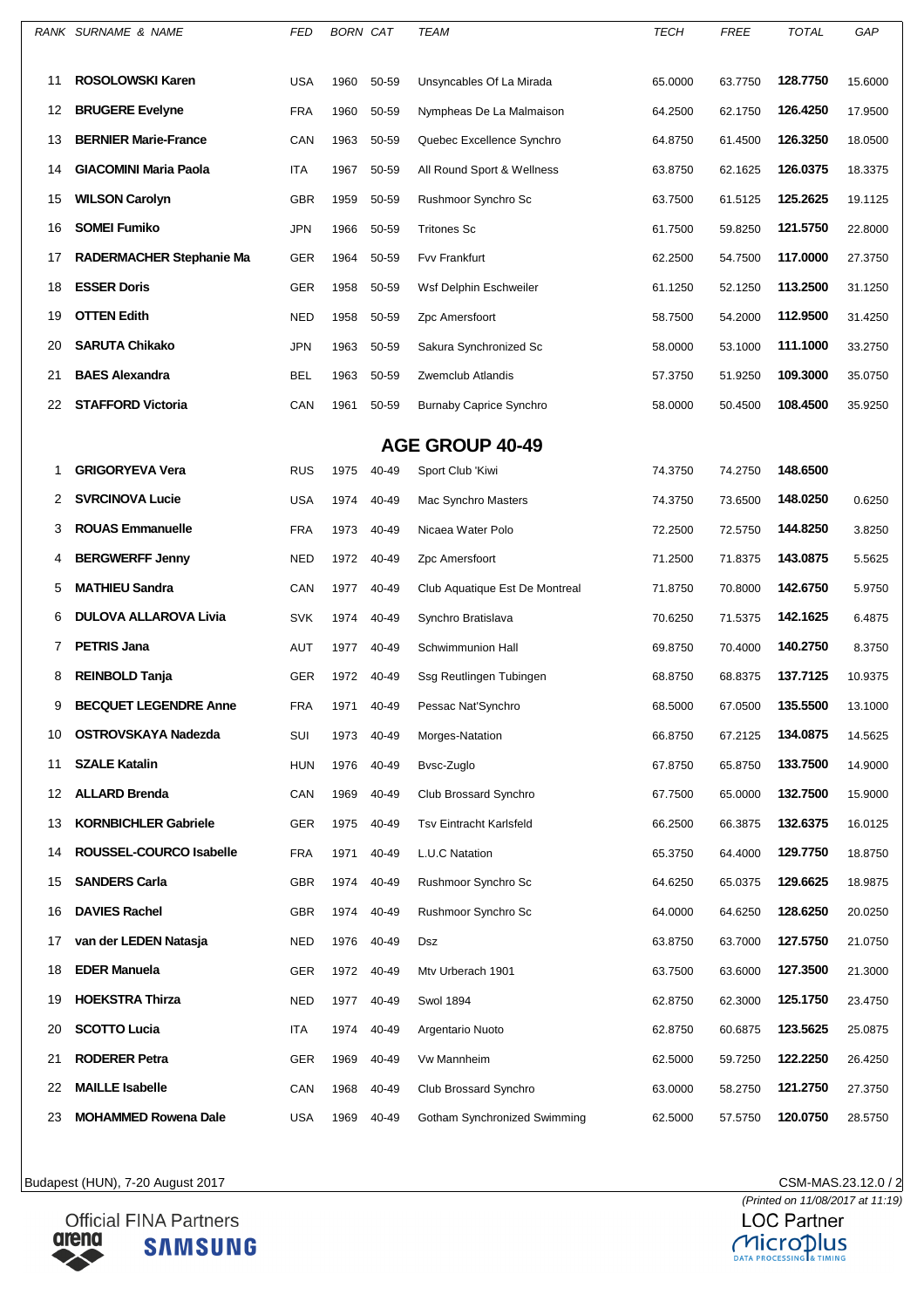|    | RANK SURNAME & NAME             | FED        | <b>BORN CAT</b> |       | TEAM                                  | <b>TECH</b> | FREE    | <b>TOTAL</b> | GAP     |
|----|---------------------------------|------------|-----------------|-------|---------------------------------------|-------------|---------|--------------|---------|
| 24 | <b>BEAUDOIN Melanie</b>         | CAN        | 1976            | 40-49 | Quebec Excellence Synchro             | 61.7500     | 57.6375 | 119.3875     | 29.2625 |
| 25 | <b>IWANO Mai</b>                | JPN        | 1974            | 40-49 | Sakura Synchronized Sc                | 61.5000     | 56.3500 | 117.8500     | 30.8000 |
| 26 | <b>SCORSINO Federica</b>        | ITA        | 1970            | 40-49 | <b>H2O</b>                            | 61.2500     | 56.2250 | 117.4750     | 31.1750 |
| 27 | <b>MICHILS Genevieve</b>        | BEL        | 1970            | 40-49 | Zwemclub Atlandis                     | 57.8750     | 52.7625 | 110.6375     | 38.0125 |
| 28 | <b>VANDERFLUIT Rhonda</b>       | CAN        | 1969            | 40-49 | Vancouver Masters Synchro             | 58.6250     | 51.0250 | 109.6500     | 39.0000 |
| 29 | <b>CRAWFORD Lori Beth</b>       | <b>USA</b> | 1977            | 40-49 | Unsyncables Of La Mirada              | 58.5000     | 50.3375 | 108.8375     | 39.8125 |
|    |                                 |            |                 |       | <b>AGE GROUP 30-39</b>                |             |         |              |         |
| 1  | <b>KIMURA Maya</b>              | JPN        | 1986            | 30-39 | <b>Mermaid Twins</b>                  | 76.7500     | 74.3375 | 151.0875     |         |
| 2  | <b>NESBITT Barbara</b>          | <b>USA</b> | 1987            | 30-39 | Unsyncables Of La Mirada              | 75.2500     | 74.6250 | 149.8750     | 1.2125  |
| 3  | <b>LICCARDO Teresa</b>          | <b>USA</b> | 1984            | 30-39 | Unsyncables Of La Mirada              | 73.6250     | 73.2250 | 146.8500     | 4.2375  |
| 4  | <b>MARSCHALKO Petra</b>         | <b>HUN</b> | 1979            | 30-39 | Bysc-Zuglo                            | 72.7500     | 72.5500 | 145.3000     | 5.7875  |
| 5  | <b>WRASE Bettina</b>            | GER        | 1983            | 30-39 | Sg Stadtwerke Munchen                 | 71.1250     | 71.0000 | 142.1250     | 8.9625  |
| 6  | <b>DURUSSEL Fabienne</b>        | SUI        | 1980            | 30-39 | Pully-Natation                        | 70.6250     | 70.4750 | 141.1000     | 9.9875  |
| 7  | <b>CAILLIER Margaux</b>         | <b>FRA</b> | 1984            | 30-39 | <b>Angers Natation Synchronisee</b>   | 70.5000     | 69.7375 | 140.2375     | 10.8500 |
| 8  | <b>USOVA Iuliia</b>             | <b>RUS</b> | 1982            | 30-39 | Corall Club                           | 69.5000     | 68.2875 | 137.7875     | 13.3000 |
| 9  | <b>LECUIT Lidwine</b>           | <b>FRA</b> | 1984            | 30-39 | <b>Angers Natation Synchronisee</b>   | 69.3750     | 67.9500 | 137.3250     | 13.7625 |
| 10 | <b>HARASZTY Zsuzsanna</b>       | <b>AUS</b> | 1986            | 30-39 | Sydney Emeralds Synchro Club          | 70.3750     | 65.7250 | 136.1000     | 14.9875 |
| 11 | van SCHUPPEN Natasja            | <b>NED</b> | 1987            | 30-39 | <b>Swol 1894</b>                      | 69.5000     | 66.2625 | 135.7625     | 15.3250 |
| 12 | <b>BAYET Laure</b>              | <b>FRA</b> | 1981            | 30-39 | Etoile Sportive Seynod Natat.         | 69.7500     | 65.4375 | 135.1875     | 15.9000 |
| 13 | <b>JEANNOTTE Annie</b>          | CAN        | 1982            | 30-39 | Dollard Synchro                       | 69.0000     | 66.0125 | 135.0125     | 16.0750 |
| 14 | <b>RUKAZENKOVA-CLEVERLY Nat</b> | <b>GBR</b> | 1986            | 30-39 | Seymour Synchro Swim Sch              | 67.5000     | 65.0250 | 132.5250     | 18.5625 |
| 15 | <b>WINTER Elizabeth</b>         | <b>GBR</b> | 1983            | 30-39 | Seymour Synchro Swim Sch              | 68.1250     | 64.2500 | 132.3750     | 18.7125 |
| 16 | <b>LEUNG Jennifer</b>           | CAN        | 1985            | 30-39 | Calgary Aquamums Masters              | 67.1250     | 65.1125 | 132.2375     | 18.8500 |
| 17 | <b>KING Jackee</b>              | CAN        | 1986            | 30-39 | York Synchro                          | 68.1250     | 63.9375 | 132.0625     | 19.0250 |
| 18 | <b>CLAESSENS Lineke</b>         | <b>NED</b> | 1981            | 30-39 | Psv                                   | 67.3750     | 64.2875 | 131.6625     | 19.4250 |
| 19 | <b>BERNIER Lise</b>             | <b>FRA</b> | 1985            | 30-39 | Patronnage Laïque D'Oullins           | 66.8750     | 64.1750 | 131.0500     | 20.0375 |
| 20 | <b>HUBNER Michelle</b>          | GER        | 1982            | 30-39 | Tsv Eintracht Karlsfeld               | 67.0000     | 61.3750 | 128.3750     | 22.7125 |
| 21 | <b>IRONSIDE Amanda</b>          | CAN        | 1978            | 30-39 | <b>Toronto Synchronized Swim Club</b> | 64.2500     | 62.6125 | 126.8625     | 24.2250 |
| 22 | <b>WINDISCH Nancy</b>           | GER        | 1984            | 30-39 | 1. Sc Flamingo Zwickau                | 65.3750     | 59.9625 | 125.3375     | 25.7500 |
| 23 | <b>NISHIMURA Mayu</b>           | JPN        | 1978            | 30-39 | <b>Tritones Sc</b>                    | 64.5000     | 59.7625 | 124.2625     | 26.8250 |
| 24 | <b>MARTHA Tamara</b>            | NED        | 1983            | 30-39 | Psv                                   | 63.3750     | 60.8500 | 124.2250     | 26.8625 |
| 25 | <b>HURBIN Olivia</b>            | BEL        | 1984            | 30-39 | Entente Des Nageurs Louvierois        | 65.1250     | 57.5250 | 122.6500     | 28.4375 |
| 26 | <b>NEUMANN Yvonne</b>           | GER        | 1979            | 30-39 | Atsy Hamburg                          | 63.5000     | 58.5500 | 122.0500     | 29.0375 |



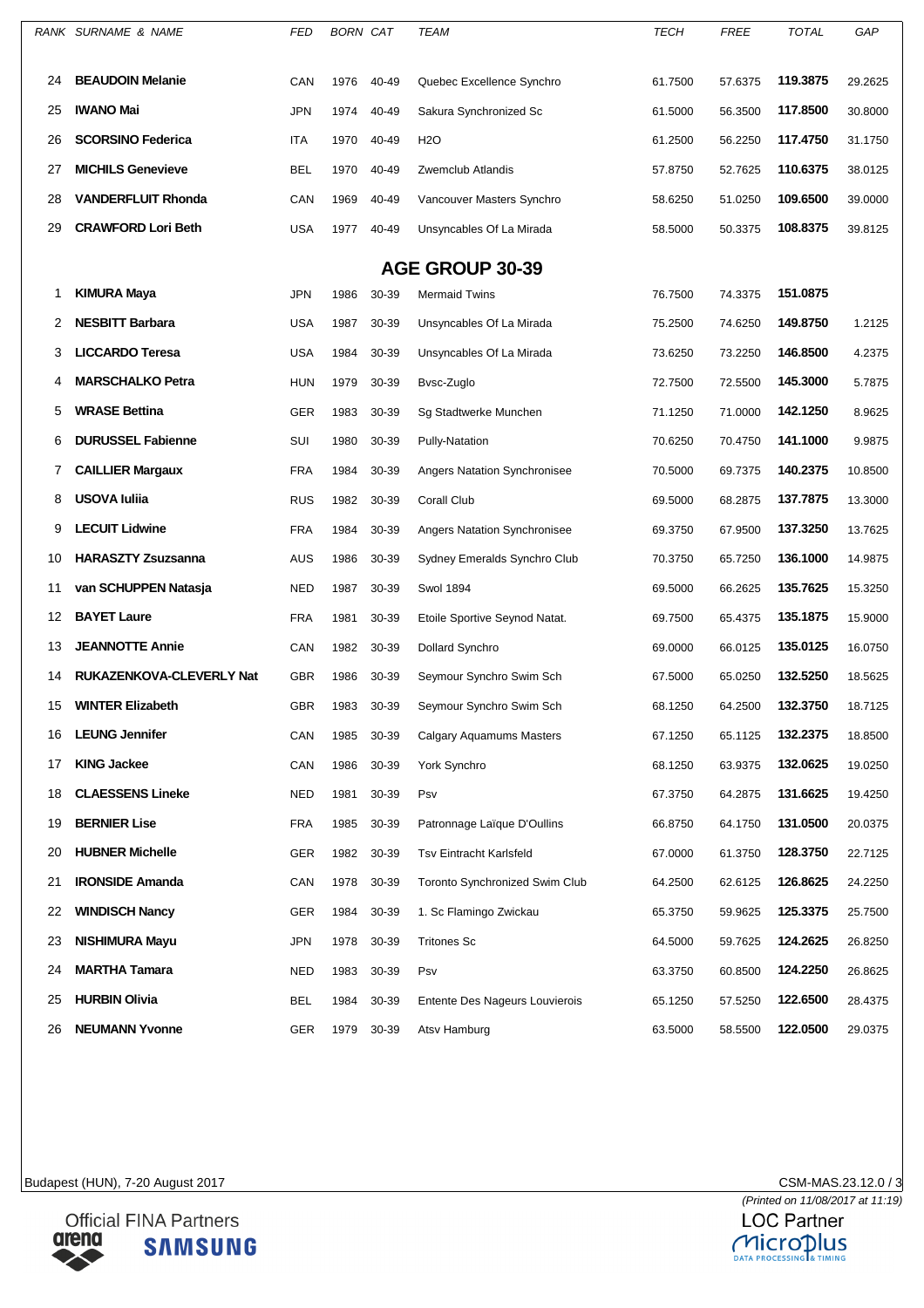|    | RANK SURNAME & NAME           | FED        | <b>BORN CAT</b> |       | TEAM                           | TECH    | <b>FREE</b> | <b>TOTAL</b> | GAP     |
|----|-------------------------------|------------|-----------------|-------|--------------------------------|---------|-------------|--------------|---------|
|    |                               |            |                 |       | <b>AGE GROUP 25-29</b>         |         |             |              |         |
| 1  | <b>KNOBBS Jennifer</b>        | CAN        | 1989            | 25-29 | Olympium Synchro               | 78.0000 | 74.8750     | 152.8750     |         |
| 2  | <b>RADVANYI Dora</b>          | <b>HUN</b> | 1988            | 25-29 | Synus Sc                       | 73.5000 | 73.9875     | 147.4875     | 5.3875  |
| 3  | <b>DAVVETAS Iphinoe</b>       | <b>FRA</b> | 1992            | 25-29 | <b>Stade Francais</b>          | 72.8750 | 73.0250     | 145.9000     | 6.9750  |
|    | <b>HRUBA Denisa</b>           | CZE        | 1989            | 25-29 | Tj Tesla Brno                  | 72.1250 | 72.7250     | 144.8500     | 8.0250  |
| 5  | <b>MACLEAN Julia</b>          | CAN        | 1991            | 25-29 | York Synchro                   | 72.6250 | 72.1500     | 144.7750     | 8.1000  |
| 6  | <b>AMIRA Marlene Eleonora</b> | ITA        | 1992            | 25-29 | Dds Dimensione Dello Sport     | 72.5000 | 70.5750     | 143.0750     | 9.8000  |
| 7  | <b>ZENG Yixin</b>             | <b>GBR</b> | 1990            | 25-29 | Seymour Synchro Swim Sch       | 70.1250 | 70.8000     | 140.9250     | 11.9500 |
| 8  | <b>ULRICH Monica</b>          | ITA        | 1992            | 25-29 | Dds Dimensione Dello Sport     | 70.8750 | 69.8500     | 140.7250     | 12.1500 |
| 9  | <b>JUNOY GUTIERREZ Nerea</b>  | ESP        | 1991            | 25-29 | A.D. Sincro Retiro             | 70.6250 | 68.6625     | 139.2875     | 13.5875 |
| 10 | <b>GONIN Pauline Marie</b>    | <b>FRA</b> | 1989            | 25-29 | <b>Stade Francais</b>          | 70.7500 | 68.2375     | 138.9875     | 13.8875 |
| 11 | <b>TESSARO Francesca</b>      | SUI        | 1989            | 25-29 | Geneve Natation 1885           | 70.2500 | 67.1500     | 137.4000     | 15.4750 |
| 12 | <b>BUCELLA Xenia</b>          | ITA        | 1988            | 25-29 | <b>H2O</b>                     | 70.1250 | 66.4625     | 136.5875     | 16.2875 |
| 13 | <b>MARIANI Lidia</b>          | ITA        | 1989            | 25-29 | <b>H2O</b>                     | 68.7500 | 67.5625     | 136.3125     | 16.5625 |
| 14 | <b>TISSU Henrieta</b>         | <b>SVK</b> | 1988            | 25-29 | Synchro Bratislava             | 69.8750 | 65.7250     | 135.6000     | 17.2750 |
| 15 | van RAVENSWAAIJ Kimberle      | NED        | 1991            | 25-29 | Zpc Amersfoort                 | 69.0000 | 65.6500     | 134.6500     | 18.2250 |
| 16 | ROUBICKOVA Anna               | CZE        | 1991            | 25-29 | Sportovni Klub Neptun Praha    | 69.2500 | 65.0625     | 134.3125     | 18.5625 |
| 17 | <b>HANCZAR Jazmin</b>         | <b>HUN</b> | 1989            | 25-29 | Belvarosi Honved Egyesulet     | 68.5000 | 64.1750     | 132.6750     | 20.2000 |
| 18 | <b>SENDER GORRIZ Miriam</b>   | <b>GER</b> | 1989            | 25-29 | <b>Tsv Eintracht Karlsfeld</b> | 68.5000 | 64.0500     | 132.5500     | 20.3250 |
| 19 | <b>GARAY Gabriella</b>        | <b>HUN</b> | 1989            | 25-29 | Sellok Szinkrouszo Se          | 67.3750 | 65.0000     | 132.3750     | 20.5000 |
| 20 | <b>ESCHER Giulia</b>          | <b>GBR</b> | 1991            | 25-29 | Seymour Synchro Swim Sch       | 67.6250 | 63.9375     | 131.5625     | 21.3125 |
| 21 | <b>SAUNDERS Philicia</b>      | <b>USA</b> | 1988            | 25-29 | Unsyncables Of La Mirada       | 64.6250 | 62.5250     | 127.1500     | 25.7250 |
| 22 | <b>PRISCO Elisa</b>           | ITA        | 1991            | 25-29 | C.U.S. G.E.A.S. Milano         | 65.0000 | 59.0500     | 124.0500     | 28.8250 |
| 23 | <b>TRAFICANTE Arianna</b>     | ITA        | 1992            | 25-29 | H <sub>2</sub> O               | 63.1250 | 56.3250     | 119.4500     | 33.4250 |
| 24 | <b>ROGIER Aaike</b>           | BEL        | 1989            | 25-29 | Waterballet Is Onze Sport      | 63.7500 | 54.6125     | 118.3625     | 34.5125 |
| 25 | <b>BUBRIK Esther</b>          | <b>AUS</b> | 1992            | 25-29 | Supanova Synchronised Sc       | 60.7500 | 52.5000     | 113.2500     | 39.6250 |
| 26 | <b>HENRICKSON Hannah</b>      | USA        | 1990            | 25-29 | Unsyncables Of La Mirada       | 58.1250 | 52.3500     | 110.4750     | 42.4000 |
| 27 | <b>STEVENS Rachael</b>        | GBR        | 1991            | 25-29 | Kingston Ladies Sc             | 58.8750 | 51.5625     | 110.4375     | 42.4375 |
|    |                               |            |                 |       |                                |         |             |              |         |



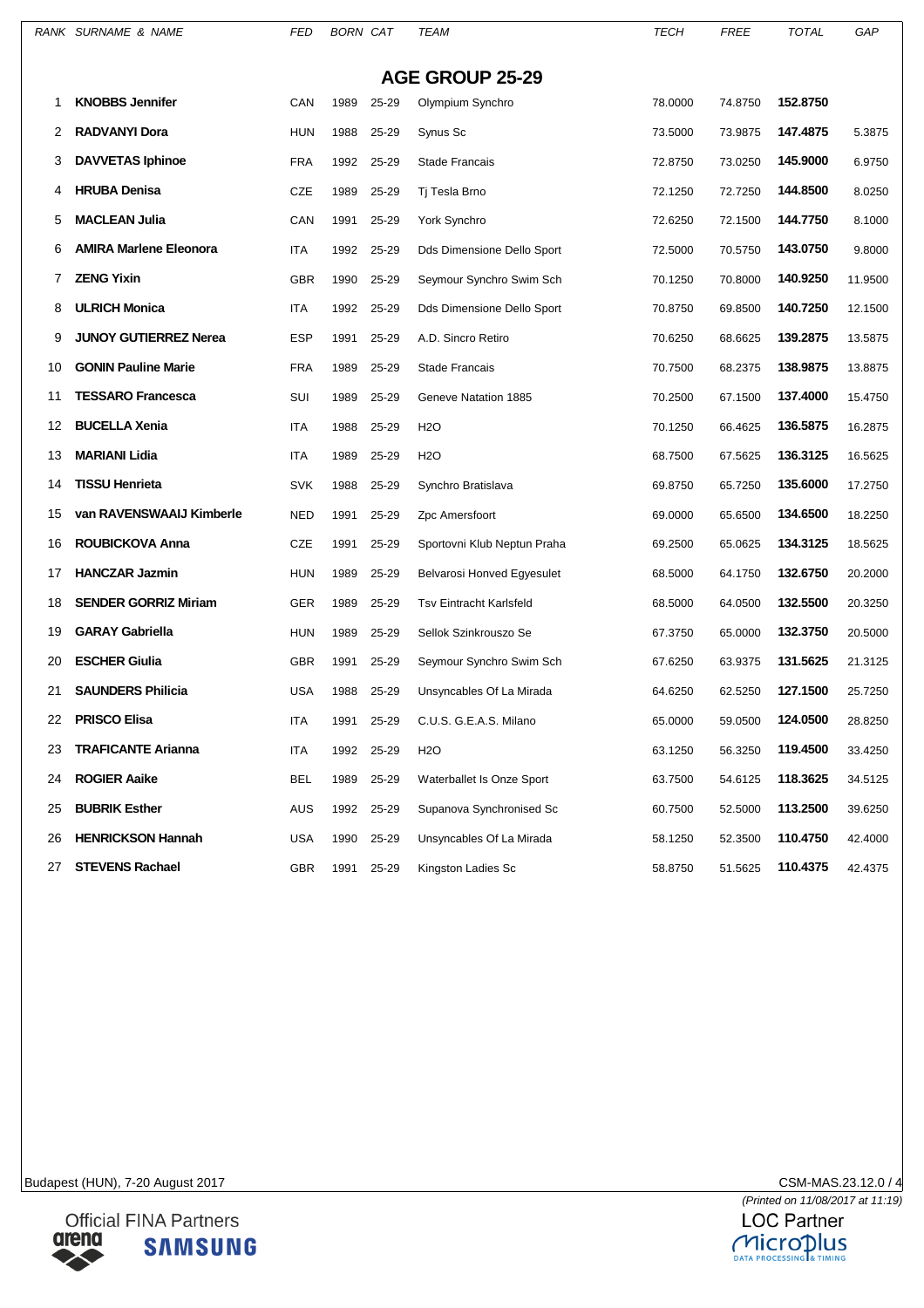

### **17th FINA World Masters Championships 2017 BUDAPEST (HUN)**





| WATER IS OUR WORLD |                                            |                          |              |                |                          |         | Duet                       |                |                                                |       |            |                    |         |        |
|--------------------|--------------------------------------------|--------------------------|--------------|----------------|--------------------------|---------|----------------------------|----------------|------------------------------------------------|-------|------------|--------------------|---------|--------|
|                    |                                            |                          |              |                | <b>Technical Routine</b> |         |                            |                |                                                |       |            |                    |         |        |
|                    |                                            |                          |              |                | <b>Results Summary</b>   |         |                            |                |                                                |       |            |                    |         |        |
|                    |                                            |                          |              |                |                          |         |                            |                |                                                |       |            |                    |         |        |
|                    | <b>RANK TEAM</b>                           | FED                      | BORN CAT     |                | J1                       | J2      | J3                         | J <sub>4</sub> | J5                                             | J6    |            |                    |         |        |
|                    | <b>SURNAME &amp; NAME</b>                  |                          |              |                | J7                       | J8      |                            |                | J9 J10 J11 J12                                 |       | <b>PEN</b> | PARTIAL            | TOTAL   | GAP    |
|                    |                                            |                          |              |                |                          |         |                            |                |                                                |       |            |                    |         |        |
|                    |                                            |                          |              |                | <b>AGE GROUP 70-79</b>   |         |                            |                |                                                |       |            |                    |         |        |
|                    |                                            |                          |              |                |                          |         |                            |                |                                                |       |            |                    |         |        |
| 1                  | Unsyncables La Mirada A                    | <b>USA</b>               |              | 70-79          | 5.6                      | 5.5     | 5.2                        | 4.9            | 5.0                                            | -4.8  |            | 25.7500            |         |        |
|                    | <b>DORFMAN Wendy</b>                       | USA                      | 1946         | 70-74          |                          |         |                            |                | 4.7 5.1 5.4 5.2 5.0                            | -4.9  |            | 25.2500            | 51.0000 |        |
|                    | <b>CHAPMAN Kathy Fuhr</b>                  | <b>USA</b>               | 1943         | 70-74          |                          |         |                            |                |                                                |       |            |                    |         |        |
| 2                  | <b>Edmonton Aquamasters A</b>              | CAN                      |              | 70-79          |                          | 5.2 5.4 |                            | 5.4 5.0 4.8    |                                                | 4.9   |            | 25.6250            |         |        |
|                    | <b>PATTERSON Loretta</b>                   | CAN                      | 1940         | 70-79          | 4.8                      | 4.9     |                            |                | 5.0 5.0 5.1 5.3                                |       |            | 25,0000            | 50.6250 | 0.3750 |
|                    | <b>ANDERSON Marjorie</b>                   | CAN                      | 1942         | 70-79          |                          |         |                            |                |                                                |       |            |                    |         |        |
|                    |                                            |                          |              |                |                          |         |                            |                |                                                |       |            |                    |         |        |
| 3                  | Dc Synchromasters A<br><b>WEIMAN Nancy</b> | <b>USA</b><br><b>USA</b> | 1948         | 70-79<br>60-69 | 5.8<br>4.1               | 5.0     | 5.2 5.1<br>8.0 4.9         | 4.6            | 5.1 4.7<br>4.8 5.0                             |       | 0.5        | 25.1250<br>24.6250 | 49.2500 | 1.7500 |
|                    | NAVASCUES Kathy                            | USA                      | 1946         | 70-74          |                          |         |                            |                |                                                |       |            |                    |         |        |
|                    |                                            |                          |              |                |                          |         |                            |                |                                                |       |            |                    |         |        |
|                    |                                            |                          |              |                | AGE GROUP 60-69          |         |                            |                |                                                |       |            |                    |         |        |
|                    |                                            |                          |              |                |                          |         |                            |                |                                                |       |            |                    |         |        |
| 1                  | Unsyncables La Mirada A                    | <b>USA</b>               |              | 60-69          | 6.5                      | 6.4     |                            |                | 5.8 5.5 5.8                                    | 6.3   |            | 30.3750            |         |        |
|                    | <b>BAROSS Molly</b><br><b>NESBITT Sue</b>  | USA<br><b>USA</b>        | 1948<br>1954 | 60-64<br>60-69 | 5.4                      | 5.8     | 6.4 6.0 5.9                |                |                                                | 6.0   |            | 29.6250            | 60.0000 |        |
|                    |                                            |                          |              |                |                          |         |                            |                |                                                |       |            |                    |         |        |
| 2                  | Unsyncables La Mirada B                    | <b>USA</b>               |              | 60-69          | 6.1                      | 6.0     | 5.7                        | 5.8            | 6.0                                            | 5.7   |            | 29.3750            |         |        |
|                    | <b>BECKWITH Vickie</b>                     | USA                      | 1952         | 60-69          | 5.3                      |         | 5.7 5.5 5.8                |                | 5.7 5.7                                        |       |            | 28.2500            | 57.6250 | 2.3750 |
|                    | <b>ABBENE Ellen</b>                        | <b>USA</b>               | 1956         | 60-64          |                          |         |                            |                |                                                |       |            |                    |         |        |
| 3                  | <b>Stade Francais A</b>                    | <b>FRA</b>               |              | 60-69          | 6.0                      | 5.8     |                            |                | 6.0 6.0 5.3                                    | -5.5  |            | 29.1250            |         |        |
|                    | <b>NOYER Francoise</b>                     | <b>FRA</b>               | 1948         | 60-69          | 5.8                      |         |                            |                | 5.5 5.7 5.7 5.8 5.3                            |       |            | 28.3750            | 57.5000 | 2.5000 |
|                    | <b>BLANC-LAINE Dominique</b>               | FRA                      | 1954         | 60-69          |                          |         |                            |                |                                                |       |            |                    |         |        |
| 4                  | Dsz A                                      |                          |              |                |                          |         |                            |                |                                                |       |            |                    |         |        |
|                    | <b>HOOGENES Ellen</b>                      | <b>NED</b><br><b>NED</b> | 1956         | 60-69<br>60-69 | 5.0<br>5.1               |         | 5.2 5.9 5.6<br>5.9 5.8 5.9 |                | - 5.6<br>5.5 5.6                               | 5.6   |            | 27.5000<br>28,5000 | 56,0000 | 4.0000 |
|                    | van der KLEIJ Helma                        | NED                      | 1956         | 60-64          |                          |         |                            |                |                                                |       |            |                    |         |        |
|                    |                                            |                          |              |                |                          |         |                            |                |                                                |       |            |                    |         |        |
| 5                  | <b>Brighton Dolphin Sc A</b>               | <b>GBR</b>               |              | 60-69          | 5.1                      | 5.7     |                            |                | 5.3 5.1 5.2                                    | - 5.5 |            | 26.3750            |         |        |
|                    | <b>HAMERTON Margaret</b>                   | <b>GBR</b>               | 1955         | 60-69          | 4.9                      |         | 5.0 5.2 4.8                |                | 5.4 5.4                                        |       |            | 25.6250            | 52.0000 | 8.0000 |
|                    | <b>FITZSIMONS Liz</b>                      | GBR.                     | 1959         | 50-54          |                          |         |                            |                |                                                |       |            |                    |         |        |
| 6                  | Sakura Synchronized Sc A                   | <b>JPN</b>               |              | 60-69          | 5.2                      | 5.3     |                            | 5.4 4.8 5.1    |                                                | 5.1   | 1.0        | 25.8750            |         |        |
|                    | NAKAYAMA Satomi                            | <b>JPN</b>               | 1950         | 60-69          |                          |         |                            |                | 5.2 5.6 5.2 5.4 5.2 5.4                        |       |            | 26,5000            | 51.3750 | 8.6250 |
|                    | <b>MOROTA Makiko</b>                       | <b>JPN</b>               | 1952         | 60-69          |                          |         |                            |                |                                                |       |            |                    |         |        |
|                    |                                            |                          |              |                |                          |         |                            |                |                                                |       |            |                    |         |        |
|                    |                                            |                          |              |                | <b>AGE GROUP 50-59</b>   |         |                            |                |                                                |       |            |                    |         |        |
| 1                  | <b>Calgary Aquamums A</b>                  | CAN                      |              | 50-59          |                          |         |                            |                | 6.6 7.0 6.7 7.1 7.2 6.9                        |       |            | 34.6250            |         |        |
|                    | FITZSIMMONS Carol                          |                          | CAN 1961     | 50-59          | 6.8                      |         |                            |                | 6.9 6.8 7.7 6.5 6.6                            |       |            | 33.8750            | 68.5000 |        |
|                    | <b>KRYCZKA IRWIN Kelly</b>                 | CAN                      | 1961         | 50-54          |                          |         |                            |                |                                                |       |            |                    |         |        |
| 2                  | Unsyncables La Mirada B                    | <b>USA</b>               |              |                |                          |         |                            |                |                                                |       | 0.5        | 32.6250            |         |        |
|                    | WOODS Mary Lou                             | USA                      | 1959         | 50-59<br>50-59 | 6.6                      |         |                            |                | 6.4 6.7 6.5 6.3 7.1 6.5<br>6.7 6.3 6.9 7.0 6.4 |       |            | 33.2500            | 65.3750 | 3.1250 |
|                    | <b>HERRINGTON Jenny</b>                    | USA                      | 1972         | 40-49          |                          |         |                            |                |                                                |       |            |                    |         |        |
|                    |                                            |                          |              |                |                          |         |                            |                |                                                |       |            |                    |         |        |
| 3                  | <b>Rushmoor Synchro Sc A</b>               | <b>GBR</b>               |              | 50-59          |                          |         |                            |                | 6.3 6.4 6.0 6.4 7.0 6.2                        |       |            | 31.6250            |         |        |
|                    | <b>HOLLAND Andrea</b>                      |                          | GBR 1958     | 50-59          | 6.8                      |         |                            |                | 6.8 6.5 6.3 6.9 6.7                            |       |            | 33.5000            | 65.1250 | 3.3750 |
|                    | <b>WILSON Carolyn</b>                      | GBR                      | 1959         | 50-59          |                          |         |                            |                |                                                |       |            |                    |         |        |
| 4                  | Unsyncables La Mirada C                    | <b>USA</b>               |              | 50-59          | 6.5                      |         |                            |                | 6.6 6.4 6.6 6.2 6.4                            |       |            | 32.3750            |         |        |
|                    | <b>BEAN Lea</b>                            | USA                      | 1965         | 50-59          | 6.3                      |         |                            |                | 6.1 6.4 6.4 6.2 6.4                            |       |            | 31.6250            | 64.0000 | 4.5000 |
|                    | ROSOLOWSKI Karen                           | USA                      | 1960         | 50-59          |                          |         |                            |                |                                                |       |            |                    |         |        |
| 5                  | <b>Vw Mannheim B</b>                       | <b>GER</b>               |              | 50-59          |                          |         |                            |                | 6.0 6.2 6.1 6.2 6.9                            | 6.0   |            | 30.6250            |         |        |
|                    | <b>HUNDSHAMMER Charlotte</b>               |                          | GER 1965     | 50-54          |                          |         |                            |                | 6.5 6.0 5.8 6.7 6.4 6.1                        |       |            | 31.2500            | 61.8750 | 6.6250 |
|                    | <b>BORN Sonja</b>                          |                          | GER 1965     | 50-54          |                          |         |                            |                |                                                |       |            |                    |         |        |



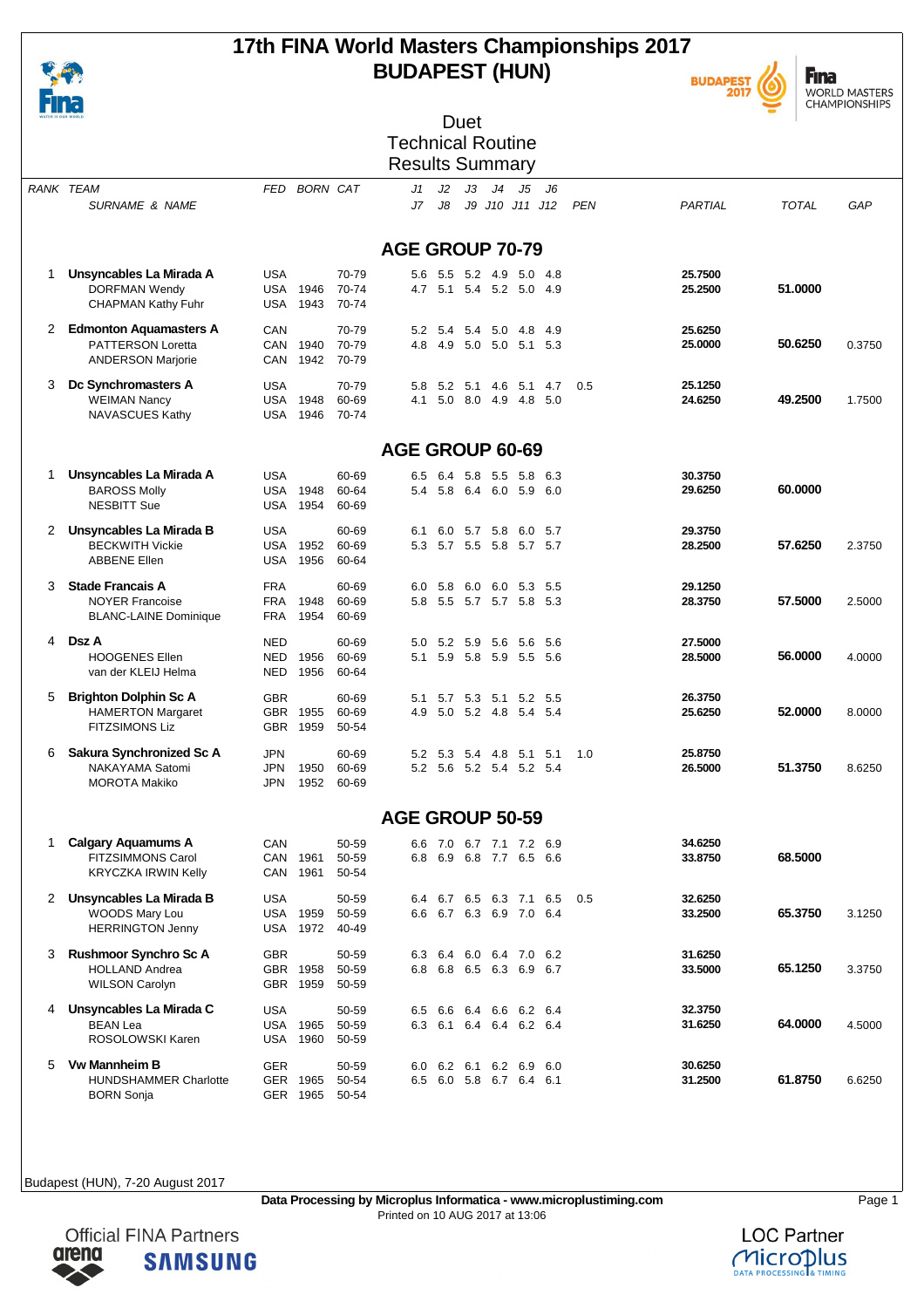| RANK TEAM |                                                                                   | FED                                    | <b>BORN CAT</b>                    |                             | J1                     | J2                 | JЗ                 | J4                                                 | J5           | J6            |            |                    |              |         |
|-----------|-----------------------------------------------------------------------------------|----------------------------------------|------------------------------------|-----------------------------|------------------------|--------------------|--------------------|----------------------------------------------------|--------------|---------------|------------|--------------------|--------------|---------|
|           | <b>SURNAME &amp; NAME</b>                                                         |                                        |                                    |                             | J7                     | J8                 | J9                 | J10 J11 J12                                        |              |               | <b>PEN</b> | PARTIAL            | <b>TOTAL</b> | GAP     |
| 6         | Heaven 2 A<br><b>PICCIONI Barbara</b><br><b>CRIMINI Claudia</b>                   | <b>ITA</b><br><b>ITA</b><br><b>ITA</b> | 1962<br>1960                       | 50-59<br>50-54<br>50-54     | 6.1<br>5.9             | 6.4<br>6.5         | 6.1<br>5.7 6.5     | 5.9                                                | 6.0<br>6.1   | 5.8<br>5.8    | 0.5        | 30.1250<br>30.3750 | 60.0000      | 8.5000  |
| 7         | Erster Sodener Sc 1927 A<br><b>ZOLLER Ulrike</b><br><b>SMOLNIK Kerstin</b>        | <b>GER</b><br>GER<br>GER               | 1963<br>1967                       | 50-59<br>50-54<br>50-54     | 5.6<br>5.9             | 6.4<br>6.0         | 5.8 6.2<br>5.6 6.0 |                                                    | 6.4<br>6.0   | 5.5<br>6.0    |            | 30.0000<br>29.8750 | 59.8750      | 8.6250  |
| 8         | <b>Tritones Sc A</b><br><b>SOMEI Fumiko</b><br><b>TAKEUCHI Mio</b>                | <b>JPN</b><br><b>JPN</b><br><b>JPN</b> | 1966<br>1966                       | 50-59<br>50-59<br>50-54     | 6.0<br>5.8             | 6.5<br>6.2 5.5 5.8 | 6.2 6.0            |                                                    | 5.9<br>- 5.8 | 5.6<br>-5.8   |            | 30.1250<br>29.0000 | 59.1250      | 9.3750  |
| 9         | Sakura Synchronized Sc A<br><b>MOGAMI</b> Ikue<br><b>IWANO Mai</b>                | <b>JPN</b><br><b>JPN</b><br>JPN        | 1954<br>1974                       | 50-59<br>60-69<br>40-49     | 5.6<br>6.2             | 6.7<br>5.9         | 5.7<br>6.0         | 5.8<br>6.1                                         | 5.7<br>5.8   | 5.9<br>5.9    |            | 28.8750<br>29.8750 | 58.7500      | 9.7500  |
| 10        | <b>Northern Colorado A</b><br><b>MEITIN Laura</b><br><b>MEITIN Becky</b>          | <b>USA</b><br><b>USA</b><br>USA        | 1981<br>1950                       | 50-59<br>30-34<br>60-69     | 5.8<br>5.8             | 6.2<br>5.5 5.5 6.2 | 5.9                | 6.1                                                | 6.3<br>6.0   | 6.0<br>5.7    | 0.5        | 30.2500<br>28.7500 | 58.5000      | 10.0000 |
| 11        | <b>Brighton Dolphin Sc A</b><br><b>LONG Anne</b><br><b>DOIDGE Linda</b>           | <b>GBR</b><br><b>GBR</b><br><b>GBR</b> | 1967<br>1955                       | 50-59<br>50-54<br>60-64     | 5.4<br>6.1             | 6.1                | 5.6<br>6.4 5.7     | 5.1<br>5.9                                         | 6.4<br>5.7   | 5.6<br>- 5.7  | 0.5        | 28.3750<br>29.2500 | 57.1250      | 11.3750 |
| 12        | <b>Zw Westland A</b><br>ZWAAN Linda<br>de ZEEUW Mieke                             | <b>NED</b><br><b>NED</b><br>NED        | 1968<br>1966                       | 50-59<br>40-44<br>50-54     | 5.4<br>5.3             | 5.9<br>5.8         |                    | 5.6 4.0 5.9<br>5.8 6.0 5.9 5.6                     |              | 5.5           |            | 28.0000<br>28.8750 | 56.8750      | 11.6250 |
| 13        | <b>Zwemclub Atlandis A</b><br><b>MICHILS Genevieve</b><br><b>BAES Alexandra</b>   | BEL<br><b>BEL</b><br>BEL               | 1970<br>1963                       | 50-59<br>40-49<br>50-59     | 5.9<br>5.2             | 6.0<br>6.3 5.4 5.9 | 5.7                | 5.5 5.5                                            | 5.9          | -5.4<br>- 5.6 |            | 28.2500<br>28.5000 | 56.7500      | 11.7500 |
| 14        | <b>Sg Norderstedt A</b><br>SZIEDELL Andrea<br><b>KLOCKE Anja</b>                  | <b>GER</b><br><b>GER</b><br><b>GER</b> | 1965<br>1966                       | 50-59<br>50-54<br>50-54     | 5.6<br>5.6             | 6.0                |                    | 6.0 5.2 5.7<br>5.5 5.3 5.7 5.8 5.8                 |              | 5.7           | 0.5        | 28.7500<br>28.2500 | 56.5000      | 12.0000 |
| 15        | Heaven 2 B<br><b>FELICE Roberta</b><br><b>SCORSINO Francesca</b>                  | <b>ITA</b><br>ITA<br>ITA               | 1964<br>1968                       | 50-59<br>50-54<br>40-44     | 5.4<br>5.4             | 5.7                |                    | 6.2 5.7 5.8<br>5.7 5.3 5.9 5.7 5.6                 |              | 5.9           | 0.5        | 28.8750<br>28.0000 | 56.3750      | 12.1250 |
| 16        | Sakura Synchronized Sc B<br><b>SARUTA Chikako</b><br>TAKADA Yoko                  | <b>JPN</b><br><b>JPN</b><br><b>JPN</b> | 1963<br>1955                       | 50-59<br>50-59<br>60-69     | 5.3<br>6.0             | 5.5                | 5.7                | 5.3<br>5.6 5.6 5.5 5.7 5.5                         | 5.6          | 5.9           |            | 27.6250<br>28.0000 | 55.6250      | 12.8750 |
|           | 17 Unsyncables La Mirada A<br><b>CASSIDY Lee</b><br><b>CRAWFORD Lori Beth</b>     | <b>USA</b>                             | USA 1949<br><b>USA 1977</b>        | 50-59<br>60-69<br>40-49     | 5.3                    |                    |                    | 5.3 5.6 5.0 5.5<br>5.3 5.4 4.9 5.2 5.9 5.5         |              | 5.2           | 0.5        | 26.6250<br>26.7500 | 52.8750      | 15.6250 |
|           |                                                                                   |                                        |                                    |                             | <b>AGE GROUP 40-49</b> |                    |                    |                                                    |              |               |            |                    |              |         |
| 1.        | Santa Clara A<br>van der VELDEN Bianca<br>van der VELDEN Sonja                    | <b>USA</b>                             | <b>USA 1976</b><br><b>USA 1976</b> | 40-49<br>$40 - 44$<br>40-44 |                        |                    |                    | 7.8 8.3 7.6 7.8 7.8 6.9<br>7.8 7.7 7.5 8.0 8.2 7.9 |              |               |            | 38.7500<br>39.2500 | 78.0000      |         |
|           | 2 CA De L'Est De Montreal<br>TASCHEREAU Marie-Stefani<br><b>BEAUDET Dominique</b> | CAN                                    | CAN 1976<br>CAN 1975               | 40-49<br>40-44<br>40-44     |                        |                    |                    | 7.1 6.8 6.9 6.7 6.4 7.4<br>6.7 7.4 7.0 6.9 6.9 6.6 |              |               |            | 34.3750<br>34.3750 | 68.7500      | 9.2500  |
| 3         | Unsyncables La Mirada A<br>McKAY Catherine Paige<br><b>BROOKS Ymajahi</b>         | <b>USA</b>                             | USA 1974<br><b>USA 1979</b>        | 40-49<br>40-44<br>30-34     |                        |                    |                    | 6.6 6.2 6.7 6.5 6.6 6.5<br>6.7 6.2 6.6 7.1 6.6 6.4 |              |               |            | 32.7500<br>32.8750 | 65.6250      | 12.3750 |
| 4         | <b>Rushmoor Synchro Sc A</b><br><b>DAVIES Rachel</b><br><b>REUKERS Grace</b>      | <b>GBR</b>                             | GBR 1974<br>GBR 1972               | 40-49<br>40-49<br>40-44     |                        |                    |                    | 6.0 5.6 6.8 6.6 6.4 6.2<br>6.3 5.7 6.4 6.7 6.8 6.7 |              |               |            | 31.5000<br>32.6250 | 64.1250      | 13.8750 |
| 5         | Nuoto Bergamo Alta Coop<br><b>ORRIERI Laura</b><br><b>ZENOBI Lorena</b>           | ITA<br>ITA<br>ITA                      | 1989<br>1964                       | 40-49<br>20-24<br>50-59     |                        |                    |                    | 6.3 6.1 6.4 6.5 5.9 6.7<br>6.2 6.1 5.9 6.3 6.4 6.5 |              |               |            | 31.6250<br>31.2500 | 62.8750      | 15.1250 |
| 6         | S.D. Anaitasuna A<br><b>GARDE ETAYO Laura</b><br>SARRIGUREN ARANA Lola            | <b>ESP</b><br><b>ESP</b><br><b>ESP</b> | 1973<br>1964                       | 40-49<br>40-44<br>50-54     |                        |                    |                    | 6.1 5.9 6.8 6.1 5.4 6.5<br>6.3 6.0 6.8 6.4 6.4 5.9 |              |               |            | 30.7500<br>31.3750 | 62.1250      | 15.8750 |



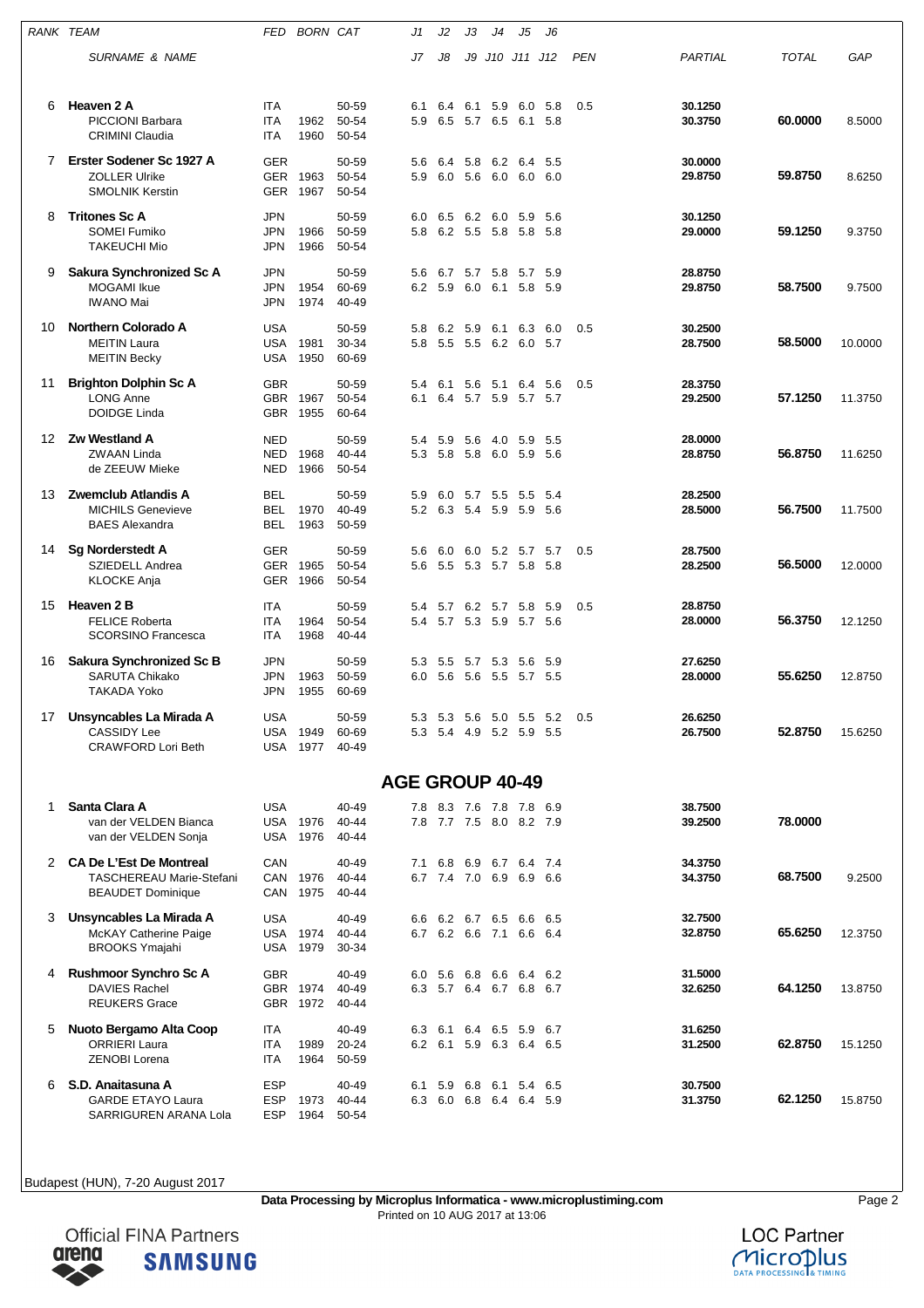|    | RANK TEAM                                                                                    | FED                                           | <b>BORN CAT</b>              |                                  | J1         | J2                     | JЗ  | J4                                                 | J5           | J6           |            |                    |              |         |
|----|----------------------------------------------------------------------------------------------|-----------------------------------------------|------------------------------|----------------------------------|------------|------------------------|-----|----------------------------------------------------|--------------|--------------|------------|--------------------|--------------|---------|
|    | <b>SURNAME &amp; NAME</b>                                                                    |                                               |                              |                                  | J7         | J8                     | J9  | J10 J11 J12                                        |              |              | <b>PEN</b> | PARTIAL            | <b>TOTAL</b> | GAP     |
| 7  | Heaven 2 A<br>SIRAGUSA Floriana<br><b>BOTTA Annalisa</b>                                     | <b>ITA</b><br>ITA<br><b>ITA</b>               | 1970<br>1971                 | 40-49<br>$40 - 44$<br>40-44      | 6.4<br>6.0 | 5.7<br>5.6             | 6.6 | 6.0<br>6.2 5.7 6.5                                 | 5.9          | 6.5<br>-6.1  |            | 31.0000<br>30.0000 | 61.0000      | 17.0000 |
| 7  | Unsyncables La Mirada B<br><b>SUBRAMANIAM Sylvia</b><br><b>BALL Lorena</b>                   | <b>USA</b><br>USA<br>USA                      | 1959<br>1992                 | 40-49<br>50-54<br>20-24          | 6.2<br>6.4 | 6.1<br>5.8 6.5 5.9     |     | 6.3 5.8                                            | 6.0<br>5.9   | 6.3<br>6.0   |            | 30.7500<br>30.2500 | 61.0000      | 17.0000 |
| 9  | <b>Club Brossard Synchro A</b><br><b>MAILLE Isabelle</b><br><b>CAMBRONNE France</b>          | CAN<br>CAN<br>CAN                             | 1968<br>1967                 | 40-49<br>40-49<br>50-54          | 5.6<br>6.1 | 6.3                    |     | 6.2 5.9<br>5.9 6.3 6.3 6.2 6.1                     | 5.2          | 6.3          |            | 30.0000<br>30.8750 | 60.8750      | 17.1250 |
| 10 | Pessac Nat'Synchro A<br>RAIMAT Anne<br><b>LAIR Veronique</b>                                 | <b>FRA</b><br><b>FRA</b><br><b>FRA</b>        | 1970<br>1970                 | 40-49<br>40-44<br>40-44          | 5.7<br>6.4 | 5.4                    |     | 6.3 6.3 5.8<br>5.5 5.7 6.5 6.2 6.3                 |              | 6.3          | 0.5        | 30.1250<br>30.7500 | 60.3750      | 17.6250 |
| 11 | Argentario Nuoto A<br><b>IACOVACCI Michela</b><br><b>FANCIULLI Sara</b><br>SCOTTO Lucia      | ITA<br><b>ITA</b><br><b>ITA</b><br><b>ITA</b> | 1977<br>1977<br>1974         | 40-49<br>40-44<br>40-44<br>40-49 | 6.2        | 5.8<br>6.2 6.3 6.0 5.8 | 6.0 | 5.7 5.7                                            | 7.0          | 6.8<br>6.2   | 0.5        | 29.6250<br>30.8750 | 60.0000      | 18.0000 |
| 12 | Mtv Urberach 1901 A<br>DOMIJAN SCHWARZKOPF Ann GER<br><b>EDER Manuela</b>                    | <b>GER</b><br>GER                             | 1964<br>1972                 | 40-49<br>50-54<br>40-49          | 5.8        | 5.7                    |     | 6.0 5.6 5.6<br>6.2 5.4 6.3 6.3 6.3 5.7             |              | -5.9         |            | 28.7500<br>30.6250 | 59.3750      | 18.6250 |
| 13 | <b>Quebec Excellence A</b><br><b>GIGUERE Nicole</b><br><b>BOUCHER Caroline</b>               | CAN<br>CAN<br>CAN                             | 1960<br>1979                 | 40-49<br>50-54<br>30-34          | 5.8        | 5.9                    | 5.9 | 5.9<br>6.3 5.7 6.1 6.0 5.8                         | 6.1          | 6.6<br>-5.9  | 0.5        | 29.7500<br>29.7500 | 59.0000      | 19.0000 |
| 14 | <b>Burnaby Caprice Synchro</b><br>MARKSER Melinda<br><b>THIVIERGE Line</b>                   | CAN<br>CAN<br>CAN                             | 1988<br>1954                 | 40-49<br>20-24<br>60-64          | 5.9<br>5.9 | 5.2<br>5.9             | 5.7 | 5.5<br>6.0 6.1                                     | - 5.6<br>6.1 | 6.0<br>5.8   |            | 28.3750<br>29.8750 | 58.2500      | 19.7500 |
| 15 | Redwood Empire Synchro A<br><b>SCHROEDER Katelin Robert</b><br><b>SCHROEDER Christine</b>    | <b>USA</b><br>USA<br>USA                      | 1990<br>1951                 | 40-49<br>20-24<br>60-69          | 5.6<br>6.5 | 5.9<br>5.2 5.8 5.8     | 5.9 | 4.9                                                | 5.7<br>6.0   | 5.8<br>5.6   | 0.5        | 28.7500<br>29.0000 | 57.2500      | 20.7500 |
| 16 | Vancouver Synchro A<br><b>GANDERTON Angela</b><br><b>MESZAROS Melinda</b>                    | CAN<br>CAN<br>CAN                             | 1982<br>1965                 | 40-49<br>30-34<br>50-54          | 4.9        | 4.9                    | 5.4 | 5.7 5.3 5.8 5.4 5.0                                | 5.4 4.7      | 5.6<br>- 5.5 | 0.5        | 25.7500<br>27.3750 | 52.6250      | 25.3750 |
|    |                                                                                              |                                               |                              |                                  |            |                        |     | <b>AGE GROUP 30-39</b>                             |              |              |            |                    |              |         |
| 1. | Unsyncables La Mirada C<br>LICCARDO Teresa<br><b>NESBITT Barbara</b>                         | <b>USA</b><br>USA<br><b>USA</b>               | 1984<br>1987                 | 30-39<br>30-39<br>30-39          | 7.8        |                        |     | 7.6 7.3 7.9 7.6 8.2<br>7.7 7.9 7.5 7.6 6.5 7.4     |              |              |            | 38.6250<br>37.7500 | 76.3750      |         |
| 2  | <b>Colomiers Synchronisee A</b><br><b>DEBREUQUE Maud</b><br><b>GACHIE Emmanuelle</b>         | <b>FRA</b><br><b>FRA</b><br><b>FRA</b>        | 1981<br>1986                 | 30-39<br>30-34<br>30-34          |            | 7.0 7.5                |     | 6.9 7.4 7.5<br>7.2 7.4 7.3 7.3 7.3 7.5             |              | 7.4          | 0.5        | 36.6250<br>36.6250 | 72.7500      | 3.6250  |
| 3  | Unsyncables La Mirada B<br>ARBAS Alia<br><b>ARBAS Audra</b><br><b>BECKWITH Jenni</b>         | <b>USA</b><br><b>USA</b>                      | USA 1980<br>1984<br>USA 1988 | 30-39<br>30-34<br>30-34<br>20-24 |            | 7.2 7.3 7.0 7.6        |     | 7.5 7.5 7.1 7.1 7.2 7.1                            | 7.4 7.2      |              |            | 36.3750<br>36.1250 | 72.5000      | 3.8750  |
| 4  | <b>Olympic Nice Natation A</b><br><b>RINALDI Marion</b><br><b>TASSONE Emmanuelle</b>         | <b>FRA</b><br>FRA<br>FRA                      | 1979<br>1982                 | 30-39<br>30-34<br>30-34          |            |                        |     | 7.3 7.0 6.7 7.2 7.3 7.3<br>7.5 7.1 6.7 7.2 7.2 7.1 |              |              |            | 36.0000<br>35.7500 | 71.7500      | 4.6250  |
| 5. | P. Laique D'Oullins A<br><b>LONG Anne-Charlotte</b><br><b>CASTERAN Cecile</b>                | <b>FRA</b><br><b>FRA</b><br>FRA               | 1986<br>1980                 | 30-39<br>30-34<br>30-34          |            |                        |     | 7.0 7.6 7.3 6.5 7.1 7.2<br>7.4 7.2 7.3 6.8 7.2 7.0 |              |              |            | 35.7500<br>35.8750 | 71.6250      | 4.7500  |
| 6  | <b>Angers A</b><br><b>LECUIT Lidwine</b><br>CAILLIER Margaux                                 | <b>FRA</b><br><b>FRA</b><br>FRA               | 1984<br>1984                 | 30-39<br>30-39<br>30-39          | 7.4        |                        |     | 7.7 7.4 6.9 7.2 7.1<br>7.3 7.0 7.2 7.1 7.1 7.1     |              |              | 0.5        | 36.3750<br>35.6250 | 71.5000      | 4.8750  |
| 7  | Synchro Bratislava A<br>DUCHONOVA Katarina<br>TISSU Henrieta<br><b>DULOVA ALLAROVA Livia</b> | <b>SVK</b><br>SVK                             | SVK 1985<br>1988<br>SVK 1974 | 30-39<br>30-34<br>25-29<br>40-49 |            |                        |     | 7.3 7.2 7.0 7.1 6.7 7.3<br>7.4 7.2 7.3 7.1 6.8 6.7 |              |              |            | 35.7500<br>35.5000 | 71.2500      | 5.1250  |



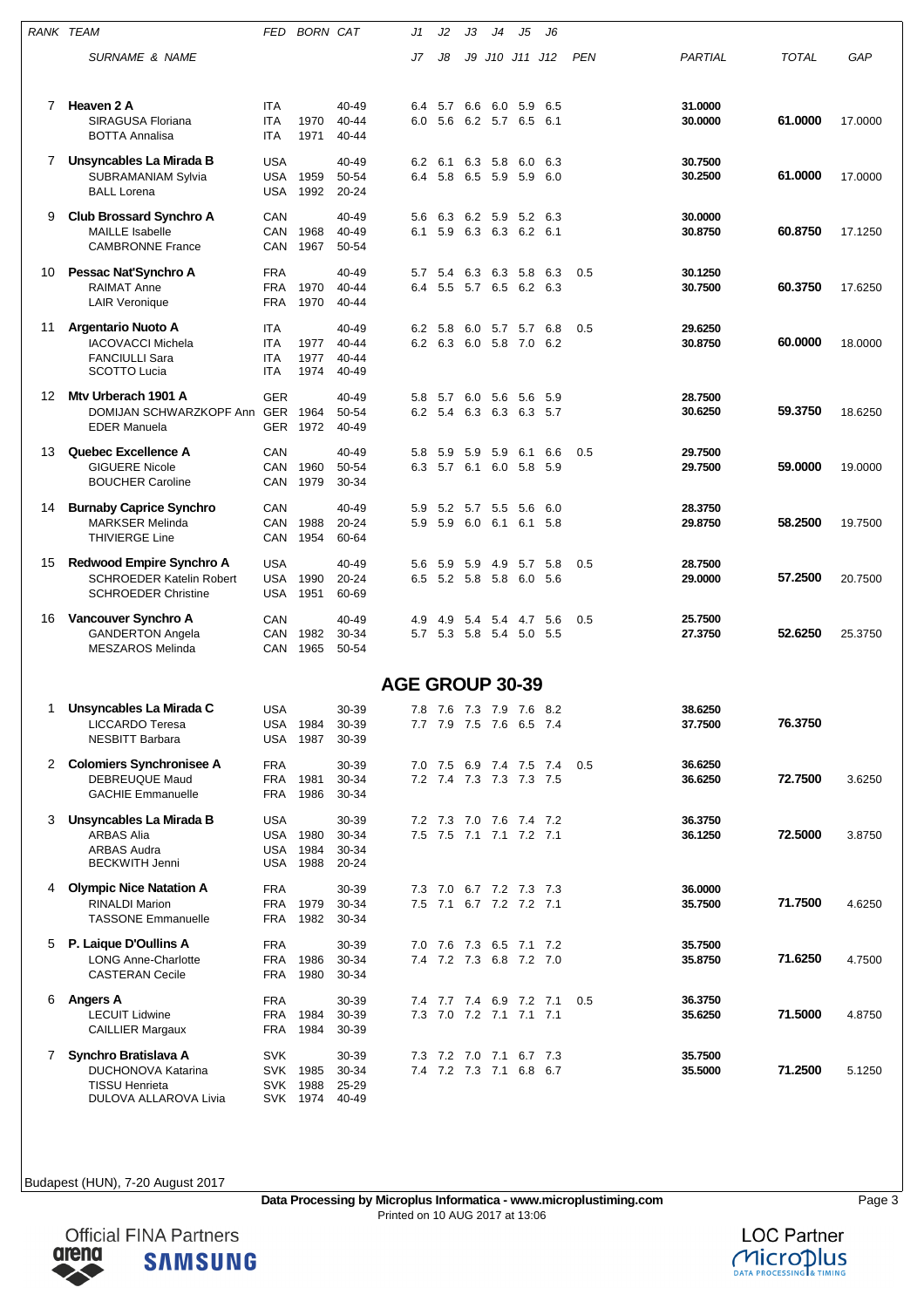|    | RANK TEAM                                                                                                     | FED                                    | <b>BORN CAT</b>                  |                                  | J1         | J2                 | JЗ                 | J4                     | J5                                             | J6         |            |                    |              |         |
|----|---------------------------------------------------------------------------------------------------------------|----------------------------------------|----------------------------------|----------------------------------|------------|--------------------|--------------------|------------------------|------------------------------------------------|------------|------------|--------------------|--------------|---------|
|    | SURNAME & NAME                                                                                                |                                        |                                  |                                  | J7         | J8                 | J9                 |                        | J10 J11 J12                                    |            | <b>PEN</b> | PARTIAL            | <b>TOTAL</b> | GAP     |
| 8  | <b>Syncro Med Muri Antichi</b><br><b>BONICA Paola</b><br><b>CHIARENZA Carmen</b>                              | <b>ITA</b><br><b>ITA</b><br>ITA        | 1978<br>1991                     | 30-39<br>30-34<br>$20 - 24$      | 7.2<br>7.0 | 7.3<br>7.0         | 7.0<br>7.0 7.0     | 6.6                    | 7.2<br>7.1 7.3                                 | 7.1        |            | 35.6250<br>35.1250 | 70.7500      | 5.6250  |
| 9  | <b>Pully-Natation A</b><br><b>DURUSSEL Fabienne</b><br><b>BRON Magali</b>                                     | SUI<br>SUI<br>SUI                      | 1980<br>1979                     | 30-39<br>30-39<br>30-34          | 7.2<br>7.1 | 7.4<br>7.1 7.2 7.0 | 6.9                | 7.0                    | 6.9<br>6.9                                     | 6.8<br>7.1 |            | 35.0000<br>35.3750 | 70.3750      | 6.0000  |
| 10 | Ncalp'38 A<br><b>DIGONNET Amandine</b><br><b>FILATONDI Francesca</b>                                          | <b>FRA</b><br>FRA<br>FRA               | 1991<br>1978                     | 30-39<br>20-24<br>30-34          | 7.1<br>7.3 | 7.1<br>7.0         | 7.1                | 6.8<br>7.1 7.1 7.0     | 6.8                                            | 7.0<br>7.0 |            | 35.0000<br>35.2500 | 70.2500      | 6.1250  |
| 10 | Sg Stadtwerke Munchen A<br><b>WRASE Bettina</b><br>KRYVOSHEYA Anastasiya                                      | <b>GER</b><br><b>GER</b><br><b>GER</b> | 1983<br>1991                     | 30-39<br>30-39<br>20-24          | 7.2<br>6.8 | 7.2<br>7.2 7.1     | 6.8                | 7.0<br>6.8             | 7.4<br>6.5 7.2                                 | 6.9        |            | 35.3750<br>34.8750 | 70.2500      | 6.1250  |
| 12 | <b>Morges-Natation A</b><br>SABELLA Nada<br><b>ERNE Sabrina</b>                                               | SUI<br>SUI<br>SUI                      | 1983<br>1985                     | 30-39<br>30-34<br>30-34          | 6.9<br>7.1 | 6.7                | 6.9                | 7.3<br>7.1 7.2 7.2 7.4 | 6.6                                            | 7.0<br>6.5 |            | 34.3750<br>35.7500 | 70.1250      | 6.2500  |
| 13 | <b>Synchro Club Bree A</b><br><b>HOUBEN Leen</b><br><b>BROCKMANS Charlotte</b>                                | BEL<br>BEL<br>BEL                      | 1987<br>1984                     | 30-39<br>30-34<br>30-34          | 7.4<br>7.0 | 6.7                | 6.9<br>6.9 7.4 6.5 | 6.9                    | 7.3<br>6.8                                     | 7.5<br>6.8 |            | 35.6250<br>34.3750 | 70.0000      | 6.3750  |
| 14 | <b>Belvarosi Honved B</b><br><b>FELFOLDI Andrea</b><br><b>TEMESI Szandra</b><br><b>BIHARI Sara</b>            | HUN<br>HUN<br>HUN<br>HUN               | 1986<br>1986<br>1986             | 30-39<br>30-34<br>30-34<br>30-34 | 6.7<br>6.8 | 6.5<br>6.7 6.9 7.0 | 7.0                | 6.4                    | 6.9<br>7.1 7.0                                 | 7.2        |            | 33.8750<br>34.6250 | 68.5000      | 7.8750  |
| 15 | <b>CA De L'Est De Montreal</b><br>BELANGER Annie<br>PERREAULT Marylene                                        | CAN<br>CAN<br>CAN                      | 1986<br>1986                     | 30-39<br>30-34<br>30-34          | 6.7<br>7.1 | 6.6<br>6.8         | 6.8<br>7.0 7.0     | 6.6                    | 6.8<br>6.4                                     | 6.7<br>7.2 |            | 33.5000<br>34.8750 | 68.3750      | 8.0000  |
| 16 | <b>Toronto Synchronized A</b><br><b>HOEY Danielle</b><br><b>PATE Lesley</b>                                   | CAN<br>CAN<br>CAN                      | 1982<br>1981                     | 30-39<br>30-34<br>30-34          | 7.1<br>7.0 | 6.8<br>7.3         | 7.1<br>7.0         | 6.7<br>6.6             | 6.5<br>6.5                                     | 6.5<br>6.9 | 0.5        | 33.8750<br>34.3750 | 67.7500      | 8.6250  |
| 17 | Sg Stadtwerke Munchen B<br><b>BANTLE Anna-Lena</b><br><b>MONTOYA GOMEZ Ana Maria</b>                          | <b>GER</b><br><b>GER</b><br>GER        | 1983<br>1986                     | 30-39<br>30-34<br>30-34          | 6.7<br>6.6 | 6.5<br>6.8         | 6.8<br>6.9         | 6.0<br>6.8             | 6.9<br>7.0                                     | 6.9<br>6.6 |            | 33.6250<br>33.8750 | 67.5000      | 8.8750  |
| 18 | <b>Belvarosi Honved A</b><br><b>FARAGA Szilvia</b><br><b>FALKAY Reka</b>                                      | HUN<br><b>HUN</b><br>HUN               | 1984<br>1979                     | 30-39<br>30-34<br>30-34          | 6.9<br>6.7 | 6.9<br>6.7         | 6.6<br>6.8         | 6.3<br>6.4             | 7.0<br>6.9                                     | 6.8<br>7.2 | 0.5        | 34.0000<br>33.8750 | 67.3750      | 9.0000  |
| 18 | Eintracht Karlsfeld A<br><b>SENDER GORRIZ Miriam</b><br><b>KORNBICHLER Gabriele</b><br><b>HUBNER Michelle</b> | GER                                    | GER 1989<br>GER 1975<br>GER 1982 | 30-39<br>25-29<br>40-49<br>30-39 | 7.0<br>7.1 | 6.4 6.2 6.9<br>6.9 |                    | 6.8 7.1 6.8            | 6.8                                            | 6.6<br>6.4 | 0.5        | 33.3750<br>34.5000 | 67.3750      | 9.0000  |
| 20 | <b>Vw Mannheim A</b><br>STOCKLIN Sonja<br><b>GABERSEK Diana</b>                                               | <b>GER</b>                             | GER 1975<br>GER 1980             | 30-39<br>40-44<br>30-34          | 6.8<br>6.9 | 6.1                |                    |                        | 6.9 6.3 6.9 6.6<br>6.8 7.2 6.7 6.4 6.7         |            |            | 33.2500<br>33.8750 | 67.1250      | 9.2500  |
| 21 | <b>Psv B</b><br><b>CLAESSENS Lineke</b><br><b>WIJERING Barbara</b>                                            | <b>NED</b><br>NED<br>NED               | 1981<br>1983                     | 30-39<br>30-39<br>30-34          |            | 7.0 7.1            |                    |                        | 6.6 6.7 6.7 6.4<br>6.4 6.5 6.7 6.6 6.5 6.8     |            |            | 33.7500<br>32.8750 | 66.6250      | 9.7500  |
|    | 22 Vancouver Synchro A<br>HENRICKSON Meghan Kathle<br><b>HIGGINS Erin</b>                                     | CAN<br>CAN<br>CAN                      | 1980<br>1985                     | 30-39<br>30-34<br>30-34          | 6.8        |                    |                    |                        | 6.4 6.8 6.3 6.6 6.8<br>6.7 6.6 6.6 6.8 6.7 6.9 |            | 0.5        | 33.2500<br>33.5000 | 66.2500      | 10.1250 |
| 23 | <b>Sydney Emeralds A</b><br><b>DIATO Serena</b><br><b>DAVIS Kimberly</b>                                      | AUS<br>AUS<br>AUS                      | 1992<br>1982                     | 30-39<br>20-24<br>30-34          | 6.5        |                    |                    |                        | 6.8 6.7 6.3 6.4 6.7<br>6.7 6.5 6.8 6.6 6.6 6.8 |            | 0.5        | 32.8750<br>33.3750 | 65.7500      | 10.6250 |
| 24 | Erster Sodener Sc 1927 A<br><b>THOMAS Sylvia Louise</b><br><b>GOLLA Christiane</b>                            | <b>GER</b><br>GER                      | GER 1986<br>1984                 | 30-39<br>30-34<br>30-34          | 6.8        |                    |                    |                        | 6.3 6.6 6.1 6.8 6.3<br>6.5 6.4 6.4 6.4 6.3 6.9 |            |            | 32.5000<br>32.1250 | 64.6250      | 11.7500 |
| 25 | Seymour Synchro Swim B<br>RUKAZENKOVA-CLEVERLY Nat GBR 1986<br><b>WINTER Elizabeth</b>                        | <b>GBR</b>                             | GBR 1983                         | 30-39<br>30-39<br>30-39          | 6.4        |                    |                    |                        | 6.2 6.4 6.2 6.9 6.3<br>6.6 6.5 6.5 6.7 6.7 6.5 |            |            | 31.6250<br>32.8750 | 64.5000      | 11.8750 |



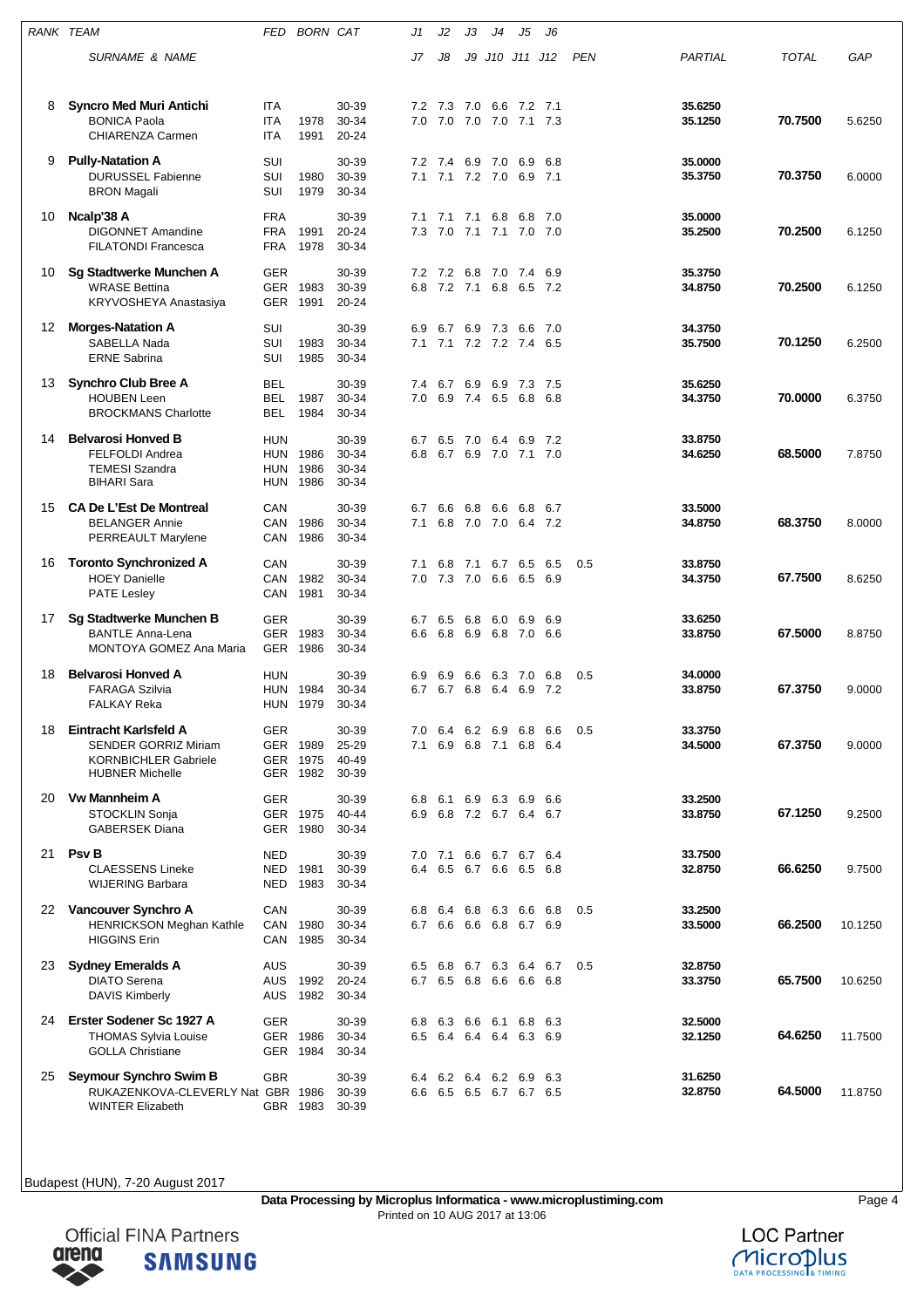| RANK TEAM |                                                                                          | FED                             | <b>BORN CAT</b>  |                             | J1         | J2                 | JЗ      | J4                                         | J5             | J6           |            |                    |              |         |
|-----------|------------------------------------------------------------------------------------------|---------------------------------|------------------|-----------------------------|------------|--------------------|---------|--------------------------------------------|----------------|--------------|------------|--------------------|--------------|---------|
|           | <b>SURNAME &amp; NAME</b>                                                                |                                 |                  |                             | J7         | J8                 | J9      | J10 J11 J12                                |                |              | <b>PEN</b> | PARTIAL            | <b>TOTAL</b> | GAP     |
| 26        | Unsyncables La Mirada A<br><b>SAUNDERS Tamar</b><br><b>SAUNDERS Philicia</b>             | <b>USA</b><br>USA<br>USA        | 1986<br>1988     | 30-39<br>30-34<br>25-29     | 6.5<br>6.3 | 5.8                | 6.5     | 5.9<br>6.4 6.7 6.7 6.3 7.1                 | 6.6            | 6.7          | 0.5        | 31.8750<br>32.6250 | 64.0000      | 12.3750 |
| 27        | <b>Toronto Tsunamis A</b><br><b>QUAILE Jessica</b><br><b>OLEKSAK Aleksandra</b>          | CAN<br>CAN<br>CAN               | 1985<br>1983     | 30-39<br>30-34<br>30-34     | 6.6<br>6.7 | 6.0<br>6.3 6.5 6.5 | 6.8     | 6.0                                        | 6.7<br>6.5     | 6.2<br>- 6.4 | 0.5        | 31.8750<br>32.3750 | 63.7500      | 12.6250 |
| 28        | <b>H2OB</b><br><b>SCORSINO Federica</b><br><b>TRAFICANTE Arianna</b>                     | ITA<br><b>ITA</b><br><b>ITA</b> | 1970<br>1992     | 30-39<br>40-49<br>25-29     | 6.1<br>6.5 | 6.6                |         | 6.9 6.2 6.2 5.9<br>6.2 6.6 5.7 6.7 6.2     |                |              |            | 31.3750<br>31.8750 | 63.2500      | 13.1250 |
| 29        | <b>Psv A</b><br><b>EBELTIES Jisca</b><br><b>MEEUWS Delphie</b>                           | NED<br><b>NED</b><br>NED        | 1985<br>1978     | 30-39<br>30-34<br>30-34     | 6.6<br>6.1 | 5.8<br>6.2 6.3 6.1 | 5.9     | 6.3                                        | 6.0<br>6.4 6.3 | 6.5          |            | 30.8750<br>31.1250 | 62.0000      | 14.3750 |
| 30        | Simklubben Neptun A<br>STRANDLUND Sara<br>STRANDLUND Maria                               | SWE<br>SWE 1987                 | SWE 1985         | 30-39<br>30-34<br>30-34     | 6.3<br>6.3 | 5.9                | 6.5 5.5 | 6.1 6.4 6.0 5.9 6.7                        | 6.4            | 6.1          |            | 30.8750<br>31.0000 | 61.8750      | 14.5000 |
| 31        | <b>Entente Louvierois A</b><br><b>D'ANDREA Leslie</b><br><b>HURBIN Olivia</b>            | <b>BEL</b><br>BEL<br>BEL        | 1989<br>1984     | 30-39<br>20-24<br>30-39     | 5.8<br>6.4 | 5.7                |         | 6.2 6.2 6.5<br>6.0 6.2 5.8 6.3 6.6         |                | 6.2          |            | 30.5000<br>31.1250 | 61.6250      | 14.7500 |
| 32        | Mty Urberach 1901 A<br><b>FANTUR Anna</b><br><b>TIETZ Susanne</b>                        | <b>GER</b><br><b>GER</b><br>GER | 1990<br>1983     | 30-39<br>20-24<br>30-34     | 6.3        | 5.6                | 6.2 5.5 | 6.2 6.3 6.0 5.9 6.8 6.7                    | 5.2            | 6.0          | 0.5        | 29.1250<br>31.5000 | 60.1250      | 16.2500 |
| 33        | <b>Gotham Synchronized A</b><br><b>CRONIN Nora Marie</b><br>FERNANDEZ FERRI Marina       | <b>USA</b><br>USA<br>USA        | 1981<br>1980     | 30-39<br>30-34<br>30-34     | 4.8<br>5.0 | 5.1<br>4.9 5.9 4.8 | 5.8     | 4.7 4.9                                    | 5.7 5.6        | 4.9          | 0.5        | 24.6250<br>26.5000 | 50.6250      | 25.7500 |
|           |                                                                                          |                                 |                  | <b>AGE GROUP 25-29</b>      |            |                    |         |                                            |                |              |            |                    |              |         |
| 1         | <b>Bysc-Zuglo A</b><br><b>KISS Julia</b><br>GIESZERNE GYORI Juli                         | HUN<br>HUN<br>HUN               | 1989<br>1988     | 25-29<br>20-24<br>20-24     | 8.0<br>7.8 |                    |         | 7.5 7.7 7.8 7.8<br>7.8 7.6 8.2 7.2 7.5     |                | - 7.8        |            | 38.8750<br>38.3750 | 77.2500      |         |
| 2         | <b>Bysc-Zuglo B</b><br><b>KOVACS Dorottya</b><br><b>STUMPF Kata</b>                      | HUN<br>HUN<br>HUN               | 1990<br>1989     | 25-29<br>20-24<br>20-24     | 7.9<br>7.6 | 7.7 7.6 7.9        |         | 7.6 7.2 7.4 7.3 7.4                        | 7.6            | - 7.8        |            | 38.7500<br>37.1250 | 75.8750      | 1.3750  |
|           | Ti Tesla Brno A<br>KINCOVA Daniela<br><b>HRUBA Denisa</b>                                | <b>CZE</b><br>CZE<br>CZE        | 1989<br>1989     | 25-29<br>20-24<br>25-29     | 7.8<br>7.4 | 7.3 7.2 7.5        |         | 7.3 7.2 7.5 7.5                            | 7.5            | 7.2<br>- 7.6 |            | 36.8750<br>37.1250 | 74.0000      | 3.2500  |
| 4         | <b>Dimensione Dello Sport A</b><br><b>AMIRA Marlene Eleonora</b><br><b>ULRICH Monica</b> | ITA<br><b>ITA</b><br>ITA        | 1992<br>1992     | 25-29<br>25-29<br>25-29     | 7.5<br>7.3 |                    |         | 7.1 6.7 7.2 6.9<br>6.8 7.1 6.8 7.4 7.3     |                | 6.9          |            | 35.1250<br>35.6250 | 70.7500      | 6.5000  |
| 5         | Real Canoe N.C. A<br><b>VELASCO HUMANES Iciar</b><br>FERNANDEZ PADORNO Esther            | <b>ESP</b><br><b>ESP</b><br>ESP | 1992<br>1991     | 25-29<br>20-24<br>20-24     | 7.1<br>6.9 | 6.9 7.7 7.8        |         | 6.8 6.8 7.0 7.2 7.0                        | 6.8            | 6.8          |            | 34.8750<br>35.3750 | 70.2500      | 7.0000  |
| 6         | <b>Lausanne Natation A</b><br><b>BEGG Roxane</b><br>POUCHELE Morgane                     | SUI<br>SUI<br>SUI               | 1992<br>1990     | 25-29<br>$20 - 24$<br>20-24 | 7.3<br>7.0 |                    |         | 6.7 6.6 7.1 7.0 7.2<br>6.6 6.8 7.1 7.3 7.1 |                |              |            | 35.0000<br>35.0000 | 70.0000      | 7.2500  |
| 7         | <b>Swol 1894 A</b><br>van de CRAATS Joselien<br>van SCHUPPEN Natasja                     | <b>NED</b><br>NED<br>NED        | 1989<br>1987     | 25-29<br>$20 - 24$<br>30-39 | 7.2        | 6.9 6.9 6.8        |         | 7.2 7.0 6.8 7.2 7.1                        | 6.9 6.8        | 7.1          |            | 35.5000<br>34.3750 | 69.8750      | 7.3750  |
| 8         | C.U.S. G.E.A.S. Milano A<br>de BOSIO Giulia<br><b>DONNET Beatrice</b>                    | ITA<br>ITA<br>ITA               | 1991<br>1990     | 25-29<br>20-24<br>20-24     | 7.6<br>7.1 | 6.5 7.4 7.0        |         | 6.6 7.0 7.0 7.4 6.8                        | 6.9 6.9        |              | 0.5        | 35.2500<br>34.8750 | 69.6250      | 7.6250  |
| 9         | <b>York Synchro A</b><br><b>MACLEAN Julia</b><br><b>DURAND Courtney</b>                  | CAN<br>CAN<br>CAN               | 1991<br>1991     | 25-29<br>25-29<br>20-24     | 7.3<br>6.9 |                    |         | 6.5 6.7 6.7 6.4<br>6.4 6.7 7.2 7.0 7.1     |                | - 7.3        |            | 34.0000<br>34.6250 | 68.6250      | 8.6250  |
| 10.       | <b>CA De L'Est De Montreal</b><br><b>MENARD Virginie</b><br><b>LASNIER Valerie</b>       | CAN<br>CAN                      | 1992<br>CAN 1990 | 25-29<br>20-24<br>20-24     | 6.9<br>6.9 | 6.7 7.1            |         | 6.8<br>7.2 6.4 6.9 6.5 6.8                 | 6.6 7.4        |              |            | 34.3750<br>33.8750 | 68.2500      | 9.0000  |

**Data Processing by Microplus Informatica - www.microplustiming.com** Page 5 Printed on 10 AUG 2017 at 13:06



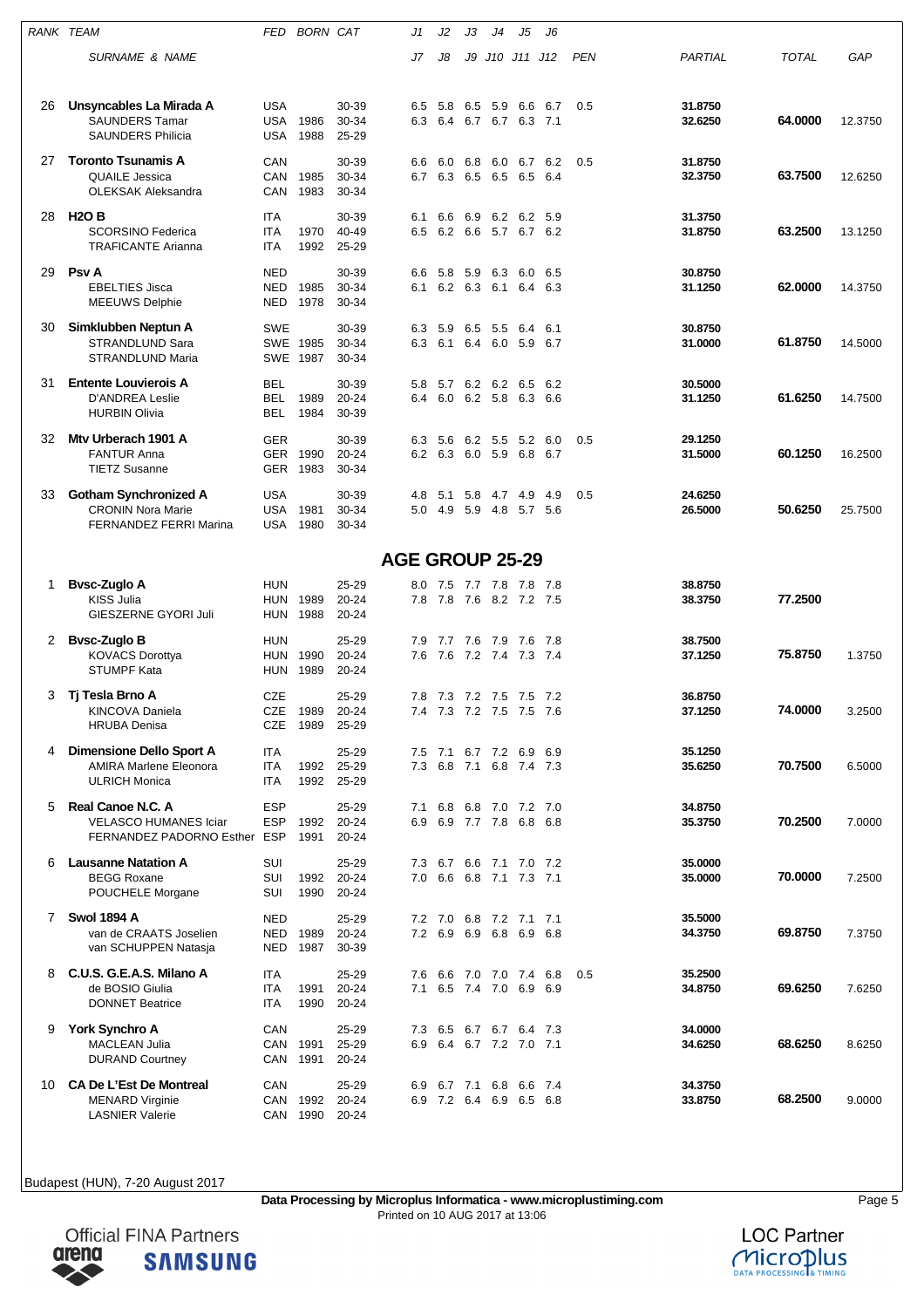| <b>RANK TEAM</b> |                                                                                        | <b>FED</b>                             | <b>BORN CAT</b> |                                 | J1         | J2                         | JЗ      | J <sub>4</sub>     | J5                             | J6         |            |                    |              |         |
|------------------|----------------------------------------------------------------------------------------|----------------------------------------|-----------------|---------------------------------|------------|----------------------------|---------|--------------------|--------------------------------|------------|------------|--------------------|--------------|---------|
|                  | <b>SURNAME &amp; NAME</b>                                                              |                                        |                 |                                 | J7         | J8                         |         |                    | J9 J10 J11 J12                 |            | <b>PEN</b> | PARTIAL            | <b>TOTAL</b> | GAP     |
| 11               | Vancouver Synchro A<br><b>CLENDENNING Morgan</b><br><b>CAIT Jessie</b>                 | CAN<br>CAN<br>CAN                      | 1991<br>1992    | 25-29<br>$20 - 24$<br>$20 - 24$ | 7.0<br>6.7 | 6.9<br>6.7                 | 6.6     | 6.9<br>6.3 6.6     | 7.3<br>6.7 7.0                 | 7.3        | 0.5        | 35.1250<br>33.3750 | 68.0000      | 9.2500  |
| 12               | <b>Red Fish Neuchâtel A</b><br><b>SARACLAR Simla</b><br><b>LEBET Davidane</b>          | SUI<br>SUI<br>SUI                      | 1989<br>1987    | 25-29<br>20-24<br>30-34         | 6.5<br>6.8 | 6.6<br>6.5 7.0 6.8         |         |                    | 6.8 7.0 6.8<br>6.7 6.9         | 6.9        |            | 33.8750<br>34.0000 | 67.8750      | 9.3750  |
| 13               | <b>Toronto Synchronized A</b><br><b>GAMMIE Colleen</b><br><b>GAMMIE Lynn Katharine</b> | CAN<br>CAN<br>CAN                      | 1992<br>1988    | 25-29<br>$20 - 24$<br>$20 - 24$ | 7.5<br>7.0 | 6.4<br>6.3                 | 7.0 6.6 |                    | 6.5 7.0 6.5<br>6.8             | 7.0<br>7.0 | 0.5        | 33.7500<br>34.2500 | 67.5000      | 9.7500  |
| 14               | <b>Geneve Natation 1885 A</b><br><b>SCRIGNARI Tiziana</b><br><b>ARRIGONI Moira</b>     | SUI<br>SUI<br>SUI                      | 1989<br>1989    | 25-29<br>$20 - 24$<br>$20 - 24$ | 7.2<br>6.8 | 6.5<br>6.4                 | 6.5     | 6.7<br>6.6 6.7     | 6.7<br>6.6                     | 6.7<br>6.7 |            | 33.2500<br>33.2500 | 66.5000      | 10.7500 |
| 15               | <b>Stade Francais A</b><br><b>BLANC-LAINE Justine</b><br><b>PORAS Heloise</b>          | <b>FRA</b><br><b>FRA</b><br><b>FRA</b> | 1990<br>1992    | 25-29<br>$20 - 24$<br>$20 - 24$ | 6.4<br>5.9 | 5.6<br>6.4                 | 6.4     | 6.3                | 6.5<br>6.6 6.7 6.3 6.6         | 6.6        | 0.5        | 32.0000<br>32.3750 | 63.8750      | 13.3750 |
| 16               | <b>Dollard Synchro A</b><br><b>MESSORE</b> Erica<br><b>FERLAND Marie-Claude</b>        | CAN<br>CAN<br>CAN                      | 1990<br>1991    | 25-29<br>$20 - 24$<br>$20 - 24$ | 6.2<br>6.1 | 6.1<br>6.2                 |         | 6.3 6.8<br>6.7 6.7 | 6.3<br>6.3                     | 6.7<br>6.7 | 0.5        | 31.8750<br>32.3750 | 63.7500      | 13.5000 |
| 17               | <b>Avully Natation A</b><br><b>SCHORER Aurelie</b><br><b>MARURI Marie-Therese</b>      | SUI<br>SUI<br>SUI                      | 1990<br>1991    | 25-29<br>$20 - 24$<br>$20 - 24$ | 6.6<br>6.3 | 6.0<br>6.2 6.4 6.4 6.4 6.7 | 6.1     | 6.6                | 6.1                            | 6.8        |            | 31.7500<br>31.8750 | 63.6250      | 13.6250 |
| 18               | <b>Kingston Ladies Sc A</b><br><b>LAURA Gee</b><br><b>CHAMBERS Louise Elizabet</b>     | <b>GBR</b><br><b>GBR</b><br><b>GBR</b> | 1989<br>1987    | 25-29<br>$20 - 24$<br>30-34     | 6.1<br>6.0 | 5.8                        | 6.7     |                    | 6.5 5.7<br>6.5 5.8 6.4 6.0 6.5 | 6.5        |            | 31.1250<br>31.1250 | 62.2500      | 15.0000 |
| 19               | Dc Synchromasters A<br><b>FLAHERTY Morgan</b><br><b>BERNIER Anne Elizabeth</b>         | <b>USA</b><br><b>USA</b><br><b>USA</b> | 1990<br>1988    | 25-29<br>$20 - 24$<br>$20 - 24$ | 5.8<br>5.9 | 5.5<br>5.7                 | 5.9     | 6.2                | 5.4 6.3 5.0<br>5.8             | 6.0<br>6.0 | 0.5        | 28.3750<br>29.5000 | 57.3750      | 19.8750 |



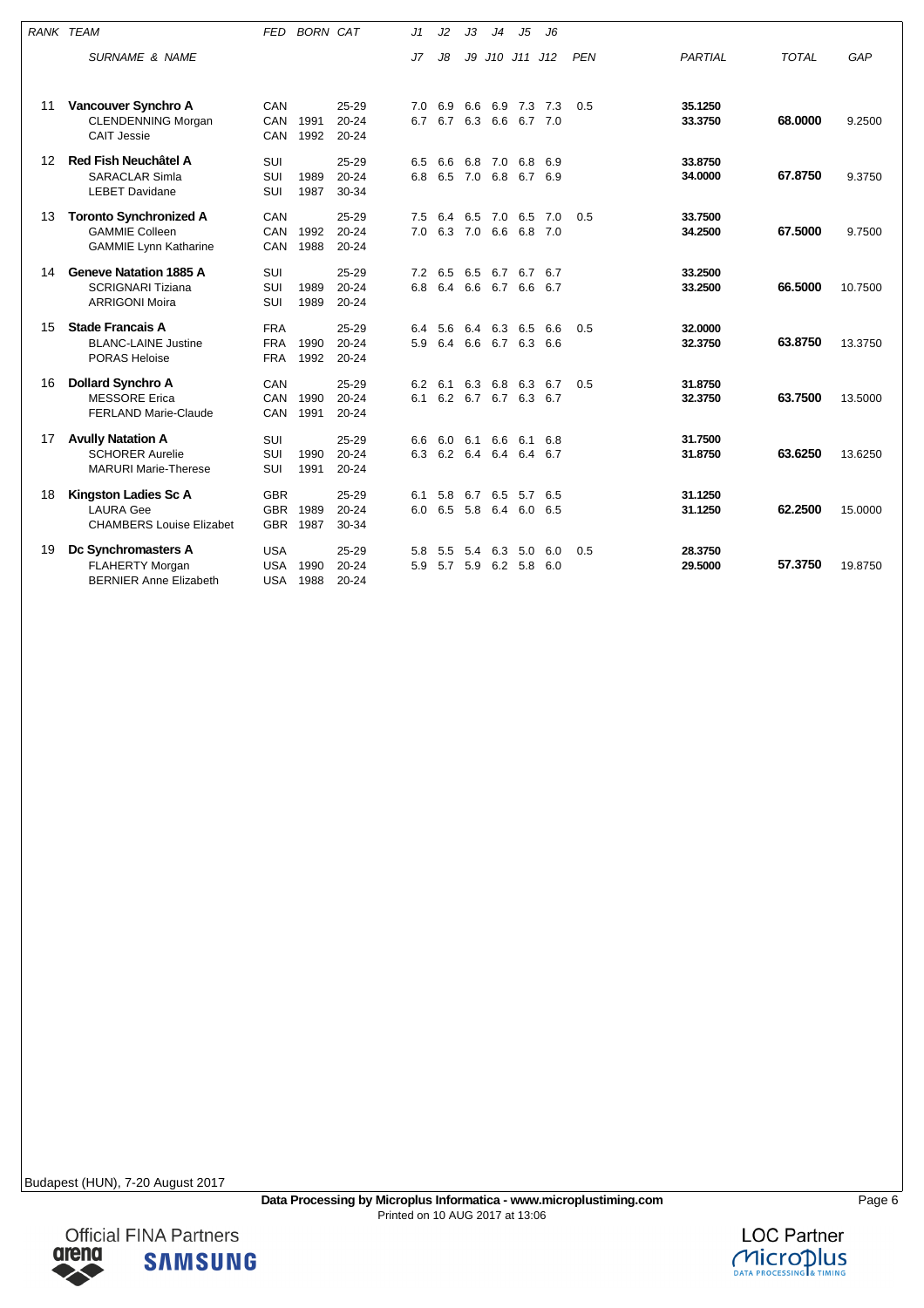

### **17th FINA World Masters Championships 2017 BUDAPEST (HUN)**



**Fina** WORLD MASTERS<br>CHAMPIONSHIPS

| WATER IS OUR WORLD |                                                                                       |                                        |                                         | Duet<br><b>Free Routine</b>                                                                                                                                                                                                                                    |                    |                     |
|--------------------|---------------------------------------------------------------------------------------|----------------------------------------|-----------------------------------------|----------------------------------------------------------------------------------------------------------------------------------------------------------------------------------------------------------------------------------------------------------------|--------------------|---------------------|
|                    |                                                                                       |                                        |                                         | <b>Results Summary</b>                                                                                                                                                                                                                                         |                    |                     |
|                    | <b>RANK TEAM</b><br><b>SURNAME &amp; NAME</b>                                         |                                        | FED BORN CAT                            | J <sub>4</sub><br>J1<br>J2<br>JЗ<br>J5<br>J6<br>J8<br>J7<br>J9 J10 J11 J12<br><b>PEN</b>                                                                                                                                                                       | PARTIAL            | <b>TOTAL</b><br>GAP |
|                    |                                                                                       |                                        |                                         | <b>AGE GROUP 70-79</b>                                                                                                                                                                                                                                         |                    |                     |
| 1                  | <b>Edmonton Aquamasters A</b><br><b>PATTERSON Loretta</b><br><b>ANDERSON Marjorie</b> | CAN<br><b>CAN</b><br>CAN               | 70-79<br>1940<br>70-79<br>1942<br>70-79 | EX 5.2 5.1<br>5.2 4.4 5.2<br>5.0<br>SY<br>5.0<br>5.0<br>5.6<br>4.6<br>5.1<br>4.9<br>DF<br>5.0<br>5.0<br>5.3 4.5<br>5.0<br>4.9<br>CH 5.2 5.2 4.5 5.5<br>5.0<br>5.2<br>МI<br>$5.2 \quad 5.1$<br>4.6<br>5.3<br>4.7<br>5.1<br>5.4 5.2 4.5 5.2 4.9 5.1<br>PR        | 25.2125<br>25.5125 | 50.7250             |
| 2                  | Dc Synchromasters A<br><b>WEIMAN Nancy</b><br>NAVASCUES Kathy                         | <b>USA</b><br><b>USA</b><br><b>USA</b> | 70-79<br>1948<br>60-69<br>1946<br>70-74 | EX 5.1<br>5.0<br>4.9<br>5.0<br>5.0<br>5.2<br>SY 4.8<br>4.7<br>5.2 4.9<br>4.9<br>5.0<br>DF<br>5.3<br>4.8<br>5.0 4.8<br>5.2<br>4.8<br>CH 5.0 5.3 5.0 4.9<br>6.0<br>4.8<br>МI<br>5.1<br>5.4<br>5.1 4.7 4.9<br>5.9<br>PR<br>5.3 5.4 5.1 5.1 5.0 5.9                | 24.8250<br>25.5375 | 50.3625<br>0.3625   |
| 3                  | Unsyncables La Mirada A<br><b>DORFMAN Wendy</b><br><b>CHAPMAN Kathy Fuhr</b>          | <b>USA</b><br><b>USA</b><br>USA        | 70-79<br>1946<br>70-74<br>1943<br>70-74 | EX 5.0 4.7 5.0 4.2<br>-4.9<br>4.8<br>SY 5.0<br>5.4 4.7 4.7<br>4.8<br>4.6<br>DF<br>4.9<br>4.8<br>$5.1 \quad 4.1$<br>4.6<br>4.7<br>CH <sub>5.1</sub><br>5.1<br>4.6 5.4<br>4.9<br>5.1<br>5.2 5.2 4.5 5.7<br>МI<br>4.8<br>-4.8<br>PR<br>5.0 5.3 4.5 5.5<br>4.8 4.7 | 24.0250<br>25.0750 | 49.1000<br>1.6250   |
|                    |                                                                                       |                                        |                                         | AGE GROUP 60-69                                                                                                                                                                                                                                                |                    |                     |
| -1                 | Unsyncables La Mirada A<br><b>BAROSS Molly</b><br><b>NESBITT Sue</b>                  | <b>USA</b><br><b>USA</b><br><b>USA</b> | 60-69<br>1948<br>60-64<br>1954<br>60-69 | EX 5.9<br>5.5<br>6.1<br>5.9<br>6.6<br>6.0<br>SY.<br>5.8<br>5.4 5.9 5.7<br>6.6<br>5.8<br>DF<br>5.7 5.3 6.2 6.2<br>6.4<br>5.7<br>CH 6.4 6.4 6.3 6.1<br>6.0<br>6.6<br>МI<br>6.3<br>6.3<br>6.4<br>6.0<br>5.9<br>6.5<br>PR<br>6.1 6.3 6.5 5.7 6.0 6.5               | 29.5750<br>31.3500 | 60.9250             |
| 2                  | <b>Stade Francais A</b><br><b>NOYER Francoise</b><br><b>BLANC-LAINE Dominique</b>     | <b>FRA</b><br><b>FRA</b><br>FRA        | 60-69<br>1948<br>60-69<br>1954<br>60-69 | EX 5.6<br>5.6<br>5.5 5.4<br>5.6<br>5.5<br>SY<br>5.5<br>5.3<br>5.4<br>5.1<br>5.4<br>5.4<br>DF<br>5.6<br>5.3<br>59 56<br>5.5<br>5.5<br>CН<br>6.3<br>5.9<br>5.6 5.3 5.6<br>5.7<br>6.2<br>5.9<br>МI<br>5.5<br>5.1<br>5.7<br>6.0<br>6.0 6.0 5.4 5.4 5.7 5.9<br>PR.  | 27.4875<br>28.6625 | 56.1500<br>4.7750   |
| 3                  | Dsz A<br><b>HOOGENES Ellen</b><br>van der KLEIJ Helma                                 | <b>NED</b><br>NED<br>NED               | 60-69<br>1956<br>60-69<br>1956<br>60-64 | EX 5.5<br>5.3 5.3 5.4 5.3<br>-5.2<br>SY 5.5<br>5.2<br>5.6 5.2<br>5.2<br>5.0<br>DF<br>5.4 5.1<br>5.2 5.2<br>5.1<br>5.1<br>CH 5.8<br>5.8<br>5.9 5.6 5.7<br>- 5.7<br>ΜI<br>5.8 5.8 5.9 5.4<br>5.6<br>5.9<br>5.7 5.7 5.9 5.5<br>PR<br>5.4 5.8                      | 26.2875<br>28.7125 | 55.0000<br>5.9250   |
| 4                  | Unsyncables La Mirada B<br><b>BECKWITH Vickie</b><br><b>ABBENE Ellen</b>              | <b>USA</b><br>USA<br><b>USA</b>        | 60-69<br>60-69<br>1952<br>1956<br>60-64 | ЕX<br>- 5.4<br>5.2<br>5.1<br>5.5<br>5.6<br>5.4<br>$SY$ 5.3<br>5.1<br>5.2 5.3<br>5.3<br>5.2<br>DF<br>5.4<br>5.1<br>5.3 5.5<br>5.6<br>5.3<br>CH 6.0 5.5 5.3 5.4 5.4<br>5.6<br>ΜI<br>5.7 5.6<br>5.2 5.5<br>5.5<br>5.5<br>5.7 5.5 5.1 5.5<br>5.3 5.6<br>PR         | 26.6875<br>27.4500 | 54.1375<br>6.7875   |
| 5                  | Sakura Synchronized Sc A<br>NAKAYAMA Satomi<br><b>MOROTA Makiko</b>                   | JPN<br>JPN<br>JPN                      | 60-69<br>1950<br>60-69<br>1952<br>60-69 | 5.0<br>5.0<br>5.3<br>5.3<br>EX<br>4.9 4.9<br>$SY$ 5.1<br>4.9<br>5.0 4.6<br>5.1<br>5.1<br>DF<br>5.0<br>4.8<br>5.1<br>5.0<br>4.8<br>5.2<br>CH 5.5 5.2 4.9 5.1<br>5.9<br>5.5<br>5.4 5.2 4.9 4.8<br>ΜI<br>5.8<br>-5.4<br>PR 5.4 5.3 5.0 4.9 5.8 5.3                | 25.1000<br>26.4000 | 51.5000<br>9.4250   |



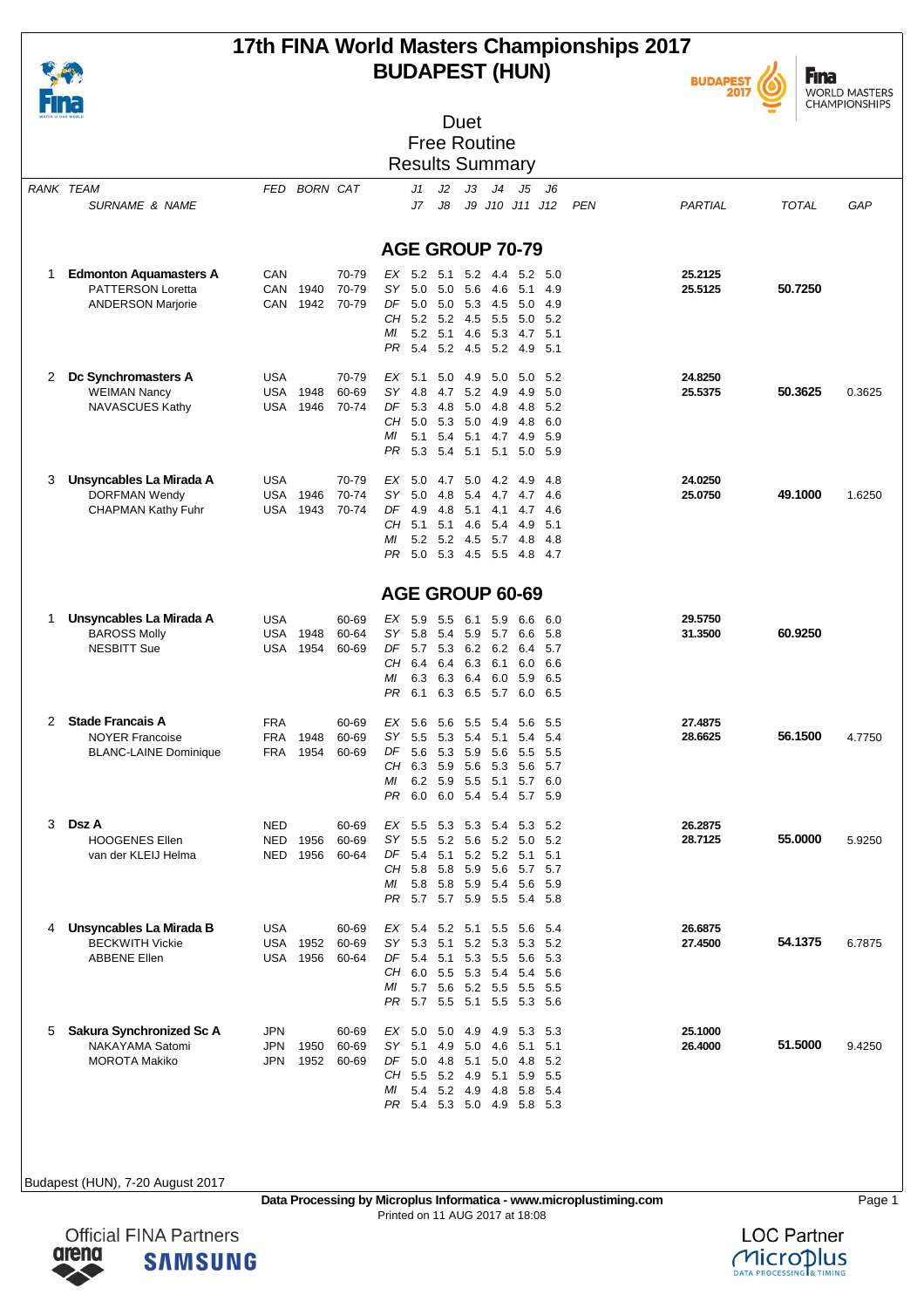|   | <b>RANK TEAM</b>                                                                  | FED                             | <b>BORN CAT</b>      |                         |                | J1                                | J2                | JЗ                | J4                  | J5                                                    | J6                |     |                    |              |         |
|---|-----------------------------------------------------------------------------------|---------------------------------|----------------------|-------------------------|----------------|-----------------------------------|-------------------|-------------------|---------------------|-------------------------------------------------------|-------------------|-----|--------------------|--------------|---------|
|   | <b>SURNAME &amp; NAME</b>                                                         |                                 |                      |                         |                | J7                                | J8                |                   |                     | J9 J10 J11 J12                                        |                   | PEN | PARTIAL            | <b>TOTAL</b> | GAP     |
|   |                                                                                   |                                 |                      |                         |                |                                   |                   |                   |                     |                                                       |                   |     |                    |              |         |
| 6 | <b>Brighton Dolphin Sc A</b><br><b>HAMERTON Margaret</b><br><b>FITZSIMONS Liz</b> | <b>GBR</b><br>GBR<br><b>GBR</b> | 1955<br>1959         | 60-69<br>60-69<br>50-54 | ЕX<br>SY<br>DF | 5.0<br>4.8<br>5.1                 | 4.8<br>4.6<br>4.9 | 4.5<br>4.9<br>4.8 | 5.2<br>4.4<br>5.3   | 4.7<br>4.4<br>4.6                                     | 4.8<br>4.7<br>5.0 |     | 24.0125<br>24.7125 | 48.7250      | 12.2000 |
|   |                                                                                   |                                 |                      |                         | CН<br>МI       | 5.2<br>5.0                        | 5.0<br>5.0        | 3.8<br>3.0        | 4.9<br>4.9          | 5.0<br>5.1                                            | 5.0<br>4.9        |     |                    |              |         |
|   |                                                                                   |                                 |                      |                         | PR             | 5.0                               | 4.9               | 3.0               | 4.8                 | 4.9                                                   | -4.8              |     |                    |              |         |
|   |                                                                                   |                                 |                      |                         |                |                                   |                   |                   |                     | <b>AGE GROUP 50-59</b>                                |                   |     |                    |              |         |
| 1 | <b>Calgary Aquamums A</b><br><b>FITZSIMMONS Carol</b>                             | CAN<br>CAN                      | 1961                 | 50-59<br>50-59          | EX<br>SY       | 6.7<br>6.8                        | 7.2 7.1<br>7.1    | 7.3               | 6.7<br>6.7          | 6.7<br>6.6                                            | 7.0<br>6.8        |     | 34.2250<br>34.4250 | 68.6500      |         |
|   | <b>KRYCZKA IRWIN Kelly</b>                                                        | CAN                             | 1961                 | 50-54                   | DF<br>CН       | 6.8<br>7.0                        | 6.9<br>6.9        | 7.0               | 6.5<br>6.8 7.1      | 6.5<br>6.8                                            | 7.0<br>6.5        |     |                    |              |         |
|   |                                                                                   |                                 |                      |                         | МI<br>PR       | 7.1<br>6.9                        | 6.9<br>7.0        | 7.0               | 6.9 7.0<br>6.9      | 6.7<br>6.9                                            | 6.6<br>6.7        |     |                    |              |         |
| 2 | Rushmoor Synchro Sc A                                                             | <b>GBR</b>                      |                      | 50-59                   | EX             | 6.3                               | 6.8               | 6.1               | 6.5                 | 5.8                                                   | 6.7               |     | 31.7750            |              |         |
|   | <b>HOLLAND Andrea</b><br><b>WILSON Carolyn</b>                                    | <b>GBR</b><br><b>GBR</b>        | 1958<br>1959         | 50-59<br>50-59          | SY<br>DF       | 6.3<br>6.2                        | 6.6<br>6.5        |                   | 6.2 6.2<br>6.2 6.4  | 5.8<br>5.9                                            | 6.6<br>6.6        |     | 32.1875            | 63.9625      | 4.6875  |
|   |                                                                                   |                                 |                      |                         | CН<br>МI       | 6.7<br>6.6                        | 6.3<br>6.3        | 6.4<br>6.4        | 6.6                 | 6.2 6.7<br>6.5                                        | 6.3<br>6.3        |     |                    |              |         |
|   |                                                                                   |                                 |                      |                         | PR             | 6.5                               | 6.4               | 6.3               | 6.6                 | 6.6                                                   | 6.2               |     |                    |              |         |
| 3 | Unsyncables La Mirada B<br>WOODS Mary Lou                                         | <b>USA</b><br><b>USA</b>        | 1959                 | 50-59<br>50-59          | ЕX<br>SY.      | 6.4<br>6.2                        | 6.1<br>6.2        | 6.0<br>6.1        | 6.3<br>6.2          | 6.4<br>6.4                                            | 6.3<br>6.4        |     | 31.4125<br>32.5125 | 63.9250      | 4.7250  |
|   | <b>HERRINGTON Jenny</b>                                                           | USA                             | 1972                 | 40-49                   | DF<br>CН       | 6.3<br>6.4                        | 6.3<br>6.5        | 6.7               | 6.3 6.2<br>6.4      | 6.4<br>6.6                                            | 6.5<br>6.3        |     |                    |              |         |
|   |                                                                                   |                                 |                      |                         | МI             | 6.4                               | 6.6               | 6.8               | 6.4                 | 6.6                                                   | 6.4               |     |                    |              |         |
|   |                                                                                   |                                 |                      |                         | PR             | 6.3                               | 6.6               | 6.7               | 6.8                 | 6.7                                                   | 6.3               |     |                    |              |         |
| 4 | Unsyncables La Mirada C<br><b>BEAN Lea</b>                                        | <b>USA</b><br>USA               | 1965                 | 50-59<br>50-59          | EX<br>SY.      | 6.3<br>6.3                        | 6.0<br>6.0        |                   | 5.8 6.5<br>6.0 6.4  | 6.2<br>6.2                                            | 6.2<br>6.2        |     | 30.9125<br>32.5250 | 63.4375      | 5.2125  |
|   | ROSOLOWSKI Karen                                                                  | USA                             | 1960                 | 50-59                   | DF<br>CН       | 6.2<br>6.5                        | 6.2<br>6.6        | 6.1<br>7.0        | 6.3<br>6.6          | 6.1<br>6.4                                            | 6.3<br>6.4        |     |                    |              |         |
|   |                                                                                   |                                 |                      |                         | МI<br>PR       | 6.4<br>6.5                        | 6.7<br>6.5        | 6.8<br>6.9        | 6.3<br>6.7          | 6.2<br>6.3                                            | 6.5<br>6.3        |     |                    |              |         |
| 5 | <b>Vw Mannheim B</b>                                                              | <b>GER</b>                      |                      | 50-59                   | EX             | 5.6                               | 5.6               | 5.6               | 6.0                 | 6.1                                                   | 5.8               |     | 28.6750            |              |         |
|   | <b>HUNDSHAMMER Charlotte</b><br><b>BORN Sonja</b>                                 | <b>GER</b><br>GER               | 1965<br>1965         | 50-54<br>50-54          | SY             | 5.6<br>DF 5.5 5.4 5.8 6.2 6.1     | 5.5               | 5.5               | 5.7                 | 6.0                                                   | 5.7<br>5.9        |     | 30.0125            | 58.6875      | 9.9625  |
|   |                                                                                   |                                 |                      |                         | CH<br>МI       | 6.1                               | $6.0\quad 6.1$    |                   | 6.1                 | 6.2<br>5.9 6.1 6.2 5.6 6.1                            | 5.6<br>5.7        |     |                    |              |         |
|   |                                                                                   |                                 |                      |                         |                | PR 5.8 6.1                        |                   |                   | 5.8 5.9             | 6.1 5.6                                               |                   |     |                    |              |         |
| 6 | <b>Tritones Sc A</b><br><b>SOMEI Fumiko</b>                                       | <b>JPN</b><br>JPN               | 1966                 | 50-59<br>50-59          | SY             | EX 5.6 5.3 5.4 5.7 5.6<br>5.7 5.4 |                   | 5.6               | 5.4                 | 5.5                                                   | 5.8<br>5.6        |     | 27.9125<br>29.3500 | 57.2625      | 11.3875 |
|   | <b>TAKEUCHI Mio</b>                                                               | <b>JPN</b>                      | 1966                 | 50-54                   |                |                                   |                   |                   |                     | DF 5.6 5.3 5.5 5.9 5.6<br>CH 5.7 6.2 5.8 6.0 5.3 6.2  | 5.9               |     |                    |              |         |
|   |                                                                                   |                                 |                      |                         | ΜI             |                                   |                   |                   |                     | 5.7 6.2 5.6 5.9 5.2 6.1<br>PR 5.7 6.1 5.6 5.8 5.4 6.1 |                   |     |                    |              |         |
| 7 | Erster Sodener Sc 1927 A                                                          | GER                             |                      | 50-59                   |                |                                   |                   |                   |                     | EX 5.6 4.8 5.3 5.6 5.5                                | - 5.3             |     | 27.4250            |              |         |
|   | <b>ZOLLER Ulrike</b><br><b>SMOLNIK Kerstin</b>                                    |                                 | GER 1963<br>GER 1967 | 50-54<br>50-54          | SY.            | $5.5\quad 5.0$                    |                   |                   | 5.5 5.5             | 5.4<br>DF 5.7 5.2 5.7 5.8 5.5 5.5                     | 5.4               |     | 29.5250            | 56.9500      | 11.7000 |
|   |                                                                                   |                                 |                      |                         | CH<br>ΜI       | 6.2 5.9<br>6.0                    | 6.0               |                   | 5.9 5.8             | 6.0 5.8 5.8<br>5.6                                    | 6.0<br>6.1        |     |                    |              |         |
|   |                                                                                   |                                 |                      |                         |                |                                   |                   |                   |                     | PR 5.9 6.0 5.8 5.5 5.6 6.0                            |                   |     |                    |              |         |
| 8 | Sakura Synchronized Sc A<br><b>MOGAMI</b> Ikue                                    | <b>JPN</b><br>JPN               | 1954                 | 50-59<br>60-69          | SY             | EX 5.5 5.3 5.5 5.6                |                   |                   | 5.6 5.2 5.7 5.3 5.3 | - 5.3                                                 | 5.5<br>-5.4       |     | 27.2500<br>28.8250 | 56.0750      | 12.5750 |
|   | <b>IWANO Mai</b>                                                                  | <b>JPN</b>                      | 1974                 | 40-49                   | CH             | 5.5 6.0 5.7 5.9                   |                   |                   |                     | DF 5.3 5.2 5.6 5.8 5.4<br>5.6                         | 5.7<br>5.7        |     |                    |              |         |
|   |                                                                                   |                                 |                      |                         | ΜI             |                                   |                   |                   |                     | 5.4 6.1 5.8 6.1 5.8<br>PR 5.3 6.1 5.6 5.7 5.5 5.7     | 6.0               |     |                    |              |         |
|   |                                                                                   |                                 |                      |                         |                |                                   |                   |                   |                     |                                                       |                   |     |                    |              |         |



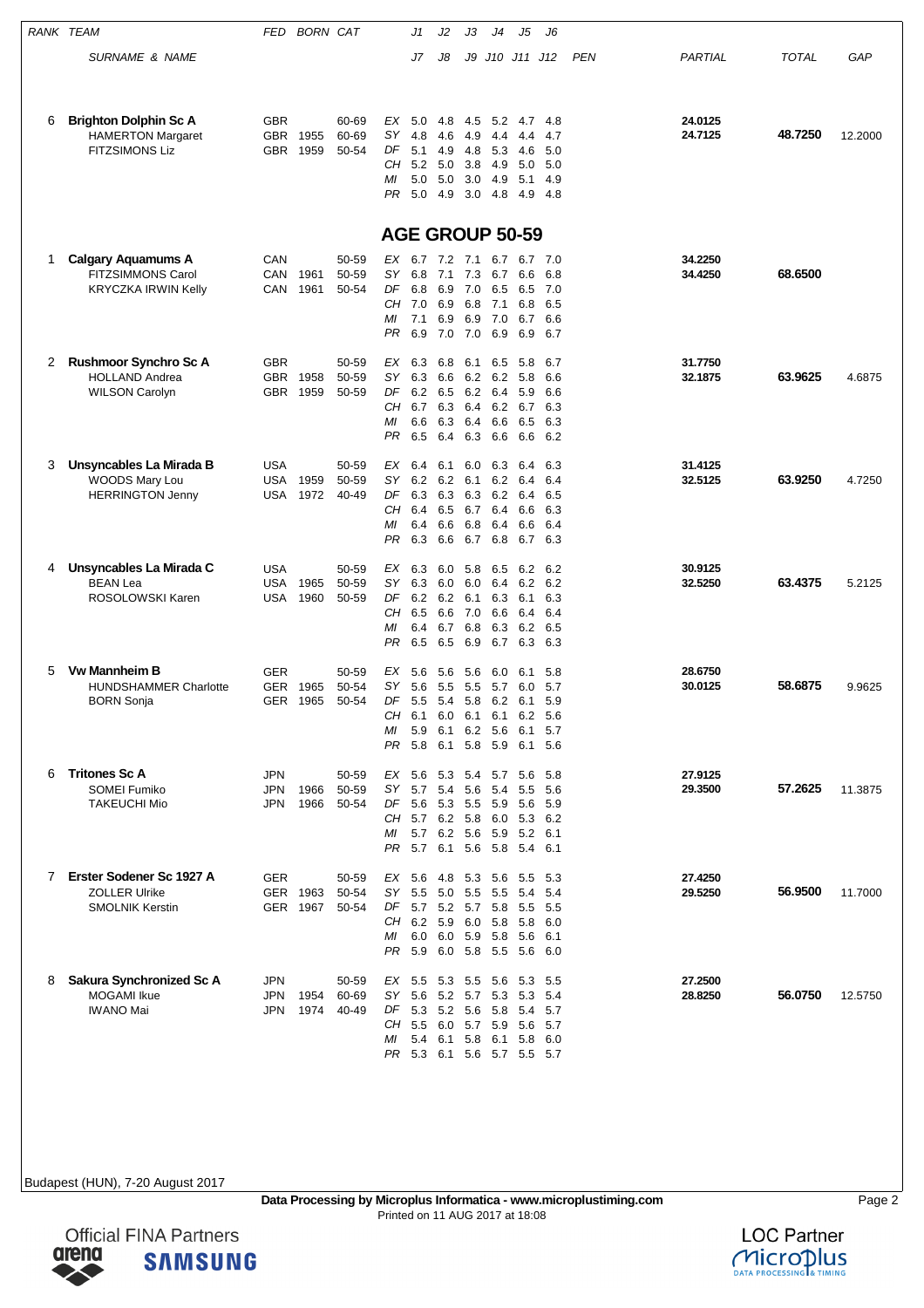|    | RANK TEAM                                                                  | FED                                    | <b>BORN CAT</b> |                         |                                   | J1                                                                                                              | J2                                     | JЗ                              | J4                                                      | J5                                                   | J6                                         |            |                    |              |         |
|----|----------------------------------------------------------------------------|----------------------------------------|-----------------|-------------------------|-----------------------------------|-----------------------------------------------------------------------------------------------------------------|----------------------------------------|---------------------------------|---------------------------------------------------------|------------------------------------------------------|--------------------------------------------|------------|--------------------|--------------|---------|
|    | <b>SURNAME &amp; NAME</b>                                                  |                                        |                 |                         |                                   | J7                                                                                                              | J8                                     | J9                              |                                                         | J10 J11 J12                                          |                                            | <b>PEN</b> | PARTIAL            | <b>TOTAL</b> | GAP     |
| 9  | <b>Northern Colorado A</b><br><b>MEITIN Laura</b><br><b>MEITIN Becky</b>   | <b>USA</b><br><b>USA</b><br>USA        | 1981<br>1950    | 50-59<br>30-34<br>60-69 | EX<br>SΥ<br>DF<br>CН<br>ΜI<br>PR  | 5.7<br>5.8<br>5.7 5.3<br>5.8<br>5.5<br>5.5                                                                      | 5.5<br>5.3<br>5.7<br>5.8<br>5.8        | 5.1<br>5.6<br>5.6<br>5.7<br>5.6 | 5.2 5.7<br>5.3<br>5.6<br>5.2<br>5.5<br>5.3              | 5.1<br>4.7<br>4.9<br>5.6<br>5.5<br>5.4               | 5.2<br>5.2<br>5.4<br>6.2<br>6.3<br>6.2     |            | 26.8500<br>28.2000 | 55.0500      | 13.6000 |
| 10 | <b>Sg Norderstedt A</b><br>SZIEDELL Andrea<br><b>KLOCKE Anja</b>           | GER<br><b>GER</b><br>GER               | 1965<br>1966    | 50-59<br>50-54<br>50-54 | ЕX<br>SΥ<br>DF<br>CН<br>МI<br>PR  | 5.5<br>5.4<br>5.6<br>5.8<br>5.6<br>5.6                                                                          | 5.1<br>5.3<br>5.1<br>6.1<br>6.2<br>6.0 | 5.1<br>5.2<br>5.7<br>5.4        | 5.3<br>5.3<br>5.3 5.4<br>5.6<br>5.5 5.3<br>5.2          | 5.1<br>4.9<br>5.0<br>5.5<br>5.4<br>5.6               | 5.6<br>5.6<br>5.5<br>5.9<br>5.8<br>-5.8    |            | 26.4375<br>28.3375 | 54.7750      | 13.8750 |
| 11 | Zw Westland A<br><b>ZWAAN Linda</b><br>de ZEEUW Mieke                      | <b>NED</b><br><b>NED</b><br>NED        | 1968<br>1966    | 50-59<br>40-44<br>50-54 | EX<br>SY<br>DF<br>CН<br>МI<br>PR  | 5.2<br>5.2<br>5.1<br>6.0<br>5.7<br>5.6                                                                          | 5.0<br>5.1<br>5.2<br>5.6<br>5.6<br>5.7 | 4.8<br>4.9<br>5.9<br>6.0        | 5.5<br>5.2<br>5.2 5.7 5.3<br>5.0<br>5.9 5.0<br>5.4      | 5.4<br>5.2<br>5.5<br>5.3<br>5.5                      | 5.4<br>5.3<br>5.3<br>5.7<br>5.6<br>- 5.6   |            | 26.1375<br>28.1125 | 54.2500      | 14.4000 |
| 12 | <b>Brighton Dolphin Sc A</b><br><b>LONG Anne</b><br><b>DOIDGE Linda</b>    | <b>GBR</b><br><b>GBR</b><br><b>GBR</b> | 1967<br>1955    | 50-59<br>50-54<br>60-64 | ЕX<br>SY<br>DF<br>CН<br>МI<br>PR  | 5.4<br>5.5<br>5.4<br>5.6<br>5.4<br>5.5                                                                          | 4.8<br>4.9<br>5.1<br>5.6<br>5.7        | 5.0<br>5.1<br>5.5<br>5.6        | 5.0<br>4.9<br>5.2 5.3<br>-5.4<br>5.7 5.6 5.2 5.7<br>5.2 | 5.6<br>5.4<br>5.5<br>5.7<br>5.5                      | 5.5<br>5.7<br>5.2<br>6.2<br>6.2<br>6.3     |            | 26.2000<br>27.9750 | 54.1750      | 14.4750 |
| 13 | Sakura Synchronized Sc B<br><b>SARUTA Chikako</b><br><b>TAKADA Yoko</b>    | <b>JPN</b><br><b>JPN</b><br><b>JPN</b> | 1963<br>1955    | 50-59<br>50-59<br>60-69 | EX<br>SY<br>DF<br>CН<br>МI<br>PR. | 5.2 5.3<br>5.2<br>5.0<br>5.6<br>5.6<br>5.5                                                                      | 5.5<br>5.2<br>5.6<br>5.7<br>5.6        | 5.4<br>5.6<br>5.6               | 5.3 5.2<br>5.2<br>5.2 5.5<br>5.3<br>5.5<br>5.7 5.6      | 5.2<br>5.1<br>5.1<br>5.1<br>5.0<br>5.2 6.0           | 5.2<br>5.4<br>5.2<br>6.1<br>6.0            |            | 26.1625<br>27.8125 | 53.9750      | 14.6750 |
| 14 | Heaven 2 A<br><b>PICCIONI Barbara</b><br><b>CRIMINI Claudia</b>            | ITA<br><b>ITA</b><br><b>ITA</b>        | 1962<br>1960    | 50-59<br>50-54<br>50-54 | EX<br>SY<br>DF<br>CН<br>МI<br>PR. | 5.7<br>5.6<br>5.6<br>5.5<br>5.4<br>$5.3$ $5.6$                                                                  | 5.1<br>5.0<br>5.1<br>5.7<br>5.8        | 5.1<br>5.0<br>5.4<br>5.1        | 5.2<br>4.8<br>5.3 5.3<br>4.8<br>5.2 5.3<br>5.0          | 5.3<br>5.2<br>5.3<br>5.5<br>5.6                      | 5.7<br>5.7<br>5.8<br>5.6<br>5.5<br>5.7 5.4 |            | 26.5125<br>27.2750 | 53.7875      | 14.8625 |
| 15 | Zwemclub Atlandis A<br><b>MICHILS Genevieve</b><br><b>BAES Alexandra</b>   | BEL<br><b>BEL</b><br>BEL               | 1970<br>1963    | 50-59<br>40-49<br>50-59 | EX 5.4<br>SY<br>CН<br>ΜI          | 5.4<br>DF 5.5 5.0 5.0 5.2 4.7 5.6<br>5.9 5.7 5.4 5.4 5.4<br>5.8 5.8<br>PR 5.6 5.8 5.5 5.4 5.1 5.8               | 4.9<br>5.1                             | 5.1                             | 4.9 5.0<br>5.2                                          | 5.0<br>-4.8<br>5.5 5.3 5.3 5.7                       | 5.7<br>5.5<br>- 5.8                        |            | 25.7125<br>27.8750 | 53.5875      | 15.0625 |
| 16 | Heaven 2 B<br><b>FELICE Roberta</b><br><b>SCORSINO Francesca</b>           | <b>ITA</b><br>ITA<br>ITA               | 1964<br>1968    | 50-59<br>50-54<br>40-44 | SY.<br>CH<br>ΜI                   | EX 5.3 5.2 5.1 5.2 5.6<br>5.4<br>DF 5.3 4.9 5.3 5.3 5.5 5.4<br>5.7 5.4<br>5.7 5.5<br>PR 5.6 5.5 4.9 5.4 5.2 5.1 | 5.0                                    |                                 | $5.0$ 4.9<br>5.1 5.0                                    | 5.3<br>5.0 5.2 5.2 5.2                               | - 5.5<br>5.5<br>5.3 5.3                    |            | 26.3500<br>26.4000 | 52.7500      | 15.9000 |
| 17 | Unsyncables La Mirada A<br><b>CASSIDY Lee</b><br><b>CRAWFORD Lori Beth</b> | USA<br><b>USA 1949</b><br><b>USA</b>   | 1977            | 50-59<br>60-69<br>40-49 | EX<br>SY<br>DF<br>ΜI              | 5.1<br>4.9 5.1<br>CH 5.8 5.3<br>PR 5.7 5.5 5.4 5.3 5.3 5.4                                                      | 5.0                                    | 4.9<br>5.1                      | 5.0<br>5.1<br>5.6 5.4 5.5 5.1                           | 5.0 5.1 5.2 5.0 5.4<br>5.1<br>5.3<br>5.6 4.7 5.2 5.5 | - 5.3<br>5.2<br>5.1<br>5.4 5.6             |            | 25.5250<br>27.1125 | 52.6375      | 16.0125 |

**Data Processing by Microplus Informatica - www.microplustiming.com** Page 3





Printed on 11 AUG 2017 at 18:08

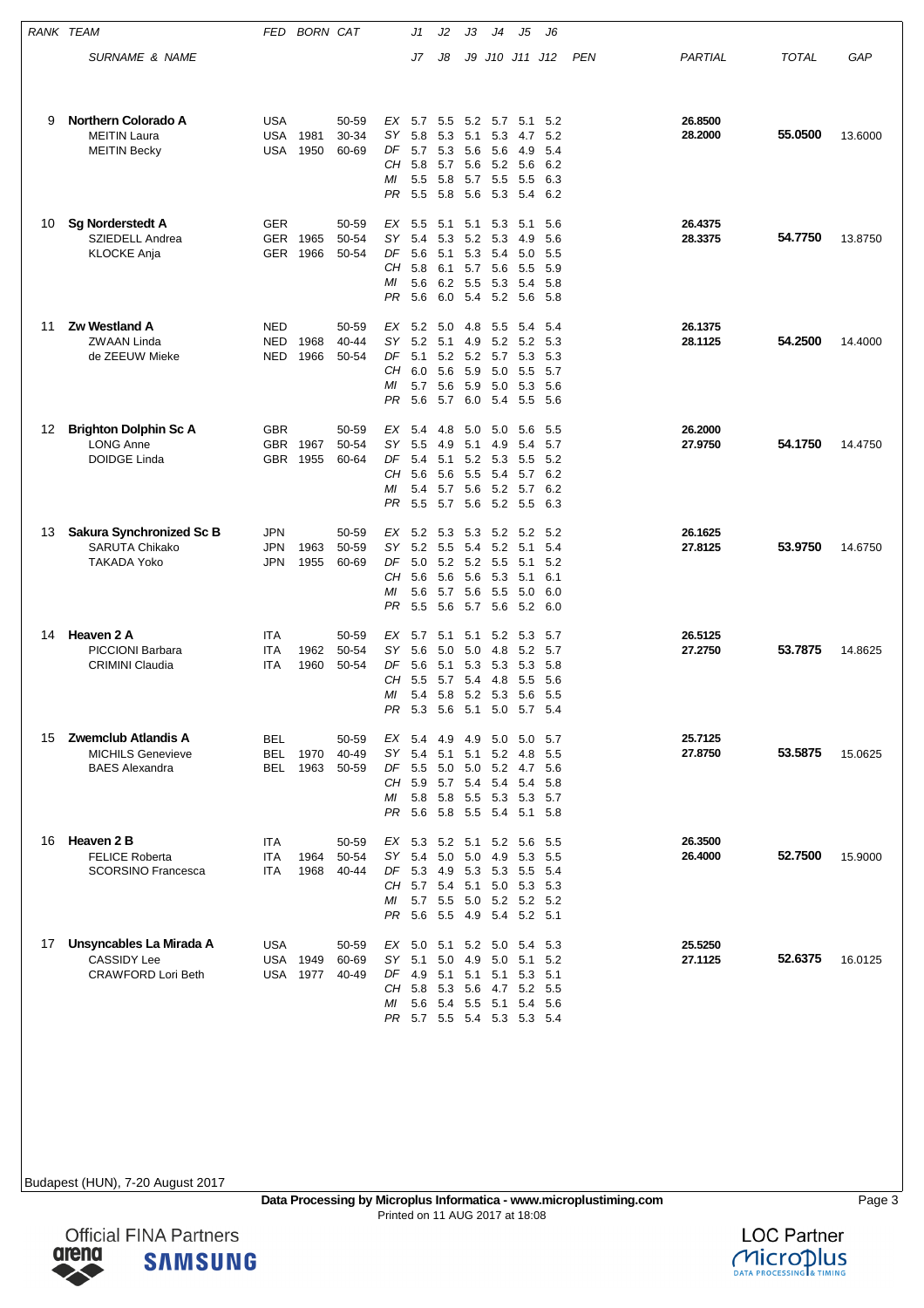| <b>RANK TEAM</b> |                                                                                                       | FED                                     | <b>BORN CAT</b>      |                                  |                                          | J1                                                | J2                                                 | JЗ                                   | J4                                                                             | J5                                       | J6                                     |            |                    |              |         |
|------------------|-------------------------------------------------------------------------------------------------------|-----------------------------------------|----------------------|----------------------------------|------------------------------------------|---------------------------------------------------|----------------------------------------------------|--------------------------------------|--------------------------------------------------------------------------------|------------------------------------------|----------------------------------------|------------|--------------------|--------------|---------|
|                  | <b>SURNAME &amp; NAME</b>                                                                             |                                         |                      |                                  |                                          | J7                                                | J8                                                 |                                      | J9 J10 J11 J12                                                                 |                                          |                                        | <b>PEN</b> | PARTIAL            | <b>TOTAL</b> | GAP     |
|                  |                                                                                                       |                                         |                      |                                  |                                          |                                                   |                                                    |                                      |                                                                                |                                          |                                        |            |                    |              |         |
|                  |                                                                                                       |                                         |                      |                                  | <b>AGE GROUP 40-49</b>                   |                                                   |                                                    |                                      |                                                                                |                                          |                                        |            |                    |              |         |
| 1                | Santa Clara Aquamaids A<br>van der VELDEN Bianca<br>van der VELDEN Sonja                              | <b>USA</b><br>USA<br>USA                | 1976<br>1976         | 40-49<br>40-44<br>40-44          | EX 7.5<br>SY 7.4<br>DF<br>CН<br>ΜI<br>PR | 7.4<br>7.5<br>7.6<br>7.9                          | 7.8<br>7.6<br>7.9<br>7.6<br>7.4<br>7.5             | 8.8<br>6.9<br>7.4                    | 8.7 7.8<br>8.5 7.5<br>7.8<br>7.4 7.7<br>7.6<br>7.6                             | 8.2<br>7.7<br>7.8<br>7.6<br>7.5<br>7.6   | 6.9<br>7.0<br>7.0<br>7.2<br>7.4<br>7.4 |            | 38.5625<br>37.5500 | 76.1125      |         |
| 2                | <b>CA De L'Est De Montreal</b><br><b>TASCHEREAU Marie-Stefani</b><br><b>BEAUDET Dominique</b>         | CAN<br>CAN<br>CAN                       | 1976<br>1975         | 40-49<br>40-44<br>40-44          | ЕX<br><b>SY</b><br>DF<br>CН<br>ΜI<br>PR  | 6.5<br>6.6<br>6.5<br>6.5<br>6.3<br>6.6            | 6.4<br>6.2<br>6.4<br>6.2<br>6.4<br>6.3             | 6.4<br>6.2<br>6.5<br>6.8<br>6.8      | 6.4<br>6.2<br>6.5<br>6.7 7.0<br>6.8<br>6.9                                     | 6.4<br>6.2<br>6.6<br>6.4<br>6.3<br>6.2   | 6.5<br>6.4<br>6.4<br>6.5<br>6.4<br>6.4 |            | 31.9375<br>32.5500 | 64.4875      | 11.6250 |
| 3                | S.D. Anaitasuna A<br><b>GARDE ETAYO Laura</b><br>SARRIGUREN ARANA Lola                                | <b>ESP</b><br><b>ESP</b><br><b>ESP</b>  | 1973<br>1964         | 40-49<br>40-44<br>50-54          | ЕX<br>SY<br>DF<br>CН<br>МI<br>PR         | 6.2<br>6.2<br>6.4<br>6.0<br>6.0<br>5.6            | 6.5<br>6.2<br>6.4<br>5.6<br>5.6<br>5.4             | 5.8<br>6.0<br>5.8<br>6.5<br>6.5      | 6.1<br>6.2<br>6.2<br>6.0<br>6.6 6.2<br>5.8                                     | 6.0<br>5.9<br>5.3<br>5.7<br>5.8<br>5.6   | 6.3<br>6.2<br>6.4<br>5.7<br>5.8<br>5.7 |            | 30.8250<br>29.2250 | 60.0500      | 16.0625 |
| 4                | <b>Rushmoor Synchro Sc A</b><br><b>DAVIES Rachel</b><br><b>REUKERS Grace</b>                          | <b>GBR</b>                              | GBR 1974<br>GBR 1972 | 40-49<br>40-49<br>40-44          | EX<br>SY<br>DF<br>CН<br>ΜI<br>PR         | 6.2<br>6.1<br>6.2<br>6.1<br>6.0<br>5.8            | 6.1<br>6.0<br>5.9<br>5.4<br>5.3<br>5.2             | 6.1<br>6.0<br>5.5<br>5.6<br>5.4      | 6.3<br>6.2 6.1<br>6.1<br>6.0<br>6.0<br>5.9                                     | 5.9<br>6.0<br>5.7<br>6.0<br>6.1<br>6.0   | 6.2<br>6.3<br>6.0<br>6.0<br>5.9<br>5.9 |            | 30.4500<br>29.2500 | 59.7000      | 16.4125 |
| 5                | Nuoto Bergamo Alta Coop<br><b>ORRIERI Laura</b><br><b>ZENOBI Lorena</b>                               | ITA<br>ITA<br><b>ITA</b>                | 1989<br>1964         | 40-49<br>20-24<br>50-59          | EX<br>SΥ<br>DF<br>CН<br>МI<br>PR         | 6.2<br>6.1<br>6.0<br>5.7<br>5.7<br>6.0            | 6.2<br>6.3<br>5.9<br>5.9<br>5.8                    | 5.6<br>6.4 5.3<br>5.4<br>6.1<br>6.0  | 6.1<br>6.0<br>6.2<br>6.0<br>6.3 6.2<br>6.3                                     | 5.6<br>5.6<br>5.5<br>5.5<br>5.5<br>5.3   | 6.3<br>6.5<br>6.4<br>5.8<br>5.6<br>5.4 |            | 30.0875<br>29.2000 | 59.2875      | 16.8250 |
| 6                | <b>Club Brossard Synchro A</b><br><b>MAILLE</b> Isabelle<br><b>CAMBRONNE France</b>                   | CAN<br>CAN<br>CAN                       | 1968<br>1967         | 40-49<br>40-49<br>50-54          | ЕX<br>SΥ<br>DF<br>CН<br>МI<br>PR         | 6.4<br>6.3<br>6.4<br>6.2<br>6.3                   | 6.0<br>6.0<br>5.8<br>6.1<br>6.0 6.0 5.5 5.9<br>6.0 | 5.7<br>5.4<br>5.7<br>$5.7\,$         | 6.0<br>5.7<br>5.5 5.8<br>5.5<br>5.9                                            | 5.4<br>5.2<br>5.2<br>5.7<br>5.8<br>$5.4$ | 6.0<br>6.1<br>6.0<br>5.9<br>5.7<br>5.4 |            | 29.2125<br>29.1500 | 58.3625      | 17.7500 |
| 7                | Heaven 2 A<br>SIRAGUSA Floriana<br><b>BOTTA Annalisa</b>                                              | ITA<br><b>ITA</b><br>ITA                | 1970<br>1971         | 40-49<br>40-44<br>40-44          | SY<br>DF<br>CН<br>МI<br>PR               | EX 6.2 5.8<br>6.1<br>6.3<br>6.2 5.6<br>6.5<br>6.3 | 5.8<br>5.8<br>5.6<br>5.8                           | 5.4<br>5.1<br>5.0 5.9<br>5.9<br>5.9  | 5.9<br>6.0<br>5.8 6.3<br>6.5<br>6.4                                            | 5.3<br>5.5<br>5.3<br>5.6<br>5.7<br>5.3   | 6.1<br>6.0<br>6.1<br>5.4<br>5.3<br>5.3 |            | 29.0000<br>29.2125 | 58.2125      | 17.9000 |
| 8                | Unsyncables La Mirada A<br><b>McKAY Catherine Paige</b><br><b>BROOKS Ymajahi</b>                      | <b>USA</b><br><b>USA</b><br>USA         | 1974<br>1979         | 40-49<br>40-44<br>30-34          | EX<br>SΥ<br>DF<br>CН<br>МI<br>PR.        | 6.3<br>6.4<br>6.1<br>6.4                          | 5.6<br>5.5<br>5.6<br>5.8                           | 5.5<br>5.1                           | 6.2<br>6.1<br>6.2 5.7 5.3 6.3<br>5.5 6.3<br>5.2 6.2 6.0 5.7<br>6.2 5.7 5.4 6.0 | 5.3<br>5.1<br>5.3<br>6.0<br>5.8 5.6      | 5.8<br>5.6<br>5.7<br>5.8               |            | 28.5000<br>29.3500 | 57.8500      | 18.2625 |
| 9                | <b>Argentario Nuoto A</b><br><b>IACOVACCI Michela</b><br><b>FANCIULLI Sara</b><br><b>SCOTTO Lucia</b> | <b>ITA</b><br><b>ITA</b><br>ITA<br>ITA. | 1977<br>1977<br>1974 | 40-49<br>40-44<br>40-44<br>40-49 | ЕX<br>SY<br>DF<br>CН<br>ΜI<br>PR         | 6.0<br>6.2<br>6.1<br>5.9<br>5.8<br>5.6            | 6.3<br>6.3<br>6.2<br>5.7<br>5.7<br>5.7             | 5.6<br>5.5 5.5<br>6.0<br>6.1         | 5.6 5.7 5.6<br>5.5<br>5.8<br>6.2 5.8<br>5.8                                    | 5.6<br>5.1<br>5.4<br>5.3<br>5.2 5.4      | 6.1<br>6.2<br>5.9<br>5.4<br>5.4        |            | 29.1750<br>28.3875 | 57.5625      | 18.5500 |
| 10               | Pessac Nat'Synchro A<br><b>RAIMAT Anne</b><br><b>LAIR Veronique</b>                                   | <b>FRA</b><br><b>FRA</b><br><b>FRA</b>  | 1970<br>1970         | 40-49<br>40-44<br>40-44          | ЕX<br>SY<br>DF<br>CН<br>ΜI<br>PR.        | 5.9<br>6.1<br>5.8<br>5.3<br>5.7<br>5.7            | 5.9<br>5.7<br>5.8<br>5.7<br>5.5                    | 5.2<br>5.4<br>5.7 5.8<br>5.7 5.6 5.8 | 6.0<br>5.9<br>5.3 5.7<br>5.6 6.0                                               | 5.7<br>5.3<br>5.6<br>5.3<br>5.4 5.5      | 5.6<br>5.9<br>5.9<br>5.6<br>5.4 5.7    |            | 28.7250<br>27.9750 | 56.7000      | 19.4125 |

**Data Processing by Microplus Informatica - www.microplustiming.com** Page 4 Printed on 11 AUG 2017 at 18:08



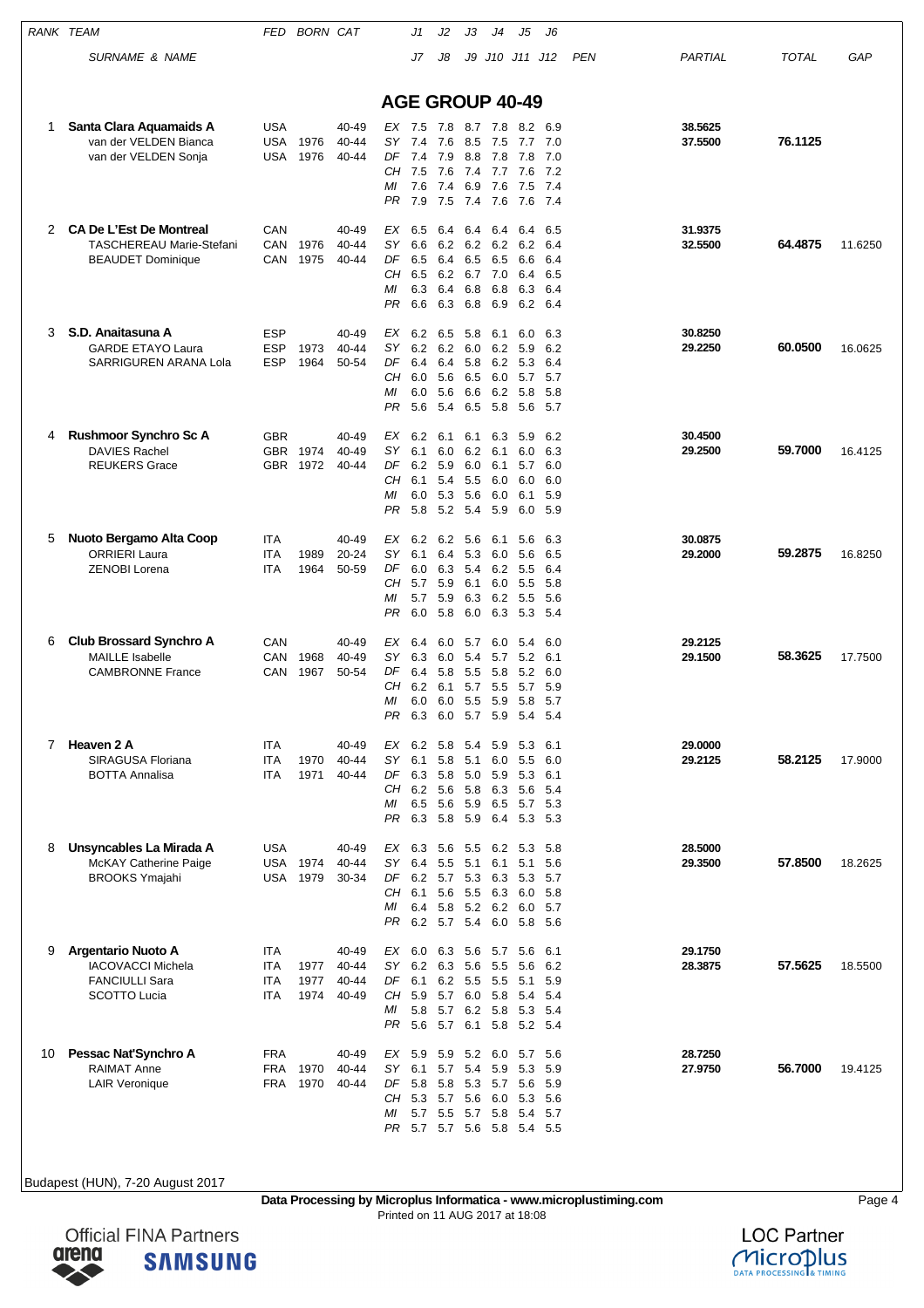|    | RANK TEAM                                          | FED                      | <b>BORN CAT</b> |                |                        | J1                                               | J2         | JЗ         | J4             | J5                                 | J6         |            |                    |              |         |
|----|----------------------------------------------------|--------------------------|-----------------|----------------|------------------------|--------------------------------------------------|------------|------------|----------------|------------------------------------|------------|------------|--------------------|--------------|---------|
|    | <b>SURNAME &amp; NAME</b>                          |                          |                 |                |                        | J7                                               | J8         |            |                | J9 J10 J11 J12                     |            | <b>PEN</b> | PARTIAL            | <b>TOTAL</b> | GAP     |
|    |                                                    |                          |                 |                |                        |                                                  |            |            |                |                                    |            |            |                    |              |         |
|    |                                                    |                          |                 |                |                        |                                                  |            |            |                |                                    |            |            |                    |              |         |
| 11 | Redwood Empire Synchro A                           | <b>USA</b>               |                 | 40-49          | EX                     | 6.3                                              | 6.3        | 5.6        | 5.8            | 5.6                                | 5.8        |            | 29.1125            |              |         |
|    | <b>SCHROEDER Katelin Robert</b>                    | <b>USA</b>               | 1990            | $20 - 24$      | SΥ                     | 6.2                                              | 6.2        | 5.5        | 5.6            | 5.4                                | 5.9        |            | 27.4250            | 56.5375      | 19.5750 |
|    | <b>SCHROEDER Christine</b>                         | USA                      | 1951            | 60-69          | DF<br>CН               | 6.3<br>5.2 5.4                                   | 6.3        | 5.4<br>5.7 | 5.7<br>5.8     | 5.3<br>5.2                         | 5.7<br>5.8 |            |                    |              |         |
|    |                                                    |                          |                 |                | ΜI                     | 5.0                                              | 5.5        | 5.6        | 5.6            | 5.2                                | 5.7        |            |                    |              |         |
|    |                                                    |                          |                 |                | PR                     | 5.0                                              | 5.4        | 5.5        | 5.6            | 5.1                                | 5.7        |            |                    |              |         |
| 12 | Unsyncables La Mirada B                            | <b>USA</b>               |                 | 40-49          | ЕX                     | 5.8                                              | 5.7        | 5.5        | 5.5            | 5.5                                | 5.7        |            | 27.7000            |              |         |
|    | SUBRAMANIAM Sylvia                                 | <b>USA</b>               | 1959            | 50-54          | SΥ                     | 5.6                                              | 5.5        | 5.2        | 5.0            | 5.1                                | 5.3        |            | 28.2375            | 55.9375      | 20.1750 |
|    | <b>BALL Lorena</b>                                 | USA                      | 1992            | 20-24          | DF<br>CН               | 5.9<br>6.0                                       | 6.0<br>5.1 | 5.4<br>5.3 | 5.4<br>6.1     | 5.7<br>5.7                         | 5.9<br>6.0 |            |                    |              |         |
|    |                                                    |                          |                 |                | МI                     | 5.8                                              | 5.2        |            | 5.3 6.0        | 5.6                                | 5.8        |            |                    |              |         |
|    |                                                    |                          |                 |                | PR                     | 5.5                                              | 5.0        |            | 5.2 5.6        | 5.4                                | 5.8        |            |                    |              |         |
| 13 | <b>Quebec Excellence A</b>                         | CAN                      |                 | 40-49          | EX                     | 6.0                                              | 5.4        | 5.3        | 5.6            | 5.4                                | 5.3        |            | 27.4250            |              |         |
|    | <b>GIGUERE Nicole</b>                              | CAN                      | 1960            | 50-54          | SY                     | 6.0                                              | 5.5        | 5.6        | 5.5            | 5.2                                | 5.7        |            | 28.0375            | 55.4625      | 20.6500 |
|    | <b>BOUCHER Caroline</b>                            | CAN                      | 1979            | 30-34          | DF<br>CН               | 5.8<br>5.6                                       | 5.6<br>5.5 | 5.8        | 5.2 5.6<br>5.5 | 5.2<br>5.5                         | 5.5<br>5.7 |            |                    |              |         |
|    |                                                    |                          |                 |                | МI                     | 5.7                                              | 5.4        |            | 5.8 5.7        | 5.4                                | 5.8        |            |                    |              |         |
|    |                                                    |                          |                 |                | PR                     | 5.9                                              | 5.6        | 5.8        | 5.5            | 5.3                                | -5.6       |            |                    |              |         |
| 14 | Mty Urberach 1901 A                                | <b>GER</b>               |                 | 40-49          | EX                     | 5.9                                              | 5.4        | 5.4        | 5.4            | 5.5                                | 5.6        |            | 27.4125            |              |         |
|    | DOMIJAN SCHWARZKOPF Ann GER 1964                   |                          |                 | 50-54          | SY                     | 6.0                                              | 5.4        | 5.4        | 5.3            | 5.5                                | 5.7        |            | 27.1875            | 54.6000      | 21.5125 |
|    | <b>EDER Manuela</b>                                | GER                      | 1972            | 40-49          | DF<br>CН               | 5.8<br>5.9                                       | 5.5<br>5.0 | 5.4        | 5.5 5.3<br>5.4 | 5.4<br>5.3                         | 5.5<br>5.6 |            |                    |              |         |
|    |                                                    |                          |                 |                | МI                     | 5.8                                              | 5.1        |            | 5.4 5.6        | 5.5                                | - 5.5      |            |                    |              |         |
|    |                                                    |                          |                 |                | PR                     | 5.8                                              | 5.0        | 5.3        | 5.2            | 5.5                                | - 5.5      |            |                    |              |         |
| 15 | <b>Burnaby Caprice Synchro</b>                     | CAN                      |                 | 40-49          | EX                     | 5.8                                              | 5.6        | 5.1        | 5.2            | 5.0                                | 5.5        |            | 26.6000            |              |         |
|    | <b>MARKSER Melinda</b><br><b>THIVIERGE Line</b>    | CAN<br>CAN               | 1988<br>1954    | 20-24<br>60-64 | SY<br>DF               | 5.6<br>5.5                                       | 5.4<br>5.7 | 4.5<br>4.7 | 5.1<br>3.0     | 5.1<br>5.5                         | 5.6<br>5.5 |            | 25.4875            | 52.0875      | 24.0250 |
|    |                                                    |                          |                 |                | CН                     | 5.1                                              | 4.6        | 5.1        | 5.2            | 5.1                                | 5.5        |            |                    |              |         |
|    |                                                    |                          |                 |                | МI                     | 5.0                                              | 4.7        | 5.0        | 5.1            | 5.3                                | 5.3        |            |                    |              |         |
|    |                                                    |                          |                 |                | PR                     | 4.8                                              | 4.6        | 5.0        | 5.3            | 5.0                                | - 5.3      |            |                    |              |         |
| 16 | Vancouver Synchro A                                | CAN                      |                 | 40-49          | EX                     | 5.7                                              | 4.8        | 4.2        | 4.8            | 4.8                                | 4.7        |            | 23.2375            |              |         |
|    | <b>GANDERTON Angela</b><br><b>MESZAROS Melinda</b> | CAN<br>CAN               | 1982<br>1965    | 30-34<br>50-54 | SY<br>DF               | 5.5<br>5.4                                       | 4.6<br>4.8 | 3.0        | 4.7<br>4.1 4.9 | 4.2<br>4.7                         | 4.3<br>4.3 |            | 23.9875            | 47.2250      | 28.8875 |
|    |                                                    |                          |                 |                | CН                     | 4.8                                              | 4.9        | 4.8        | -4.8           | 4.5                                | 5.3        |            |                    |              |         |
|    |                                                    |                          |                 |                | МI                     | 4.5                                              | 5.0        | 4.7        | 4.7            | 4.6                                | 5.4        |            |                    |              |         |
|    |                                                    |                          |                 |                | PR.                    | 4.7 4.8                                          |            |            | 4.7 4.8        | 4.9                                | 5.2        |            |                    |              |         |
|    |                                                    |                          |                 |                | <b>AGE GROUP 30-39</b> |                                                  |            |            |                |                                    |            |            |                    |              |         |
|    |                                                    |                          |                 |                |                        |                                                  |            |            |                |                                    |            |            |                    |              |         |
| 1  | Unsyncables La Mirada C<br>LICCARDO Teresa         | <b>USA</b>               | <b>USA 1984</b> | 30-39<br>30-39 |                        | EX 7.3 7.6 7.7 7.4 7.3 7.4<br>SY 7.1 7.5 7.9 7.3 |            |            |                | 7.2                                | - 7.3      |            | 37.0125<br>37.1500 | 74.1625      |         |
|    | <b>NESBITT Barbara</b>                             | USA                      | 1987            | 30-39          |                        | DF 7.2 7.5 7.7 7.6                               |            |            |                | 7.3 7.4                            |            |            |                    |              |         |
|    |                                                    |                          |                 |                | ΜI                     | CH 7.3 7.5 7.6 7.8<br>7.2 7.4 7.5 8.0 7.5 7.2    |            |            |                | 7.4 7.2                            |            |            |                    |              |         |
|    |                                                    |                          |                 |                |                        | PR 6.9 7.6 7.4 7.7 7.4 7.3                       |            |            |                |                                    |            |            |                    |              |         |
|    |                                                    |                          |                 |                |                        |                                                  |            |            |                |                                    |            |            |                    |              |         |
|    | 2 Angers A<br><b>LECUIT Lidwine</b>                | <b>FRA</b><br><b>FRA</b> | 1984            | 30-39<br>30-39 | SY.                    | EX 7.1 7.3 6.9 7.0 7.0 6.7<br>7.1                | 7.2        |            | 6.9 6.7        | 7.1                                | 6.8        |            | 34.9625<br>35.5500 | 70.5125      | 3.6500  |
|    | <b>CAILLIER Margaux</b>                            | <b>FRA</b>               | 1984            | 30-39          |                        | DF 6.9 7.4 7.2 6.7 6.9 7.0                       |            |            |                |                                    |            |            |                    |              |         |
|    |                                                    |                          |                 |                | CН<br>ΜI               | 7.0 7.1                                          |            |            | 7.2 7.1        | 7.1<br>7.1 7.1 7.3 7.2 7.2 7.0     | 7.1        |            |                    |              |         |
|    |                                                    |                          |                 |                |                        | PR 6.9 7.2 7.3 7.1 7.1 6.9                       |            |            |                |                                    |            |            |                    |              |         |
| 3  | Unsyncables La Mirada B                            | <b>USA</b>               |                 | 30-39          | EX 7.3                 |                                                  |            |            |                | 6.9 7.2 6.7 7.0                    | 7.1        |            | 35.2125            |              |         |
|    | <b>ARBAS Alia</b>                                  |                          | <b>USA 1980</b> | 30-34          | SY                     | 7.1                                              | 6.8 7.1    |            | 6.2            | 7.0                                | 6.9        |            | 35.2875            | 70.5000      | 3.6625  |
|    | <b>ARBAS Audra</b>                                 | USA                      | 1984            | 30-34          |                        | DF 7.2 6.9 7.4 6.7 7.2 7.2                       |            |            |                |                                    |            |            |                    |              |         |
|    | <b>BECKWITH Jenni</b>                              | USA                      | 1988            | 20-24          | CH.<br>МI              | 7.2 7.2 7.1 6.6                                  |            |            |                | 6.9 7.1<br>7.1 7.1 7.0 6.4 7.0 7.1 |            |            |                    |              |         |
|    |                                                    |                          |                 |                |                        | PR 7.0 7.3 7.0 6.8 7.1 7.0                       |            |            |                |                                    |            |            |                    |              |         |



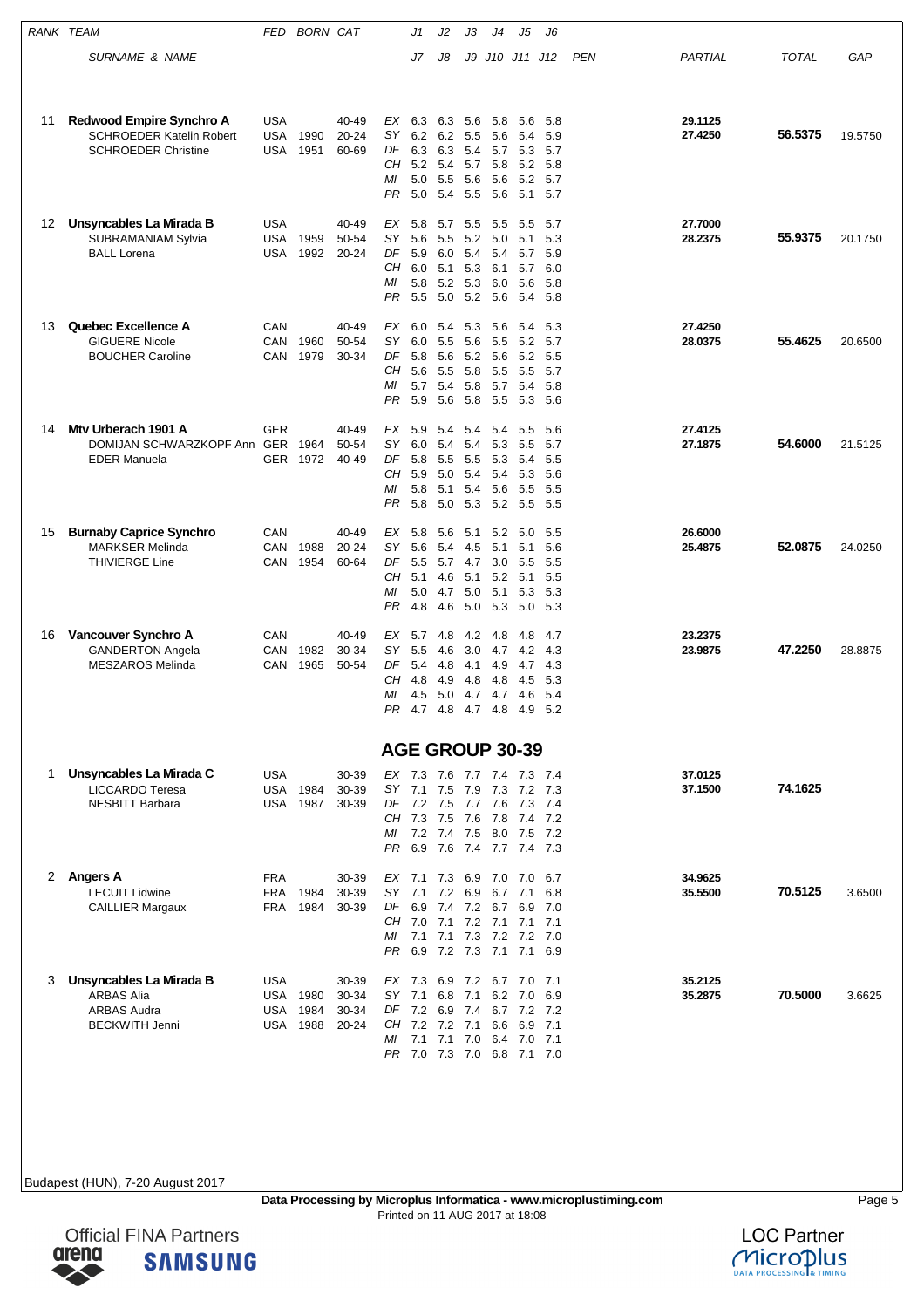| RANK TEAM |                                                                                                       | FED                                    | <b>BORN CAT</b>              |                                  |                                          | J1                                            | J2                                             | J3                                     | J4                                         | J5                                                             | J6                                     |            |                    |              |        |
|-----------|-------------------------------------------------------------------------------------------------------|----------------------------------------|------------------------------|----------------------------------|------------------------------------------|-----------------------------------------------|------------------------------------------------|----------------------------------------|--------------------------------------------|----------------------------------------------------------------|----------------------------------------|------------|--------------------|--------------|--------|
|           | SURNAME & NAME                                                                                        |                                        |                              |                                  |                                          | J7                                            | J8                                             | J9                                     | J10 J11                                    |                                                                | J12                                    | <b>PEN</b> | PARTIAL            | <b>TOTAL</b> | GAP    |
|           |                                                                                                       |                                        |                              |                                  |                                          |                                               |                                                |                                        |                                            |                                                                |                                        |            |                    |              |        |
| 4         | P. Laique D'Oullins A<br><b>LONG Anne-Charlotte</b><br><b>CASTERAN Cecile</b>                         | <b>FRA</b><br><b>FRA</b><br><b>FRA</b> | 1986<br>1980                 | 30-39<br>30-34<br>30-34          | EX<br>SΥ<br>DF<br>CН<br>МI<br>PR         | 7.1<br>7.1<br>6.9<br>7.4<br>7.4<br>7.1        | 7.2<br>7.1<br>7.2<br>7.0<br>7.0<br>6.9         | 7.0<br>7.1<br>7.0<br>6.6<br>6.8        | 7.3<br>7.0<br>7.4<br>6.7 7.0<br>7.0<br>7.3 | 7.1<br>7.0<br>7.2<br>7.0<br>6.9<br>7.0                         | 6.8<br>6.8<br>6.9<br>7.0<br>6.9<br>7.0 |            | 35.3875<br>34.9250 | 70.3125      | 3.8500 |
| 5         | <b>Colomiers Synchronisee A</b><br>DEBREUQUE Maud<br><b>GACHIE Emmanuelle</b>                         | <b>FRA</b><br><b>FRA</b><br><b>FRA</b> | 1981<br>1986                 | 30-39<br>30-34<br>30-34          | EX<br>SY<br>DF<br>CН<br>ΜI<br>PR         | 7.3<br>7.4<br>7.6<br>7.1<br>6.9<br>6.8        | 6.9<br>6.8<br>7.0<br>6.8<br>6.9<br>6.7         | 7.2<br>7.0<br>7.3<br>6.9<br>7.0<br>7.1 | - 7.0<br>6.4<br>6.6<br>6.6<br>6.5<br>6.7   | 6.9<br>6.7<br>6.9<br>7.2<br>7.2<br>7.3                         | 7.0<br>7.0<br>7.1<br>6.9<br>6.8<br>6.8 |            | 34.9750<br>34.5125 | 69.4875      | 4.6750 |
| 6         | <b>Syncro Med Muri Antichi</b><br><b>BONICA Paola</b><br><b>CHIARENZA Carmen</b>                      | ITA<br><b>ITA</b><br><b>ITA</b>        | 1978<br>1991                 | 30-39<br>30-34<br>20-24          | EX<br>SY<br>DF<br>CН<br>ΜI<br>PR         | 7.2 7.2<br>7.0<br>7.0<br>7.0<br>7.1<br>6.8    | 7.1<br>7.0<br>7.1<br>7.0<br>7.1                | 6.9<br>6.8<br>7.0<br>7.0<br>6.9<br>6.9 | 6.9<br>6.5<br>7.0<br>6.7<br>7.0<br>6.7     | 7.1<br>7.1<br>7.1<br>6.8<br>6.8<br>6.6                         | 6.7<br>6.7<br>6.8<br>6.8<br>6.9<br>6.7 |            | 34.9000<br>34.4500 | 69.3500      | 4.8125 |
| 7         | Sg Stadtwerke Munchen A<br><b>WRASE Bettina</b><br>KRYVOSHEYA Anastasiya<br><b>BOTHEN-LINTNER Eva</b> | GER<br>GER                             | GER 1983<br>1991<br>GER 1990 | 30-39<br>30-39<br>20-24<br>20-24 | EX<br>SY<br>DF<br>CН<br>МI<br>PR         | 7.0<br>7.1<br>7.0<br>7.1<br>6.8<br>6.7        | 7.2<br>7.0<br>7.1<br>6.8<br>6.8<br>6.7         | 6.9<br>6.8<br>6.5<br>6.4<br>6.4        | 6.8<br>6.6<br>6.7<br>6.5<br>6.8            | 7.0<br>7.2<br>7.1 7.0 7.1<br>7.1<br>7.1<br>7.2                 | 7.2<br>7.1<br>7.1<br>6.8<br>6.7<br>6.7 |            | 35.1625<br>33.9000 | 69.0625      | 5.1000 |
| 8         | <b>Belvarosi Honved B</b><br>FELFOLDI Andrea<br><b>BIHARI Sara</b><br><b>TEMESI Szandra</b>           | <b>HUN</b><br><b>HUN</b><br>HUN<br>HUN | 1986<br>1986<br>1986         | 30-39<br>30-34<br>30-34<br>30-34 | EX<br>SΥ<br>DF<br>CН<br>МI<br><b>PR</b>  | 7.0<br>7.0<br>6.9<br>7.2<br>6.9<br>6.9        | 7.0<br>6.9<br>7.1<br>6.8<br>6.7<br>6.7         | 6.3<br>6.5<br>6.5<br>7.2<br>7.1<br>7.2 | 6.9<br>6.6<br>6.9<br>6.8<br>6.7<br>6.9     | 7.0<br>7.1<br>7.0<br>7.0<br>7.0<br>6.9                         | 6.8<br>6.9<br>7.0<br>6.7<br>6.6<br>6.7 |            | 34.5500<br>34.4625 | 69.0125      | 5.1500 |
| 9         | Ncalp'38 A<br><b>DIGONNET Amandine</b><br><b>FILATONDI Francesca</b>                                  | <b>FRA</b><br>FRA<br><b>FRA</b>        | 1991<br>1978                 | 30-39<br>20-24<br>30-34          | EX<br>SY<br>DF<br>CН<br>МI<br>PR.        | 6.9<br>6.8<br>7.0<br>7.2<br>6.9<br>7.0        | 6.8<br>7.0<br>6.9<br>6.9<br>6.8<br>6.9         | 6.3<br>6.2<br>6.5<br>6.9<br>6.7<br>6.7 | 7.0<br>6.5<br>6.8<br>6.8<br>6.9<br>6.8     | 7.0<br>6.9<br>7.0<br>6.9<br>6.9<br>6.8                         | 6.9<br>6.9<br>7.0<br>6.9<br>6.8<br>6.6 |            | 34.3500<br>34.3250 | 68.6750      | 5.4875 |
| 10        | <b>Olympic Nice Natation A</b><br><b>RINALDI Marion</b><br><b>TASSONE Emmanuelle</b>                  | FRA<br><b>FRA</b><br><b>FRA</b>        | 1979<br>1982                 | 30-39<br>30-34<br>30-34          | EX<br>SY.<br>DF<br>CН<br>ΜI<br><b>PR</b> | 6.9<br>6.8<br>6.8<br>6.8<br>6.5<br>6.6        | 6.7 7.1<br>6.7<br>6.9<br>7.2<br>7.0<br>7.0     | 6.8<br>7.3<br>6.8<br>6.5               | 7.1<br>6.8<br>7.1<br>6.6                   | 6.7<br>6.6<br>6.8<br>6.7 7.0<br>6.7 6.7 7.1<br>7.1             | 6.3<br>6.3<br>6.4<br>7.0<br>7.1<br>7.0 |            | 34.1375<br>34.3625 | 68.5000      | 5.6625 |
| 11        | <b>Pully-Natation A</b><br><b>DURUSSEL Fabienne</b><br><b>BRON Magali</b>                             | SUI<br>SUI<br>SUI                      | 1980<br>1979                 | 30-39<br>30-39<br>30-34          | SΥ<br>DF<br>CН<br>МI<br>PR.              | EX 7.0 7.3<br>7.2<br>6.8<br>7.0<br>6.7<br>6.6 | 7.1<br>7.2<br>6.8<br>6.9<br>6.8                | 6.5<br>6.6<br>6.7                      | 6.9<br>6.7<br>6.7 6.9<br>6.6 6.6<br>6.8    | 6.9<br>6.8<br>7.0<br>6.6<br>6.6<br>6.7 6.7 6.7 6.7             | 6.3<br>6.3<br>6.4<br>6.9<br>6.8        |            | 34.1250<br>33.6375 | 67.7625      | 6.4000 |
| 12        | <b>Toronto Synchronized A</b><br><b>HOEY Danielle</b><br><b>PATE Lesley</b>                           | CAN<br>CAN<br>CAN                      | 1982<br>1981                 | 30-39<br>30-34<br>30-34          | EX<br>SΥ<br>DF<br>CН<br>ΜI<br>PR         | 6.7<br>6.8<br>6.5<br>7.0<br>6.7<br>6.5        | 7.1<br>7.0<br>7.0<br>6.7<br>6.8<br>6.7 6.9 6.8 | 6.4<br>6.5<br>7.1<br>7.0               | 6.5<br>6.5<br>6.5                          | 6.7 6.8<br>6.7<br>6.7 7.0 6.7<br>6.8<br>6.8<br>6.7 6.8         | 6.4<br>6.4<br>6.6<br>6.7<br>6.8        |            | 33.3625<br>33.9125 | 67.2750      | 6.8875 |
| 13        | <b>Synchro Club Bree A</b><br><b>HOUBEN Leen</b><br><b>BROCKMANS Charlotte</b>                        | <b>BEL</b><br>BEL<br>BEL               | 1987<br>1984                 | 30-39<br>30-34<br>30-34          | EX<br>SΥ<br>DF<br>CН<br>МI<br>PR         | 6.4<br>6.4<br>6.2<br>6.8<br>6.5               | 6.8<br>6.7<br>6.7<br>6.7<br>6.6                | 6.8<br>6.9<br>7.0                      | 6.4<br>6.8 6.7<br>6.9 7.1<br>6.9           | 6.7 6.7<br>6.6<br>6.7<br>6.9<br>6.7<br>6.6 6.7 6.8 7.0 6.8 6.8 | 6.5<br>6.5<br>6.2<br>6.8<br>6.7        |            | 33.0375<br>33.9875 | 67.0250      | 7.1375 |



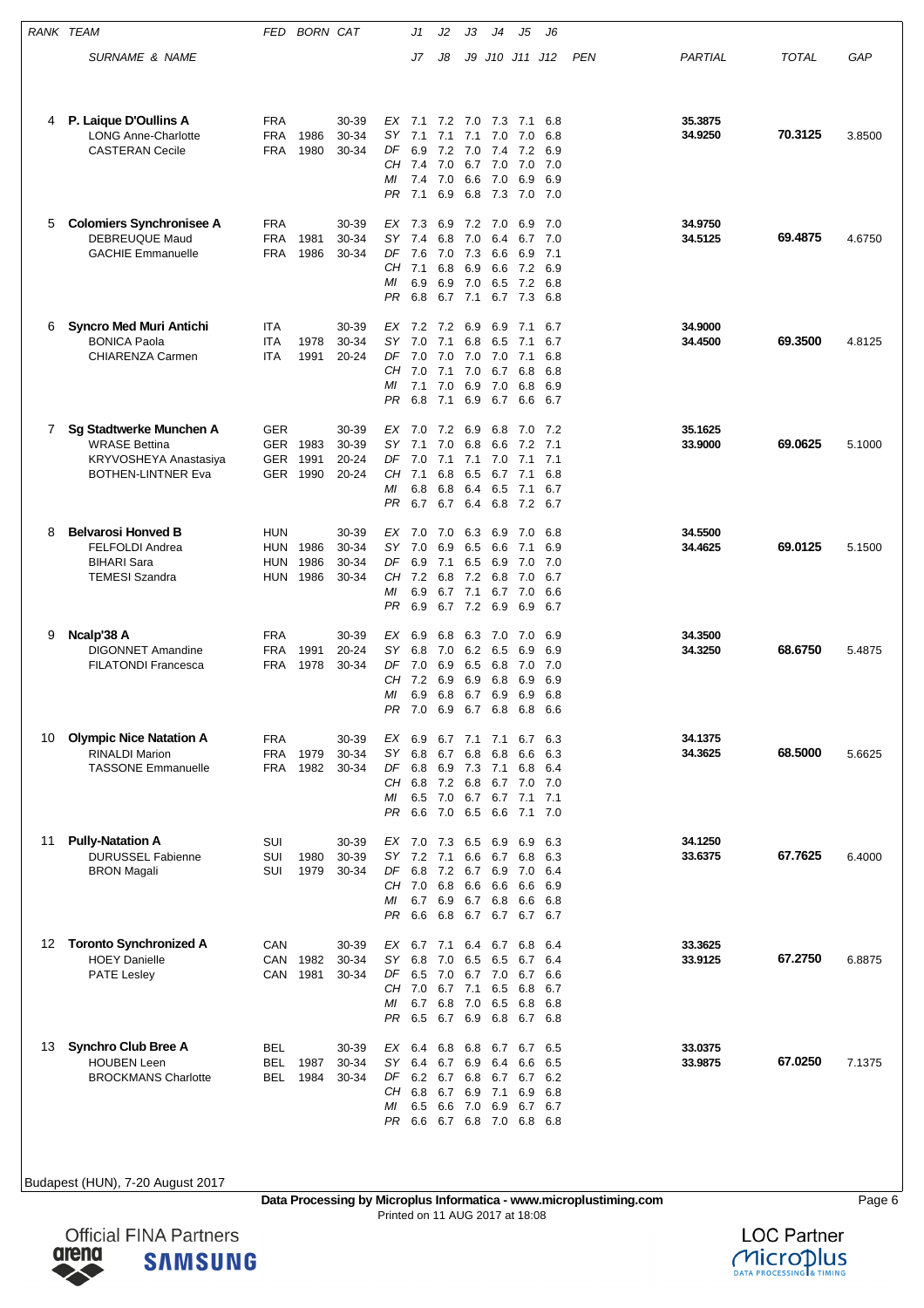| RANK TEAM |                                                                                                               | FED                                    | <b>BORN CAT</b>          |                                  |                                          | J1                                                        | J2                                             | J3                                     | J4                                                         | J5                                                      | J6                                      |     |                    |              |         |
|-----------|---------------------------------------------------------------------------------------------------------------|----------------------------------------|--------------------------|----------------------------------|------------------------------------------|-----------------------------------------------------------|------------------------------------------------|----------------------------------------|------------------------------------------------------------|---------------------------------------------------------|-----------------------------------------|-----|--------------------|--------------|---------|
|           | SURNAME & NAME                                                                                                |                                        |                          |                                  |                                          | J7                                                        | J8                                             | J9                                     |                                                            | J10 J11 J12                                             |                                         | PEN | PARTIAL            | <b>TOTAL</b> | GAP     |
|           |                                                                                                               |                                        |                          |                                  |                                          |                                                           |                                                |                                        |                                                            |                                                         |                                         |     |                    |              |         |
| 14        | <b>Morges-Natation A</b><br>SABELLA Nada<br><b>ERNE Sabrina</b>                                               | SUI<br>SUI<br>SUI                      | 1983<br>1985             | 30-39<br>30-34<br>30-34          | EX<br>SΥ<br>DF<br>CH<br>МI<br>PR         | 7.0<br>6.9<br>7.0<br>7.2<br>7.0<br>6.7                    | 6.8<br>6.7<br>7.1<br>6.7<br>6.7<br>6.6         | 6.5<br>6.4<br>6.7<br>6.5<br>6.4<br>6.4 | 6.6<br>6.3<br>6.5<br>6.5<br>6.4                            | 6.7<br>6.2 6.6<br>6.7<br>6.7<br>6.6<br>6.7 6.7          | 6.6<br>6.6<br>6.7<br>6.7<br>6.8         |     | 33.3750<br>33.2000 | 66.5750      | 7.5875  |
| 15        | <b>CA De L'Est De Montreal</b><br><b>BELANGER Annie</b><br>PERREAULT Marylene                                 | CAN<br>CAN<br>CAN                      | 1986<br>1986             | 30-39<br>30-34<br>30-34          | EX<br>SΥ<br>DF<br>CН<br>МI<br>PR         | 7.1<br>7.0<br>6.9<br>6.7<br>6.8<br>6.3                    | 6.5<br>6.3<br>6.5<br>6.8<br>6.8<br>6.9         | 6.5<br>6.4<br>6.6<br>6.3<br>6.2<br>6.2 | 6.8<br>6.5<br>7.0<br>6.6<br>6.6<br>6.7                     | 6.6<br>6.4<br>6.5<br>7.2<br>7.0<br>7.0                  | 6.6<br>6.6<br>6.5<br>6.7<br>6.7<br>6.8  |     | 32.9000<br>33.5125 | 66.4125      | 7.7500  |
| 16        | Synchro Bratislava A<br><b>DUCHONOVA Katarina</b><br><b>DULOVA ALLAROVA Livia</b>                             | <b>SVK</b><br><b>SVK</b><br><b>SVK</b> | 1985<br>1974             | 30-39<br>30-34<br>40-49          | EX<br>SΥ<br>DF<br>CН<br>ΜI<br>PR         | 6.6<br>6.7<br>6.9<br>7.1<br>7.0<br>6.8                    | 7.0<br>6.8<br>7.1<br>6.5<br>6.5<br>6.4         | 6.6<br>6.5<br>6.8<br>6.8<br>6.7<br>6.7 | 6.6<br>6.3<br>6.7<br>6.4<br>6.7<br>6.6                     | 6.6<br>6.5<br>6.5<br>6.5<br>6.4<br>6.4                  | -6.4<br>6.2<br>6.4<br>6.8<br>6.7<br>6.9 |     | 33.0375<br>33.2250 | 66.2625      | 7.9000  |
| 17        | Eintracht Karlsfeld A<br><b>SENDER GORRIZ Miriam</b><br><b>KORNBICHLER Gabriele</b><br><b>HUBNER Michelle</b> | <b>GER</b><br>GER<br><b>GER</b>        | 1989<br>1975<br>GER 1982 | 30-39<br>25-29<br>40-49<br>30-39 | ЕX<br>SΥ<br>DF<br>CН<br>МI<br>PR         | 6.5<br>6.5<br>6.3<br>7.0<br>6.7<br>6.5                    | 6.6<br>6.5<br>6.7<br>6.6<br>6.7<br>6.6         | 6.2<br>6.3<br>6.4<br>6.4<br>6.6<br>6.5 | 6.4<br>6.3<br>6.6<br>6.4<br>6.6<br>6.5                     | 6.8<br>6.7<br>6.6<br>6.8<br>6.7<br>6.6                  | 6.3<br>6.2<br>6.2<br>6.6<br>6.6<br>6.5  |     | 32.2125<br>33.0000 | 65.2125      | 8.9500  |
| 18        | Sg Stadtwerke Munchen B<br><b>BANTLE Anna-Lena</b><br>MONTOYA GOMEZ Ana Maria                                 | <b>GER</b><br><b>GER</b><br>GER        | 1983<br>1986             | 30-39<br>30-34<br>30-34          | ЕX<br>SΥ<br>DF<br>CН<br>МI<br>PR         | 6.3<br>6.4<br>6.2<br>6.9<br>6.7<br>6.8                    | 6.3<br>6.2<br>6.4<br>6.5<br>6.5<br>6.6         | 6.2<br>6.1<br>6.4<br>6.4<br>6.5<br>6.4 | 6.4<br>6.1<br>6.3<br>6.5<br>6.4<br>6.6                     | 6.8<br>6.6<br>6.6<br>6.7<br>6.5<br>6.5                  | 6.1<br>6.1<br>6.0<br>6.6<br>6.7<br>6.6  |     | 31.3875<br>32.8375 | 64.2250      | 9.9375  |
| 19        | <b>Belvarosi Honved A</b><br><b>FARAGA Szilvia</b><br><b>FALKAY Reka</b>                                      | <b>HUN</b><br>HUN<br><b>HUN</b>        | 1984<br>1979             | 30-39<br>30-34<br>30-34          | ЕX<br>SΥ<br>DF<br>CН<br>MI<br>PR         | 6.8<br>7.0<br>6.8<br>6.6<br>6.3<br>6.4                    | 5.9<br>5.9<br>6.0<br>6.2<br>6.3<br>6.3         | 6.0<br>6.2<br>6.6<br>6.4<br>6.5        | 6.5<br>6.3<br>6.3 6.3<br>6.4<br>6.1<br>6.2 6.6             | 6.3<br>6.2<br>6.2<br>6.5<br>6.4                         | 6.4<br>6.3<br>6.3<br>6.3<br>6.4<br>6.4  |     | 31.3875<br>32.0500 | 63.4375      | 10.7250 |
| 20        | <b>Psv B</b><br><b>CLAESSENS Lineke</b><br><b>WIJERING Barbara</b>                                            | NED<br>NED<br>NED                      | 1981<br>1983             | 30-39<br>30-39<br>30-34          | EX<br>SY<br>DF<br>CH<br>ΜI<br>PR         | 6.5<br>6.5<br>6.6<br>6.3<br>6.3<br>6.1                    | 6.2<br>6.0<br>6.2<br>6.2<br>6.2 6.4 6.5<br>6.1 | 6.1<br>5.9<br>6.4<br>6.3               | 6.1<br>5.6<br>6.3 6.0<br>6.6<br>6.8                        | 6.4<br>6.2<br>6.2<br>6.6<br>6.6<br>6.5                  | 6.8<br>6.8<br>6.7<br>6.5<br>6.4<br>6.5  |     | 31.3125<br>32.0750 | 63.3875      | 10.7750 |
| 21        | <b>Sydney Emeralds A</b><br><b>DIATO Serena</b><br><b>DAVIS Kimberly</b>                                      | AUS<br>AUS<br>AUS                      | 1992<br>1982             | 30-39<br>20-24<br>30-34          | SY.<br>DF<br>CН<br>МI<br><b>PR</b>       | EX 6.2 6.3 6.2 6.2 6.4<br>6.3<br>6.1<br>6.4<br>6.3<br>6.0 | 6.2<br>6.4<br>6.3<br>6.3                       | 6.3<br>6.5<br>6.6<br>6.5               | 6.1<br>6.4<br>6.5<br>6.2 6.7 6.4<br>6.5                    | 6.4<br>6.3<br>6.5<br>6.2<br>6.3                         | 6.4<br>6.4<br>6.3<br>6.3<br>6.2<br>6.3  |     | 31.5250<br>31.8250 | 63.3500      | 10.8125 |
| 22        | <b>Vw Mannheim A</b><br>STOCKLIN Sonja<br><b>GABERSEK Diana</b>                                               | <b>GER</b>                             | GER 1975<br>GER 1980     | 30-39<br>40-44<br>30-34          | EX<br><b>SY</b><br>DF<br>CН<br>МI<br>PR. | 6.4<br>6.4<br>6.3<br>6.4<br>6.2 6.4<br>6.2                | 6.2<br>5.9<br>6.0<br>6.3<br>6.4                | 6.3<br>6.3<br>6.6                      | 6.0<br>5.8<br>6.4 6.0 6.3<br>6.7 6.2 6.7<br>5.9<br>6.6 6.3 | 6.3<br>6.1<br>6.3<br>6.4 6.4                            | 6.9<br>7.0<br>6.9<br>6.5<br>6.5         |     | 31.2375<br>32.0875 | 63.3250      | 10.8375 |
| 23        | Erster Sodener Sc 1927 A<br><b>THOMAS Sylvia Louise</b><br><b>GOLLA Christiane</b>                            | <b>GER</b>                             | GER 1986<br>GER 1984     | 30-39<br>30-34<br>30-34          | EX<br>SY<br>DF<br>CН<br>ΜI<br>PR         | 6.5<br>6.3<br>6.4<br>6.1<br>6.0                           | 6.2 6.2<br>6.1<br>6.5<br>6.6                   | 6.5<br>6.6                             | 6.2 6.0<br>6.2 6.4 6.3 5.8<br>6.0<br>6.2                   | 6.1 5.9<br>5.7<br>6.4<br>6.2<br>6.2 6.5 6.7 6.0 6.1 6.3 | 6.2<br>6.2<br>6.1<br>6.4<br>6.4         |     | 30.9125<br>31.6750 | 62.5875      | 11.5750 |



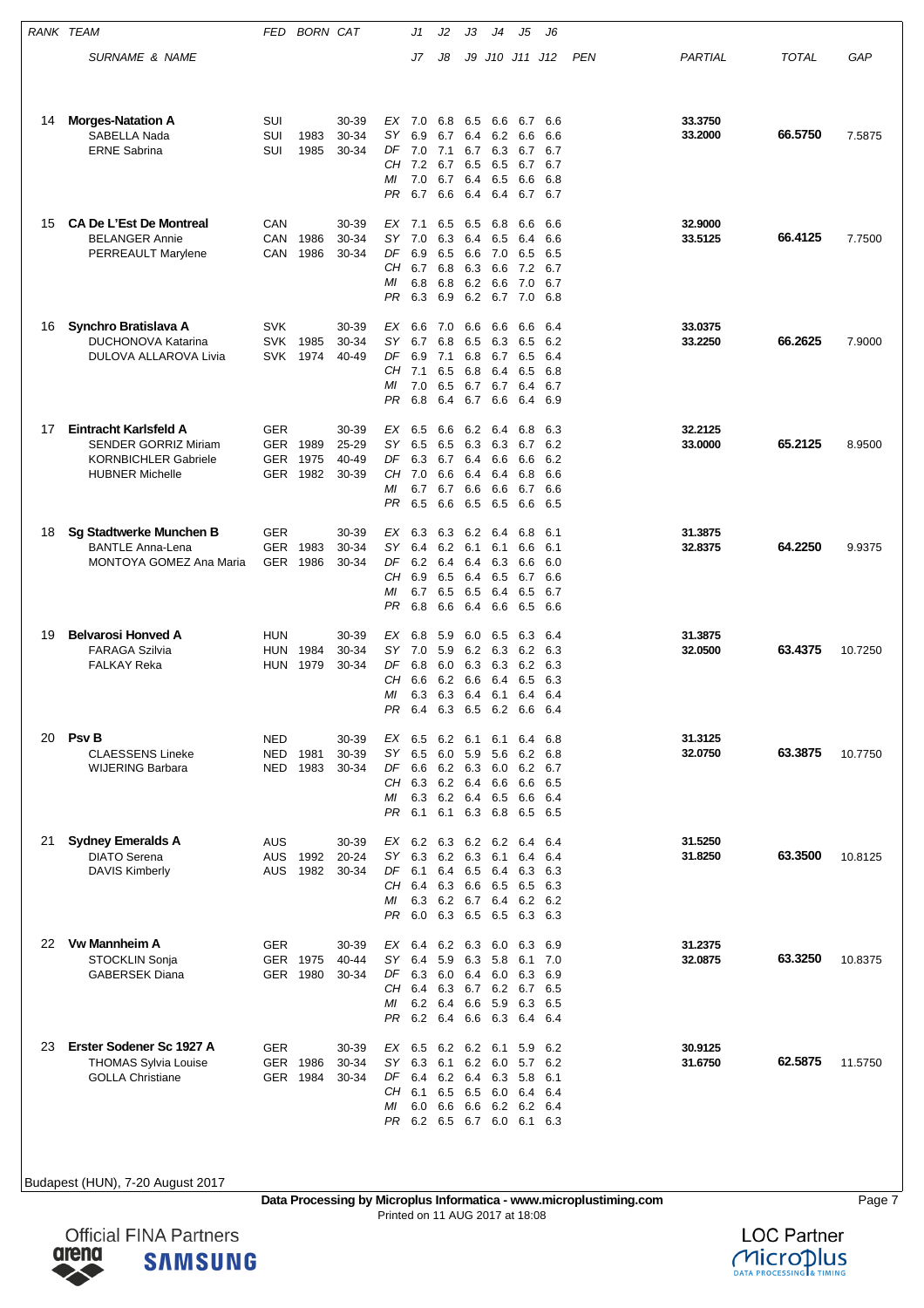| RANK TEAM |                                                                                        | FED                             | <b>BORN CAT</b>         |                         |                                  | J1                                                                       | J2                                     | JЗ                                     | J4                                                     | J5                                                             | J6                                        |     |                    |              |         |
|-----------|----------------------------------------------------------------------------------------|---------------------------------|-------------------------|-------------------------|----------------------------------|--------------------------------------------------------------------------|----------------------------------------|----------------------------------------|--------------------------------------------------------|----------------------------------------------------------------|-------------------------------------------|-----|--------------------|--------------|---------|
|           | <b>SURNAME &amp; NAME</b>                                                              |                                 |                         |                         |                                  | J7                                                                       | J8                                     | J9                                     |                                                        | J10 J11 J12                                                    |                                           | PEN | PARTIAL            | <b>TOTAL</b> | GAP     |
| 24        | Vancouver Synchro A<br><b>HENRICKSON Meghan Kathle</b><br><b>HIGGINS Erin</b>          | CAN<br>CAN<br>CAN               | 1980<br>1985            | 30-39<br>30-34<br>30-34 | EX<br>SY<br>DF<br>CН<br>ΜI<br>PR | 6.5<br>6.3<br>6.5<br>6.2 6.2 6.5 6.3<br>6.0<br>6.1                       | 6.1<br>5.9<br>6.0<br>6.1<br>6.2        | 5.9<br>6.1<br>6.2<br>6.7<br>6.6        | 6.0<br>5.7<br>5.9<br>6.3<br>6.4                        | 6.1<br>5.8<br>5.9<br>6.6<br>6.5<br>6.2                         | 6.3<br>6.2<br>6.2<br>6.4<br>6.4<br>6.5    |     | 30.3625<br>31.6875 | 62.0500      | 12.1125 |
| 25        | Seymour Synchro Swim B<br>RUKAZENKOVA-CLEVERLY Nat GBR 1986<br><b>WINTER Elizabeth</b> | GBR<br><b>GBR</b>               | 1983                    | 30-39<br>30-39<br>30-39 | ЕX<br>SY<br>DF<br>CН<br>ΜI<br>PR | 6.4<br>6.2<br>6.2<br>6.4<br>6.0<br>5.8                                   | 5.9<br>6.0<br>6.3<br>6.1<br>6.2<br>6.1 | 6.1<br>6.2<br>6.4<br>6.0<br>6.0        | 6.3<br>6.0<br>6.1<br>6.2 6.2<br>6.0<br>6.3             | 6.2<br>6.2<br>6.1<br>6.3<br>6.3<br>6.2                         | 6.2<br>6.3<br>6.4<br>6.3<br>6.4<br>6.2    |     | 31.0000<br>30.9375 | 61.9375      | 12.2250 |
| 26        | Unsyncables La Mirada A<br><b>SAUNDERS Tamar</b><br><b>SAUNDERS Philicia</b>           | <b>USA</b><br><b>USA</b><br>USA | 1986<br>1988            | 30-39<br>30-34<br>25-29 | ЕX<br>SΥ<br>DF<br>CН<br>МI<br>PR | 6.1<br>6.2 5.7<br>6.0<br>6.2<br>6.4<br>6.3                               | 5.8<br>5.8<br>5.8<br>5.9<br>5.7 6.3    | 6.2<br>6.1<br>6.0<br>6.4<br>6.3        | 5.6<br>5.6<br>5.8<br>6.2<br>5.8<br>5.6                 | 5.4<br>5.2<br>5.4<br>6.4<br>6.4<br>6.3                         | 6.1<br>6.1<br>5.8<br>6.2<br>6.3<br>6.2    |     | 29.3875<br>31.0875 | 60.4750      | 13.6875 |
| 27        | Simklubben Neptun A<br>STRANDLUND Sara<br>STRANDLUND Maria                             | SWE                             | SWE 1985<br>SWE 1987    | 30-39<br>30-34<br>30-34 | EX<br>SΥ<br>DF<br>CН<br>ΜI<br>PR | 6.3<br>6.2 6.0<br>6.1<br>6.2<br>5.8<br>5.8                               | 6.2<br>6.1<br>6.4<br>6.4<br>6.5        | 6.0<br>5.9<br>6.1<br>5.4<br>5.4<br>5.6 | 6.4<br>5.9<br>6.2<br>6.0<br>5.7<br>5.9                 | 5.9<br>5.6<br>5.7<br>6.2<br>6.1<br>6.1                         | 6.1<br>6.0<br>5.9<br>6.0<br>6.1<br>5.9    |     | 30.3000<br>30.0625 | 60.3625      | 13.8000 |
| 28        | <b>Toronto Tsunamis A</b><br><b>QUAILE Jessica</b><br><b>OLEKSAK Aleksandra</b>        | CAN<br>CAN<br>CAN               | 1985<br>1983            | 30-39<br>30-34<br>30-34 | ЕX<br>SΥ<br>DF<br>CН<br>ΜI<br>PR | 6.0<br>5.9<br>6.0<br>6.1<br>5.9<br>6.0                                   | 5.6<br>5.6<br>5.9<br>5.7<br>5.6<br>5.7 | 5.2<br>5.1<br>5.4<br>6.1<br>6.0        | 5.7<br>5.4<br>5.9<br>5.9 6.1<br>5.9<br>5.7             | 6.4<br>6.1<br>6.5<br>6.0<br>5.8<br>5.9                         | 5.9<br>5.7<br>5.8<br>6.4<br>6.3<br>6.4    |     | 28.9250<br>29.8500 | 58.7750      | 15.3875 |
| 29        | <b>H2O B</b><br><b>SCORSINO Federica</b><br><b>TRAFICANTE Arianna</b>                  | ITA<br><b>ITA</b><br>ITA        | 1970<br>1992            | 30-39<br>40-49<br>25-29 | EX<br>SΥ<br>DF<br>CН<br>МI<br>PR | 6.2<br>6.2<br>6.0<br>6.0<br>5.6<br>5.5                                   | 5.9<br>5.7<br>5.7<br>6.0<br>5.9<br>6.0 | 5.8<br>5.7<br>5.6<br>5.7<br>5.5        | 6.1<br>6.0<br>5.8<br>5.7<br>5.8<br>56 58               | 6.0<br>5.8<br>5.8<br>6.0<br>5.9<br>6.0                         | 6.0<br>5.9<br>5.5<br>5.6<br>5.6<br>- 5.7  |     | 29.3625<br>28.9875 | 58.3500      | 15.8125 |
| 30        | <b>Entente Louvierois A</b><br><b>D'ANDREA Leslie</b><br><b>HURBIN Olivia</b>          | <b>BEL</b><br><b>BEL</b><br>BEL | 1989<br>1984            | 30-39<br>20-24<br>30-39 | EX<br>SΥ<br>DF<br>CН<br>ΜI<br>PR | 6.0<br>6.1<br>6.1<br>5.7 5.9<br>5.8<br>5.9                               | 5.5<br>5.3<br>5.4<br>5.8<br>6.0        | 5.7<br>5.8<br>5.6                      | 5.8<br>5.5<br>5.9 5.7 5.3<br>5.6<br>5.7 5.5<br>5.5 5.5 | 5.6<br>5.4<br>5.6<br>5.5<br>5.3                                | 5.7<br>5.6<br>5.6<br>5.7<br>-5.6<br>- 5.7 |     | 28.2375<br>28.2500 | 56.4875      | 17.6750 |
| 31        | <b>Psv A</b><br><b>EBELTIES Jisca</b><br><b>MEEUWS Delphie</b>                         | <b>NED</b><br>NED<br>NED        | 1985<br>1978            | 30-39<br>30-34<br>30-34 | EX<br>SΥ<br>DF<br>CН<br>ΜI<br>PR | 6.0<br>6.2<br>5.8<br>5.4<br>5.5<br>5.2 5.2 5.6                           | 5.3<br>5.5<br>5.3<br>5.0<br>5.1        | 5.4<br>5.4                             | 5.2 5.3<br>5.3 5.6<br>5.4<br>5.5 5.6<br>5.4            | 5.7 5.2<br>5.2<br>5.1<br>5.7<br>5.6<br>5.5                     | 5.8<br>5.8<br>5.7<br>5.6<br>5.5<br>- 5.6  |     | 27.4875<br>27.3375 | 54.8250      | 19.3375 |
| 32        | Mtv Urberach 1901 A<br><b>FANTUR Anna</b><br><b>TIETZ Susanne</b>                      | GER                             | GER 1990<br>GER 1983    | 30-39<br>20-24<br>30-34 | EX<br>SΥ<br>DF<br>CН<br>ΜI<br>PR | 5.5<br>5.6<br>5.3<br>5.0<br>4.8 5.8<br>4.9                               | 5.6<br>5.4<br>5.0<br>5.8<br>5.9        | 5.8<br>5.9<br>4.7                      | 5.9<br>5.4<br>5.6 5.6<br>5.1                           | 5.6<br>5.4<br>5.2<br>5.5<br>4.8 5.2 5.7 5.4<br>4.7 5.2 5.6 5.2 | 5.5<br>5.5<br>- 5.3<br>- 5.3              |     | 27.4875<br>26.2000 | 53.6875      | 20.4750 |
| 33        | <b>Gotham Synchronized A</b><br><b>CRONIN Nora Marie</b><br>FERNANDEZ FERRI Marina     | USA<br>USA                      | <b>USA 1981</b><br>1980 | 30-39<br>30-34<br>30-34 | SY<br>DF<br>CН<br>ΜI             | EX 4.2 4.8<br>4.3<br>4.2 4.6<br>4.8<br>4.9<br>PR 4.7 4.7 3.8 4.9 4.6 5.0 | 4.8<br>4.9<br>4.8                      | 4.8                                    | 4.5<br>5.0 4.5<br>4.2 4.7<br>4.0 4.4                   | 4.7 4.7 5.0<br>4.8<br>5.0<br>4.8<br>4.5                        | -5.0<br>5.0<br>-4.9<br>5.1<br>5.2         |     | 23.8125<br>23.7000 | 47.5125      | 26.6500 |

**Data Processing by Microplus Informatica - www.microplustiming.com** Page 8 Printed on 11 AUG 2017 at 18:08



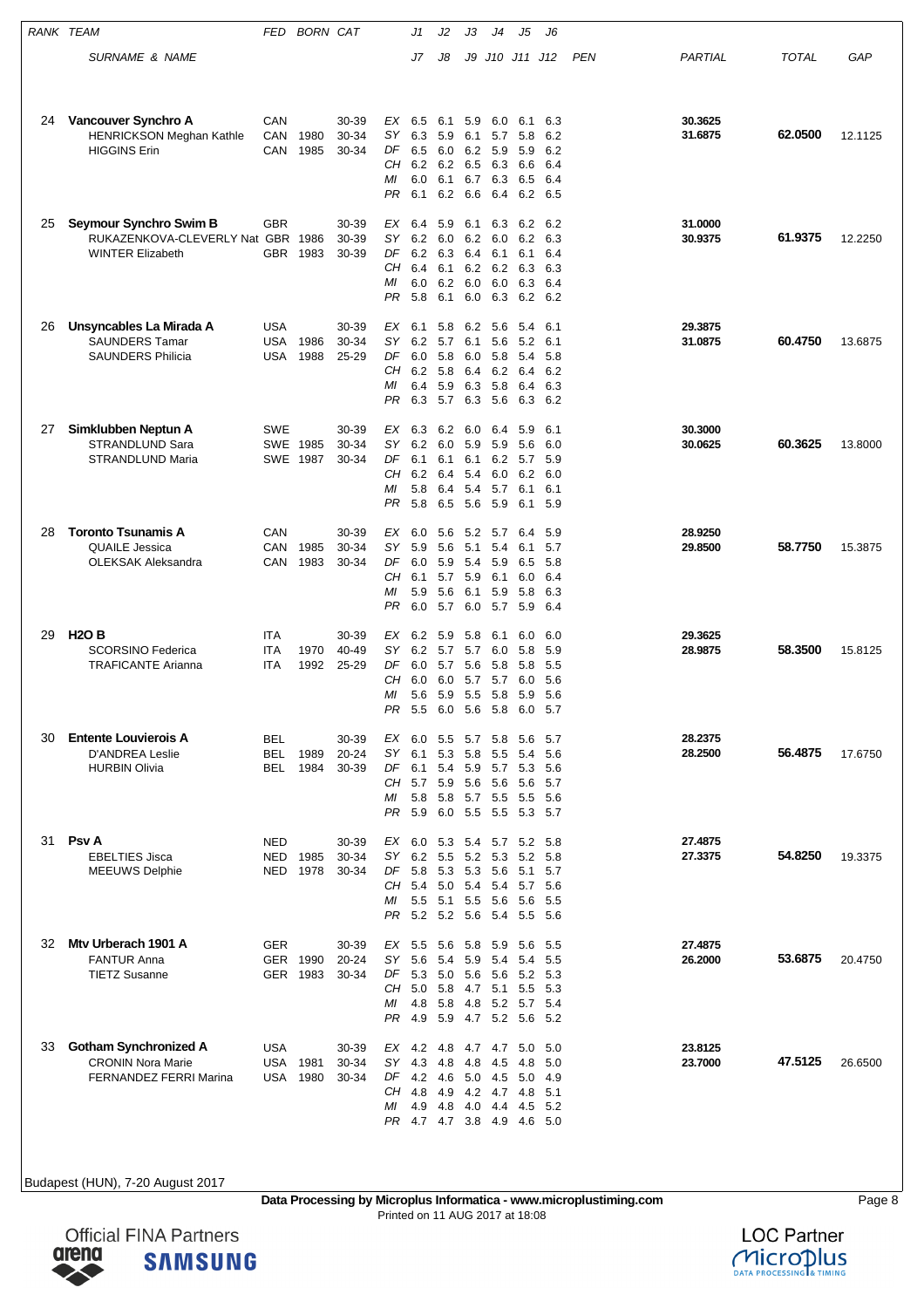|    | RANK TEAM                                                                                | FED                                    | <b>BORN CAT</b>      |                             |                                   | J1                                                                            | J2                                      | JЗ                              | J4                                                 | J5                                                      | J6                                                       |            |                    |              |        |
|----|------------------------------------------------------------------------------------------|----------------------------------------|----------------------|-----------------------------|-----------------------------------|-------------------------------------------------------------------------------|-----------------------------------------|---------------------------------|----------------------------------------------------|---------------------------------------------------------|----------------------------------------------------------|------------|--------------------|--------------|--------|
|    | <b>SURNAME &amp; NAME</b>                                                                |                                        |                      |                             |                                   | J7                                                                            | J8                                      |                                 |                                                    | J9 J10 J11 J12                                          |                                                          | <b>PEN</b> | PARTIAL            | <b>TOTAL</b> | GAP    |
|    |                                                                                          |                                        |                      |                             |                                   | <b>AGE GROUP 25-29</b>                                                        |                                         |                                 |                                                    |                                                         |                                                          |            |                    |              |        |
| 1. | <b>Bysc-Zuglo A</b><br>KISS Julia<br>GIESZERNE GYORI Juli                                | <b>HUN</b><br><b>HUN</b><br><b>HUN</b> | 1989<br>1988         | 25-29<br>20-24<br>20-24     | SΥ<br>DF<br>CН<br>МI<br>PR.       | EX 7.8<br>7.7<br>7.8<br>7.2<br>7.3<br>7.1                                     | 7.7 7.9 7.5<br>7.6<br>7.5<br>7.2<br>7.1 | 7.9<br>7.9<br>7.8               | 7.4<br>7.8 7.6<br>7.7<br>7.6                       | 7.3<br>7.5<br>7.5<br>7.4<br>7.5                         | - 7.9<br>7.8<br>7.9<br>7.6<br>7.8<br>7.1 7.8 7.7 7.3 7.7 |            | 38.4375<br>37.4625 | 75.9000      |        |
| 2  | <b>Bysc-Zuglo B</b><br><b>KOVACS Dorottya</b><br>STUMPF Kata                             | <b>HUN</b><br><b>HUN</b><br>HUN        | 1990<br>1989         | 25-29<br>20-24<br>20-24     | EX<br>SΥ<br>DF<br>CН<br>МI        | 7.4<br>7.5<br>7.4<br>7.4<br>7.4<br>PR 7.0 7.3 7.6 7.4 7.2 7.8                 | 7.0<br>7.1<br>7.2<br>7.4<br>7.3         | 8.0<br>7.7<br>7.9<br>7.7<br>7.6 | 7.4<br>7.5<br>7.5<br>7.6<br>7.5                    | 7.4<br>7.3<br>7.5<br>7.3<br>7.2                         | 7.8<br>7.7<br>7.7<br>7.7<br>7.8                          |            | 37.5375<br>37.3625 | 74.9000      | 1.0000 |
| 3  | Tj Tesla Brno A<br>KINCOVA Daniela<br><b>HRUBA Denisa</b>                                | <b>CZE</b><br><b>CZE</b><br><b>CZE</b> | 1989<br>1989         | 25-29<br>20-24<br>$25 - 29$ | EX<br>SΥ<br>DF<br>CН<br>МI        | 7.0<br>7.1<br>6.9<br>7.3<br>7.3<br>PR 7.1                                     | - 7.6<br>7.5<br>7.5<br>7.2<br>7.3       | 7.6<br>7.5<br>7.6<br>7.5<br>7.5 | 7.2<br>7.2<br>7.0<br>7.0<br>7.3                    | 7.2<br>7.3<br>7.0<br>7.2<br>7.3                         | 7.5<br>7.3<br>7.3<br>7.3<br>7.3<br>7.1 7.5 7.2 7.2 7.4   |            | 36.5375<br>36.3000 | 72.8375      | 3.0625 |
| 4  | Real Canoe N.C. A<br><b>VELASCO HUMANES Iciar</b><br>FERNANDEZ PADORNO Esther ESP        | <b>ESP</b><br><b>ESP</b>               | 1992<br>1991         | 25-29<br>20-24<br>20-24     | EX<br>SΥ<br>DF<br>CН<br>МI<br>PR. | 6.9<br>7.0<br>6.9<br>7.1<br>7.0<br>6.6                                        | 6.7<br>6.7<br>6.8<br>7.1<br>7.1<br>7.0  | 6.8<br>6.9<br>6.9               | 7.1 7.3<br>7.1<br>7.2<br>6.8 7.2<br>7.1<br>6.8 7.0 | 7.1<br>6.8<br>7.0<br>7.2<br>7.0<br>7.0                  | 7.1<br>7.2<br>7.2<br>6.8<br>6.7<br>6.6                   |            | 34.9875<br>34.9750 | 69.9625      | 5.9375 |
| 5  | <b>Lausanne Natation A</b><br><b>BEGG Roxane</b><br>POUCHELE Morgane                     | SUI<br>SUI<br>SUI                      | 1992<br>1990         | 25-29<br>20-24<br>20-24     | SΥ<br>DF<br>МI<br>PR              | EX 7.3<br>7.4<br>7.5<br>CH 7.0<br>6.9<br>6.9                                  | 7.0<br>6.9<br>6.9<br>6.8<br>6.8<br>6.9  | 6.9<br>6.8<br>6.9<br>7.1<br>6.9 | 7.0<br>6.9<br>6.9<br>72 68<br>6.8<br>6.8           | 6.5<br>6.7<br>6.5<br>7.1<br>7.3                         | 7.3<br>7.1<br>7.1<br>6.8<br>6.8<br>7.2 6.9               |            | 34.9125<br>34.5625 | 69.4750      | 6.4250 |
| 6  | <b>Dimensione Dello Sport A</b><br><b>AMIRA Marlene Eleonora</b><br><b>ULRICH Monica</b> | <b>ITA</b><br>ITA<br>ITA               | 1992<br>1992         | 25-29<br>25-29<br>25-29     | ЕX<br>SY<br>DF<br>МI              | 6.8<br>6.7<br>CH 7.0 7.0<br>6.5 6.9<br>PR 6.3 6.9 6.6 7.1 6.9 7.2             | 6.7<br>6.8                              | 7.4<br>7.1                      | 6.9<br>6.6<br>6.8 7.3                              | 6.7<br>6.4<br>6.7 6.8 7.2 6.7 6.8<br>7.0<br>6.6 7.2 6.9 | 7.2<br>6.7<br>7.0<br>7.0<br>7.2                          |            | 34.0875<br>34.7250 | 68.8125      | 7.0875 |
| 7  | C.U.S. G.E.A.S. Milano A<br>de BOSIO Giulia<br><b>DONNET Beatrice</b>                    | ITA<br>ITA<br>ITA                      | 1991<br>1990         | 25-29<br>20-24<br>20-24     | EX<br>SY<br>DF<br>МI              | 6.6<br>6.6 6.3 6.7 6.4<br>CH 7.0 6.7 7.0 6.9<br>PR 6.5 6.7 7.0 6.7 7.1 6.6    | 6.5 6.2 6.5 6.4<br>6.6 6.9              | 6.3 7.0                         | 6.7<br>6.8 6.9                                     | 6.3<br>6.3<br>6.4<br>7.1<br>7.0                         | 6.9<br>6.8<br>6.8<br>6.6<br>6.7                          |            | 32.6750<br>34.2375 | 66.9125      | 8.9875 |
| 8  | <b>Swol 1894 A</b><br>van de CRAATS Joselien<br>van SCHUPPEN Natasja                     | <b>NED</b><br>NED<br>NED               | 1989<br>1987         | 25-29<br>20-24<br>30-39     | EX<br>SY<br>ΜI<br>PR              | 6.4<br>6.4<br>DF 6.3 6.3<br>CH 6.7 6.9 6.7 7.0 6.8 6.8<br>6.7<br>6.9          | 6.5<br>6.8<br>6.8 6.9 6.9               |                                 | 6.4 6.3 6.8<br>6.4 6.7<br>6.2 6.8<br>6.9 6.8       | 6.8<br>6.6<br>6.3                                       | 7.0<br>6.9<br>6.9<br>6.7 7.1<br>6.7 7.1                  |            | 32.6625<br>34.0750 | 66.7375      | 9.1625 |
| 9  | <b>York Synchro A</b><br><b>MACLEAN Julia</b><br><b>DURAND Courtney</b>                  | CAN                                    | CAN 1991<br>CAN 1991 | 25-29<br>25-29<br>20-24     | EX<br>SY<br>DF<br>МI              | 6.4<br>6.4<br>6.5 6.5<br>CH 6.9 6.7 6.6 6.9 6.3<br>PR 6.8 6.5 6.7 6.7 6.3 6.8 | 6.4<br>6.5 6.7 6.8 6.8                  |                                 | 6.5 6.8 6.5<br>6.6 6.5<br>6.7 6.6                  | 6.4<br>6.5<br>6.5<br>6.5                                | 6.8<br>6.4<br>6.4<br>6.7<br>6.8                          |            | 32.5625<br>33.5375 | 66.1000      | 9.8000 |



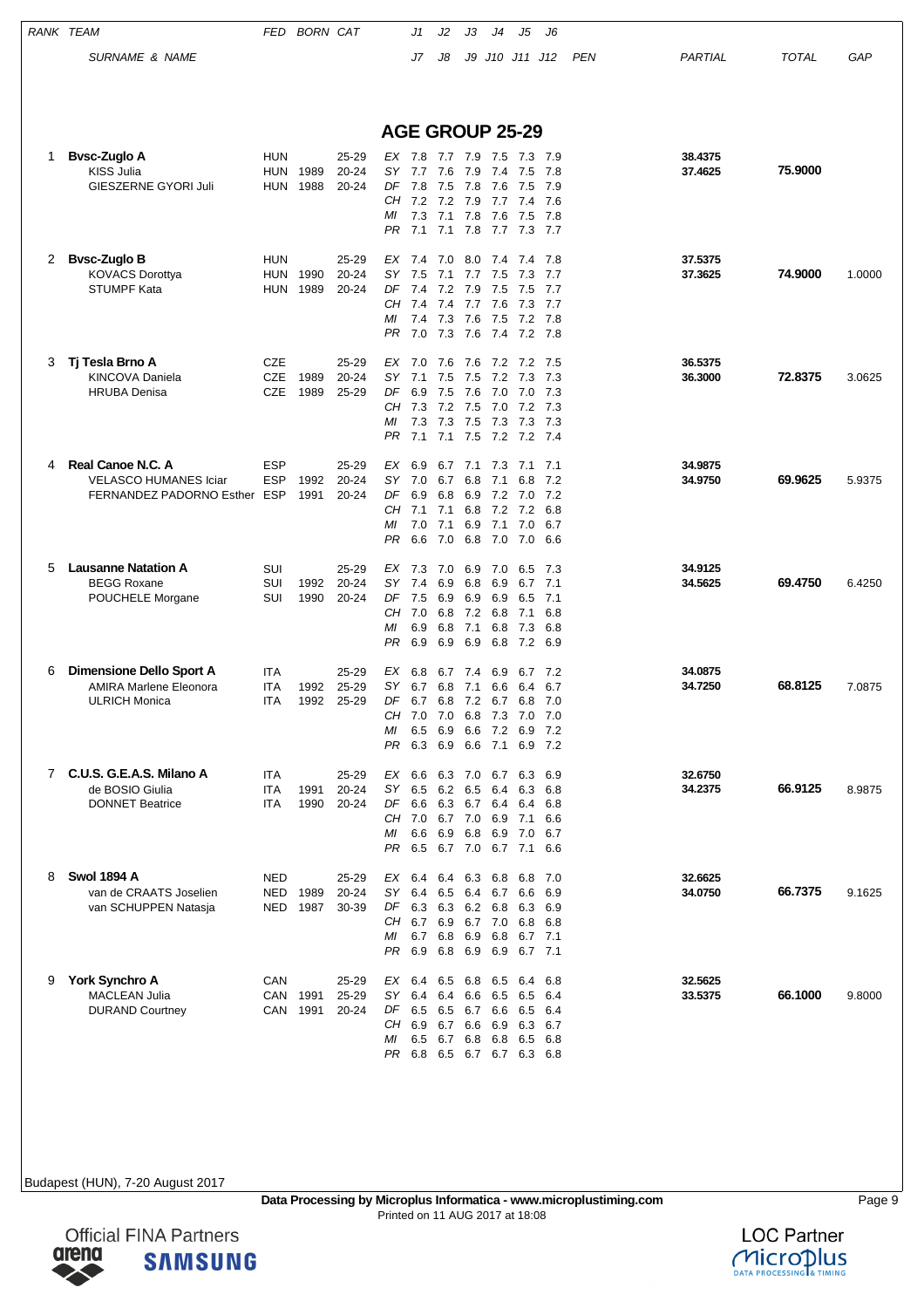|    | RANK TEAM                                                                              | FED                             | <b>BORN CAT</b>  |                             |                                         | J1                                        | J2                                     | JЗ                                         | J4                                                     | J5                                                     | J6                                     |            |                    |              |         |
|----|----------------------------------------------------------------------------------------|---------------------------------|------------------|-----------------------------|-----------------------------------------|-------------------------------------------|----------------------------------------|--------------------------------------------|--------------------------------------------------------|--------------------------------------------------------|----------------------------------------|------------|--------------------|--------------|---------|
|    | SURNAME & NAME                                                                         |                                 |                  |                             |                                         | J7                                        | J8                                     | J9                                         |                                                        | J10 J11 J12                                            |                                        | <b>PEN</b> | PARTIAL            | <b>TOTAL</b> | GAP     |
|    |                                                                                        |                                 |                  |                             |                                         |                                           |                                        |                                            |                                                        |                                                        |                                        |            |                    |              |         |
| 10 | Red Fish Neuchâtel A<br><b>SARACLAR Simla</b><br><b>LEBET Davidane</b>                 | SUI<br>SUI<br>SUI               | 1989<br>1987     | 25-29<br>20-24<br>30-34     | EX<br>SY.<br>DF<br>CН<br>ΜI<br>PR       | 6.3<br>6.2<br>6.3<br>6.9<br>6.7<br>6.7    | 6.2<br>6.2<br>6.0<br>6.8<br>6.9<br>6.6 | 6.5<br>6.5<br>6.8                          | 6.3<br>6.3 6.2 6.7<br>6.1<br>6.8 6.7<br>6.7 6.7<br>6.7 | 6.6<br>6.4<br>6.7<br>6.6<br>6.6                        | 6.4<br>6.0<br>6.0<br>6.4<br>6.5<br>6.5 |            | 31.3875<br>33.5375 | 64.9250      | 10.9750 |
| 11 | <b>Toronto Synchronized A</b><br><b>GAMMIE Colleen</b><br><b>GAMMIE Lynn Katharine</b> | CAN<br>CAN<br>CAN               | 1992<br>1988     | 25-29<br>20-24<br>20-24     | EX<br>SΥ<br>DF<br>CН<br>ΜI<br>PR        | 6.2<br>6.1<br>6.2<br>6.1<br>6.2<br>6.4    | 6.2<br>6.1<br>6.3<br>6.5<br>6.3<br>6.4 | 6.3<br>6.8<br>6.8                          | 6.6<br>6.3 6.4<br>6.2 6.7<br>6.7<br>6.9 6.5<br>6.3     | 5.9<br>5.7<br>6.0<br>6.3<br>6.3<br>6.2                 | 6.1<br>5.9<br>5.8<br>6.4<br>6.6<br>6.6 |            | 30.8125<br>32.2500 | 63.0625      | 12.8375 |
| 12 | Vancouver Synchro A<br><b>CLENDENNING Morgan</b><br><b>CAIT Jessie</b>                 | CAN<br>CAN<br>CAN               | 1991<br>1992     | 25-29<br>20-24<br>20-24     | ЕX<br>SΥ<br>DF<br>CH<br>ΜI<br>PR        | 6.1<br>6.3<br>6.2<br>6.6<br>6.6<br>6.4    | 6.3<br>6.2<br>6.4<br>6.4<br>6.2<br>6.2 | 6.0<br>5.9<br>6.1<br>6.7<br>6.6<br>6.5     | 6.1<br>6.0<br>6.0<br>6.1<br>6.1<br>6.3                 | 5.8<br>6.1<br>6.0<br>6.4<br>6.3<br>6.2                 | 6.7<br>6.6<br>6.6<br>6.5<br>6.6<br>6.5 |            | 30.7375<br>32.1750 | 62.9125      | 12.9875 |
| 13 | <b>CA De L'Est De Montreal</b><br><b>MENARD Virginie</b><br><b>LASNIER Valerie</b>     | CAN<br>CAN<br>CAN               | 1992<br>1990     | 25-29<br>20-24<br>20-24     | EX<br>SΥ<br>DF<br>CН<br>ΜI<br>PR        | 6.4<br>6.0<br>6.1<br>6.7<br>6.3<br>6.6    | 6.1<br>5.8<br>6.2<br>6.2<br>6.3<br>6.2 | 5.7<br>5.6<br>5.6 6.3<br>6.5<br>6.4<br>6.4 | 6.4<br>6.1<br>6.8<br>6.5                               | 6.4<br>6.0<br>6.3<br>6.3<br>6.7 6.3<br>6.2             | 5.6<br>5.5<br>5.7<br>6.3<br>6.2<br>6.2 |            | 30.1875<br>31.9375 | 62.1250      | 13.7750 |
| 14 | <b>Dollard Synchro A</b><br><b>MESSORE</b> Erica<br><b>FERLAND Marie-Claude</b>        | CAN<br><b>CAN</b><br>CAN        | 1990<br>1991     | 25-29<br>$20 - 24$<br>20-24 | EX<br>SY<br>DF<br>CН<br>МI<br>PR        | 6.3<br>6.2<br>6.2<br>5.9<br>5.7<br>5.8    | 6.2<br>6.3<br>6.3<br>6.6<br>6.3<br>6.7 | 5.9<br>6.0<br>6.4<br>6.6<br>6.4            | 5.7<br>5.6<br>5.8 5.8<br>6.8<br>6.6<br>6.3             | 5.6<br>6.2<br>5.7<br>6.1<br>6.0<br>5.9                 | 6.3<br>6.2<br>6.2<br>6.2<br>6.1<br>6.1 |            | 30.2750<br>31.3625 | 61.6375      | 14.2625 |
| 15 | <b>Geneve Natation 1885 A</b><br><b>SCRIGNARI Tiziana</b><br><b>ARRIGONI Moira</b>     | SUI<br>SUI<br>SUI               | 1989<br>1989     | 25-29<br>20-24<br>20-24     | EX<br>SY<br>DF<br>CН<br>МI<br>PR        | 6.4<br>6.3<br>6.3<br>6.3<br>6.4<br>6.6    | 5.9<br>5.8<br>5.9<br>6.6<br>6.7<br>6.6 | 6.7<br>6.9<br>5.6<br>5.7<br>5.5            | 6.0<br>6.0<br>6.8 6.1<br>6.2<br>6.0 5.1                | 6.2<br>6.3<br>5.8<br>5.2<br>6.2 5.2                    | 6.5<br>6.4<br>6.3<br>6.0<br>6.1<br>6.1 |            | 31.1500<br>30.2625 | 61.4125      | 14.4875 |
| 16 | Kingston Ladies Sc A<br><b>LAURA Gee</b><br><b>CHAMBERS Louise Elizabet</b>            | <b>GBR</b><br>GBR.              | GBR 1989<br>1987 | 25-29<br>20-24<br>30-34     | EX<br>SY.<br>DF<br>CН<br>ΜI<br>PR       | 6.1<br>6.0<br>6.0<br>6.6<br>6.3<br>6.3    | 5.7<br>5.8<br>5.8<br>5.8<br>5.9<br>5.7 | 6.1<br>6.0<br>6.1<br>5.8 6.3<br>5.7 5.9    | 5.9<br>5.8<br>5.9 5.8<br>6.3                           | 5.6<br>6.1<br>5.9<br>6.0<br>6.0<br>5.9                 | 6.0<br>5.9<br>5.7<br>5.8<br>5.7<br>5.9 |            | 29.5125<br>29.9750 | 59.4875      | 16.4125 |
| 17 | <b>Stade Francais A</b><br><b>BLANC-LAINE Justine</b><br><b>PORAS Heloise</b>          | <b>FRA</b><br><b>FRA</b><br>FRA | 1990<br>1992     | 25-29<br>20-24<br>20-24     | EX<br>SY<br>CН<br>МI<br>PR.             | 6.1<br>6.0<br>DF 6.0<br>5.8<br>5.5<br>5.9 | 5.7<br>5.7<br>6.2<br>6.0 6.5 5.9       | 5.6 5.8 5.8<br>5.7<br>6.4                  | 5.7<br>5.7 5.7 5.1<br>5.8<br>6.2 6.4 5.7               | - 5.8<br>5.8<br>6.1<br>6.0<br>6.0                      | 5.9<br>5.8<br>5.6<br>6.2<br>6.3<br>6.2 |            | 28.7875<br>30.3375 | 59.1250      | 16.7750 |
| 18 | <b>Avully Natation A</b><br><b>SCHORER Aurelie</b><br><b>MARURI Marie-Therese</b>      | SUI<br>SUI<br>SUI               | 1990<br>1991     | 25-29<br>20-24<br>20-24     | EX<br><b>SY</b><br>DF<br>CН<br>ΜI<br>PR | 5.9<br>6.0<br>5.8<br>5.6<br>5.6<br>5.4    | 5.7<br>5.8<br>5.7<br>6.1<br>6.0<br>5.9 | 5.7<br>5.9<br>6.3 6.0                      | 6.0<br>5.9<br>5.8 5.6<br>6.2 6.0 5.6                   | 5.7<br>5.9<br>5.3<br>5.4<br>6.2 5.8 5.5 6.1            | 5.8<br>5.7<br>5.5<br>6.0<br>6.0        |            | 28.8375<br>29.4875 | 58.3250      | 17.5750 |
| 19 | Dc Synchromasters A<br><b>FLAHERTY Morgan</b><br><b>BERNIER Anne Elizabeth</b>         | USA<br>USA<br><b>USA</b>        | 1990<br>1988     | 25-29<br>20-24<br>20-24     | EX<br>SΥ<br>DF<br>CН<br>ΜI              | 5.2<br>5.3<br>5.4<br>5.0<br>4.6           | 5.6<br>5.5<br>5.6<br>6.2<br>6.1        | 4.8 5.5<br>4.6<br>4.5 5.6<br>5.0<br>5.1    | 5.4<br>5.4 4.9<br>5.1                                  | 5.1<br>4.8<br>5.2<br>5.0<br>PR 5.1 6.0 5.1 5.0 5.1 5.4 | 5.0<br>5.0<br>5.1<br>5.6<br>5.4        |            | 26.0750<br>26.0250 | 52.1000      | 23.8000 |



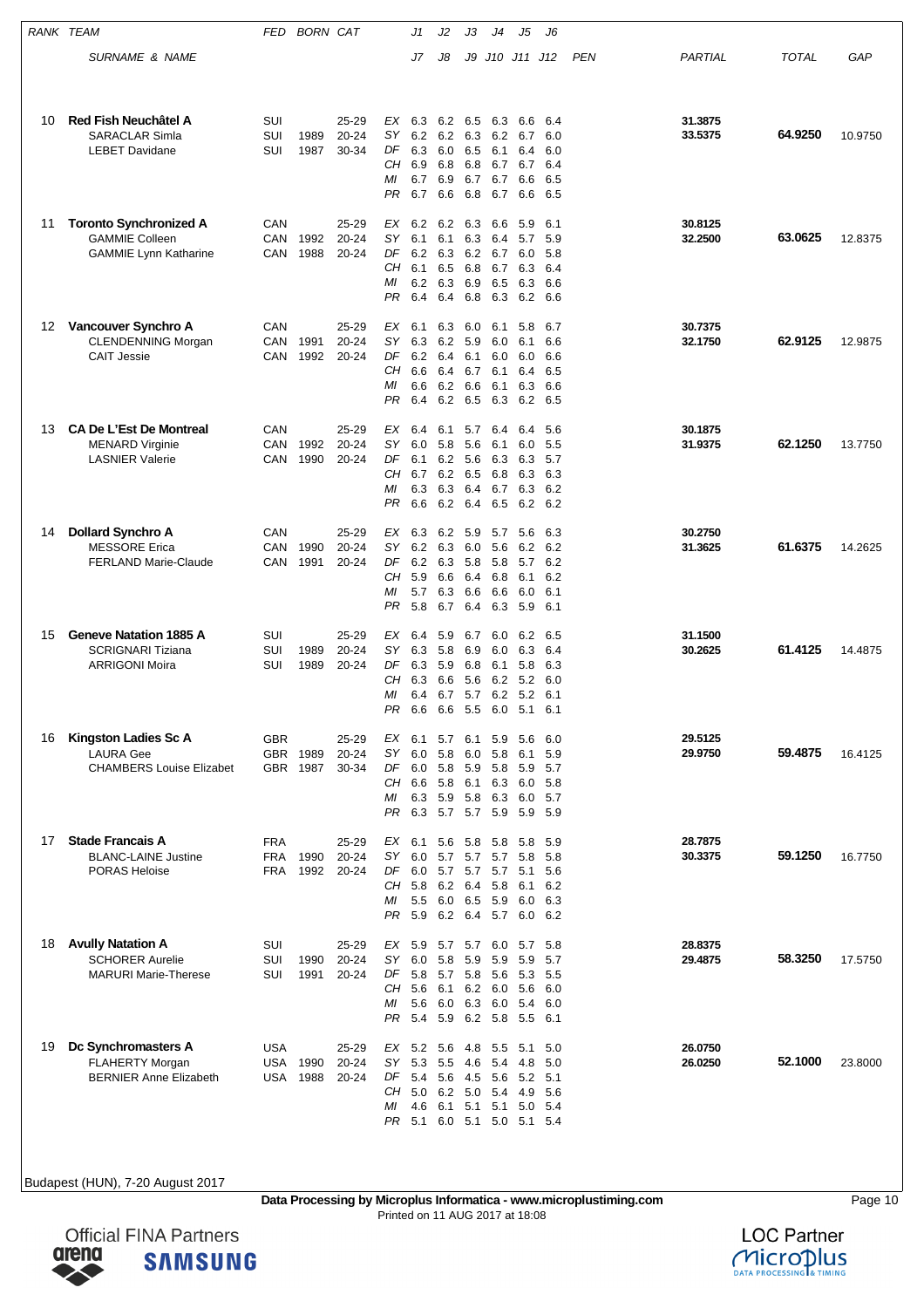|  | RANK TEAM<br>SURNAME & NAME | FED BORN CAT |  | J1 J2 J3 J4 J5 J6<br>J7 J8 J9 J10 J11 J12 PEN |  | PARTIAL | TOTAL | ${\cal G}{\cal A}{\cal P}$ |
|--|-----------------------------|--------------|--|-----------------------------------------------|--|---------|-------|----------------------------|
|  |                             |              |  |                                               |  |         |       |                            |
|  |                             |              |  |                                               |  |         |       |                            |
|  |                             |              |  |                                               |  |         |       |                            |
|  |                             |              |  |                                               |  |         |       |                            |
|  |                             |              |  |                                               |  |         |       |                            |
|  |                             |              |  |                                               |  |         |       |                            |
|  |                             |              |  |                                               |  |         |       |                            |
|  |                             |              |  |                                               |  |         |       |                            |
|  |                             |              |  |                                               |  |         |       |                            |
|  |                             |              |  |                                               |  |         |       |                            |
|  |                             |              |  |                                               |  |         |       |                            |
|  |                             |              |  |                                               |  |         |       |                            |
|  |                             |              |  |                                               |  |         |       |                            |



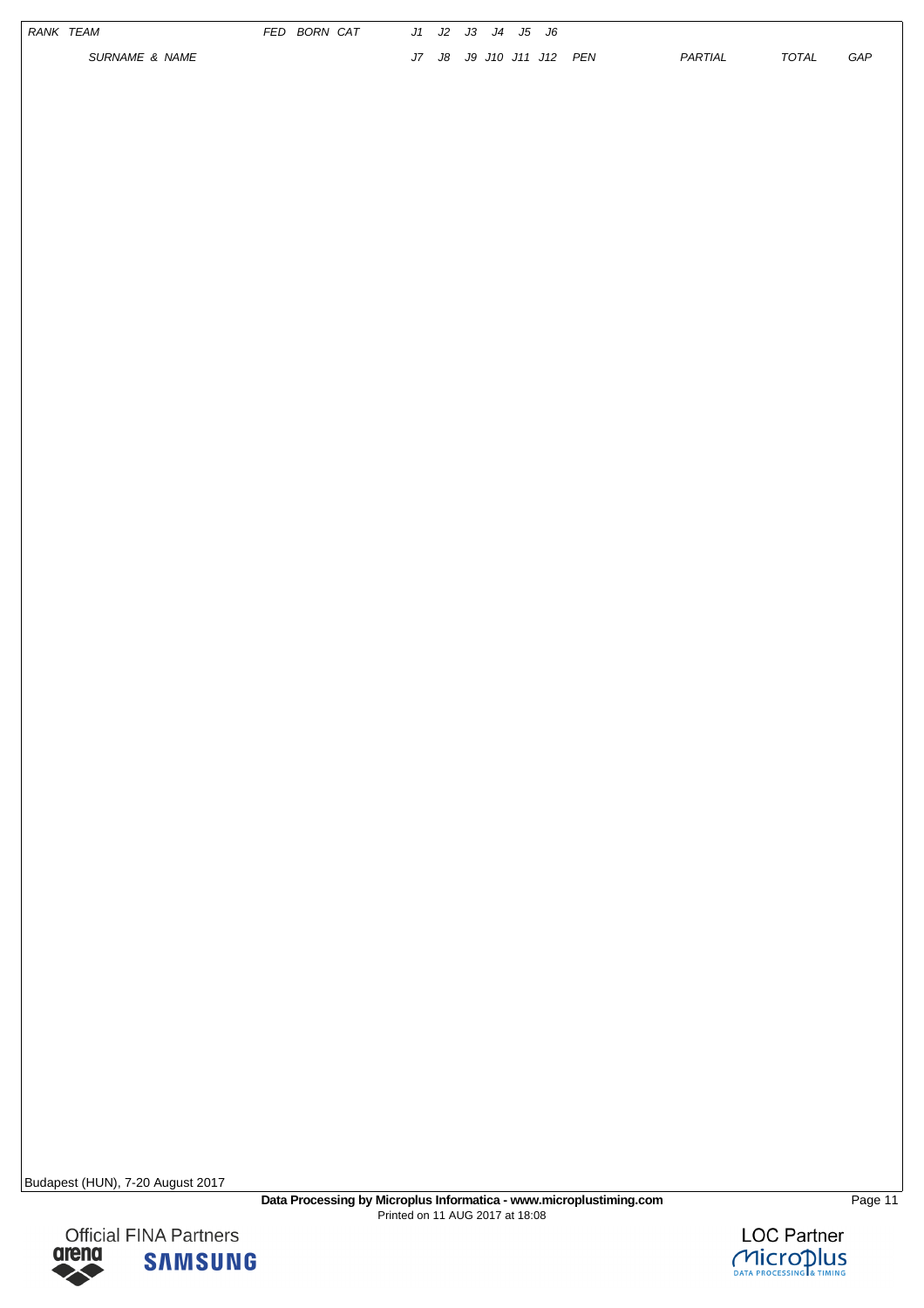





| 4 I I I        |                                                  |            |                 |                | Duet                            |             |             |              |         |
|----------------|--------------------------------------------------|------------|-----------------|----------------|---------------------------------|-------------|-------------|--------------|---------|
|                |                                                  |            |                 |                | <b>Combined Results</b>         |             |             |              |         |
|                |                                                  |            |                 |                |                                 |             |             |              |         |
|                | RANK SURNAME & NAME                              | <b>FED</b> | <b>BORN CAT</b> |                | <b>TEAM</b>                     | <b>TECH</b> | <b>FREE</b> | <b>TOTAL</b> | GAP     |
|                |                                                  |            |                 |                | <b>AGE GROUP 70-79</b>          |             |             |              |         |
| 1              | <b>Edmonton Aquamasters A</b>                    | CAN        |                 | 70-79          | <b>Edmonton Aquamasters</b>     | 50.6250     | 50.7250     | 101.3500     |         |
|                | PATTERSON Loretta                                | CAN        | 1940            | 70-79          |                                 |             |             |              |         |
|                | <b>ANDERSON Marjorie</b>                         | CAN        | 1942            | 70-79          |                                 |             |             |              |         |
| 2              | Unsyncables La Mirada A                          | <b>USA</b> |                 | 70-79          | Unsyncables Of La Mirada        | 51.0000     | 49.1000     | 100.1000     | 1.2500  |
|                | <b>DORFMAN Wendy</b>                             | <b>USA</b> | 1946            | 70-74          |                                 |             |             |              |         |
|                | <b>CHAPMAN Kathy Fuhr</b>                        | USA        | 1943            | 70-74          |                                 |             |             |              |         |
| 3              | Dc Synchromasters A                              | <b>USA</b> |                 | 70-79          | Dc Synchromasters               | 49.2500     | 50.3625     | 99.6125      | 1.7375  |
|                | <b>WEIMAN Nancy</b>                              | <b>USA</b> | 1948            | 60-69          |                                 |             |             |              |         |
|                | NAVASCUES Kathy                                  | <b>USA</b> | 1946            | 70-74          |                                 |             |             |              |         |
|                |                                                  |            |                 |                | <b>AGE GROUP 60-69</b>          |             |             |              |         |
|                |                                                  |            |                 |                |                                 |             |             |              |         |
| 1              | Unsyncables La Mirada A                          | <b>USA</b> |                 | 60-69          | Unsyncables Of La Mirada        | 60.0000     | 60.9250     | 120.9250     |         |
|                | <b>BAROSS Molly</b><br><b>NESBITT Sue</b>        | <b>USA</b> | 1948            | 60-64<br>60-69 |                                 |             |             |              |         |
|                |                                                  | USA        | 1954            |                |                                 |             |             |              |         |
| $\overline{2}$ | <b>Stade Francais A</b>                          | <b>FRA</b> |                 | 60-69          | <b>Stade Francais</b>           | 57.5000     | 56.1500     | 113.6500     | 7.2750  |
|                | <b>NOYER Francoise</b>                           | <b>FRA</b> | 1948            | 60-69          |                                 |             |             |              |         |
|                | <b>BLANC-LAINE Dominique</b>                     | <b>FRA</b> | 1954            | 60-69          |                                 |             |             |              |         |
| 3              | Unsyncables La Mirada B                          | <b>USA</b> |                 | 60-69          | Unsyncables Of La Mirada        | 57.6250     | 54.1375     | 111.7625     | 9.1625  |
|                | <b>BECKWITH Vickie</b>                           | <b>USA</b> | 1952            | 60-69          |                                 |             |             |              |         |
|                | <b>ABBENE Ellen</b>                              | <b>USA</b> | 1956            | 60-64          |                                 |             |             |              |         |
| 4              | Dsz A                                            | <b>NED</b> |                 | 60-69          | Dsz                             | 56.0000     | 55.0000     | 111.0000     | 9.9250  |
|                | <b>HOOGENES Ellen</b>                            | <b>NED</b> | 1956            | 60-69          |                                 |             |             |              |         |
|                | van der KLEIJ Helma                              | <b>NED</b> | 1956            | 60-64          |                                 |             |             |              |         |
| 5              | Sakura Synchronized Sc A                         | <b>JPN</b> |                 | 60-69          | Sakura Synchronized Sc          | 51.3750     | 51.5000     | 102.8750     | 18.0500 |
|                | NAKAYAMA Satomi                                  | <b>JPN</b> | 1950            | 60-69          |                                 |             |             |              |         |
|                | <b>MOROTA Makiko</b>                             | <b>JPN</b> | 1952            | 60-69          |                                 |             |             |              |         |
| 6              | <b>Brighton Dolphin Sc A</b>                     | GBR        |                 | 60-69          | <b>Brighton Dolphin Sc</b>      | 52.0000     | 48.7250     | 100.7250     | 20.2000 |
|                | <b>HAMERTON Margaret</b>                         | <b>GBR</b> | 1955            | 60-69          |                                 |             |             |              |         |
|                | <b>FITZSIMONS Liz</b>                            | GBR        | 1959            | 50-54          |                                 |             |             |              |         |
|                |                                                  |            |                 |                | <b>AGE GROUP 50-59</b>          |             |             |              |         |
|                |                                                  |            |                 |                |                                 |             |             |              |         |
| 1              | <b>Calgary Aquamums A</b>                        | CAN        |                 | 50-59          | <b>Calgary Aquamums Masters</b> | 68.5000     | 68.6500     | 137.1500     |         |
|                | FITZSIMMONS Carol<br><b>KRYCZKA IRWIN Kelly</b>  | CAN<br>CAN | 1961<br>1961    | 50-59<br>50-54 |                                 |             |             |              |         |
|                |                                                  |            |                 |                |                                 |             |             |              |         |
|                | 2 Unsyncables La Mirada B                        | <b>USA</b> |                 | 50-59          | Unsyncables Of La Mirada        | 65.3750     | 63.9250     | 129.3000     | 7.8500  |
|                | <b>WOODS Mary Lou</b><br><b>HERRINGTON Jenny</b> | <b>USA</b> | 1959            | 50-59          |                                 |             |             |              |         |
|                |                                                  | USA        | 1972            | 40-49          |                                 |             |             |              |         |
|                | 3 Rushmoor Synchro Sc A                          | <b>GBR</b> |                 | 50-59          | Rushmoor Synchro Sc             | 65.1250     | 63.9625     | 129.0875     | 8.0625  |
|                | <b>HOLLAND Andrea</b>                            | <b>GBR</b> | 1958            | 50-59          |                                 |             |             |              |         |
|                | <b>WILSON Carolyn</b>                            | GBR        | 1959            | 50-59          |                                 |             |             |              |         |
|                | 4 Unsyncables La Mirada C                        | <b>USA</b> |                 | 50-59          | Unsyncables Of La Mirada        | 64.0000     | 63.4375     | 127.4375     | 9.7125  |
|                | BEAN Lea                                         | <b>USA</b> | 1965            | 50-59          |                                 |             |             |              |         |
|                | ROSOLOWSKI Karen                                 | <b>USA</b> | 1960            | 50-59          |                                 |             |             |              |         |
| 5              | <b>Vw Mannheim B</b>                             | <b>GER</b> |                 | 50-59          | Vw Mannheim                     | 61.8750     | 58.6875     | 120.5625     | 16.5875 |
|                | <b>HUNDSHAMMER Charlotte</b>                     | GER        | 1965            | 50-54          |                                 |             |             |              |         |
|                | <b>BORN Sonja</b>                                | GER        | 1965            | 50-54          |                                 |             |             |              |         |
| 6.             | Erster Sodener Sc 1927 A                         | GER        |                 | 50-59          | Erster Sodener Sc 1927          | 59.8750     | 56.9500     | 116.8250     | 20.3250 |
|                | <b>ZOLLER Ulrike</b>                             | GER        | 1963            | 50-54          |                                 |             |             |              |         |
|                | <b>SMOLNIK Kerstin</b>                           | GER        | 1967            | 50-54          |                                 |             |             |              |         |

Budapest (HUN), 7-20 August 2017 CSS-MAS.24.12.0 / 1

その

Enes



**Official FINA Partners** arena **SAMSUNG**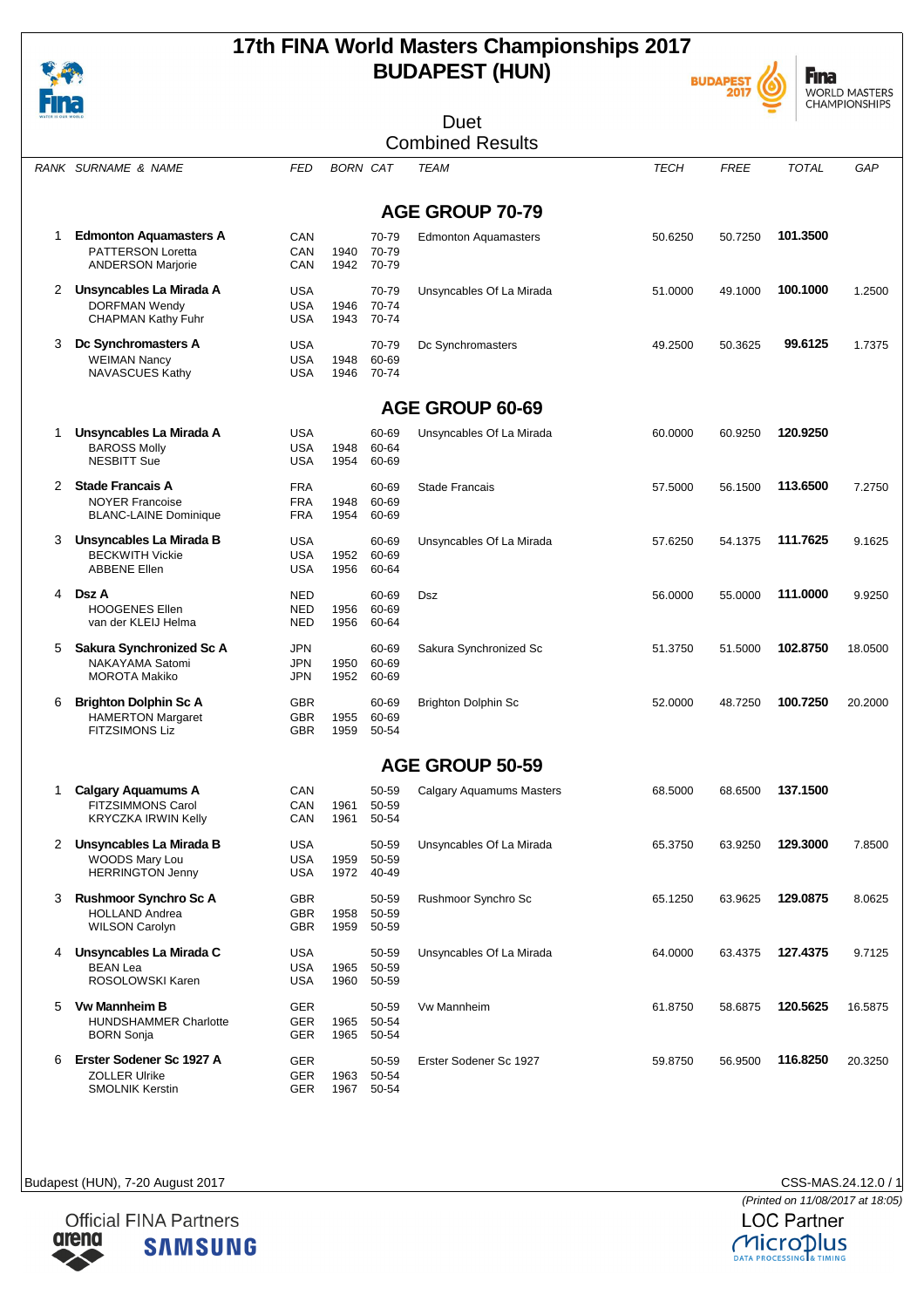|    | RANK SURNAME & NAME                                                                      | FED                                    | <b>BORN CAT</b> |                             | <b>TEAM</b>                    | <b>TECH</b> | <b>FREE</b> | <b>TOTAL</b> | GAP     |
|----|------------------------------------------------------------------------------------------|----------------------------------------|-----------------|-----------------------------|--------------------------------|-------------|-------------|--------------|---------|
| 7  | <b>Tritones Sc A</b><br><b>SOMEI Fumiko</b>                                              | <b>JPN</b><br><b>JPN</b>               | 1966            | 50-59<br>50-59              | <b>Tritones Sc</b>             | 59.1250     | 57.2625     | 116.3875     | 20.7625 |
|    | <b>TAKEUCHI Mio</b>                                                                      | <b>JPN</b>                             | 1966            | 50-54                       |                                |             |             |              |         |
| 8  | Sakura Synchronized Sc A<br>MOGAMI Ikue<br><b>IWANO Mai</b>                              | JPN<br><b>JPN</b><br><b>JPN</b>        | 1954<br>1974    | 50-59<br>60-69<br>40-49     | Sakura Synchronized Sc         | 58.7500     | 56.0750     | 114.8250     | 22.3250 |
| 9  | Heaven 2 A<br><b>PICCIONI Barbara</b><br><b>CRIMINI Claudia</b>                          | ITA<br>ITA<br><b>ITA</b>               | 1962<br>1960    | 50-59<br>50-54<br>50-54     | Heaven <sub>2</sub>            | 60.0000     | 53.7875     | 113.7875     | 23.3625 |
| 10 | <b>Northern Colorado A</b><br><b>MEITIN Laura</b><br><b>MEITIN Becky</b>                 | <b>USA</b><br><b>USA</b><br><b>USA</b> | 1981<br>1950    | 50-59<br>30-34<br>60-69     | Northern Colorado Synchro      | 58.5000     | 55.0500     | 113.5500     | 23.6000 |
| 11 | <b>Brighton Dolphin Sc A</b><br><b>LONG Anne</b><br><b>DOIDGE Linda</b>                  | <b>GBR</b><br><b>GBR</b><br><b>GBR</b> | 1967<br>1955    | 50-59<br>50-54<br>60-64     | <b>Brighton Dolphin Sc</b>     | 57.1250     | 54.1750     | 111.3000     | 25.8500 |
| 12 | Sg Norderstedt A<br><b>SZIEDELL Andrea</b><br><b>KLOCKE Anja</b>                         | <b>GER</b><br><b>GER</b><br><b>GER</b> | 1965<br>1966    | 50-59<br>50-54<br>50-54     | Sg Wasserratten Norderstedt    | 56.5000     | 54.7750     | 111.2750     | 25.8750 |
| 13 | Zw Westland A<br><b>ZWAAN Linda</b><br>de ZEEUW Mieke                                    | <b>NED</b><br><b>NED</b><br><b>NED</b> | 1968<br>1966    | 50-59<br>40-44<br>50-54     | Zwemvereniging Westland        | 56.8750     | 54.2500     | 111.1250     | 26.0250 |
| 14 | <b>Zwemclub Atlandis A</b><br><b>MICHILS Genevieve</b><br><b>BAES Alexandra</b>          | <b>BEL</b><br>BEL<br><b>BEL</b>        | 1970<br>1963    | 50-59<br>40-49<br>50-59     | Zwemclub Atlandis              | 56.7500     | 53.5875     | 110.3375     | 26.8125 |
| 15 | Sakura Synchronized Sc B<br><b>SARUTA Chikako</b><br>TAKADA Yoko                         | JPN<br>JPN<br>JPN                      | 1963<br>1955    | 50-59<br>50-59<br>60-69     | Sakura Synchronized Sc         | 55.6250     | 53.9750     | 109.6000     | 27.5500 |
| 16 | Heaven 2 B<br><b>FELICE Roberta</b><br><b>SCORSINO Francesca</b>                         | <b>ITA</b><br>ITA<br>ITA               | 1964<br>1968    | 50-59<br>50-54<br>40-44     | Heaven <sub>2</sub>            | 56.3750     | 52.7500     | 109.1250     | 28.0250 |
| 17 | Unsyncables La Mirada A<br><b>CASSIDY Lee</b><br><b>CRAWFORD Lori Beth</b>               | <b>USA</b><br><b>USA</b><br>USA        | 1949<br>1977    | 50-59<br>60-69<br>40-49     | Unsyncables Of La Mirada       | 52.8750     | 52.6375     | 105.5125     | 31.6375 |
|    |                                                                                          |                                        |                 |                             | <b>AGE GROUP 40-49</b>         |             |             |              |         |
| 1  | Santa Clara Aquamaids A<br>van der VELDEN Bianca<br>van der VELDEN Sonja                 | <b>USA</b><br>USA<br>USA               | 1976<br>1976    | 40-49<br>40-44<br>40-44     | Santa Clara                    | 78.0000     | 76.1125     | 154.1125     |         |
|    | 2 CA De L'Est De Montreal<br><b>TASCHEREAU Marie-Stefani</b><br><b>BEAUDET Dominique</b> | CAN<br>CAN<br>CAN                      | 1976<br>1975    | 40-49<br>$40 - 44$<br>40-44 | Club Aquatique Est De Montreal | 68.7500     | 64.4875     | 133.2375     | 20.8750 |
| 3  | Rushmoor Synchro Sc A<br><b>DAVIES Rachel</b><br><b>REUKERS Grace</b>                    | <b>GBR</b><br><b>GBR</b><br><b>GBR</b> | 1974<br>1972    | 40-49<br>40-49<br>40-44     | Rushmoor Synchro Sc            | 64.1250     | 59.7000     | 123.8250     | 30.2875 |
| 4  | Unsyncables La Mirada A<br>McKAY Catherine Paige<br><b>BROOKS Ymajahi</b>                | <b>USA</b><br><b>USA</b><br><b>USA</b> | 1974<br>1979    | 40-49<br>$40 - 44$<br>30-34 | Unsyncables Of La Mirada       | 65.6250     | 57.8500     | 123.4750     | 30.6375 |
| 5  | S.D. Anaitasuna A<br><b>GARDE ETAYO Laura</b><br>SARRIGUREN ARANA Lola                   | <b>ESP</b><br><b>ESP</b><br><b>ESP</b> | 1973<br>1964    | 40-49<br>40-44<br>50-54     | S.D. Anaitasuna                | 62.1250     | 60.0500     | 122.1750     | 31.9375 |
| 6  | Nuoto Bergamo Alta Coop<br><b>ORRIERI Laura</b><br><b>ZENOBI Lorena</b>                  | ITA<br>ITA<br>ITA                      | 1989<br>1964    | 40-49<br>20-24<br>50-59     | Nuoto Bergamo Alta Coop        | 62.8750     | 59.2875     | 122.1625     | 31.9500 |
| 7  | <b>Club Brossard Synchro A</b><br><b>MAILLE Isabelle</b><br><b>CAMBRONNE France</b>      | CAN<br>CAN<br>CAN                      | 1968<br>1967    | 40-49<br>40-49<br>50-54     | Club Brossard Synchro          | 60.8750     | 58.3625     | 119.2375     | 34.8750 |
| 8  | Heaven 2 A<br>SIRAGUSA Floriana<br><b>BOTTA Annalisa</b>                                 | ITA<br>ITA<br>ITA                      | 1970<br>1971    | 40-49<br>40-44<br>40-44     | Heaven <sub>2</sub>            | 61.0000     | 58.2125     | 119.2125     | 34.9000 |

CSS-MAS.24.12.0 / 2<br>(Printed on 11/08/2017 at 18:05)<br>LOC Partner MICroplus

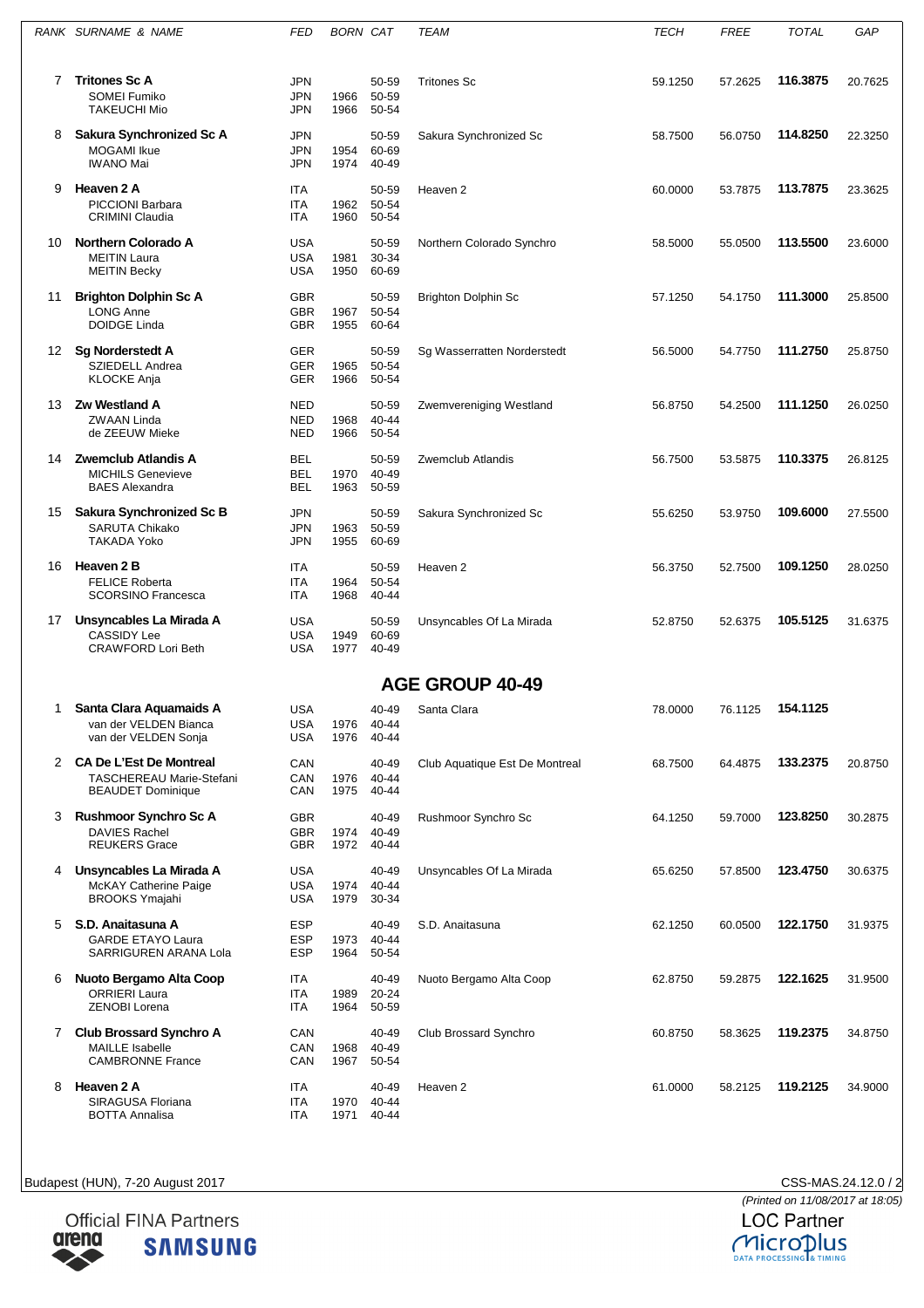|                | RANK SURNAME & NAME                                                                                   | FED                                                  | <b>BORN CAT</b>      |                                  | TEAM                                   | <b>TECH</b> | <b>FREE</b> | TOTAL    | GAP     |  |  |  |  |  |
|----------------|-------------------------------------------------------------------------------------------------------|------------------------------------------------------|----------------------|----------------------------------|----------------------------------------|-------------|-------------|----------|---------|--|--|--|--|--|
| 9              | <b>Argentario Nuoto A</b><br><b>IACOVACCI Michela</b><br><b>FANCIULLI Sara</b><br><b>SCOTTO Lucia</b> | ITA<br><b>ITA</b><br>ITA<br><b>ITA</b>               | 1977<br>1977<br>1974 | 40-49<br>40-44<br>40-44<br>40-49 | Argentario Nuoto                       | 60.0000     | 57.5625     | 117.5625 | 36.5500 |  |  |  |  |  |
| 10             | Pessac Nat'Synchro A<br><b>RAIMAT Anne</b><br><b>LAIR Veronique</b>                                   | <b>FRA</b><br><b>FRA</b><br><b>FRA</b>               | 1970<br>1970         | 40-49<br>40-44<br>40-44          | Pessac Nat'Synchro                     | 60.3750     | 56.7000     | 117.0750 | 37.0375 |  |  |  |  |  |
| 11             | Unsyncables La Mirada B<br><b>SUBRAMANIAM Sylvia</b><br><b>BALL Lorena</b>                            | <b>USA</b><br><b>USA</b><br><b>USA</b>               | 1959<br>1992         | 40-49<br>50-54<br>20-24          | Unsyncables Of La Mirada               | 61.0000     | 55.9375     | 116.9375 | 37.1750 |  |  |  |  |  |
| 12             | <b>Quebec Excellence A</b><br><b>GIGUERE Nicole</b><br><b>BOUCHER Caroline</b>                        | CAN<br>CAN<br>CAN                                    | 1960<br>1979         | 40-49<br>50-54<br>30-34          | Quebec Excellence Synchro              | 59.0000     | 55.4625     | 114.4625 | 39.6500 |  |  |  |  |  |
| 13             | Mty Urberach 1901 A<br>DOMIJAN SCHWARZKOPF Ann<br><b>EDER Manuela</b>                                 | <b>GER</b><br>GER<br>GER                             | 1964<br>1972         | 40-49<br>50-54<br>40-49          | Mty Urberach 1901                      | 59.3750     | 54.6000     | 113.9750 | 40.1375 |  |  |  |  |  |
| 14             | Redwood Empire Synchro A<br><b>SCHROEDER Katelin Robert</b><br><b>SCHROEDER Christine</b>             | <b>USA</b><br><b>USA</b><br><b>USA</b>               | 1990<br>1951         | 40-49<br>20-24<br>60-69          | Redwood Empire Synchro                 | 57.2500     | 56.5375     | 113.7875 | 40.3250 |  |  |  |  |  |
| 15             | <b>Burnaby Caprice Synchro</b><br><b>MARKSER Melinda</b><br><b>THIVIERGE Line</b>                     | CAN<br>CAN<br>CAN                                    | 1988<br>1954         | 40-49<br>$20 - 24$<br>60-64      | <b>Burnaby Caprice Synchronized</b>    | 58.2500     | 52.0875     | 110.3375 | 43.7750 |  |  |  |  |  |
| 16             | Vancouver Synchro A<br><b>GANDERTON Angela</b><br>MESZAROS Melinda                                    | CAN<br>CAN<br>CAN                                    | 1982<br>1965         | 40-49<br>30-34<br>50-54          | Vancouver Masters Synchro              | 52.6250     | 47.2250     | 99.8500  | 54.2625 |  |  |  |  |  |
|                | <b>AGE GROUP 30-39</b>                                                                                |                                                      |                      |                                  |                                        |             |             |          |         |  |  |  |  |  |
| 1              | Unsyncables La Mirada C<br><b>LICCARDO Teresa</b><br><b>NESBITT Barbara</b>                           | <b>USA</b><br><b>USA</b><br>USA                      | 1984<br>1987         | 30-39<br>30-39<br>30-39          | Unsyncables Of La Mirada               | 76.3750     | 74.1625     | 150.5375 |         |  |  |  |  |  |
| 2              | Unsyncables La Mirada B<br><b>ARBAS Alia</b><br><b>ARBAS Audra</b><br><b>BECKWITH Jenni</b>           | <b>USA</b><br><b>USA</b><br><b>USA</b><br><b>USA</b> | 1980<br>1984<br>1988 | 30-39<br>30-34<br>30-34<br>20-24 | Unsyncables Of La Mirada               | 72.5000     | 70.5000     | 143.0000 | 7.5375  |  |  |  |  |  |
| 3              | <b>Colomiers Synchronisee A</b><br>DEBREUQUE Maud<br><b>GACHIE Emmanuelle</b>                         | <b>FRA</b><br>FRA<br><b>FRA</b>                      | 1981<br>1986         | 30-39<br>30-34<br>30-34          | <b>Colomiers Natation Synchronisee</b> | 72.7500     | 69.4875     | 142.2375 | 8.3000  |  |  |  |  |  |
| 4              | Angers A<br><b>LECUIT Lidwine</b><br><b>CAILLIER Margaux</b>                                          | <b>FRA</b><br><b>FRA</b><br><b>FRA</b>               | 1984<br>1984         | 30-39<br>30-39<br>30-39          | Angers Natation Synchronisee           | 71.5000     | 70.5125     | 142.0125 | 8.5250  |  |  |  |  |  |
| 5              | P. Laigue D'Oullins A<br><b>LONG Anne-Charlotte</b><br><b>CASTERAN Cecile</b>                         | <b>FRA</b><br><b>FRA</b><br><b>FRA</b>               | 1986<br>1980         | 30-39<br>30-34<br>30-34          | Patronnage Laique D'Oullins            | 71.6250     | 70.3125     | 141.9375 | 8.6000  |  |  |  |  |  |
| 6              | <b>Olympic Nice Natation A</b><br><b>RINALDI Marion</b><br><b>TASSONE Emmanuelle</b>                  | <b>FRA</b><br><b>FRA</b><br><b>FRA</b>               | 1979<br>1982         | 30-39<br>30-34<br>30-34          | <b>Olympic Nice Natation</b>           | 71.7500     | 68.5000     | 140.2500 | 10.2875 |  |  |  |  |  |
| $\overline{7}$ | <b>Syncro Med Muri Antichi</b><br><b>BONICA Paola</b><br>CHIARENZA Carmen                             | ITA<br>ITA<br>ITA                                    | 1978<br>1991         | 30-39<br>30-34<br>20-24          | Syncro Med Muri Antichi                | 70.7500     | 69.3500     | 140.1000 | 10.4375 |  |  |  |  |  |
| 8              | Sg Stadtwerke Munchen A<br><b>WRASE Bettina</b><br>KRYVOSHEYA Anastasiya<br><b>BOTHEN-LINTNER Eva</b> | GER<br>GER<br>GER<br>GER                             | 1983<br>1991<br>1990 | 30-39<br>30-39<br>20-24<br>20-24 | Sg Stadtwerke Munchen                  | 70.2500     | 69.0625     | 139.3125 | 11.2250 |  |  |  |  |  |
| 9              | Ncalp'38 A<br><b>DIGONNET Amandine</b><br><b>FILATONDI Francesca</b>                                  | <b>FRA</b><br><b>FRA</b><br>FRA                      | 1991<br>1978         | 30-39<br>20-24<br>30-34          | Ncalp'38                               | 70.2500     | 68.6750     | 138.9250 | 11.6125 |  |  |  |  |  |
| 10             | <b>Pully-Natation A</b><br>DURUSSEL Fabienne<br><b>BRON Magali</b>                                    | SUI<br>SUI<br>SUI                                    | 1980<br>1979         | 30-39<br>30-39<br>30-34          | Pully-Natation                         | 70.3750     | 67.7625     | 138.1375 | 12.4000 |  |  |  |  |  |

CSS-MAS.24.12.0 / 3<br>(Printed on 11/08/2017 at 18:05)<br>LOC Partner



MICroplus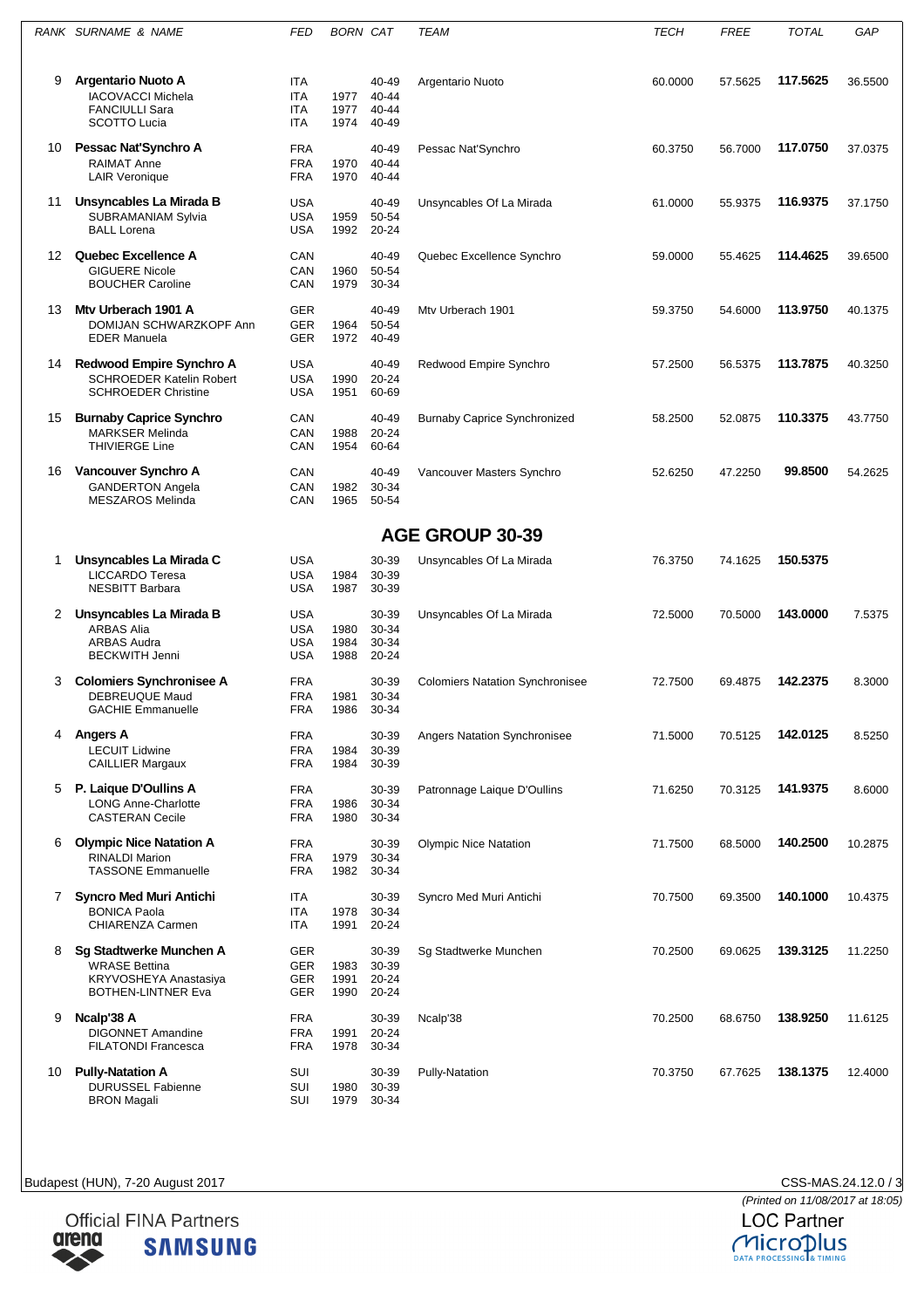|    | RANK SURNAME & NAME                                                                                           | FED                                           | <b>BORN CAT</b>      |                                  | TEAM                                  | <b>TECH</b> | <b>FREE</b> | <b>TOTAL</b> | GAP     |
|----|---------------------------------------------------------------------------------------------------------------|-----------------------------------------------|----------------------|----------------------------------|---------------------------------------|-------------|-------------|--------------|---------|
| 11 | <b>Belvarosi Honved B</b><br>FELFOLDI Andrea<br><b>BIHARI Sara</b><br><b>TEMESI Szandra</b>                   | HUN<br><b>HUN</b><br>HUN<br>HUN               | 1986<br>1986<br>1986 | 30-39<br>30-34<br>30-34<br>30-34 | Belvarosi Honved Egyesulet            | 68.5000     | 69.0125     | 137.5125     | 13.0250 |
| 11 | Synchro Bratislava A<br><b>DUCHONOVA Katarina</b><br>DULOVA ALLAROVA Livia                                    | <b>SVK</b><br><b>SVK</b><br><b>SVK</b>        | 1985<br>1974         | 30-39<br>30-34<br>40-49          | Synchro Bratislava                    | 71.2500     | 66.2625     | 137.5125     | 13.0250 |
| 13 | <b>Synchro Club Bree A</b><br><b>HOUBEN Leen</b><br><b>BROCKMANS Charlotte</b>                                | <b>BEL</b><br><b>BEL</b><br><b>BEL</b>        | 1987<br>1984         | 30-39<br>30-34<br>30-34          | Synchro Club Bree                     | 70.0000     | 67.0250     | 137.0250     | 13.5125 |
| 14 | <b>Morges-Natation A</b><br>SABELLA Nada<br><b>ERNE Sabrina</b>                                               | SUI<br>SUI<br>SUI                             | 1983<br>1985         | 30-39<br>30-34<br>30-34          | Morges-Natation                       | 70.1250     | 66.5750     | 136.7000     | 13.8375 |
| 15 | <b>Toronto Synchronized A</b><br><b>HOEY Danielle</b><br><b>PATE Lesley</b>                                   | CAN<br>CAN<br>CAN                             | 1982<br>1981         | 30-39<br>30-34<br>30-34          | <b>Toronto Synchronized Swim Club</b> | 67.7500     | 67.2750     | 135.0250     | 15.5125 |
| 16 | <b>CA De L'Est De Montreal</b><br><b>BELANGER Annie</b><br>PERREAULT Marylene                                 | CAN<br>CAN<br>CAN                             | 1986<br>1986         | 30-39<br>30-34<br>30-34          | Club Aquatique Est De Montreal        | 68.3750     | 66.4125     | 134.7875     | 15.7500 |
| 17 | Eintracht Karlsfeld A<br><b>SENDER GORRIZ Miriam</b><br><b>KORNBICHLER Gabriele</b><br><b>HUBNER Michelle</b> | <b>GER</b><br><b>GER</b><br>GER<br><b>GER</b> | 1989<br>1975<br>1982 | 30-39<br>25-29<br>40-49<br>30-39 | <b>Tsv Eintracht Karlsfeld</b>        | 67.3750     | 65.2125     | 132.5875     | 17.9500 |
| 18 | <b>Sg Stadtwerke Munchen B</b><br><b>BANTLE Anna-Lena</b><br>MONTOYA GOMEZ Ana Maria                          | <b>GER</b><br><b>GER</b><br><b>GER</b>        | 1983<br>1986         | 30-39<br>30-34<br>30-34          | Sg Stadtwerke Munchen                 | 67.5000     | 64.2250     | 131.7250     | 18.8125 |
| 19 | <b>Belvarosi Honved A</b><br><b>FARAGA Szilvia</b><br><b>FALKAY Reka</b>                                      | <b>HUN</b><br><b>HUN</b><br><b>HUN</b>        | 1984<br>1979         | 30-39<br>30-34<br>30-34          | Belvarosi Honved Egyesulet            | 67.3750     | 63.4375     | 130.8125     | 19.7250 |
| 20 | <b>Vw Mannheim A</b><br>STOCKLIN Sonja<br><b>GABERSEK Diana</b>                                               | <b>GER</b><br><b>GER</b><br><b>GER</b>        | 1975<br>1980         | 30-39<br>40-44<br>30-34          | <b>Vw Mannheim</b>                    | 67.1250     | 63.3250     | 130.4500     | 20.0875 |
| 21 | <b>Psv B</b><br><b>CLAESSENS Lineke</b><br><b>WIJERING Barbara</b>                                            | <b>NED</b><br><b>NED</b><br>NED               | 1981<br>1983         | 30-39<br>30-39<br>30-34          | Psv                                   | 66.6250     | 63.3875     | 130.0125     | 20.5250 |
| 22 | <b>Sydney Emeralds A</b><br><b>DIATO Serena</b><br><b>DAVIS Kimberly</b>                                      | AUS<br>AUS<br><b>AUS</b>                      | 1992<br>1982         | 30-39<br>20-24<br>30-34          | Sydney Emeralds Synchro Club          | 65.7500     | 63.3500     | 129.1000     | 21.4375 |
| 23 | Vancouver Synchro A<br><b>HENRICKSON Meghan Kathle</b><br><b>HIGGINS Erin</b>                                 | CAN<br>CAN<br>CAN                             | 1980<br>1985         | 30-39<br>30-34<br>30-34          | Vancouver Masters Synchro             | 66.2500     | 62.0500     | 128.3000     | 22.2375 |
| 24 | Erster Sodener Sc 1927 A<br><b>THOMAS Sylvia Louise</b><br><b>GOLLA Christiane</b>                            | <b>GER</b><br><b>GER</b><br><b>GER</b>        | 1986<br>1984         | 30-39<br>30-34<br>30-34          | Erster Sodener Sc 1927                | 64.6250     | 62.5875     | 127.2125     | 23.3250 |
| 25 | Seymour Synchro Swim B<br>RUKAZENKOVA-CLEVERLY Nat<br><b>WINTER Elizabeth</b>                                 | <b>GBR</b><br>GBR<br>GBR                      | 1986<br>1983         | 30-39<br>30-39<br>30-39          | Seymour Synchro Swim Sch              | 64.5000     | 61.9375     | 126.4375     | 24.1000 |
| 26 | Unsyncables La Mirada A<br><b>SAUNDERS Tamar</b><br><b>SAUNDERS Philicia</b>                                  | <b>USA</b><br><b>USA</b><br><b>USA</b>        | 1986<br>1988         | 30-39<br>30-34<br>25-29          | Unsyncables Of La Mirada              | 64.0000     | 60.4750     | 124.4750     | 26.0625 |
| 27 | <b>Toronto Tsunamis A</b><br><b>QUAILE Jessica</b><br><b>OLEKSAK Aleksandra</b>                               | CAN<br>CAN<br>CAN                             | 1985<br>1983         | 30-39<br>30-34<br>30-34          | <b>Toronto Tsunamis Masters</b>       | 63.7500     | 58.7750     | 122.5250     | 28.0125 |
| 28 | Simklubben Neptun A<br>STRANDLUND Sara<br>STRANDLUND Maria                                                    | <b>SWE</b><br><b>SWE</b><br><b>SWE</b>        | 1985<br>1987         | 30-39<br>30-34<br>30-34          | Simklubben Neptun                     | 61.8750     | 60.3625     | 122.2375     | 28.3000 |
| 29 | <b>H2O B</b><br><b>SCORSINO Federica</b><br><b>TRAFICANTE Arianna</b>                                         | ITA<br>ITA<br><b>ITA</b>                      | 1970<br>1992         | 30-39<br>40-49<br>25-29          | H <sub>2</sub> O                      | 63.2500     | 58.3500     | 121.6000     | 28.9375 |



CSS-MAS.24.12.0 / 4<br>(Printed on 11/08/2017 at 18:05)<br>LOC Partner MICroplus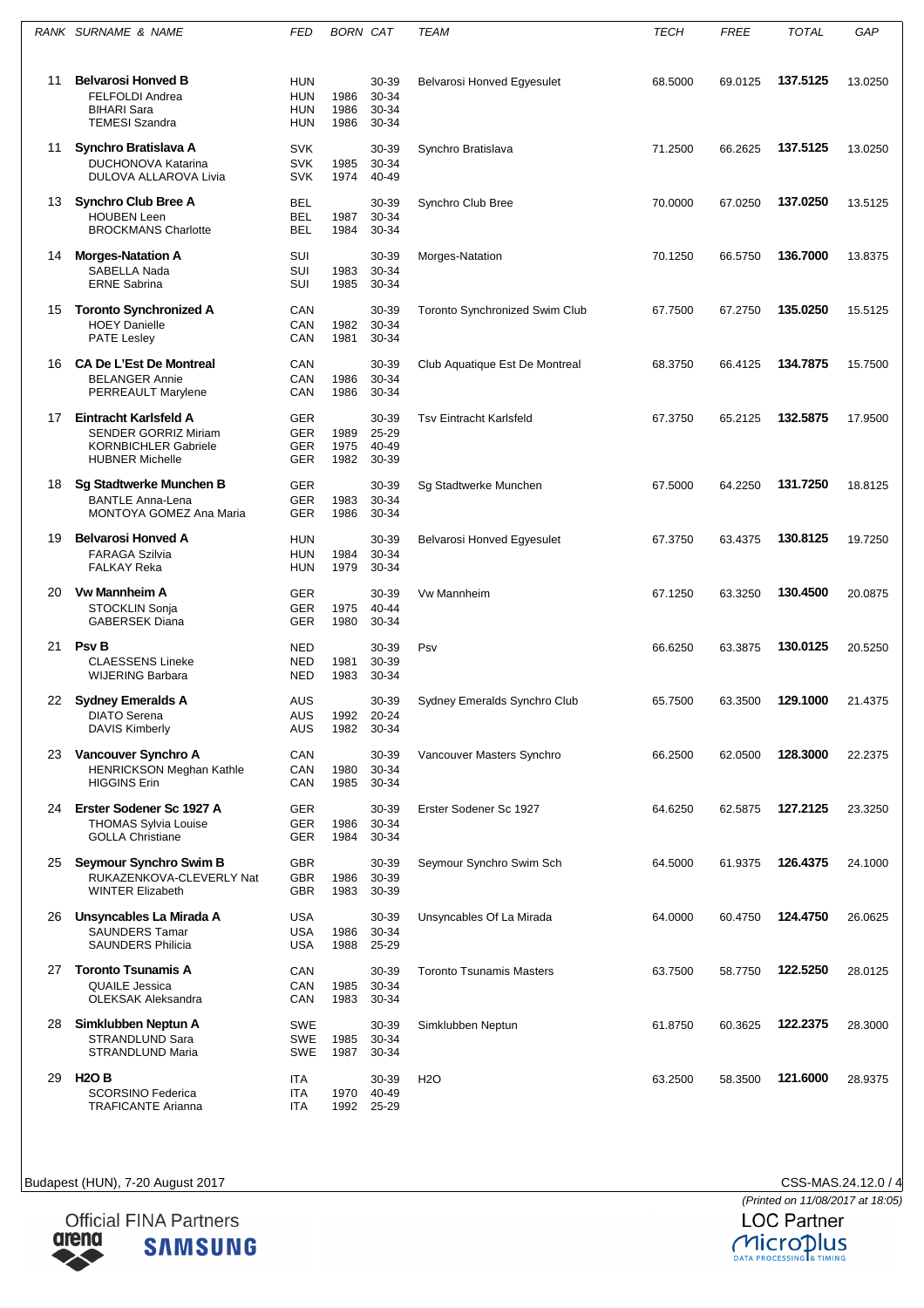|    | RANK SURNAME & NAME                                                                       | FED                                    | BORN CAT     |                             | TEAM                                  | <b>TECH</b> | FREE    | <b>TOTAL</b> | GAP     |
|----|-------------------------------------------------------------------------------------------|----------------------------------------|--------------|-----------------------------|---------------------------------------|-------------|---------|--------------|---------|
| 30 | <b>Entente Louvierois A</b><br><b>D'ANDREA Leslie</b><br><b>HURBIN Olivia</b>             | <b>BEL</b><br><b>BEL</b><br>BEL        | 1989<br>1984 | 30-39<br>$20 - 24$<br>30-39 | Entente Des Nageurs Louvierois        | 61.6250     | 56.4875 | 118.1125     | 32.4250 |
| 31 | <b>Psv A</b><br><b>EBELTIES Jisca</b><br><b>MEEUWS Delphie</b>                            | <b>NED</b><br><b>NED</b><br><b>NED</b> | 1985<br>1978 | 30-39<br>30-34<br>30-34     | Psv                                   | 62.0000     | 54.8250 | 116.8250     | 33.7125 |
| 32 | Mty Urberach 1901 A<br><b>FANTUR Anna</b><br><b>TIETZ Susanne</b>                         | <b>GER</b><br><b>GER</b><br><b>GER</b> | 1990<br>1983 | 30-39<br>20-24<br>30-34     | Mty Urberach 1901                     | 60.1250     | 53.6875 | 113.8125     | 36.7250 |
| 33 | <b>Gotham Synchronized A</b><br><b>CRONIN Nora Marie</b><br><b>FERNANDEZ FERRI Marina</b> | <b>USA</b><br><b>USA</b><br><b>USA</b> | 1981<br>1980 | 30-39<br>30-34<br>30-34     | Gotham Synchronized Swimming          | 50.6250     | 47.5125 | 98.1375      | 52.4000 |
|    |                                                                                           |                                        |              |                             | <b>AGE GROUP 25-29</b>                |             |         |              |         |
| 1  | <b>Bysc-Zuglo A</b><br><b>KISS Julia</b><br>GIESZERNE GYORI Juli                          | <b>HUN</b><br>HUN<br>HUN               | 1989<br>1988 | 25-29<br>20-24<br>20-24     | Bvsc-Zuglo                            | 77.2500     | 75.9000 | 153.1500     |         |
| 2  | Bvsc-Zuglo B<br><b>KOVACS Dorottva</b><br><b>STUMPF Kata</b>                              | <b>HUN</b><br><b>HUN</b><br>HUN        | 1990<br>1989 | 25-29<br>20-24<br>20-24     | Bysc-Zuglo                            | 75.8750     | 74.9000 | 150.7750     | 2.3750  |
| 3  | Tj Tesla Brno A<br><b>KINCOVA Daniela</b><br><b>HRUBA Denisa</b>                          | CZE<br>CZE<br>CZE                      | 1989<br>1989 | 25-29<br>20-24<br>25-29     | Tj Tesla Brno                         | 74.0000     | 72.8375 | 146.8375     | 6.3125  |
| 4  | Real Canoe N.C. A<br><b>VELASCO HUMANES Iciar</b><br>FERNANDEZ PADORNO Esther             | <b>ESP</b><br><b>ESP</b><br><b>ESP</b> | 1992<br>1991 | 25-29<br>$20 - 24$<br>20-24 | Real Canoe N.C.                       | 70.2500     | 69.9625 | 140.2125     | 12.9375 |
| 5  | Dimensione Dello Sport A<br><b>AMIRA Marlene Eleonora</b><br><b>ULRICH Monica</b>         | ITA<br><b>ITA</b><br>ITA               | 1992<br>1992 | 25-29<br>25-29<br>25-29     | Dds Dimensione Dello Sport            | 70.7500     | 68.8125 | 139.5625     | 13.5875 |
| 6  | <b>Lausanne Natation A</b><br><b>BEGG Roxane</b><br>POUCHELE Morgane                      | SUI<br>SUI<br>SUI                      | 1992<br>1990 | $25 - 29$<br>20-24<br>20-24 | Lausanne Natation                     | 70.0000     | 69.4750 | 139.4750     | 13.6750 |
| 7  | <b>Swol 1894 A</b><br>van de CRAATS Joselien<br>van SCHUPPEN Natasja                      | <b>NED</b><br><b>NED</b><br><b>NED</b> | 1989<br>1987 | 25-29<br>20-24<br>30-39     | <b>Swol 1894</b>                      | 69.8750     | 66.7375 | 136.6125     | 16.5375 |
| 8  | C.U.S. G.E.A.S. Milano A<br>de BOSIO Giulia<br><b>DONNET Beatrice</b>                     | <b>ITA</b><br>ITA<br>ITA               | 1991<br>1990 | 25-29<br>20-24<br>20-24     | C.U.S. G.E.A.S. Milano                | 69.6250     | 66.9125 | 136.5375     | 16.6125 |
| 9  | York Synchro A<br><b>MACLEAN Julia</b><br><b>DURAND Courtney</b>                          | CAN<br>CAN<br>CAN                      | 1991<br>1991 | 25-29<br>25-29<br>20-24     | York Synchro                          | 68.6250     | 66.1000 | 134.7250     | 18.4250 |
| 10 | Red Fish Neuchâtel A<br><b>SARACLAR Simla</b><br><b>LEBET Davidane</b>                    | SUI<br>SUI<br>SUI                      | 1989<br>1987 | 25-29<br>$20 - 24$<br>30-34 | Red Fish Neuchâtel                    | 67.8750     | 64.9250 | 132.8000     | 20.3500 |
| 11 | Vancouver Synchro A<br><b>CLENDENNING Morgan</b><br><b>CAIT Jessie</b>                    | CAN<br>CAN<br>CAN                      | 1991<br>1992 | 25-29<br>$20 - 24$<br>20-24 | Vancouver Masters Synchro             | 68.0000     | 62.9125 | 130.9125     | 22.2375 |
| 12 | <b>Toronto Synchronized A</b><br><b>GAMMIE Colleen</b><br><b>GAMMIE Lynn Katharine</b>    | CAN<br>CAN<br>CAN                      | 1992<br>1988 | 25-29<br>$20 - 24$<br>20-24 | <b>Toronto Synchronized Swim Club</b> | 67.5000     | 63.0625 | 130.5625     | 22.5875 |
|    | 13 CA De L'Est De Montreal<br><b>MENARD Virginie</b><br><b>LASNIER Valerie</b>            | CAN<br>CAN<br>CAN                      | 1992<br>1990 | 25-29<br>20-24<br>20-24     | Club Aquatique Est De Montreal        | 68.2500     | 62.1250 | 130.3750     | 22.7750 |
| 14 | <b>Geneve Natation 1885 A</b><br><b>SCRIGNARI Tiziana</b><br><b>ARRIGONI Moira</b>        | SUI<br>SUI<br>SUI                      | 1989<br>1989 | 25-29<br>20-24<br>20-24     | Geneve Natation 1885                  | 66.5000     | 61.4125 | 127.9125     | 25.2375 |
| 15 | <b>Dollard Synchro A</b><br><b>MESSORE Erica</b><br><b>FERLAND Marie-Claude</b>           | CAN<br>CAN<br>CAN                      | 1990<br>1991 | 25-29<br>20-24<br>20-24     | <b>Dollard Synchro</b>                | 63.7500     | 61.6375 | 125.3875     | 27.7625 |

**Official FINA Partners** arena **SAMSUNG** 

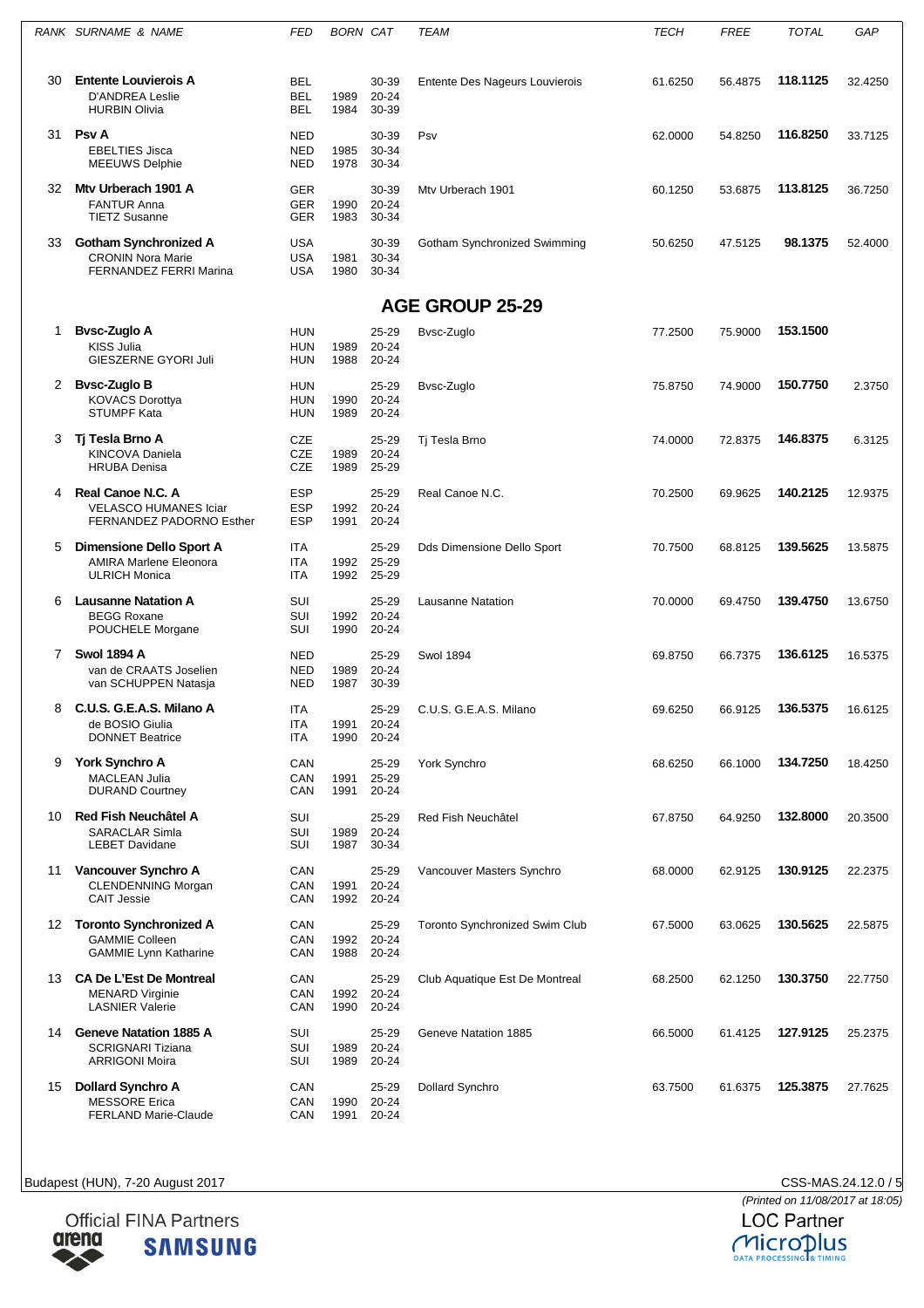|    | RANK SURNAME & NAME                                                               | FED                                    | <b>BORN CAT</b> |                             | TEAM                   | TECH    | <b>FREE</b> | <b>TOTAL</b> | GAP     |
|----|-----------------------------------------------------------------------------------|----------------------------------------|-----------------|-----------------------------|------------------------|---------|-------------|--------------|---------|
| 16 | <b>Stade Francais A</b><br><b>BLANC-LAINE Justine</b><br>PORAS Heloise            | <b>FRA</b><br><b>FRA</b><br><b>FRA</b> | 1990<br>1992    | 25-29<br>$20 - 24$<br>20-24 | Stade Francais         | 63.8750 | 59.1250     | 123.0000     | 30.1500 |
| 17 | <b>Avully Natation A</b><br><b>SCHORER Aurelie</b><br><b>MARURI Marie-Therese</b> | <b>SUI</b><br>SUI<br>SUI               | 1990<br>1991    | 25-29<br>20-24<br>20-24     | <b>Avully Natation</b> | 63.6250 | 58.3250     | 121.9500     | 31,2000 |
| 18 | <b>Kingston Ladies Sc A</b><br>LAURA Gee<br><b>CHAMBERS Louise Elizabet</b>       | <b>GBR</b><br><b>GBR</b><br><b>GBR</b> | 1989<br>1987    | 25-29<br>$20 - 24$<br>30-34 | Kingston Ladies Sc     | 62.2500 | 59.4875     | 121.7375     | 31.4125 |
| 19 | Dc Synchromasters A<br><b>FLAHERTY Morgan</b><br><b>BERNIER Anne Elizabeth</b>    | <b>USA</b><br>USA<br><b>USA</b>        | 1990<br>1988    | 25-29<br>20-24<br>20-24     | Dc Synchromasters      | 57.3750 | 52.1000     | 109.4750     | 43.6750 |



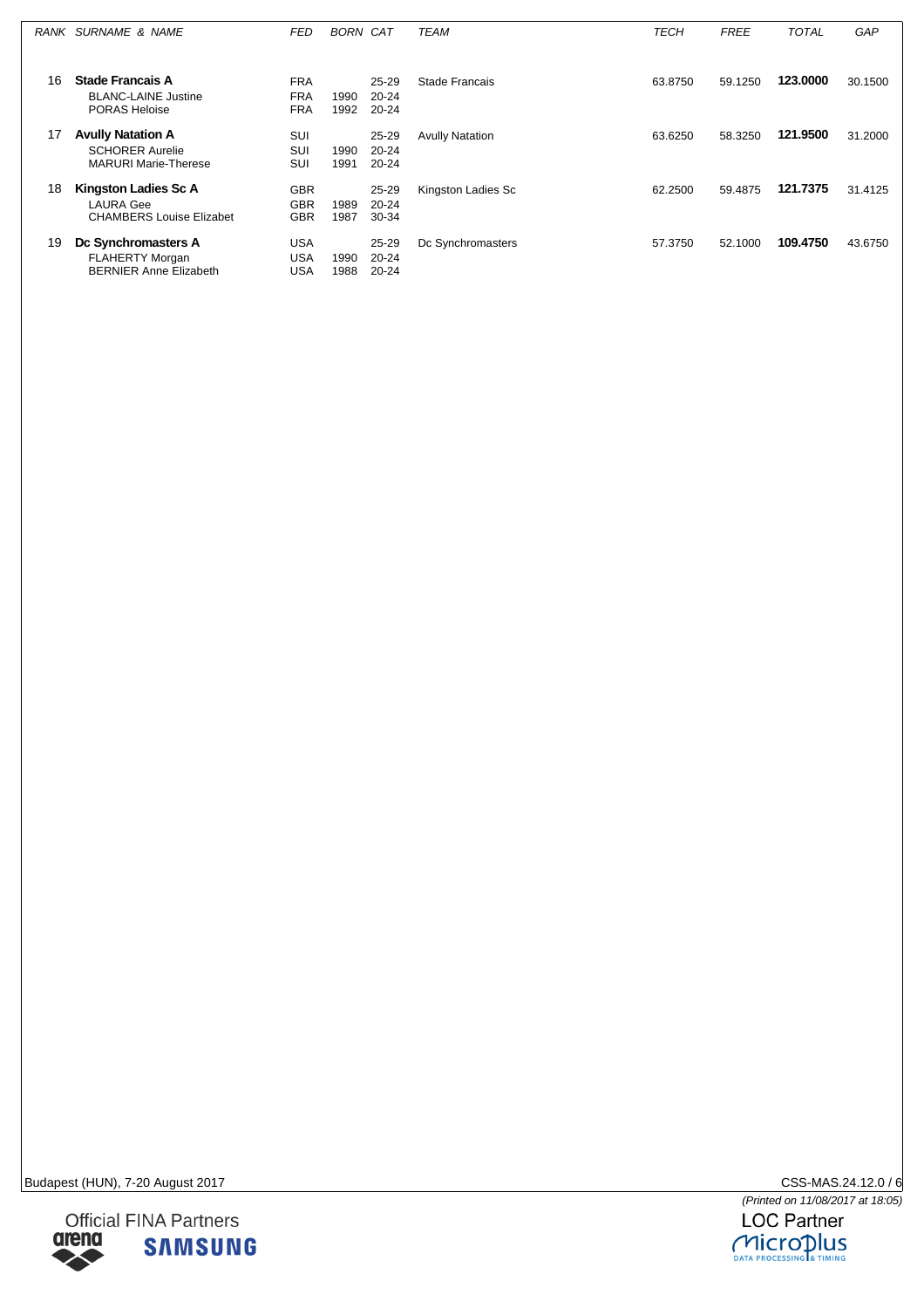

### **17th FINA World Masters Championships 2017 BUDAPEST (HUN)**



**Fina** WORLD MASTERS<br>CHAMPIONSHIPS

| ___<br>WATER IS OUR WORLD |                                                                                                               |                                                         |                                      | <b>Duet Mixed</b><br><b>Technical Routine</b><br><b>Results Summary</b>      |                    |                     |
|---------------------------|---------------------------------------------------------------------------------------------------------------|---------------------------------------------------------|--------------------------------------|------------------------------------------------------------------------------|--------------------|---------------------|
|                           | RANK TEAM<br><b>SURNAME &amp; NAME</b>                                                                        | FED                                                     | <b>BORN CAT</b>                      | J3<br>J4<br>J2<br>J5<br>J1<br>J6<br>J7<br>J8<br>J9 J10 J11 J12<br><b>PEN</b> | PARTIAL            | <b>TOTAL</b><br>GAP |
|                           |                                                                                                               |                                                         |                                      | AGE GROUP 60-69                                                              |                    |                     |
| 1                         | <b>Gotham Synchronized A</b><br>MOHAMMED Rowena Dale<br><b>BURGETT Harvey</b>                                 | <b>USA</b><br>USA 1969<br>1944<br>USA                   | 60-69<br>40-49<br>70-74              | 4.5 4.0<br>4.0<br>4.0<br>4.0<br>0.5<br>4.6<br>4.9<br>4.0 4.8 3.9 5.6 4.5     | 20.6250<br>22.7500 | 42.8750             |
|                           |                                                                                                               |                                                         |                                      | <b>AGE GROUP 50-59</b>                                                       |                    |                     |
| 1                         | Mtv Urberach 1901 A<br><b>MOOS Heide</b><br><b>GEHRIG Juergen</b>                                             | <b>GER</b><br>GER 1968<br>GER 1965                      | 50-59<br>40-44<br>50-54              | 5.9<br>5.1 5.4 4.9 5.0 5.3<br>5.2 5.5 5.1 4.8<br>6.0 4.9                     | 26.0000<br>25.8750 | 51.8750             |
| $\overline{2}$            | <b>Fvv Frankfurt A</b><br><b>ANDREES Johannes</b><br>RADERMACHER Stephanie Ma                                 | <b>GER</b><br>GER 1967<br>GER 1964                      | 50-59<br>50-54<br>50-59              | 4.9 5.1<br>5.3 4.9<br>- 5.4<br>0.5<br>5.5<br>5.6 5.3 5.0 5.0 5.3<br>5.5      | 25.8750<br>26.3750 | 51.7500<br>0.1250   |
| 3                         | <b>Vw Mannheim A</b><br><b>RODERER Petra</b><br><b>WITTNER ARTHUR</b>                                         | <b>GER</b><br>GER 1969<br>GER 1950                      | 50-59<br>40-49<br>60-64              | 3.9 3.8 2.7 3.8 2.0<br>5.0<br>3.5<br>3.4 3.0 2.2 3.1 2.0<br>4.3              | 17.2500<br>14.6250 | 26.8750<br>25.0000  |
|                           |                                                                                                               |                                                         |                                      | <b>AGE GROUP 40-49</b>                                                       |                    |                     |
| 1                         | Paris Aquatique A<br>FAY John<br>OVIEDO Lilina                                                                | <b>FRA</b><br><b>FRA</b><br>1958<br>1990<br><b>FRA</b>  | 40-49<br>50-54<br>20-24              | 0.5<br>6.8<br>5.9 5.6 5.8 5.7 5.9<br>6.3 6.7 6.1 6.1 5.9 5.9                 | 29.1250<br>30.5000 | 59.1250             |
| $\overline{2}$            | <b>Swol 1894 A</b><br><b>HOEKSTRA Thirza</b><br>de GANS Fokko                                                 | <b>NED</b><br>1977<br><b>NED</b><br>NED<br>1963         | 40-49<br>40-49<br>50-54              | 0.5<br>5.2 5.5 5.2 5.0 5.5<br>6.4<br>5.7 5.9 5.5 5.8 5.8 5.7                 | 26.7500<br>28.7500 | 55.0000<br>4.1250   |
|                           |                                                                                                               |                                                         |                                      | <b>AGE GROUP 30-39</b>                                                       |                    |                     |
| 1                         | <b>Toulouse Nat Synchro A</b><br><b>FRIGERIO Christian</b><br><b>MORTIE Claire</b><br><b>SPERANZA Nicolas</b> | <b>FRA</b><br>1970<br>FRA<br>1990<br>FRA<br>1972<br>FRA | 30-39<br>40-44<br>$20 - 24$<br>40-44 | 6.6 6.5 6.3 6.3 6.5<br>6.5<br>6.4 7.0 6.9 6.5 7.1<br>6.8                     | 32.2500<br>34.0000 | 66.2500             |
| 2                         | Seymour Synchro Swim A<br><b>EXPOSITO Derde Luis</b><br><b>ZENG Yixin</b>                                     | <b>GBR</b><br>GBR 1979<br>GBR 1990                      | 30-39<br>30-34<br>25-29              | 6.6 6.6<br>6.3<br>6.4<br>6.6<br>6.4<br>6.6<br>6.8 6.4 6.8 6.3 6.5            | 32.5000<br>32.8750 | 65.3750<br>0.8750   |
|                           | 3 Synus Sc A<br><b>GOSCHY Miklos</b><br>RADVANYI Dora                                                         | <b>HUN</b><br><b>HUN 1985</b><br><b>HUN 1988</b>        | 30-39<br>30-34<br>25-29              | 6.6 6.2 6.3 6.2 6.1<br>6.8<br>6.7 6.4 6.6 6.4 6.9 6.6                        | 31.6250<br>32.8750 | 64.5000<br>1.7500   |
| 4                         | Vancouver Synchro B<br><b>JUBERT Sarah</b><br><b>TING Tommy</b>                                               | CAN<br>CAN 1977<br>CAN 1989                             | 30-39<br>40-44<br>20-24              | 6.1 6.0 5.5 6.0 6.0<br>6.4<br>6.5 6.9 6.0 6.2 6.5 6.2                        | 30.1250<br>31.7500 | 61.8750<br>4.3750   |
|                           |                                                                                                               |                                                         |                                      | <b>AGE GROUP 25-29</b>                                                       |                    |                     |
| 1                         | <b>Brussel Aquatic Synchro</b><br><b>BARRAL Renaud</b><br><b>LEPAGE Nirina</b>                                | BEL<br>BEL<br>1988<br>BEL 1992 20-24                    | 25-29<br>20-24                       | 6.4 6.7 6.5 6.5 6.5 6.3<br>6.5 6.7 7.0 6.9 6.4 7.1                           | 32.3750<br>33.8750 | 66.2500             |

Budapest (HUN), 7-20 August 2017

arena

**Official FINA Partners** 

**SAMSUNG** 

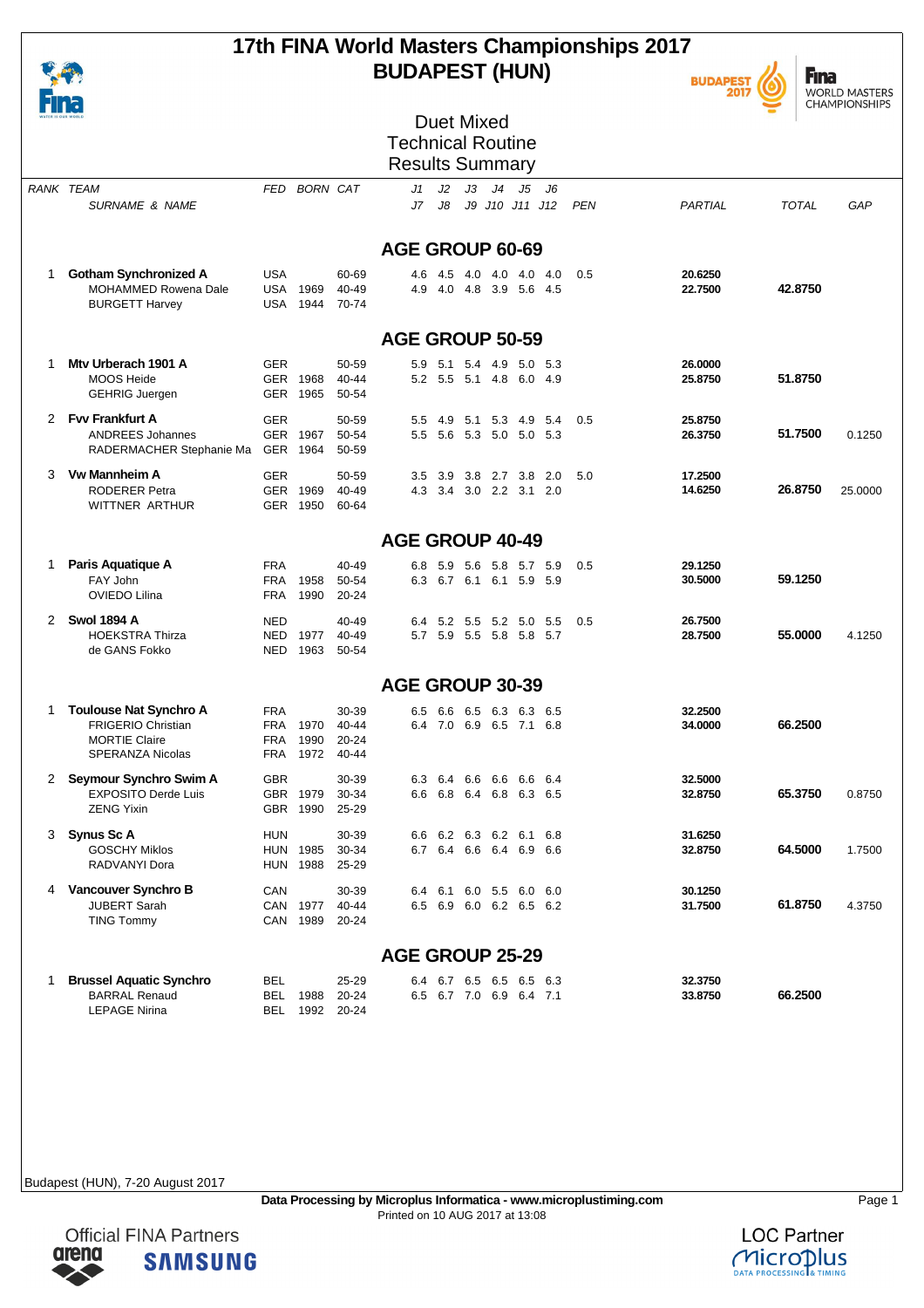| WATER IS OUR<br>WORLD |
|-----------------------|

# **17th FINA World Masters Championships 2017 BUDAPEST (HUN)**



**Fina** WORLD MASTERS<br>CHAMPIONSHIPS

|   | WATER IS OUR WORLD                                                                                            |                                        |                          | <b>Duet Mixed</b><br><b>Free Routine</b> |                                                                                                                                                                                                                                                                      |                    |              |         |
|---|---------------------------------------------------------------------------------------------------------------|----------------------------------------|--------------------------|------------------------------------------|----------------------------------------------------------------------------------------------------------------------------------------------------------------------------------------------------------------------------------------------------------------------|--------------------|--------------|---------|
|   |                                                                                                               |                                        |                          |                                          | <b>Results Summary</b>                                                                                                                                                                                                                                               |                    |              |         |
|   | <b>RANK TEAM</b><br><b>SURNAME &amp; NAME</b>                                                                 | FED                                    | <b>BORN CAT</b>          |                                          | J4<br>J1<br>J2<br>JЗ<br>J5<br>J6<br>J7<br>J8<br>J9 J10 J11 J12<br><b>PEN</b>                                                                                                                                                                                         | PARTIAL            | <b>TOTAL</b> | GAP     |
|   |                                                                                                               |                                        |                          |                                          | AGE GROUP 60-69                                                                                                                                                                                                                                                      |                    |              |         |
| 1 | <b>Gotham Synchronized A</b>                                                                                  | <b>USA</b>                             |                          | 60-69                                    | $EX$ 3.2 4.0<br>4.5<br>3.6<br>3.5<br>3.9                                                                                                                                                                                                                             | 18.1125            |              |         |
|   | MOHAMMED Rowena Dale<br><b>BURGETT Harvey</b>                                                                 | USA<br><b>USA</b>                      | 1969<br>1944             | 40-49<br>70-74                           | SY.<br>3.0<br>3.0<br>3.8<br>3.5<br>4.1 4.1<br>DF<br>2.7 4.1 4.2 3.1<br>3.2<br>3.5<br>CH.<br>4.2 4.5 4.0<br>4.1<br>- 3.6<br>4.3<br>МI<br>4.1<br>4.0<br>43 39<br>3.6<br>-4.0<br>PR<br>4.1 4.0 4.4 3.9<br>3.8 4.1                                                       | 20.4000            | 38.5125      |         |
|   |                                                                                                               |                                        |                          |                                          | AGE GROUP 50-59                                                                                                                                                                                                                                                      |                    |              |         |
| 1 | Mty Urberach 1901 A<br><b>MOOS Heide</b><br><b>GEHRIG Juergen</b>                                             | <b>GER</b><br><b>GER</b>               | 1968<br>GER 1965         | 50-59<br>40-44<br>50-54                  | 5.2 5.4 4.9<br>$EX$ 4.8<br>4.9<br>4.7<br>SY.<br>4.7 5.2 5.2 4.9<br>5.3<br>-4.8<br>DF<br>5.1 5.2 4.9<br>4.6<br>4.8<br>4.7<br>CH 5.2 5.7 5.2 5.0<br>4.9<br>-5.2<br>5.3 5.6<br>5.3 5.0<br>4.8<br>МI<br>-5.0<br>PR<br>5.2 5.3 5.1 4.7 4.8 4.8                            | 24.7500<br>25.5750 | 50.3250      |         |
| 2 | <b>Fvv Frankfurt A</b><br><b>ANDREES Johannes</b><br>RADERMACHER Stephanie Ma                                 | <b>GER</b>                             | GER 1967<br>GER 1964     | 50-59<br>50-54<br>50-59                  | EX 4.7 4.9<br>5.0 4.5<br>4.5<br>-4.7<br>SY<br>4.9<br>5.1<br>4.2<br>4.9<br>4.4<br>4.7<br>DF<br>4.5 5.0<br>4.9 4.2 4.2 4.7<br>CН<br>5.0 4.6<br>4.7 5.0<br>-4.8<br>4.4<br>4.5<br>4.9<br>МI<br>4.9<br>4.7<br>-4.9<br>5.1                                                 | 23.3500<br>23.8875 | 47.2375      | 3.0875  |
|   |                                                                                                               |                                        |                          |                                          | 4.5 4.9 4.5<br>4.7 4.9<br>PR<br>4.6                                                                                                                                                                                                                                  |                    |              |         |
| 3 | <b>Vw Mannheim A</b><br><b>RODERER Petra</b><br>WITTNER ARTHUR                                                | <b>GER</b><br><b>GER</b>               | 1969<br>GER 1950         | 50-59<br>40-49<br>60-64                  | ЕX<br>4.0<br>3.0<br>4.7<br>3.9<br>3.2<br>4.0<br>SY 3.8<br>3.0<br>$3.2$ $2.8$<br>4.4<br>4.1<br>DF<br>3.3<br>2.6<br>4.0<br>3.1<br>4.7<br>-4.2<br>CH<br>4.2 4.2<br>4.0 4.1<br>2.8<br>4.1<br>4.3<br>3.9 4.0<br>3.0<br>МI<br>4.1<br>3.9<br>4.0 4.2 3.8 4.0 3.0 4.0<br>PR. | 18.3125<br>20.1625 | 38.4750      | 11.8500 |
|   |                                                                                                               |                                        |                          |                                          | <b>AGE GROUP 40-49</b>                                                                                                                                                                                                                                               |                    |              |         |
| 1 | Paris Aquatique A<br>FAY John<br>OVIEDO Lilina                                                                | <b>FRA</b><br><b>FRA</b><br><b>FRA</b> | 1958<br>1990             | 40-49<br>50-54<br>20-24                  | EX<br>5.6<br>5.9<br>6.0<br>5.9<br>5.9<br>6.2<br>SY<br>5.8<br>5.8 5.8<br>5.7<br>6.0<br>4.9<br>DF<br>5.8 6.0 5.9 5.7 5.9<br>6.1<br>CH<br>6.2 5.8 5.9 5.9 5.6 5.6<br>MI 6.1 6.0 5.8 5.9 5.5 5.7<br>PR 6.4 5.8 6.0 6.0 5.5 5.6                                           | 29.3625<br>29.1250 | 58.4875      |         |
| 2 | <b>Swol 1894 A</b><br>HOEKSTRA Thirza<br>de GANS Fokko                                                        | <b>NED</b><br>NED                      | 1977<br>NED 1963         | 40-49<br>40-49<br>50-54                  | EX 4.9 5.4<br>5.6 5.4 5.4<br>5.5<br>SY 4.9<br>5.4<br>5.5 5.6<br>5.0 5.5<br>DF 5.1 5.3 5.5 5.4 5.5<br>- 5.4<br>CH 5.5 5.5 5.1 5.3 5.4 5.7<br>5.6 5.5 5.0 5.4 5.3 5.6<br>ΜI<br>PR 5.8 5.4 4.9 5.2 5.2 5.8                                                              | 26.9750<br>27.1375 | 54.1125      | 4.3750  |
|   |                                                                                                               |                                        |                          |                                          | AGE GROUP 30-39                                                                                                                                                                                                                                                      |                    |              |         |
| 1 | <b>Toulouse Nat Synchro A</b><br><b>SPERANZA Nicolas</b><br><b>MORTIE Claire</b><br><b>FRIGERIO Christian</b> | <b>FRA</b><br>FRA<br>FRA               | 1972<br>1990<br>FRA 1970 | 30-39<br>40-44<br>20-24<br>40-44         | EX 6.7 6.8 6.7 6.3 6.4 6.8<br>SY 6.2 6.8 6.6 6.3<br>6.6<br>6.5<br>DF 6.6 6.9 6.5 6.4 6.8 6.5<br>CH 6.6 6.6 6.5 6.6<br>6.4 6.7<br>6.6 6.7 6.6 6.5<br>6.2 6.6<br>МI<br>PR 6.5 6.6 6.8 6.6 6.0 6.7                                                                      | 32.9500<br>32.9000 | 65.8500      |         |
|   |                                                                                                               |                                        |                          |                                          |                                                                                                                                                                                                                                                                      |                    |              |         |



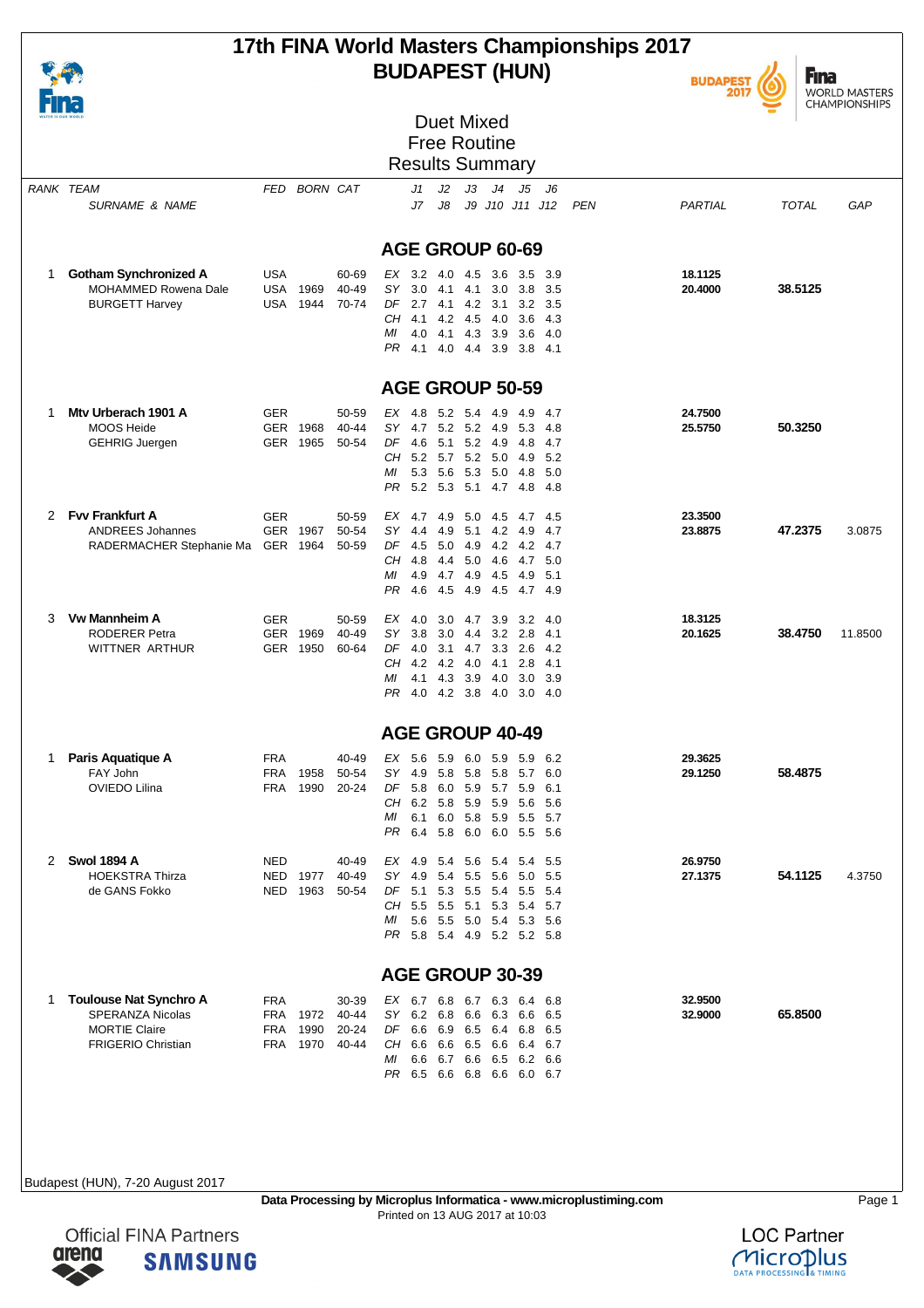| <b>RANK TEAM</b> |                                | <b>FED</b> | <b>BORN CAT</b> |           |                        | J1          | J2                | JЗ  | J <sub>4</sub>  | J5  | J6  |            |         |              |        |
|------------------|--------------------------------|------------|-----------------|-----------|------------------------|-------------|-------------------|-----|-----------------|-----|-----|------------|---------|--------------|--------|
|                  | <b>SURNAME &amp; NAME</b>      |            |                 |           |                        | J7          | J8                | J9  | J10 J11 J12     |     |     | <b>PEN</b> | PARTIAL | <b>TOTAL</b> | GAP    |
|                  |                                |            |                 |           |                        |             |                   |     |                 |     |     |            |         |              |        |
|                  |                                |            |                 |           |                        |             |                   |     |                 |     |     |            |         |              |        |
| 2                | Seymour Synchro Swim A         | <b>GBR</b> |                 | 30-39     | $EX$ 6.4               |             |                   |     | 6.4 6.4 6.0 6.2 |     | 6.2 |            | 30.6375 |              |        |
|                  | <b>EXPOSITO Derde Luis</b>     | <b>GBR</b> | 1979            | 30-34     | SY.                    | 5.8         | 5.8               | 6.2 | 5.8             | 5.9 | 6.1 |            | 32.0625 | 62.7000      | 3.1500 |
|                  | <b>ZENG Yixin</b>              | <b>GBR</b> | 1990            | 25-29     | DF                     | 6.3         | 6.3               | 6.0 | 5.9             | 6.0 | 6.2 |            |         |              |        |
|                  |                                |            |                 |           | CН                     | 6.4         | 6.5               | 6.2 | 6.7             | 6.0 | 6.5 |            |         |              |        |
|                  |                                |            |                 |           | MI                     | 6.5         | 6.8               |     | 6.1 7.0         | 6.1 | 6.3 |            |         |              |        |
|                  |                                |            |                 |           | PR                     | 6.4         | 6.7 6.2 6.8       |     |                 | 6.2 | 6.4 |            |         |              |        |
| 3                | Synus Sc A                     | <b>HUN</b> |                 | 30-39     | ЕX                     | 6.3         | 5.9               | 6.3 | 6.4             | 6.2 | 6.6 |            | 30.7125 |              |        |
|                  | <b>GOSCHY Miklos</b>           | <b>HUN</b> | 1985            | 30-34     | <b>SY</b>              | $5.2$ $5.6$ |                   | 6.4 | 6.2             | 5.3 | 6.3 |            | 31.8250 | 62.5375      | 3.3125 |
|                  | RADVANYI Dora                  | <b>HUN</b> | 1988            | 25-29     | DF                     | 6.4         | 6.0               | 6.1 | 6.7             | 6.0 | 6.4 |            |         |              |        |
|                  |                                |            |                 |           | CH.                    | 6.4         | $6.7$ $6.2$ $6.3$ |     |                 | 6.0 | 6.4 |            |         |              |        |
|                  |                                |            |                 |           | МI                     | 6.4         | 6.7               | 6.1 | 6.6             | 6.2 | 6.5 |            |         |              |        |
|                  |                                |            |                 |           | <b>PR</b>              | 6.3         | 6.6               |     | 5.8 6.5         | 6.2 | 6.5 |            |         |              |        |
| 4                | Vancouver Synchro B            | CAN        |                 | 30-39     | EX                     | 6.0         | 6.3               | 6.5 | 6.1             | 5.8 | 6.3 |            | 31.0250 |              |        |
|                  | <b>JUBERT Sarah</b>            | <b>CAN</b> | 1977            | $40 - 44$ | SY.                    | 5.7         | 6.2               | 6.5 | 6.2             | 6.4 | 6.0 |            | 30.9500 | 61.9750      | 3.8750 |
|                  | <b>TING Tommy</b>              | CAN        | 1989            | $20 - 24$ | DF                     | 6.2         | 6.4               | 6.3 | 6.1             | 6.4 | 6.1 |            |         |              |        |
|                  |                                |            |                 |           | CН                     | 6.2         | 6.4               | 5.9 | 6.4             | 6.2 | 6.1 |            |         |              |        |
|                  |                                |            |                 |           | MI                     | 6.3         | 6.3               |     | 5.8 6.2         | 6.2 | 6.0 |            |         |              |        |
|                  |                                |            |                 |           | PR.                    | 6.2 6.3     |                   |     | $6.0\quad 6.2$  | 6.1 | 6.0 |            |         |              |        |
|                  |                                |            |                 |           | <b>AGE GROUP 25-29</b> |             |                   |     |                 |     |     |            |         |              |        |
|                  |                                |            |                 |           |                        |             |                   |     |                 |     |     |            |         |              |        |
| 1                | <b>Brussel Aquatic Synchro</b> | <b>BEL</b> |                 | 25-29     | $EX$ 6.3               |             | 6.5               | 6.6 | 5.8             | 6.3 | 6.4 |            | 31.3125 |              |        |
|                  | <b>BARRAL Renaud</b>           | <b>BEL</b> | 1988            | $20 - 24$ | SY.                    | 5.5         | 6.2               | 6.5 | 5.7             | 5.8 | 6.2 |            | 32.6750 | 63.9875      |        |
|                  | <b>LEPAGE Nirina</b>           | <b>BEL</b> | 1992            | $20 - 24$ | DF                     | 6.1         | 6.6               | 6.6 | 5.8             | 6.6 | 6.3 |            |         |              |        |
|                  |                                |            |                 |           | CH                     | 6.5         | 6.7               | 7.0 | 6.5             | 6.1 | 6.6 |            |         |              |        |

MI 6.4 6.6 6.9 6.4 6.0 6.5 PR 6.4 6.9 7.1 6.4 6.0 6.4

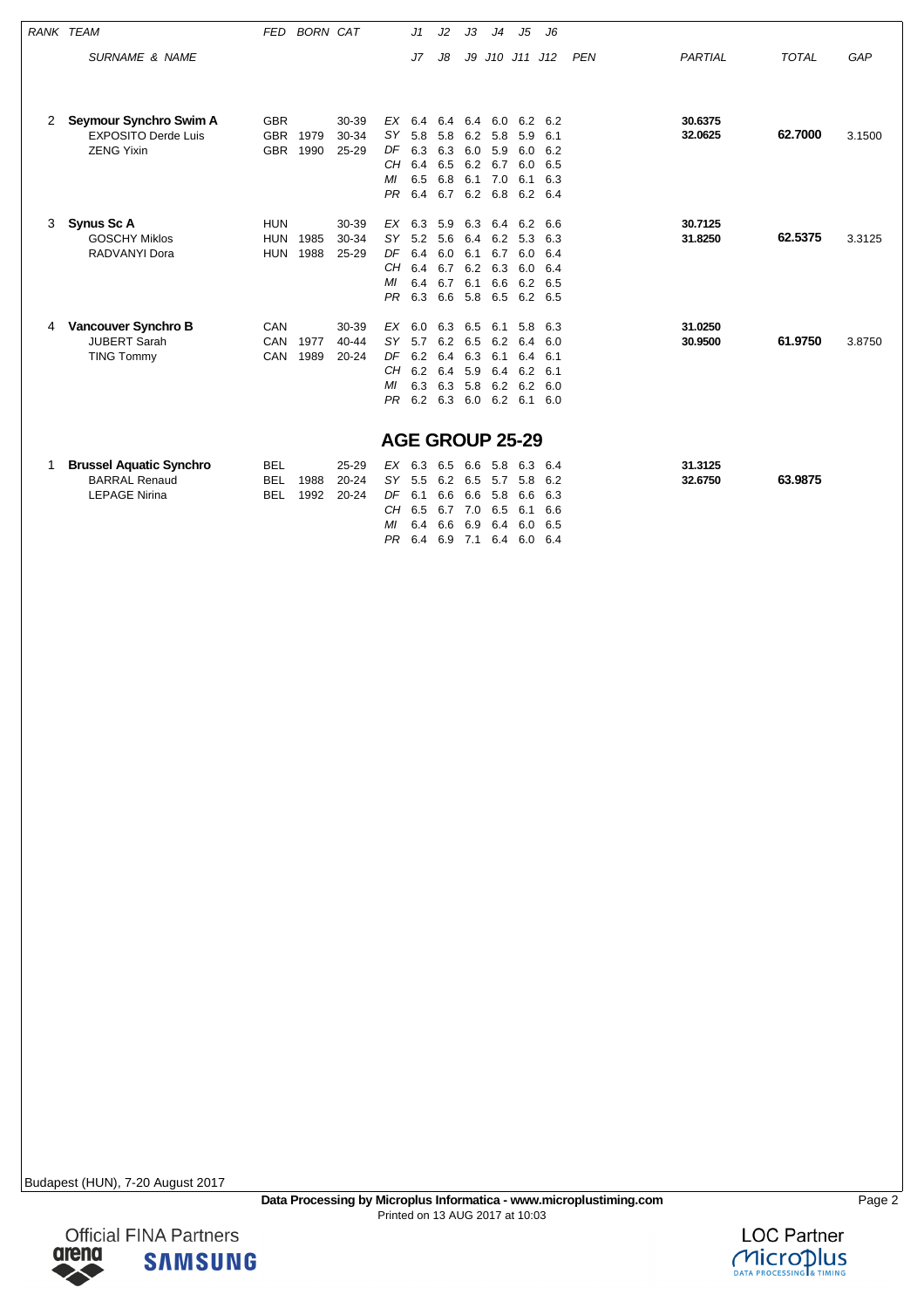

# **17th FINA World Masters Championships 2017 BUDAPEST (HUN)**





| HH I |                                                                                      |                                        |                 |                              |                                |             |             |              | ט וורווטרוטו וויורזו וט |
|------|--------------------------------------------------------------------------------------|----------------------------------------|-----------------|------------------------------|--------------------------------|-------------|-------------|--------------|-------------------------|
|      |                                                                                      |                                        |                 |                              | <b>Duet Mixed</b>              |             |             |              |                         |
|      |                                                                                      |                                        |                 |                              | <b>Combined Results</b>        |             |             |              |                         |
|      | RANK SURNAME & NAME                                                                  | <b>FED</b>                             | <b>BORN CAT</b> |                              | <b>TEAM</b>                    | <b>TECH</b> | <b>FREE</b> | <b>TOTAL</b> | GAP                     |
|      |                                                                                      |                                        |                 |                              |                                |             |             |              |                         |
|      |                                                                                      |                                        |                 |                              | AGE GROUP 60-69                |             |             |              |                         |
| 1    | <b>Gotham Synchronized A</b><br><b>MOHAMMED Rowena Dale</b><br><b>BURGETT Harvey</b> | <b>USA</b><br><b>USA</b><br><b>USA</b> | 1969<br>1944    | 60-69<br>40-49<br>70-74      | Gotham Synchronized Swimming   | 42.8750     | 38.5125     | 81.3875      |                         |
|      |                                                                                      |                                        |                 |                              | <b>AGE GROUP 50-59</b>         |             |             |              |                         |
| 1    | Mtv Urberach 1901 A                                                                  | <b>GER</b>                             |                 | 50-59                        | Mtv Urberach 1901              | 51.8750     | 50.3250     | 102.2000     |                         |
|      | <b>MOOS Heide</b><br><b>GEHRIG Juergen</b>                                           | <b>GER</b><br><b>GER</b>               | 1968<br>1965    | 40-44<br>50-54               |                                |             |             |              |                         |
|      | 2 Fvv Frankfurt A                                                                    | <b>GER</b>                             |                 | 50-59                        | <b>Fvv Frankfurt</b>           | 51.7500     | 47.2375     | 98.9875      | 3.2125                  |
|      | <b>ANDREES Johannes</b><br>RADERMACHER Stephanie Ma                                  | <b>GER</b><br><b>GER</b>               | 1967<br>1964    | 50-54<br>50-59               |                                |             |             |              |                         |
| 3    | <b>Vw Mannheim A</b>                                                                 | <b>GER</b>                             |                 | 50-59                        | Vw Mannheim                    | 26.8750     | 38.4750     | 65.3500      | 36.8500                 |
|      | <b>RODERER Petra</b>                                                                 | <b>GER</b>                             | 1969            | 40-49                        |                                |             |             |              |                         |
|      | WITTNER ARTHUR                                                                       | <b>GER</b>                             | 1950            | 60-64                        |                                |             |             |              |                         |
|      |                                                                                      |                                        |                 |                              | <b>AGE GROUP 40-49</b>         |             |             |              |                         |
| 1    | Paris Aquatique A                                                                    | <b>FRA</b>                             |                 | 40-49                        | Paris Aquatique                | 59.1250     | 58.4875     | 117.6125     |                         |
|      | FAY John<br>OVIEDO Lilina                                                            | <b>FRA</b><br><b>FRA</b>               | 1958<br>1990    | 50-54<br>20-24               |                                |             |             |              |                         |
|      | 2 Swol 1894 A                                                                        | <b>NED</b>                             |                 | 40-49                        | <b>Swol 1894</b>               | 55.0000     | 54.1125     | 109.1125     | 8.5000                  |
|      | <b>HOEKSTRA Thirza</b><br>de GANS Fokko                                              | <b>NED</b><br><b>NED</b>               | 1977<br>1963    | 40-49<br>50-54               |                                |             |             |              |                         |
|      |                                                                                      |                                        |                 |                              | <b>AGE GROUP 30-39</b>         |             |             |              |                         |
| 1    | <b>Toulouse Nat Synchro A</b>                                                        | <b>FRA</b>                             |                 | 30-39                        | Toulouse Nat Synchro           | 66.2500     | 65.8500     | 132.1000     |                         |
|      | <b>SPERANZA Nicolas</b>                                                              | <b>FRA</b>                             | 1972            | $40 - 44$                    |                                |             |             |              |                         |
|      | <b>MORTIE Claire</b>                                                                 | <b>FRA</b>                             | 1990            | $20 - 24$                    |                                |             |             |              |                         |
|      | <b>FRIGERIO Christian</b>                                                            | FRA                                    | 1970            | 40-44                        |                                |             |             |              |                         |
|      | 2 Seymour Synchro Swim A                                                             | <b>GBR</b>                             |                 | 30-39                        | Seymour Synchro Swim Sch       | 65.3750     | 62.7000     | 128.0750     | 4.0250                  |
|      | <b>EXPOSITO Derde Luis</b>                                                           | <b>GBR</b>                             | 1979            | 30-34                        |                                |             |             |              |                         |
|      | <b>ZENG Yixin</b>                                                                    | <b>GBR</b>                             | 1990            | 25-29                        |                                |             |             |              |                         |
| 3    | Synus Sc A                                                                           | <b>HUN</b>                             |                 | 30-39                        | Synus Sc                       | 64.5000     | 62.5375     | 127.0375     | 5.0625                  |
|      | <b>GOSCHY Miklos</b>                                                                 | HUN                                    | 1985            | 30-34                        |                                |             |             |              |                         |
|      | RADVANYI Dora                                                                        | <b>HUN</b>                             | 1988            | 25-29                        |                                |             |             |              |                         |
| 4    | Vancouver Synchro B                                                                  | CAN                                    |                 | 30-39                        | Vancouver Masters Synchro      | 61.8750     | 61.9750     | 123.8500     | 8.2500                  |
|      | JUBERT Sarah                                                                         | CAN                                    | 1977            | 40-44                        |                                |             |             |              |                         |
|      | <b>TING Tommy</b>                                                                    | CAN                                    | 1989            | 20-24                        |                                |             |             |              |                         |
|      |                                                                                      |                                        |                 |                              | <b>AGE GROUP 25-29</b>         |             |             |              |                         |
| 1    | <b>Brussel Aquatic Synchro</b><br><b>BARRAL Renaud</b><br><b>LEPAGE Nirina</b>       | BEL<br><b>BEL</b><br>BEL               | 1988            | 25-29<br>20-24<br>1992 20-24 | <b>Brussel Aquatic Synchro</b> | 66.2500     | 63.9875     | 130.2375     |                         |

Budapest (HUN), 7-20 August 2017 CSS-MAS.224.12.0 / 1



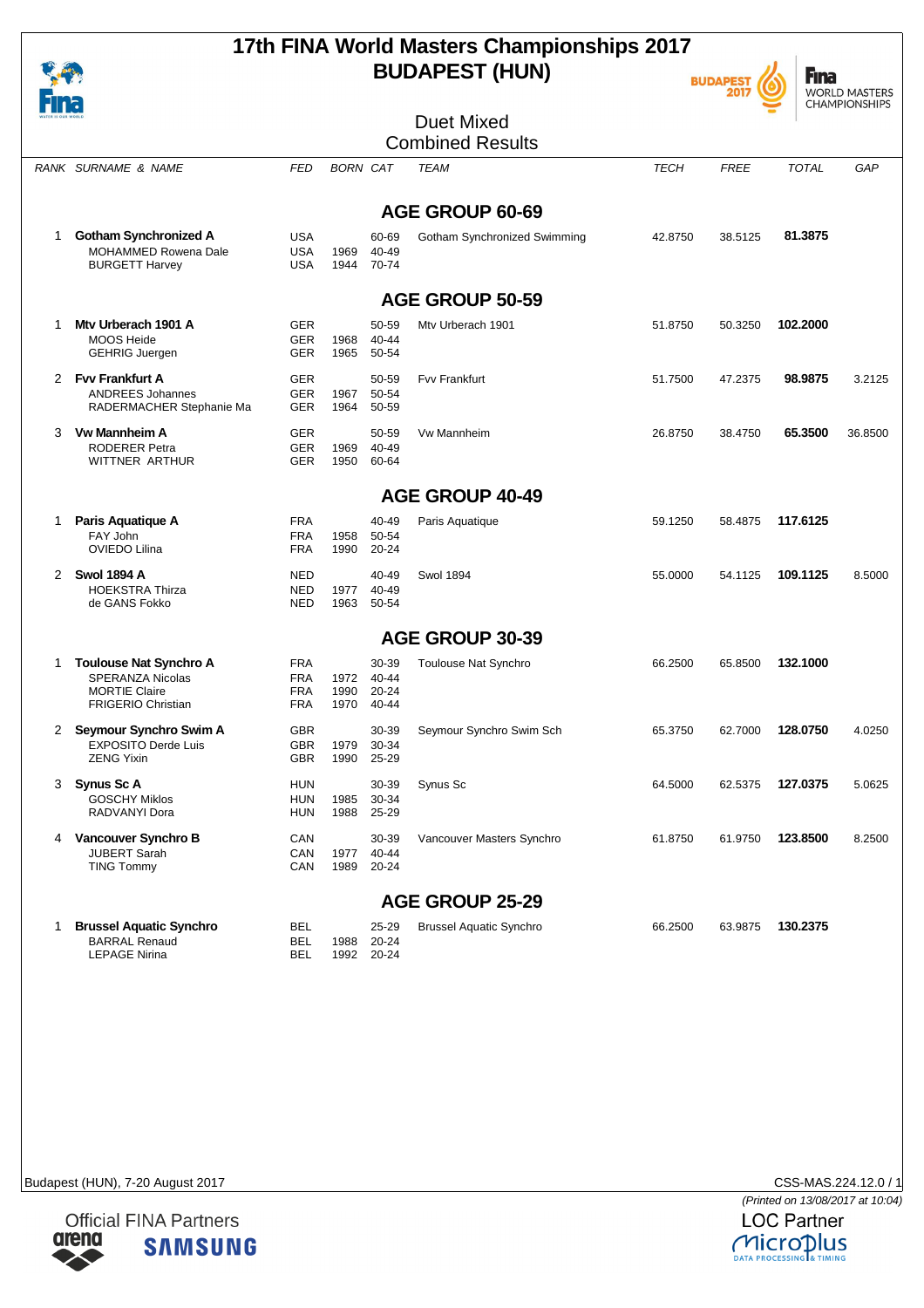

### **17th FINA World Masters Championships 2017 BUDAPEST (HUN)**





| WATER IS OUR WORLD |                                                                                                                                                                                                                                                                                   |                                                                                                                                                                            |                                                                                                     | Team                                                                                                |        |
|--------------------|-----------------------------------------------------------------------------------------------------------------------------------------------------------------------------------------------------------------------------------------------------------------------------------|----------------------------------------------------------------------------------------------------------------------------------------------------------------------------|-----------------------------------------------------------------------------------------------------|-----------------------------------------------------------------------------------------------------|--------|
|                    |                                                                                                                                                                                                                                                                                   |                                                                                                                                                                            |                                                                                                     | <b>Technical Routine</b>                                                                            |        |
|                    |                                                                                                                                                                                                                                                                                   |                                                                                                                                                                            |                                                                                                     | <b>Results Summary</b>                                                                              |        |
| RANK TEAM          | <b>SURNAME &amp; NAME</b>                                                                                                                                                                                                                                                         | FED BORN CAT                                                                                                                                                               |                                                                                                     | J3 J4 J5<br>J2<br>- J6<br>J1<br>J7<br>J8<br>J9 J10 J11 J12<br><b>PEN</b><br>PARTIAL<br><b>TOTAL</b> | GAP    |
|                    |                                                                                                                                                                                                                                                                                   |                                                                                                                                                                            |                                                                                                     | AGE GROUP 65-100                                                                                    |        |
| 1                  | Dc Synchromasters A<br><b>WEIMAN Nancy</b><br>NAVASCUES Kathy<br><b>THOMSON Linda Susan</b><br>SOLES Laura                                                                                                                                                                        | USA<br><b>USA 1948</b><br><b>USA 1946</b><br>1953<br>USA<br>USA<br>1950                                                                                                    | 65-10<br>60-69<br>70-74<br>60-64<br>60-64                                                           | 23.5000<br>5.5 4.3 4.7 4.5 4.7 4.9<br>2.0<br>47.0000<br>4.4 5.0 4.9 5.4 5.2 5.3<br>25.5000          |        |
| 1                  | <b>Schwimmclub Dubendorf A</b><br>ALDER Maja<br><b>WEISS Holly</b><br><b>BRENNWALD Barbara</b><br><b>EGGS Ursula</b><br><b>KOZEL Susanne</b>                                                                                                                                      | SUI<br>SUI<br>1950<br>SUI<br>1942<br>SUI<br>1947<br>SUI<br>1941<br><b>SUI</b><br>1947                                                                                      | 65-10<br>60-64<br>70-74<br>70-74<br>70-74<br>70-74                                                  | 23.7500<br>5.4 4.6 4.8 4.7 4.8 4.7<br>2.0<br>47.0000<br>4.1 4.9 5.2 5.5 5.0 5.1<br>25.2500          |        |
|                    |                                                                                                                                                                                                                                                                                   |                                                                                                                                                                            |                                                                                                     | <b>AGE GROUP 50-64</b>                                                                              |        |
| 1                  | Unsyncables La Mirada A<br><b>SAUNDERS Tamar</b><br><b>BALL Lorena</b><br><b>CASSIDY Lee</b><br><b>BAROSS Molly</b><br><b>SUBRAMANIAM Sylvia</b><br><b>BECKWITH Vickie</b><br><b>CRAWFORD Lori Beth</b><br><b>ABBENE Ellen</b><br><b>NESBITT Sue</b><br><b>CHAPMAN Kathy Fuhr</b> | USA<br>USA<br>1986<br>1992<br>USA<br><b>USA 1949</b><br><b>USA 1948</b><br><b>USA 1959</b><br>USA 1952<br><b>USA 1977</b><br><b>USA 1956</b><br>1954<br>USA<br>1943<br>USA | 50-64<br>30-34<br>$20 - 24$<br>60-69<br>60-64<br>50-54<br>60-69<br>40-49<br>60-64<br>60-69<br>70-74 | 28.1250<br>5.7 5.1 5.4 5.7 5.7<br>6.1<br>57.0000<br>5.3 5.7 5.9 6.0 6.0 5.5<br>28.8750              |        |
| 2                  | Calgary Aquamums A<br><b>FITZSIMMONS Carol</b><br><b>KRYCZKA IRWIN Kelly</b><br>PADGET Dot<br><b>HULSE Lynne</b><br><b>THOMPSON Janet</b><br><b>BODIE Jackie</b><br>KOKOTT Angela<br>POLLOCK Lori<br><b>NEW Cathy</b>                                                             | CAN<br>CAN 1961<br>CAN<br>1961<br>CAN<br>1950<br>1955<br>CAN<br>CAN 1957<br>1969<br>CAN<br>CAN 1961<br>CAN 1973<br>1962<br>CAN                                             | 50-64<br>50-59<br>50-54<br>60-64<br>60-64<br>60-64<br>40-44<br>50-54<br>40-44<br>50-59              | 28.6250<br>6.3 5.5 5.7 5.2 5.9<br>- 5.8<br>56.7500<br>4.9 5.4 5.5 5.8 5.8 6.0<br>28.1250            | 0.2500 |
| 3                  | Heaven 2 A<br><b>CRIMINI Claudia</b><br>ZENOBI Manuela<br><b>FELICE Roberta</b><br><b>SCORSINO Francesca</b><br><b>CORIGLIONE Stefania</b><br>SIRAGUSA Floriana<br><b>BOTTA Annalisa</b><br>ROSSI Tiziana<br><b>MUZI Emanuela</b>                                                 | <b>ITA</b><br>ITA<br>1960<br>ITA<br>1960<br>ITA<br>1964<br>ITA<br>1968<br>1969<br>ITA<br>1970<br><b>ITA</b><br>1971<br><b>ITA</b><br>ITA<br>1962<br><b>ITA</b><br>1972     | 50-64<br>50-54<br>50-54<br>50-54<br>40-44<br>40-44<br>40-44<br>40-44<br>50-54<br>40-44              | 27.6250<br>6.0 5.3 5.2 5.6 5.8 5.4<br>0.5<br>55.2500<br>28.1250<br>5.1 5.5 6.0 5.6 5.7 5.7          | 1.7500 |

**AGE GROUP 35-49**

Budapest (HUN), 7-20 August 2017

arena

**Official FINA Partners** 

**SAMSUNG** 



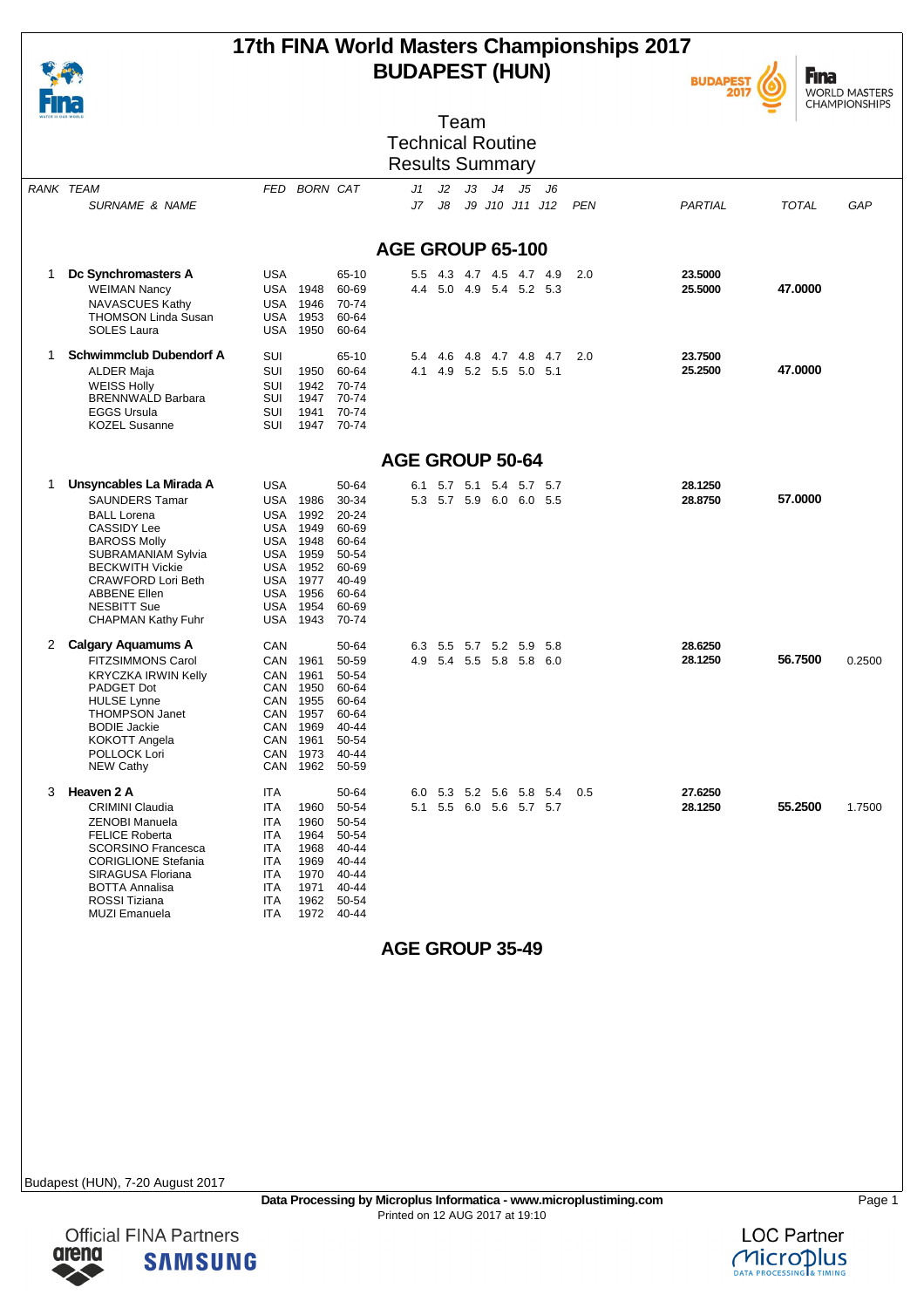|   | RANK TEAM                                                                                                                                                                                                                                                                                        | <b>BORN CAT</b><br>FED                                                                                                                                                  |                                                                                                 | J1         | J2         | JЗ      | J4                     | J5                                                 | J6         |     |                    |         |        |
|---|--------------------------------------------------------------------------------------------------------------------------------------------------------------------------------------------------------------------------------------------------------------------------------------------------|-------------------------------------------------------------------------------------------------------------------------------------------------------------------------|-------------------------------------------------------------------------------------------------|------------|------------|---------|------------------------|----------------------------------------------------|------------|-----|--------------------|---------|--------|
|   | <i>SURNAME &amp; NAME</i>                                                                                                                                                                                                                                                                        |                                                                                                                                                                         |                                                                                                 | J7         | J8         | J9      |                        | J10 J11 J12                                        |            | PEN | PARTIAL            | TOTAL   | GAP    |
| 1 | Unsyncables La Mirada A<br>WOODS Mary Lou<br><b>BUTERA Christiana Dodd</b><br>ARBAS Audra<br><b>ARBAS Alia</b><br><b>BROOKS Ymajahi</b><br>ROSOLOWSKI Karen<br><b>BECKWITH Jenni</b><br><b>HERRINGTON Jenny</b><br><b>McKAY Catherine Paige</b><br>FERNANDEZ Jocelyn                             | <b>USA</b><br>USA<br>1959<br>1990<br>USA<br>1984<br>USA<br><b>USA</b><br>1980<br>1979<br>USA<br>USA<br>1960<br>1988<br>USA<br>USA<br>1972<br>1974<br>USA<br>1968<br>USA | 35-49<br>50-59<br>20-24<br>30-34<br>30-34<br>30-34<br>50-59<br>20-24<br>40-49<br>40-44<br>40-44 | 6.7<br>6.8 | 7.2 7.3    |         | 6.8<br>7.0 6.7 7.3 6.9 | 7.0                                                | 6.6<br>6.8 |     | 34.6250<br>34.3750 | 69.0000 |        |
| 2 | <b>CA De L'Est De Montreal</b><br><b>LUSSIER Emilie</b><br><b>BELANGER Annie</b><br><b>ARSENEAU Annie</b><br><b>LASNIER Valerie</b><br>MATHIEU Sandra<br><b>BEAUDET Dominique</b><br><b>TASCHEREAU Marie-Stefani</b><br><b>CASTONGUAY Veronique</b><br>PERREAULT Marylene                        | CAN<br>1981<br>CAN<br>1986<br>CAN<br>1982<br>CAN<br>1990<br>CAN<br>1977<br>CAN<br>1975<br>CAN<br>CAN<br>1976<br>1983<br>CAN<br>CAN 1986                                 | 35-49<br>30-34<br>30-34<br>30-34<br>20-24<br>40-49<br>40-44<br>40-44<br>30-34<br>30-34          | 6.8<br>6.7 | 6.9<br>6.9 | 7.1 6.6 | 6.8 6.8                | 6.9<br>6.7 7.0                                     | 6.6        |     | 34.0000<br>34.0000 | 68,0000 | 1.0000 |
| 3 | <b>Zpc Amersfoort A</b><br>van RAVENSWAAIJ Kimberle<br><b>IJSENBOUT Sabrina</b><br>van PARIDON Rima<br><b>BRALTEN Carola</b><br>WIERTSEMA Jonna<br>van DEIJK Hendrika<br><b>BAKKER Desiree</b><br><b>IJSENBOUT Wendy</b>                                                                         | <b>NED</b><br>1991<br>NED<br>1977<br>NED<br>1973<br>NED<br>NED<br>1981<br>NED<br>1984<br>1984<br>NED<br>1989<br>NED<br>NED<br>1977                                      | 35-49<br>25-29<br>40-44<br>40-44<br>30-34<br>30-34<br>30-34<br>20-24<br>40-44                   | 6.4<br>6.5 | 6.4        |         | 6.8 6.0 6.6            | 6.5 6.6 6.7 6.5 6.5                                | 6.5        |     | 32.3750<br>32.6250 | 65.0000 | 4.0000 |
| 4 | <b>Vw Mannheim A</b><br><b>HUNDSHAMMER Jennifer</b><br><b>HUNDSHAMMER Charlotte</b><br><b>BORN Sonja</b><br>AREVALO GOMEZ Karla Fern<br><b>HOFFMANN Jasmin</b><br><b>GABERSEK Diana</b><br><b>SENER Lucia</b><br>STOCKLIN Sonja                                                                  | GER<br>GER 1991<br><b>GER</b><br>1965<br>1965<br>GER<br>GER 1990<br>1988<br>GER<br>GER 1980<br>GER 1988<br>1975<br>GER                                                  | 35-49<br>20-24<br>50-54<br>50-54<br>20-24<br>$20 - 24$<br>30-34<br>20-24<br>40-44               | 6.3<br>5.9 | 6.6        |         |                        | 6.3 6.0 6.5<br>6.3 6.2 6.4 6.4 6.2                 | 6.6        |     | 32.1250<br>31.3750 | 63.5000 | 5.5000 |
| 5 | <b>Rushmoor Synchro Sc A</b><br><b>HOLLAND Andrea</b><br><b>DAVIES Rachel</b><br><b>ATKINS Laura</b><br><b>POULTER April</b><br><b>WILSON Carolyn</b><br><b>SANDERS Carla</b><br><b>REUKERS Grace</b><br><b>ADAMS Emma</b><br><b>BUCKINGHAM Nikki</b>                                            | <b>GBR</b><br>GBR<br>1958<br>1974<br>GBR<br>GBR 1990<br>GBR 1991<br>GBR 1959<br>GBR 1974<br>GBR 1972<br>GBR 1989<br>GBR 1971                                            | 35-49<br>50-59<br>40-49<br>20-24<br>20-24<br>50-59<br>40-49<br>40-44<br>20-24<br>40-44          | 6.6        |            |         | 6.7 6.2 6.4 5.9        | 6.0 6.6 6.5 6.6 5.9 6.3                            | 6.0        |     | 31.5000<br>31.7500 | 63.2500 | 5.7500 |
| 6 | <b>Avully Natation A</b><br>GIGUET-JONSSON Jessica<br><b>CLAUDE Claire</b><br>PIROIA-VUISSOZ Martine<br><b>BURI Ursula</b><br><b>SCHORER Aurelie</b><br><b>NUSSBERGER Karin</b><br><b>MAGNENAT Benedicte</b><br>DELAVY Melanie Alejandra<br><b>VILBERT Magali</b><br><b>MARURI Marie-Therese</b> | SUI<br>SUI<br>1970<br>SUI<br>1972<br>SUI<br>1974<br><b>SUI</b><br>1965<br>SUI<br>1990<br>SUI<br>1970<br><b>SUI</b><br>1971<br>SUI<br>1982<br>SUI<br>1984<br>SUI<br>1991 | 35-49<br>40-44<br>40-44<br>40-44<br>50-54<br>20-24<br>40-44<br>40-44<br>30-34<br>30-34<br>20-24 |            |            |         |                        | 6.2 6.3 6.2 5.5 6.1 6.0<br>6.2 6.7 6.2 6.1 6.1 6.1 |            |     | 30.6250<br>30.7500 | 61.3750 | 7.6250 |
|   | 7 Psv A<br><b>CLAESSENS Lineke</b><br><b>EBELTIES Jisca</b><br><b>WIJERING Barbara</b><br><b>MARTHA Tamara</b><br><b>MEEUWS Delphie</b>                                                                                                                                                          | NED<br>1981<br>NED<br>1985<br>NED<br>NED 1983<br>1983<br>NED<br>NED 1978                                                                                                | 35-49<br>30-39<br>30-34<br>30-34<br>30-39<br>30-34                                              |            |            |         |                        | 6.3 6.5 6.7 6.2 6.1 6.2<br>6.3 5.9 6.4 6.8 6.2 6.0 |            | 1.5 | 31.5000<br>31.1250 | 61.1250 | 7.8750 |



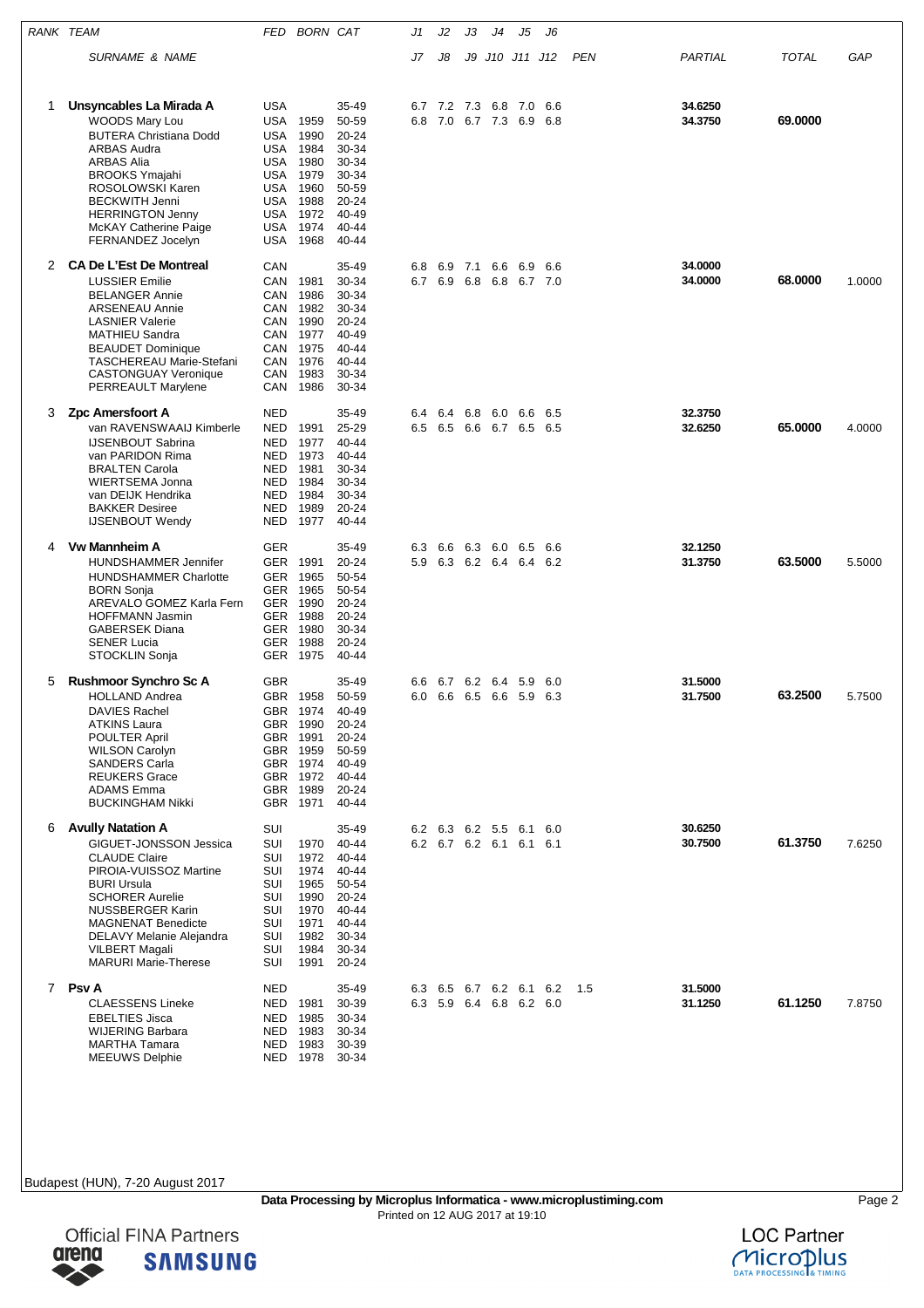| RANK TEAM |                                                                                                                                                                                                                                    | FED                                                                              | <b>BORN CAT</b>                                                                              |                                                                                       | J1                   | J2                  | JЗ  | J4 | J5                                                 | J6    |            |                    |              |         |
|-----------|------------------------------------------------------------------------------------------------------------------------------------------------------------------------------------------------------------------------------------|----------------------------------------------------------------------------------|----------------------------------------------------------------------------------------------|---------------------------------------------------------------------------------------|----------------------|---------------------|-----|----|----------------------------------------------------|-------|------------|--------------------|--------------|---------|
|           | <b>SURNAME &amp; NAME</b>                                                                                                                                                                                                          |                                                                                  |                                                                                              |                                                                                       | J7                   | J8                  |     |    | J9 J10 J11 J12                                     |       | <b>PEN</b> | PARTIAL            | <b>TOTAL</b> | GAP     |
| 8         | Eintracht Karlsfeld A<br><b>HUBNER Michelle</b><br><b>SENDER GORRIZ Miriam</b><br><b>PRETSCH Eveline</b><br><b>KORNBICHLER Gabriele</b>                                                                                            | <b>GER</b>                                                                       | GER 1982<br>GER 1989<br>GER 1964<br>GER 1975                                                 | 35-49<br>30-39<br>25-29<br>50-54<br>40-49                                             | 6.4<br>$5.5^{\circ}$ | 6.8                 | 6.4 |    | 6.2 6.1<br>6.0 6.3 6.0 6.3 5.9                     | 6.3   | 2.0        | 31.6250<br>30.2500 | 59.8750      | 9.1250  |
| 9         | S.D. Anaitasuna A<br><b>GARDE ETAYO Laura</b><br>ELIZALDE AGURRUZA Raquel<br><b>ALDABE</b> Irene<br>SARRIGUREN ARANA Lola<br>LANA MORENO Ana<br>MINGUEZ RODRIGUEZ Isis<br>BONHOMME MURUZABAL Anita ESP<br>REKARTE GUTIERREZ Garbin | ESP<br><b>ESP</b><br><b>ESP</b><br><b>ESP</b><br><b>ESP</b><br>ESP<br>ESP<br>ESP | 1973<br>1971<br>1964<br>1964<br>1968<br>1985<br>1977<br>1962                                 | 35-49<br>40-44<br>$40 - 44$<br>50-54<br>50-54<br>40-44<br>30-34<br>$40 - 44$<br>50-54 | 5.6                  |                     |     |    | 6.2 6.2 5.7 5.7 5.9 6.0<br>5.8 6.1 5.8 6.2 5.8     |       | 0.5        | 29.7500<br>29.3750 | 58.6250      | 10.3750 |
| 10        | Quebec Excellence B<br><b>LAROUCHE Julie</b><br><b>TROTTIER Jacynte</b><br><b>BEAUDOIN Melanie</b><br><b>DROLET Danielle</b><br><b>BERNIER Marie-France</b><br><b>VEILLEUX Lorraine</b>                                            | CAN<br>CAN                                                                       | CAN 1979<br>CAN 1964<br>CAN 1976<br>CAN 1973<br>CAN 1963<br>1963                             | 35-49<br>30-34<br>50-54<br>40-49<br>40-44<br>50-59<br>50-54                           |                      | 6.2 6.2 5.5 5.6 6.0 |     |    | 6.1 6.2 5.9 5.9 6.0 5.8                            | - 5.9 | 1.0        | 29.6250<br>29.8750 | 58.5000      | 10.5000 |
| 10        | Simklubben Neptun A<br><b>STRANDLUND Maria</b><br>MEYZE Margareta<br><b>MATTSSON Madeleine</b><br>STRANDLUND Sara<br><b>RISSVE Caroline</b><br><b>SHUGAI Galina</b><br>ORSTADIUS Sandra<br><b>FRANZINI Lucia</b>                   | SWE                                                                              | SWE 1987<br>SWE 1963<br>SWE 1988<br>SWE 1985<br>SWE 1986<br>SWE 1970<br>SWE 1985<br>SWE 1983 | 35-49<br>30-34<br>50-54<br>20-24<br>30-34<br>30-34<br>40-44<br>30-34<br>30-34         | 6.4                  | 6.8                 |     |    | 5.7 6.0 5.8 5.7<br>5.7 6.1 5.6 6.0 5.6 5.5         |       |            | 29.8750<br>28.6250 | 58.5000      | 10.5000 |
| 12        | Sb Delphin Augsburg A<br>STEGER-BORDON Kathrin<br><b>MAIER Claudia</b><br><b>BIRKMAIER Johanna</b><br><b>GOLLY Sandra</b>                                                                                                          | GER                                                                              | GER 1986<br>GER 1960<br>GER 1975<br>GER 1990                                                 | 35-49<br>30-34<br>50-54<br>40-44<br>20-24                                             | 6.3                  | 6.6                 |     |    | 6.1 5.9 5.7 6.1<br>5.3 5.7 6.0 6.0 6.1 5.6         |       | 2.0        | 30.5000<br>29.1250 | 57.6250      | 11.3750 |
| 13        | Vancouver Synchro A<br><b>TURNHAM Lucy Marie</b><br><b>JUBERT Sarah</b><br><b>VANDERFLUIT Rhonda</b><br><b>WONG Leila</b><br><b>WHISHAW Haley</b>                                                                                  | CAN<br>CAN<br>CAN<br>CAN                                                         | CAN 1950<br>1977<br>1969<br>1990<br>CAN 1991                                                 | $35 - 49$<br>60-64<br>40-44<br>40-49<br>20-24<br>20-24                                | 6.0<br>5.8           |                     |     |    | 6.0 6.0 5.2 5.8 5.2<br>5.6 5.7 5.7 5.9 5.7         |       | - 1.5      | 28.7500<br>28.6250 | 55.8750      | 13.1250 |
|           | 14 Erster Sodener Sc 1927 A<br><b>THOMAS Sylvia Louise</b><br><b>GOLLA Christiane</b><br><b>SMOLNIK Kerstin</b><br><b>ZOLLER Ulrike</b><br><b>BOSCHE Johanna Katharina</b>                                                         | GER                                                                              | GER 1986<br>GER 1984<br>GER 1967<br>GER 1963<br>GER 1987                                     | 35-49<br>30-34<br>30-34<br>50-54<br>50-54<br>30-34                                    | 5.8                  |                     |     |    | 6.5 5.9 5.2 5.7 6.0<br>5.2 5.7 5.5 6.2 5.4 5.3     |       | 1.5        | 29.2500<br>27.3750 | 55.1250      | 13.8750 |
| 15        | Mtv Urberach 1901 A<br><b>MOOS Heide</b><br><b>EDER Manuela</b><br>DOMIJAN SCHWARZKOPF Ann GER 1964<br><b>FANTUR Anna</b><br><b>TIETZ Susanne</b>                                                                                  | <b>GER</b>                                                                       | GER 1968<br>GER 1972<br>GER 1990<br>GER 1983                                                 | 35-49<br>40-44<br>40-49<br>50-54<br>20-24<br>30-34                                    |                      |                     |     |    | 6.0 5.7 5.4 5.9 5.4 5.8<br>5.5 5.4 5.8 5.5 5.5 5.4 |       | 1.5        | 28.5000<br>27.3750 | 54.3750      | 14.6250 |
| 16        | Quebec Excellence A<br><b>KLEIN Florence</b><br><b>DUMAINE Aurore</b><br><b>RHEAUME Madeleine</b><br><b>PELLETIER Sophie</b><br><b>LINDSAY Annie</b>                                                                               | CAN<br>CAN<br>CAN<br>CAN                                                         | CAN 1966<br>1992<br>CAN 1956<br>1963<br>1961                                                 | 35-49<br>50-54<br>20-24<br>60-64<br>50-54<br>50-54                                    |                      |                     |     |    | 5.9 6.2 5.0 4.9 5.2 5.4<br>4.7 5.5 5.4 5.3 5.3 5.2 |       | 1.5        | 26.8750<br>26.5000 | 51.8750      | 17.1250 |
| 17        | <b>Vanders A</b><br>OJA Merja<br><b>VUORIO Kaisa</b><br><b>KAISLA Kira</b><br><b>KAKELA Krista</b>                                                                                                                                 | FIN<br><b>FIN</b><br><b>FIN</b><br><b>FIN</b><br>FIN                             | 1979<br>1967<br>1969<br>1975                                                                 | 35-49<br>30-34<br>50-54<br>40-44<br>40-44                                             | 5.7                  |                     |     |    | 5.6 4.8 4.5 5.3 5.7<br>4.4 5.3 5.2 5.0 5.0 4.9     |       | 2.0        | 26.7500<br>25.1250 | 49.8750      | 19.1250 |



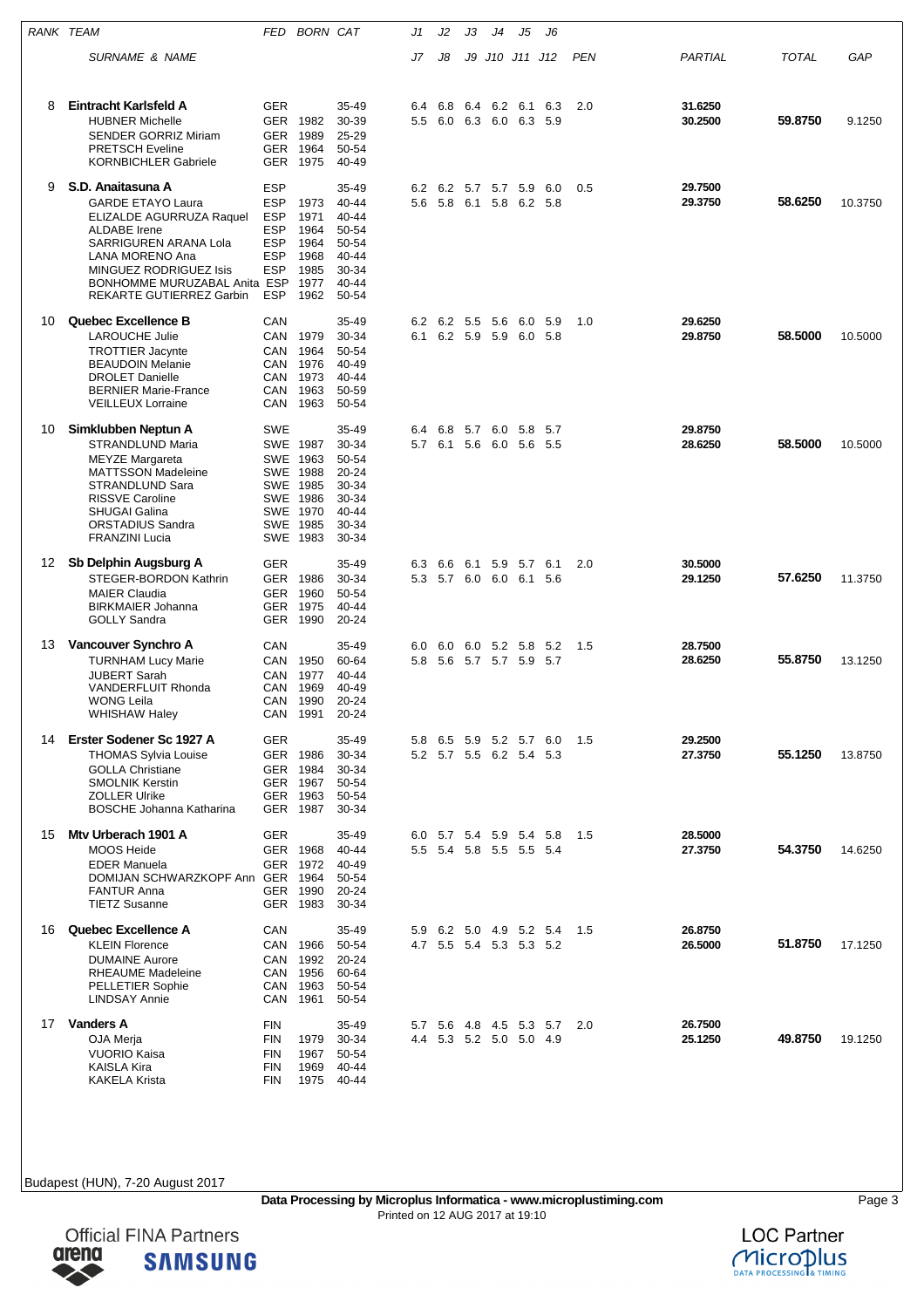| RANK TEAM |                                                                                                                                                                                                                                                                                  |                                                                                                              | FED BORN CAT                                                                                             |                                                                                                         | J1                     | J2                                         | JЗ                     | J4          | J5             | J6         |            |                    |         |        |
|-----------|----------------------------------------------------------------------------------------------------------------------------------------------------------------------------------------------------------------------------------------------------------------------------------|--------------------------------------------------------------------------------------------------------------|----------------------------------------------------------------------------------------------------------|---------------------------------------------------------------------------------------------------------|------------------------|--------------------------------------------|------------------------|-------------|----------------|------------|------------|--------------------|---------|--------|
|           | <b>SURNAME &amp; NAME</b>                                                                                                                                                                                                                                                        |                                                                                                              |                                                                                                          |                                                                                                         | J7                     | J8                                         | J9                     |             | J10 J11 J12    |            | <b>PEN</b> | PARTIAL            | TOTAL   | GAP    |
|           |                                                                                                                                                                                                                                                                                  |                                                                                                              |                                                                                                          |                                                                                                         |                        |                                            |                        |             |                |            |            |                    |         |        |
|           |                                                                                                                                                                                                                                                                                  |                                                                                                              |                                                                                                          |                                                                                                         | <b>AGE GROUP 25-34</b> |                                            |                        |             |                |            |            |                    |         |        |
| 1         | Tj Tesla Brno A<br><b>SENDLEROVA Alice</b><br><b>HRDLICKOVA Tereza</b><br>SATURKOVA Petra<br><b>HRUBA Denisa</b><br><b>HRBACOVA Tereza</b><br><b>BURDOVA Eva</b><br><b>KINCOVA Daniela</b><br><b>TOBIASOVA Martina</b><br>KOHUTKOVA Romana<br><b>ILKOVA Tereza</b>               | <b>CZE</b><br><b>CZE</b><br>CZE<br>CZE<br><b>CZE</b><br>CZE<br>CZE<br>CZE<br><b>CZE</b><br><b>CZE</b><br>CZE | 1991<br>1989<br>1987<br>1989<br>1988<br>1991<br>1989<br>1987<br>1989<br>1990                             | 25-34<br>20-24<br>$20 - 24$<br>30-34<br>25-29<br>20-24<br>20-24<br>20-24<br>30-34<br>$20 - 24$<br>20-24 |                        | 7.3 7.5 7.0<br>7.2 7.3                     |                        | 6.8 7.4 6.8 | 6.4 7.1 7.1    | 6.8        |            | 35.6250<br>35.1250 | 70.7500 |        |
| 2         | <b>Morges-Natation A</b><br>SAVORETTI Laurena<br><b>BELLINA Aude</b><br><b>BROWN Carolyn</b><br><b>GABRIEL Rebecca</b><br><b>VIRET Charlotte</b><br>NICOD Pamela<br>GABEREL Joy<br>LUONGO Deborah<br><b>ERNE Sabrina</b>                                                         | SUI<br>SUI<br>SUI<br>SUI<br>SUI<br>SUI<br>SUI<br>SUI<br>SUI<br>SUI                                           | 1990<br>1989<br>1988<br>1989<br>1987<br>1988<br>1989<br>1992<br>1985                                     | 25-34<br>20-24<br>20-24<br>20-24<br>20-24<br>30-34<br>20-24<br>$20 - 24$<br>20-24<br>30-34              | 7.4<br>6.9             | 6.9                                        | 6.9<br>6.7 6.7 7.0     | 6.8         | 7.0<br>7.1     | 6.7<br>6.6 |            | 34.5000<br>34.1250 | 68.6250 | 2.1250 |
| 3         | <b>Belvarosi Honved A</b><br><b>HUDETZ Kinga</b><br><b>GRADVOLT Zsofia</b><br><b>CSAKI Klaudia</b><br><b>BIHARI Sara</b><br><b>KRAPFEL Aniko</b><br><b>HANCZAR Jazmin</b><br><b>KEREKES Alexandra</b><br><b>TEMESI Szandra</b><br><b>FELFOLDI Andrea</b><br><b>OLAH Marianna</b> | <b>HUN</b><br>HUN<br>HUN<br>HUN<br>HUN<br><b>HUN</b><br>HUN<br>HUN<br>HUN<br>HUN<br>HUN                      | 1987<br>1988<br>1987<br>1986<br>1986<br>1989<br>1990<br>1986<br>1986<br>1985                             | 25-34<br>30-34<br>20-24<br>30-34<br>30-34<br>30-34<br>25-29<br>20-24<br>30-34<br>30-34<br>30-34         | 6.0<br>6.9             | 7.2<br>7.0                                 | 6.8 6.9<br>6.3 7.5     |             | 6.6<br>6.6 6.4 | 7.0        |            | 34.1250<br>33.6250 | 67.7500 | 3.0000 |
| 4         | <b>Rosemont Petite-Patrie A</b><br>YOCKELL-MICHAUD Vicky<br><b>COLLIN Roxanne</b><br><b>BRUNET Fanny</b><br><b>FOURNIER Jo-Annie</b><br><b>FOREST Kim</b><br>TEXIER EP WAREMBOURG Emi CAN<br><b>VILLENEUVE Elise</b><br><b>NADEAU</b> Emilie                                     | CAN<br>CAN<br>CAN<br>CAN<br>CAN<br>CAN<br>CAN<br>CAN                                                         | 1989<br>1992<br>1989<br>1991<br>1990<br>1980<br>1992<br>1989                                             | 25-34<br>20-24<br>20-24<br>$20 - 24$<br>20-24<br>20-24<br>30-34<br>20-24<br>20-24                       | 6.6<br>7.1             | 6.8                                        | 6.9 7.0<br>6.9 6.5 6.4 |             | 6.4<br>6.5     | 6.9<br>6.6 |            | 34.0000<br>33.1250 | 67.1250 | 3.6250 |
| 5         | <b>Toronto Synchronized A</b><br><b>DERMODY Melissa</b><br><b>YOUNG Emilie</b><br><b>GAMMIE Lynn Katharine</b><br><b>PATE Lesley</b><br><b>MITCHELL Laurie</b><br><b>IRONSIDE Amanda</b><br><b>YOXON Emma</b><br><b>HOEY Danielle</b><br><b>GAMMIE Colleen</b>                   | CAN<br>CAN<br>CAN<br>CAN<br>CAN                                                                              | CAN 1984<br>1992<br>1988<br>CAN 1981<br>CAN 1972<br>CAN 1978<br>CAN 1991<br>1982<br>1992                 | 25-34<br>30-34<br>$20 - 24$<br>20-24<br>30-34<br>40-44<br>30-39<br>20-24<br>30-34<br>20-24              | 6.6<br>7.0             | 6.8 6.7 6.4 7.0                            | 6.7 6.6 6.9            |             | 6.2            | 6.7<br>6.2 |            | 33.2500<br>33.6250 | 66.8750 | 3.8750 |
| 6         | <b>Geneve Natation 1885 A</b><br><b>TESSARO Francesca</b><br><b>BOLZAN Angela</b><br><b>LECCI Francesca</b><br><b>BROCARD Morgane Gabriell</b><br>LI WOON CHUNG Magalie<br><b>ARRIGONI Moira</b><br><b>SCRIGNARI Tiziana</b>                                                     | SUI<br>SUI<br>SUI<br>SUI<br>SUI<br>SUI<br>SUI<br>SUI                                                         | 1989<br>1992<br>1990<br>1991<br>1988<br>1989<br>1989                                                     | 25-34<br>25-29<br>$20 - 24$<br>20-24<br>20-24<br>20-24<br>20-24<br>20-24                                | 7.0<br>6.5             | 6.5 6.3 7.1 6.7 6.5<br>6.1 6.6 7.2 6.4 6.5 |                        |             |                |            | 0.5        | 33.3750<br>32.5000 | 65.3750 | 5.3750 |
| 7         | Seymour Synchro Swim A<br><b>SEMPLE Kendra</b><br><b>ESCHER Giulia</b><br>JEDRZYCHOWSKA Agata<br>VANCE CUTHBERT Aisha<br><b>MAUPATE Margaux</b><br><b>TODD Alex</b><br><b>WINTER Elizabeth</b><br>RUKAZENKOVA-CLEVERLY Nat GBR 1986<br>de SMET Hannah<br><b>ZENG Yixin</b>       | <b>GBR</b>                                                                                                   | GBR 1986<br>GBR 1991<br>GBR 1991<br>GBR 1987<br>GBR 1990<br>GBR 1988<br>GBR 1983<br>GBR 1984<br>GBR 1990 | 25-34<br>30-34<br>25-29<br>20-24<br>30-34<br>20-24<br>20-24<br>30-39<br>30-39<br>30-34<br>25-29         | 6.5<br>6.6             | 7.1 6.5 6.5 6.9<br>6.6 6.3 6.1 6.3 6.3     |                        |             |                | 6.5        |            | 33.0000<br>31.8750 | 64.8750 | 5.8750 |

**Data Processing by Microplus Informatica - www.microplustiming.com** Page 4



Printed on 12 AUG 2017 at 19:10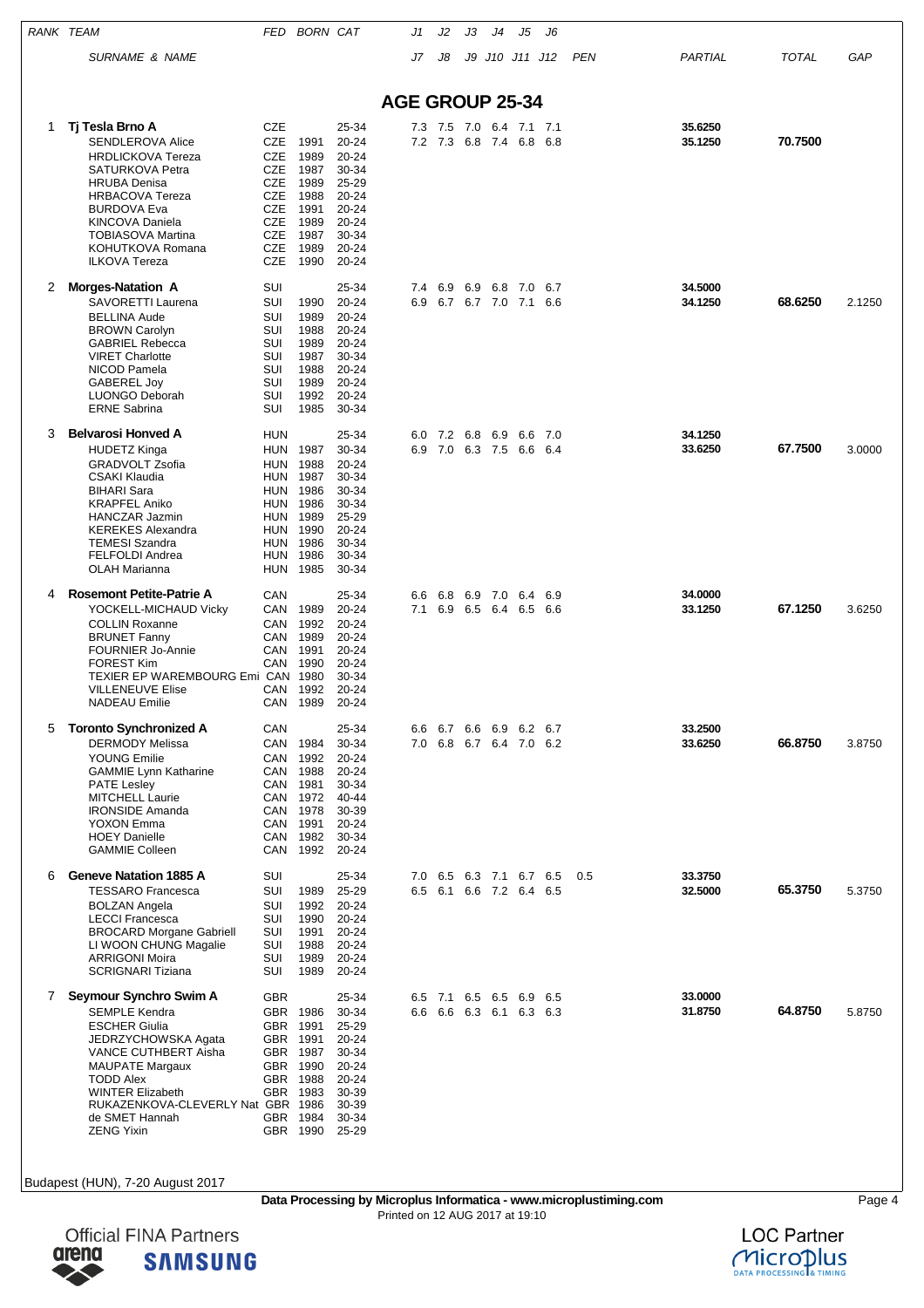| <b>RANK TEAM</b> |                                                                                                                                                                                                                                                                 | FED                                                                                                                                      | <b>BORN CAT</b>                                                      |                                                                                                        | J1         | J2             | JЗ | J4 | J5                                 | J6         |            |                    |              |        |
|------------------|-----------------------------------------------------------------------------------------------------------------------------------------------------------------------------------------------------------------------------------------------------------------|------------------------------------------------------------------------------------------------------------------------------------------|----------------------------------------------------------------------|--------------------------------------------------------------------------------------------------------|------------|----------------|----|----|------------------------------------|------------|------------|--------------------|--------------|--------|
|                  | SURNAME & NAME                                                                                                                                                                                                                                                  |                                                                                                                                          |                                                                      |                                                                                                        | J7         | J8             |    |    | J9 J10 J11 J12                     |            | <b>PEN</b> | PARTIAL            | <b>TOTAL</b> | GAP    |
| 8                | Sg Stadtwerke Munchen A<br><b>WRASE Bettina</b><br><b>RAUSCH Carole</b><br>KRYVOSHEYA Anastasiya                                                                                                                                                                | <b>GER</b><br>GER<br><b>GER</b><br><b>GER</b>                                                                                            | 1983<br>1983<br>1991                                                 | 25-34<br>30-39<br>30-34<br>$20 - 24$                                                                   | 6.6<br>6.7 | 7.3<br>6.4     |    |    | 6.3 6.6 6.5<br>6.5 6.5 6.5 6.2     | 6.6        | 1.0        | 32.8750<br>32.3750 | 64.2500      | 6.5000 |
|                  | <b>BANTLE Anna-Lena</b><br>MONTOYA GOMEZ Ana Maria<br><b>BOTHEN-LINTNER Eva</b><br><b>KARB Kerstin</b>                                                                                                                                                          | <b>GER</b><br><b>GER</b><br><b>GER</b><br><b>GER</b>                                                                                     | 1983<br>1986<br>1990<br>1974                                         | 30-34<br>30-34<br>$20 - 24$<br>40-44                                                                   |            |                |    |    |                                    |            |            |                    |              |        |
| 9                | Vancouver Synchro A<br><b>CAIT Jessie</b><br><b>WALDERN Jennifer Frances</b><br><b>HENRICKSON Meghan Kathle</b><br><b>GUCCIARDI Lea</b><br><b>CAIT Alissa</b><br><b>HIGGINS Erin</b><br><b>BELLM Ashley</b>                                                     | CAN<br>CAN<br><b>CAN</b><br>CAN<br>CAN<br>CAN<br>CAN<br>CAN                                                                              | 1992<br>1990<br>1980<br>1991<br>1989<br>1985<br>1987                 | 25-34<br>$20 - 24$<br>$20 - 24$<br>30-34<br>20-24<br>20-24<br>30-34<br>30-34                           | 6.5        | 7.0<br>6.4 6.5 |    |    | 6.4 6.9 6.1<br>6.4 6.7 6.1         | 6.3<br>6.3 | 0.5        | 32.6250<br>32.0000 | 64.1250      | 6.6250 |
| 10               | <b>Olympium Synchro A</b><br><b>KNOBBS Jennifer</b><br><b>WALKER Laura</b><br>McCONNELL Cheryl Paulett<br><b>KENTNER Taryn</b><br><b>BESSEY Vanessa</b><br><b>MILLER Charlotte</b><br><b>BREITIGAM Stephanie</b><br><b>DILELLIO Carla</b>                       | CAN<br>CAN<br>CAN<br>CAN<br>CAN<br>CAN<br>CAN<br>CAN<br>CAN                                                                              | 1989<br>1987<br>1984<br>1982<br>1984<br>1984<br>1985<br>1986         | 25-34<br>25-29<br>30-34<br>30-34<br>30-34<br>30-34<br>30-34<br>30-34<br>30-34                          | 6.2<br>6.8 | 6.9            |    |    | 6.4 6.6 6.0<br>6.5 6.4 6.2 6.2 6.4 | 6.4        |            | 32.0000<br>31.8750 | 63.8750      | 6.8750 |
| 11               | <b>L.U.C Natation A</b><br><b>BEAGUE Perrine</b><br><b>MARX DESEURE Aurore</b><br><b>VILLETTE Marion</b><br><b>DELATTRE Emilie</b><br><b>CARON Juliette</b><br><b>ROELANDT Louise</b><br>PROMERAT Alexandra<br><b>LEBOUC</b> Iseline<br>ROUSSEL-COURCO Isabelle | <b>FRA</b><br><b>FRA</b><br><b>FRA</b><br><b>FRA</b><br><b>FRA</b><br><b>FRA</b><br><b>FRA</b><br><b>FRA</b><br><b>FRA</b><br><b>FRA</b> | 1978<br>1984<br>1989<br>1988<br>1989<br>1991<br>1990<br>1991<br>1971 | 25-34<br>30-34<br>30-34<br>$20 - 24$<br>$20 - 24$<br>20-24<br>$20 - 24$<br>20-24<br>$20 - 24$<br>40-49 | 6.0        | 6.1            |    |    | 6.5 6.5 6.3<br>6.4 6.0 6.0 6.6 6.0 | 6.5<br>6.2 |            | 31.7500<br>30.7500 | 62.5000      | 8.2500 |

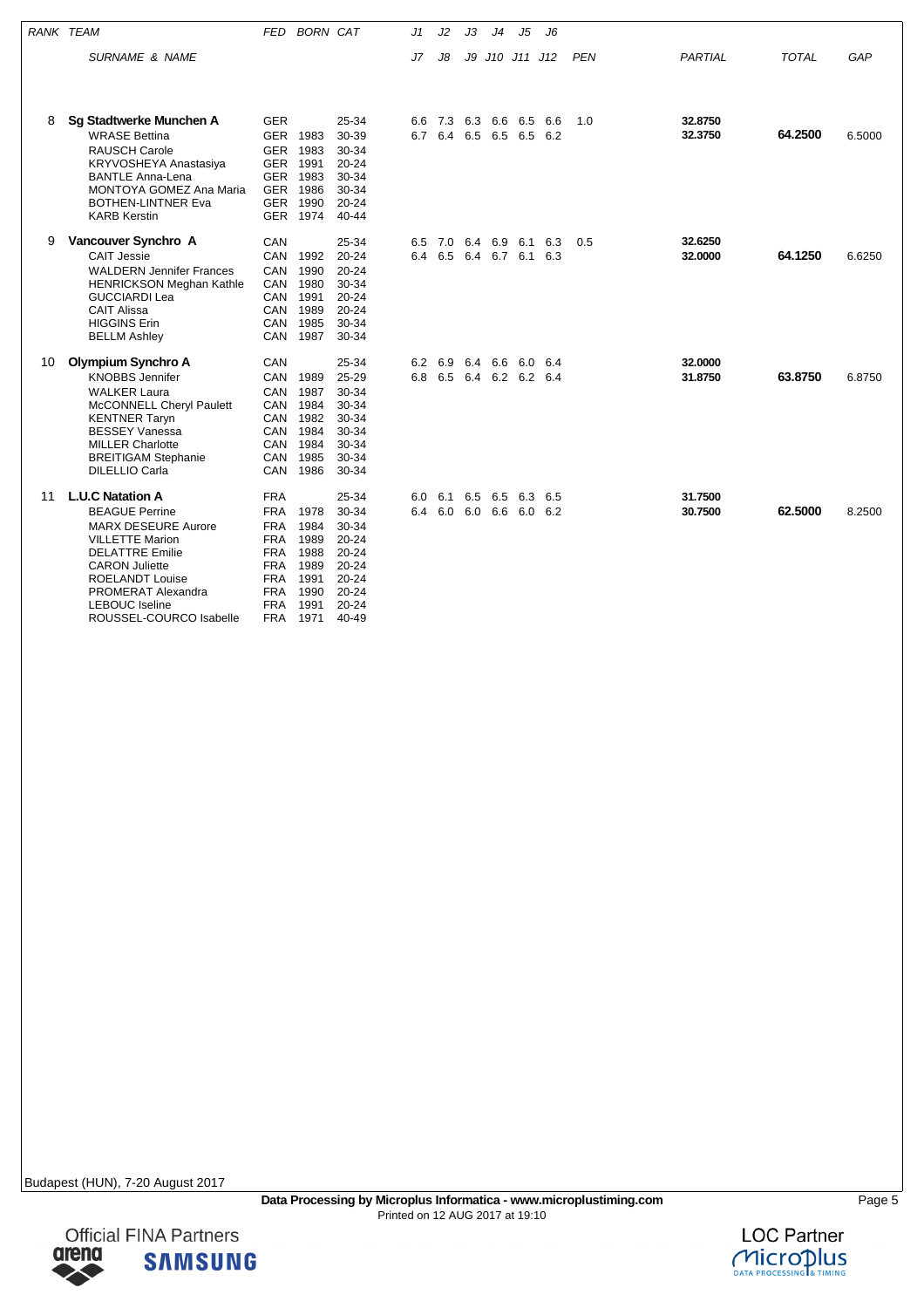

### **17th FINA World Masters Championships 2017 BUDAPEST (HUN)**





| .<br>WATER IS OUR WORLD |                                                                                                                                                                                                                                                                            |                                                                                                                                                                 |                                                                                                      | Team                                                                                                                                                                                                                                                  |                                         |
|-------------------------|----------------------------------------------------------------------------------------------------------------------------------------------------------------------------------------------------------------------------------------------------------------------------|-----------------------------------------------------------------------------------------------------------------------------------------------------------------|------------------------------------------------------------------------------------------------------|-------------------------------------------------------------------------------------------------------------------------------------------------------------------------------------------------------------------------------------------------------|-----------------------------------------|
|                         |                                                                                                                                                                                                                                                                            |                                                                                                                                                                 |                                                                                                      | <b>Free Routine</b>                                                                                                                                                                                                                                   |                                         |
|                         |                                                                                                                                                                                                                                                                            |                                                                                                                                                                 |                                                                                                      | <b>Results Summary</b>                                                                                                                                                                                                                                |                                         |
|                         | <b>RANK TEAM</b><br><b>SURNAME &amp; NAME</b>                                                                                                                                                                                                                              | FED BORN CAT                                                                                                                                                    |                                                                                                      | J2<br>JЗ<br>J4<br>J5<br>J6<br>J1<br>J7<br>J8<br>J9 J10 J11 J12<br><b>PEN</b>                                                                                                                                                                          | PARTIAL<br><b>TOTAL</b><br>GAP          |
|                         |                                                                                                                                                                                                                                                                            |                                                                                                                                                                 |                                                                                                      | AGE GROUP 65-100                                                                                                                                                                                                                                      |                                         |
| 1                       | Dc Synchromasters A<br><b>WEIMAN Nancy</b><br>NAVASCUES Kathy<br><b>THOMSON Linda Susan</b><br>SOLES Laura                                                                                                                                                                 | <b>USA</b><br>USA<br>1948<br>USA<br>1946<br>1953<br>USA<br>USA<br>1950                                                                                          | 65-10<br>60-69<br>70-74<br>60-64<br>60-64                                                            | $EX$ 5.0<br>2.0<br>4.4 4.8<br>4.8<br>5.0<br>4.9<br>SY 4.8<br>4.3 4.7 4.2<br>5.1<br>4.6<br>DF 5.0 4.6 5.2 4.9<br>5.4<br>5.2<br>CH 5.3 4.7 5.2 4.7 5.1<br>4.6<br>ΜI<br>5.0<br>4.6 5.2 4.3<br>5.0<br>-4.5<br>4.7 5.0 5.1 4.3<br>PR.<br>5.0 4.7           | 24.2625<br>46.5875<br>24.3250           |
| 2                       | <b>Schwimmclub Dubendorf A</b><br>ALDER Maja<br><b>BRENNWALD Barbara</b><br><b>EGGS Ursula</b><br><b>KOZEL Susanne</b><br><b>WEISS Holly</b>                                                                                                                               | <b>SUI</b><br>SUI<br>1950<br>SUI<br>1947<br>SUI<br>1941<br>SUI<br>1947<br><b>SUI</b><br>1942                                                                    | 65-10<br>60-64<br>70-74<br>70-74<br>70-74<br>70-74                                                   | EX<br>4.9<br>4.9<br>4.2 4.7 5.2<br>-4.8<br>2.0<br>$SY$ 4.6<br>4.9<br>4.8 5.0<br>5.0<br>-4.6<br>$DF$ 4.4<br>4.5<br>4.4 4.6<br>4.7<br>4.9<br>CH 5.0 4.1 5.1 4.6<br>4.9<br>-4.5<br>МI<br>5.0 4.0 5.0 4.5<br>4.8<br>-4.3<br>PR 4.9 4.5 5.0 4.5<br>4.8 4.4 | 23.7125<br>45.2375<br>23.5250<br>1.3500 |
|                         |                                                                                                                                                                                                                                                                            |                                                                                                                                                                 |                                                                                                      | AGE GROUP 50-64                                                                                                                                                                                                                                       |                                         |
| 1                       | <b>Calgary Aquamums A</b><br><b>HULSE Lynne</b><br>PADGET Dot<br><b>FITZSIMMONS Carol</b><br><b>KRYCZKA IRWIN Kelly</b><br>POLLOCK Lori<br><b>NEW Cathy</b><br><b>THOMPSON Janet</b><br>KOKOTT Angela<br><b>BODIE Jackie</b>                                               | CAN<br>CAN<br>1955<br>1950<br>CAN<br>1961<br>CAN<br>1961<br>CAN<br>1973<br>CAN<br>CAN<br>1962<br>1957<br>CAN<br>CAN<br>1961<br>CAN<br>1969                      | 50-64<br>60-64<br>60-64<br>50-59<br>50-54<br>$40 - 44$<br>50-59<br>60-64<br>50-54<br>40-44           | EX 6.0 6.0 5.8 6.1<br>6.4<br>6.4<br>SY 5.9<br>6.1<br>6.0<br>6.5<br>6.5<br>6.3<br>DF 6.0 5.9 6.0 6.3<br>6.4<br>6.4<br>CH 6.0 5.6 5.5 5.8<br>6.2<br>6.3<br>МI<br>6.1<br>5.4 5.5 5.7 6.2<br>6.2<br>PR 5.8 5.7 5.3 5.6 6.0 6.1                            | 30.8500<br>60.1875<br>29.3375           |
| 2                       | Unsyncables La Mirada A<br><b>SAUNDERS Tamar</b><br><b>BALL Lorena</b><br><b>CASSIDY Lee</b><br><b>BAROSS Molly</b><br><b>SUBRAMANIAM Sylvia</b><br><b>BECKWITH Vickie</b><br><b>ABBENE Ellen</b><br><b>NESBITT Sue</b><br><b>CHAPMAN Kathy Fuhr</b><br>CRAWFORD Lori Beth | <b>USA</b><br>USA<br>1986<br>1992<br>USA<br>USA<br>1949<br>USA<br>1948<br>USA<br>1959<br><b>USA</b><br>1952<br>USA<br>1956<br>1954<br>USA<br>USA<br>1943<br>USA | 50-64<br>30-34<br>20-24<br>60-69<br>60-64<br>50-54<br>60-69<br>60-64<br>60-69<br>70-74<br>1977 40-49 | EX 6.5<br>6.1<br>5.7 5.7<br>6.3<br>6.2<br>SY 6.4<br>6.0 5.8 5.3<br>5.9<br>6.4<br>DF 6.2 6.2 6.1 5.8<br>6.6<br>6.4<br>CH 6.5 5.1 5.7 5.5<br>6.3<br>- 5.6<br>6.2 5.1 5.4 5.6 6.4<br>5.5<br>МI<br>PR 6.2 5.3 5.6 5.2 6.2 5.5                             | 30.5250<br>59.1250<br>28,6000<br>1.0625 |
| 3                       | Heaven 2 A<br><b>CRIMINI Claudia</b><br><b>ZENOBI Manuela</b><br><b>FELICE Roberta</b><br><b>SCORSINO Francesca</b><br><b>CORIGLIONE Stefania</b><br>SIRAGUSA Floriana<br><b>ROSSI Tiziana</b><br><b>BOTTA Annalisa</b><br><b>MUZI Emanuela</b>                            | ITA<br>ITA<br>1960<br>1960<br>ITA<br>1964<br>ITA<br>ITA<br>1968<br>1969<br><b>ITA</b><br>1970<br>ITA.<br>1962<br>ITA<br>1971<br>ITA<br>ITA<br>1972              | 50-64<br>50-54<br>50-54<br>50-54<br>40-44<br>40-44<br>40-44<br>50-54<br>40-44<br>40-44               | EX 6.0 5.7 5.5 5.4 6.2 5.7<br>0.5<br>SY 5.8 5.7 5.4 5.4 6.3 5.5<br>DF 5.6 5.6 5.4 5.3 6.4<br>5.9<br>CH 5.5 5.3 5.4 5.0 5.6<br>- 5.4<br>MI 5.8 5.5 5.3 5.2 5.6<br>-5.4<br>PR 5.5 5.5 5.2 5.0 5.5 5.3                                                   | 28.2875<br>27.0500<br>54.8375<br>5.3500 |

Budapest (HUN), 7-20 August 2017

**arena** 

**Official FINA Partners** 

**SAMSUNG** 

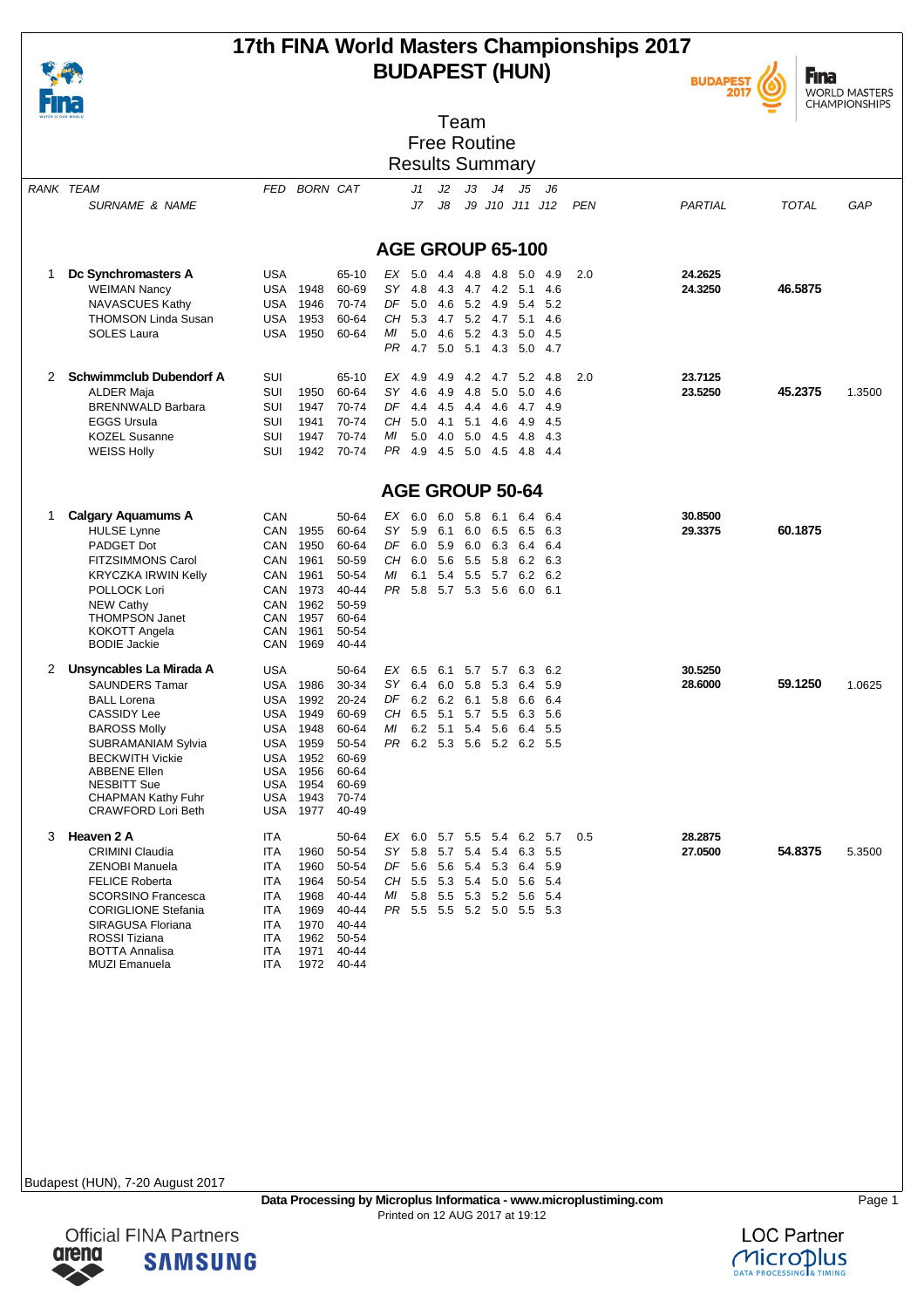|   | RANK TEAM                                                                                                                                                                                                                                                                        | FED                                                                                                                 | <b>BORN CAT</b>                                                                                          |                                                                                                 |                                                       | J1                                     | J2                                                                                                   | JЗ                                                 | J4                                     | J5                                                           | J6                                       |     |                    |              |        |
|---|----------------------------------------------------------------------------------------------------------------------------------------------------------------------------------------------------------------------------------------------------------------------------------|---------------------------------------------------------------------------------------------------------------------|----------------------------------------------------------------------------------------------------------|-------------------------------------------------------------------------------------------------|-------------------------------------------------------|----------------------------------------|------------------------------------------------------------------------------------------------------|----------------------------------------------------|----------------------------------------|--------------------------------------------------------------|------------------------------------------|-----|--------------------|--------------|--------|
|   | <b>SURNAME &amp; NAME</b>                                                                                                                                                                                                                                                        |                                                                                                                     |                                                                                                          |                                                                                                 |                                                       | J7                                     | J8                                                                                                   |                                                    |                                        | J9 J10 J11 J12                                               |                                          | PEN | PARTIAL            | <b>TOTAL</b> | GAP    |
|   |                                                                                                                                                                                                                                                                                  |                                                                                                                     |                                                                                                          |                                                                                                 | <b>AGE GROUP 35-49</b>                                |                                        |                                                                                                      |                                                    |                                        |                                                              |                                          |     |                    |              |        |
| 1 | <b>CA De L'Est De Montreal</b><br><b>LUSSIER Emilie</b><br><b>BELANGER Annie</b><br><b>ARSENEAU Annie</b><br><b>MATHIEU Sandra</b><br><b>BEAUDET Dominique</b><br><b>TASCHEREAU Marie-Stefani</b><br><b>CASTONGUAY Veronique</b><br>PERREAULT Marylene<br><b>LASNIER Valerie</b> | CAN<br><b>CAN</b><br>CAN<br>CAN<br><b>CAN</b><br>CAN<br>CAN<br>CAN<br>CAN<br>CAN                                    | 1981<br>1986<br>1982<br>1977<br>1975<br>1976<br>1983<br>1986<br>1990                                     | 35-49<br>30-34<br>30-34<br>30-34<br>40-49<br>40-44<br>$40 - 44$<br>30-34<br>30-34<br>20-24      | $EX$ 7.1<br><b>SY</b><br>DF 7.0<br>CН<br>ΜI<br>PR 7.5 | 7.2<br>7.5<br>7.4                      | 6.4<br>6.5<br>6.9<br>6.8<br>6.8                                                                      | 6.5 7.1<br>7.2<br>7.3 6.8<br>7.1<br>7.1<br>7.3 6.4 | 6.9<br>6.8<br>6.6<br>6.4               | 7.1<br>6.8<br>7.0<br>6.6<br>6.4<br>6.5 7.7                   | 7.2<br>7.1<br>7.5<br>7.5<br>7.5          |     | 35.1000<br>34.9750 | 70.0750      |        |
| 2 | Unsyncables La Mirada A<br><b>WOODS Mary Lou</b><br><b>BUTERA Christiana Dodd</b><br><b>ARBAS Alia</b><br><b>ARBAS Audra</b><br><b>BROOKS Ymajahi</b><br><b>BECKWITH Jenni</b><br>McKAY Catherine Paige<br>FERNANDEZ Jocelyn<br><b>HERRINGTON Jenny</b><br>ROSOLOWSKI Karen      | <b>USA</b><br><b>USA</b><br><b>USA</b><br><b>USA</b><br><b>USA</b><br><b>USA</b><br>USA<br>USA<br>USA<br>USA<br>USA | 1959<br>1990<br>1980<br>1984<br>1979<br>1988<br>1974<br>1968<br>1972<br>1960                             | 35-49<br>50-59<br>20-24<br>30-34<br>30-34<br>30-34<br>20-24<br>40-44<br>40-44<br>40-49<br>50-59 | ЕX<br>SY.<br>DF<br>CН<br>МI<br>PR.                    | 6.9<br>7.0<br>6.9<br>6.8<br>6.6<br>6.7 | 6.7<br>6.5<br>6.7<br>6.8<br>6.8<br>6.7                                                               | 6.8<br>6.8<br>6.9<br>6.6<br>6.7<br>6.8             | 6.6<br>6.5<br>6.6<br>6.6<br>6.5<br>6.6 | 6.7<br>6.3<br>6.3<br>6.6<br>6.5<br>6.5                       | 6.6<br>6.5<br>6.8<br>7.1<br>7.0<br>- 7.3 |     | 33.3875<br>33.4250 | 66.8125      | 3.2625 |
| 3 | Zpc Amersfoort A<br>van RAVENSWAAIJ Kimberle<br><b>IJSENBOUT Sabrina</b><br>van PARIDON Rima<br><b>BRALTEN Carola</b><br>WIERTSEMA Jonna<br>van DEIJK Hendrika<br><b>BAKKER Desiree</b><br><b>IJSENBOUT Wendy</b><br>van BUUREN Astrid                                           | <b>NED</b><br>NED<br>NED<br><b>NED</b><br>NED<br>NED<br><b>NED</b><br>NED<br>NED<br>NED                             | 1991<br>1977<br>1973<br>1981<br>1984<br>1984<br>1989<br>1977<br>1978                                     | 35-49<br>25-29<br>40-44<br>40-44<br>30-34<br>30-34<br>30-34<br>20-24<br>$40 - 44$<br>30-34      | EX<br>SY.<br>DF<br>CН<br>МI<br>PR.                    | 6.4<br>6.3<br>6.4<br>6.1<br>6.1<br>6.0 | 6.0<br>6.2<br>6.0<br>6.4<br>6.3<br>6.4                                                               | 6.5<br>6.4<br>6.5<br>6.4<br>6.4                    | 6.1<br>6.0<br>5.9<br>6.3 6.3<br>6.2    | 6.5<br>6.2<br>6.1<br>6.2<br>6.3<br>6.2 6.1                   | 6.3<br>6.2<br>6.2<br>6.6<br>6.4<br>6.4   |     | 31.2500<br>31.4750 | 62.7250      | 7.3500 |
| 4 | <b>Vw Mannheim A</b><br><b>HUNDSHAMMER Jennifer</b><br><b>HUNDSHAMMER Charlotte</b><br><b>BORN Sonja</b><br>AREVALO GOMEZ Karla Fern<br><b>HOFFMANN Jasmin</b><br><b>GABERSEK Diana</b><br><b>SENER Lucia</b><br><b>STOCKLIN Sonja</b>                                           | <b>GER</b><br>GER<br>GER<br><b>GER</b><br><b>GER</b><br><b>GER</b><br>GER                                           | 1991<br>1965<br>1965<br>GER 1990<br>1988<br>1980<br>1988<br>GER 1975                                     | 35-49<br>20-24<br>50-54<br>50-54<br>20-24<br>20-24<br>30-34<br>20-24<br>40-44                   | EX<br>SY.<br>DF<br>CН<br>ΜI<br>PR                     | 6.5<br>6.3<br>6.3<br>6.2<br>6.1<br>6.3 | 6.1<br>6.3<br>6.4<br>6.3<br>6.2<br>6.3                                                               | 6.2 5.9<br>6.4<br>6.4<br>6.3                       | 63 58<br>6.0<br>6.4<br>6.3<br>6.2 6.4  | 6.0<br>5.7<br>6.2<br>6.1<br>6.2<br>6.1                       | 6.5<br>6.1<br>6.6<br>6.5<br>6.7<br>6.6   |     | 31.1250<br>31.4875 | 62.6125      | 7.4625 |
| 5 | S.D. Anaitasuna A<br><b>GARDE ETAYO Laura</b><br>ELIZALDE AGURRUZA Raquel<br><b>ALDABE</b> Irene<br><b>SARRIGUREN ARANA Lola</b><br>LANA MORENO Ana<br><b>MINGUEZ RODRIGUEZ Isis</b><br>BONHOMME MURUZABAL Anita ESP<br>REKARTE GUTIERREZ Garbin                                 | <b>ESP</b><br><b>ESP</b><br><b>ESP</b><br><b>ESP</b><br><b>ESP</b><br><b>ESP</b><br><b>ESP</b><br>ESP               | 1973<br>1971<br>1964<br>1964<br>1968<br>1985<br>1977<br>1962                                             | 35-49<br>$40 - 44$<br>40-44<br>50-54<br>50-54<br>40-44<br>30-34<br>$40 - 44$<br>50-54           | SY 5.9<br>ΜI                                          | CH 6.5                                 | EX 5.6 6.4 6.0 6.3 6.3<br>DF 5.6 6.1 6.0 6.2 5.8<br>6.3 6.0 6.3 6.4<br>6.5 6.2 6.1                   |                                                    |                                        | 6.1 6.1 6.3 6.1<br>6.4 6.2 6.5<br>PR 6.4 6.3 5.9 6.3 6.2 6.5 | 6.4<br>6.2<br>6.4<br>6.0                 |     | 30.7250<br>31.4125 | 62.1375      | 7.9375 |
| 6 | <b>Rushmoor Synchro Sc A</b><br><b>HOLLAND Andrea</b><br><b>DAVIES Rachel</b><br><b>ATKINS Laura</b><br><b>POULTER April</b><br><b>WILSON Carolyn</b><br><b>SANDERS Carla</b><br><b>REUKERS Grace</b><br><b>ADAMS</b> Emma<br><b>BUCKINGHAM Nikki</b>                            | <b>GBR</b>                                                                                                          | GBR 1958<br>GBR 1974<br>GBR 1990<br>GBR 1991<br>GBR 1959<br>GBR 1974<br>GBR 1972<br>GBR 1989<br>GBR 1971 | 35-49<br>50-59<br>40-49<br>20-24<br>20-24<br>50-59<br>40-49<br>40-44<br>20-24<br>40-44          | SY<br>МI                                              | 5.9                                    | EX 6.2 6.2 6.4 5.7 5.9<br>6.3 6.0 6.3 5.6<br>DF 6.1 5.9 6.4 5.8 5.9<br>CH 5.7 6.2 6.4 6.4 6.5<br>6.4 |                                                    |                                        | 5.4<br>6.3 6.3 6.4<br>PR 5.7 6.1 6.5 6.3 6.4 6.8             | 5.9<br>5.8<br>- 5.8<br>6.4<br>6.6        |     | 29.8750<br>31.7250 | 61.6000      | 8.4750 |



Official FINA Partners<br> **GIENA SAMSUN SAMSUNG**  $\blacktriangleright$ 

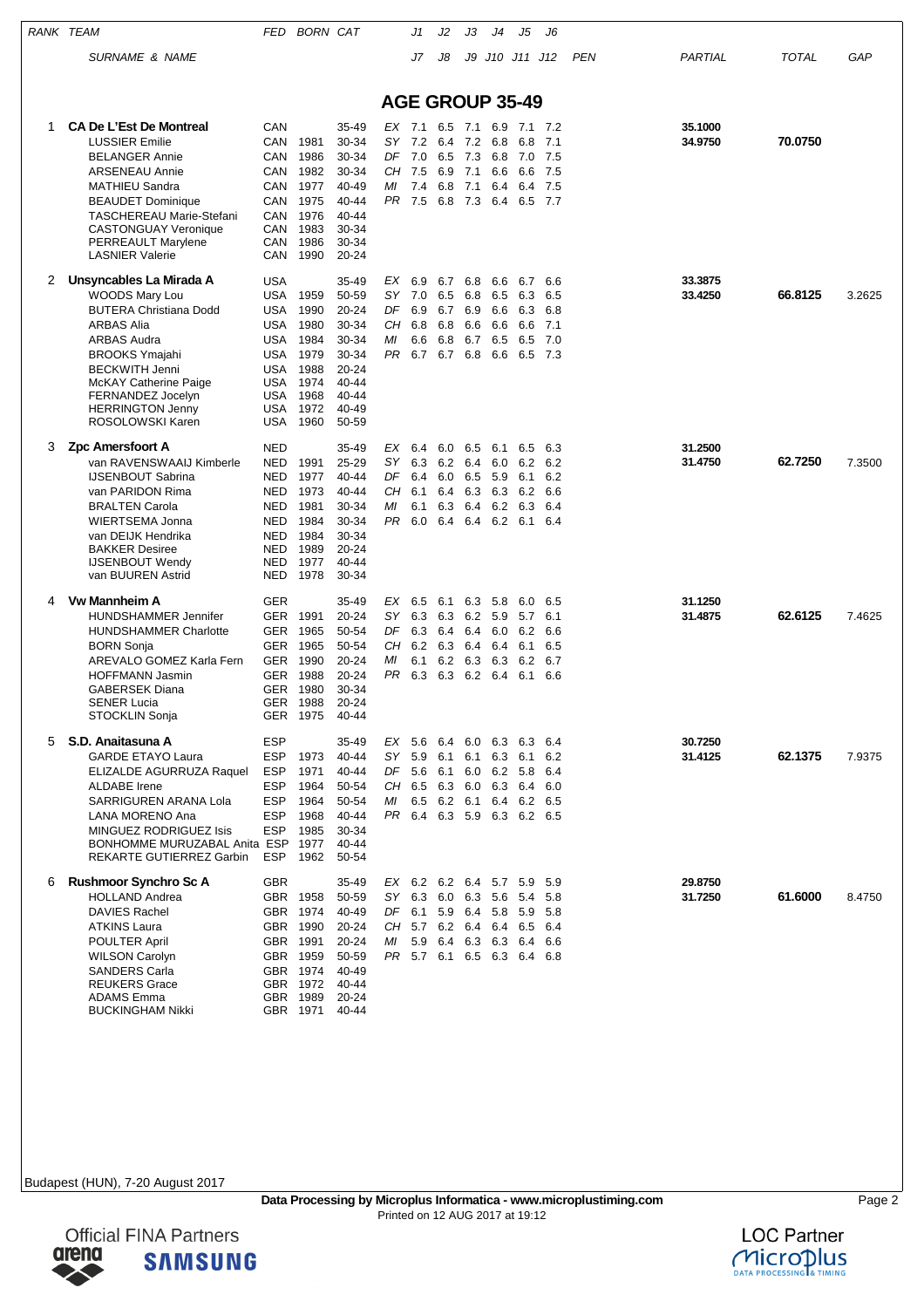| RANK TEAM |                                                                                                                                                                                                                                                                                                  | FED                                                                              | <b>BORN CAT</b>                                                              |                                                                                                         |                                      | J1                                     | J2                                         | JЗ                                                                 | J4                                     | J5                                                            | J6                                     |     |                    |         |         |
|-----------|--------------------------------------------------------------------------------------------------------------------------------------------------------------------------------------------------------------------------------------------------------------------------------------------------|----------------------------------------------------------------------------------|------------------------------------------------------------------------------|---------------------------------------------------------------------------------------------------------|--------------------------------------|----------------------------------------|--------------------------------------------|--------------------------------------------------------------------|----------------------------------------|---------------------------------------------------------------|----------------------------------------|-----|--------------------|---------|---------|
|           | <b>SURNAME &amp; NAME</b>                                                                                                                                                                                                                                                                        |                                                                                  |                                                                              |                                                                                                         |                                      | J7                                     | J8                                         | J9                                                                 |                                        | J10 J11 J12                                                   |                                        | PEN | PARTIAL            | TOTAL   | GAP     |
| 7         | <b>Avully Natation A</b><br><b>BURI Ursula</b><br><b>CLAUDE Claire</b><br>GIGUET-JONSSON Jessica<br><b>SCHORER Aurelie</b><br><b>NUSSBERGER Karin</b><br><b>MAGNENAT Benedicte</b><br>DELAVY Melanie Alejandra<br><b>MARURI Marie-Therese</b><br>PIROIA-VUISSOZ Martine<br><b>VILBERT Magali</b> | SUI<br>SUI<br>SUI<br>SUI<br>SUI<br>SUI<br>SUI<br>SUI<br>SUI<br>SUI<br>SUI        | 1965<br>1972<br>1970<br>1990<br>1970<br>1971<br>1982<br>1991<br>1974<br>1984 | 35-49<br>50-54<br>40-44<br>40-44<br>$20 - 24$<br>40-44<br>40-44<br>30-34<br>$20 - 24$<br>40-44<br>30-34 | EX<br>SΥ<br>DF<br>CН<br>МI<br>PR     | 6.2<br>6.3<br>6.2<br>6.3<br>6.3<br>6.2 | 6.3<br>6.2<br>6.0<br>6.6<br>6.9<br>6.5     | 6.2<br>6.3<br>6.3<br>5.9<br>5.8<br>5.8                             | 6.4<br>6.2<br>6.0<br>6.2<br>6.2<br>6.2 | 6.2<br>6.0<br>5.6<br>6.2<br>6.0<br>6.1                        | 6.0<br>5.7<br>5.4<br>6.1<br>6.1<br>6.2 |     | 30.6375<br>30.9000 | 61.5375 | 8.5375  |
| 8         | <b>Psv A</b><br><b>CLAESSENS Lineke</b><br><b>EBELTIES Jisca</b><br><b>WIJERING Barbara</b><br><b>MARTHA Tamara</b><br><b>MEEUWS Delphie</b>                                                                                                                                                     | <b>NED</b><br><b>NED</b><br><b>NED</b><br><b>NED</b><br><b>NED</b><br><b>NED</b> | 1981<br>1985<br>1983<br>1983<br>1978                                         | $35 - 49$<br>30-39<br>30-34<br>30-34<br>30-39<br>30-34                                                  | ЕX<br>SY<br>DF<br>CН<br>ΜI<br>PR     | 6.7<br>6.6<br>6.5<br>6.4<br>6.2<br>6.1 | 5.9<br>6.0<br>6.1<br>6.1<br>6.2<br>6.3     | 6.4<br>6.4<br>6.2<br>6.1<br>6.0<br>6.0                             | 6.1<br>6.0<br>5.8<br>6.3<br>6.2<br>6.2 | 6.2<br>6.1<br>6.0<br>5.7<br>5.9<br>5.9                        | 6.4<br>6.6<br>6.7<br>6.7<br>6.4<br>6.7 | 1.5 | 31.2625<br>30.9375 | 60.7000 | 9.3750  |
| 9         | Quebec Excellence B<br><b>LAROUCHE Julie</b><br><b>TROTTIER Jacynte</b><br><b>BEAUDOIN Melanie</b><br><b>DROLET Danielle</b><br><b>BERNIER Marie-France</b><br><b>VEILLEUX Lorraine</b>                                                                                                          | CAN<br>CAN<br>CAN<br>CAN<br>CAN<br>CAN<br>CAN                                    | 1979<br>1964<br>1976<br>1973<br>1963<br>1963                                 | 35-49<br>30-34<br>50-54<br>40-49<br>40-44<br>50-59<br>50-54                                             | ЕX<br>SY<br>DF<br>CH<br>МI<br>PR     | 6.1<br>6.0<br>5.8<br>6.7<br>6.7<br>6.5 | 5.5<br>5.6<br>5.7<br>5.4<br>5.7<br>5.5     | 5.8<br>5.7<br>6.0<br>6.2<br>6.3<br>6.2 6.3                         | 6.3<br>6.1<br>6.2<br>6.2<br>6.4        | 6.0<br>5.7<br>5.9<br>6.0<br>5.9<br>5.7                        | 6.3<br>6.0<br>6.5<br>6.2<br>6.2<br>6.3 | 1.0 | 29.8375<br>30.8000 | 59.6375 | 10.4375 |
| 10        | Simklubben Neptun A<br>STRANDLUND Maria<br><b>MEYZE Margareta</b><br><b>MATTSSON Madeleine</b><br>STRANDLUND Sara<br><b>RISSVE Caroline</b><br><b>SHUGAI Galina</b><br>ORSTADIUS Sandra<br><b>FRANZINI Lucia</b>                                                                                 | <b>SWE</b><br>SWE 1987<br>SWE<br><b>SWE</b><br>SWE                               | SWE 1963<br>1988<br>SWE 1985<br>SWE 1986<br>1970<br>SWE 1985<br>1983         | 35-49<br>30-34<br>50-54<br>$20 - 24$<br>30-34<br>30-34<br>$40 - 44$<br>30-34<br>30-34                   | EX<br>SΥ<br>DF<br>CН<br>МI<br>PR 5.5 | 5.8<br>5.9<br>5.7<br>5.4<br>5.3        | 6.2<br>6.1<br>6.0<br>5.9<br>6.2<br>6.0 6.0 | 6.3<br>6.1<br>6.3<br>6.1<br>6.1                                    | 5.9<br>5.8<br>5.9<br>6.1<br>6.2        | 5.7<br>5.2<br>5.8<br>5.6<br>5.8<br>6.1 5.7 6.0                | 5.9<br>5.8<br>6.0<br>6.4<br>6.4        |     | 29.6375<br>29.8500 | 59.4875 | 10.5875 |
| 11        | Eintracht Karlsfeld A<br><b>HUBNER Michelle</b><br><b>SENDER GORRIZ Miriam</b><br><b>PRETSCH Eveline</b><br><b>KORNBICHLER Gabriele</b>                                                                                                                                                          | GER<br>GER<br><b>GER</b><br><b>GER</b><br>GER                                    | 1982<br>1989<br>1964<br>1975                                                 | $35 - 49$<br>30-39<br>25-29<br>50-54<br>40-49                                                           | EX 6.3<br>SΥ<br>DF<br>CН<br>ΜI<br>PR | 6.5<br>6.4<br>6.1<br>6.2<br>6.1        | 6.1<br>6.0<br>6.2<br>6.0<br>6.2            | 6.1<br>5.7<br>6.0<br>6.3<br>6.2                                    | 5.8<br>5.7<br>5.6<br>6.1<br>6.2        | 6.0<br>5.4<br>5.8<br>5.8<br>5.6<br>6.0 6.1 6.2 5.7 6.2        | 6.1<br>5.9<br>6.1<br>6.3<br>6.5        | 2.0 | 29.9250<br>30.7125 | 58.6375 | 11.4375 |
| 12        | Sb Delphin Augsburg A<br>STEGER-BORDON Kathrin<br><b>MAIER Claudia</b><br><b>BIRKMAIER Johanna</b><br><b>GOLLY Sandra</b>                                                                                                                                                                        | GER<br>GER 1986<br><b>GER</b>                                                    | 1960<br>GER 1975<br>GER 1990                                                 | 35-49<br>30-34<br>50-54<br>40-44<br>20-24                                                               | SΥ<br>DF<br>CH 6.0<br>МI<br>PR 5.9   | 6.5<br>6.5<br>5.8                      | 5.9<br>5.8<br>5.8<br>5.7                   | 6.1<br>6.0<br>5.6<br>5.8<br>5.8 5.7 6.0                            | 5.8<br>5.9<br>6.0<br>5.9               | EX 6.3 5.8 6.2 5.8 5.7 6.2<br>5.6<br>5.5<br>6.0<br>6.0<br>5.9 | 6.1<br>6.3<br>6.3<br>6.2<br>6.2        | 2.0 | 29.9625<br>29.5875 | 57.5500 | 12.5250 |
| 13        | Erster Sodener Sc 1927 A<br><b>THOMAS Sylvia Louise</b><br><b>GOLLA Christiane</b><br><b>SMOLNIK Kerstin</b><br><b>ZOLLER Ulrike</b><br><b>BOSCHE Johanna Katharina</b>                                                                                                                          | GER<br><b>GER</b>                                                                | GER 1986<br>1984<br>GER 1967<br>GER 1963<br>GER 1987                         | 35-49<br>30-34<br>30-34<br>50-54<br>50-54<br>30-34                                                      | ЕX<br>SΥ<br>DF<br>CH 5.8<br>МI       | 5.9<br>5.8<br>5.7 5.3<br>5.6           | 5.6<br>5.3<br>5.6                          | 5.9<br>5.9<br>6.0<br>5.7 5.7 5.8<br>5.8                            | 5.3<br>5.1<br>5.1<br>5.6               | 5.8<br>5.1<br>5.8<br>5.5<br>5.4<br>PR 5.8 5.8 5.9 5.7 5.4 5.6 | 5.8<br>5.6<br>5.9<br>5.8<br>5.6        | 1.5 | 28.2375<br>28.5000 | 55.2375 | 14.8375 |
| 14        | Mtv Urberach 1901 A<br><b>MOOS Heide</b><br><b>EDER Manuela</b><br>DOMIJAN SCHWARZKOPF Ann GER 1964<br><b>FANTUR Anna</b><br><b>TIETZ Susanne</b>                                                                                                                                                | <b>GER</b><br>GER                                                                | GER 1968<br>GER 1972<br>1990<br>GER 1983                                     | 35-49<br>40-44<br>40-49<br>50-54<br>20-24<br>30-34                                                      | SΥ<br>DF<br>CH<br>ΜI                 | 5.4<br>5.5<br>5.6<br>5.5               | 4.9<br>5.1<br>5.4<br>5.3                   | EX 5.3 5.2 5.8 5.2 4.9<br>5.6<br>5.9<br>4.9<br>4.8                 | 5.0<br>5.1<br>5.6<br>5.6               | 4.6<br>5.3<br>5.0<br>5.1<br>PR 5.5 5.4 4.7 5.4 5.0 5.2        | 5.1<br>4.8<br>5.1<br>5.5<br>5.5        | 1.5 | 25.8125<br>26.7125 | 51.0250 | 19.0500 |
| 15        | Vancouver Synchro A<br><b>TURNHAM Lucy Marie</b><br><b>JUBERT Sarah</b><br><b>VANDERFLUIT Rhonda</b><br><b>WONG Leila</b><br><b>WHISHAW Haley</b>                                                                                                                                                | CAN<br>CAN<br>CAN<br>CAN<br>CAN                                                  | 1950<br>1977<br>1969<br>1990<br>CAN 1991                                     | 35-49<br>60-64<br>40-44<br>40-49<br>20-24<br>20-24                                                      | EX<br>DF<br>CH<br>МI<br>PR           | 5.5<br>5.2<br>5.9<br>6.0               | 5.5<br>5.2<br>5.1                          | 5.8<br>SY 5.3 5.3 5.7 4.7 4.8<br>5.8<br>5.0 5.4 5.6 5.3<br>5.2 5.5 | 4.9<br>4.8                             | 4.9<br>5.0<br>- 5.0<br>5.8 5.0 5.1 5.4 5.2 5.1                | 5.0<br>4.9<br>5.2<br>5.4<br>-5.2       | 1.5 | 25.7875<br>26.6375 | 50.9250 | 19.1500 |

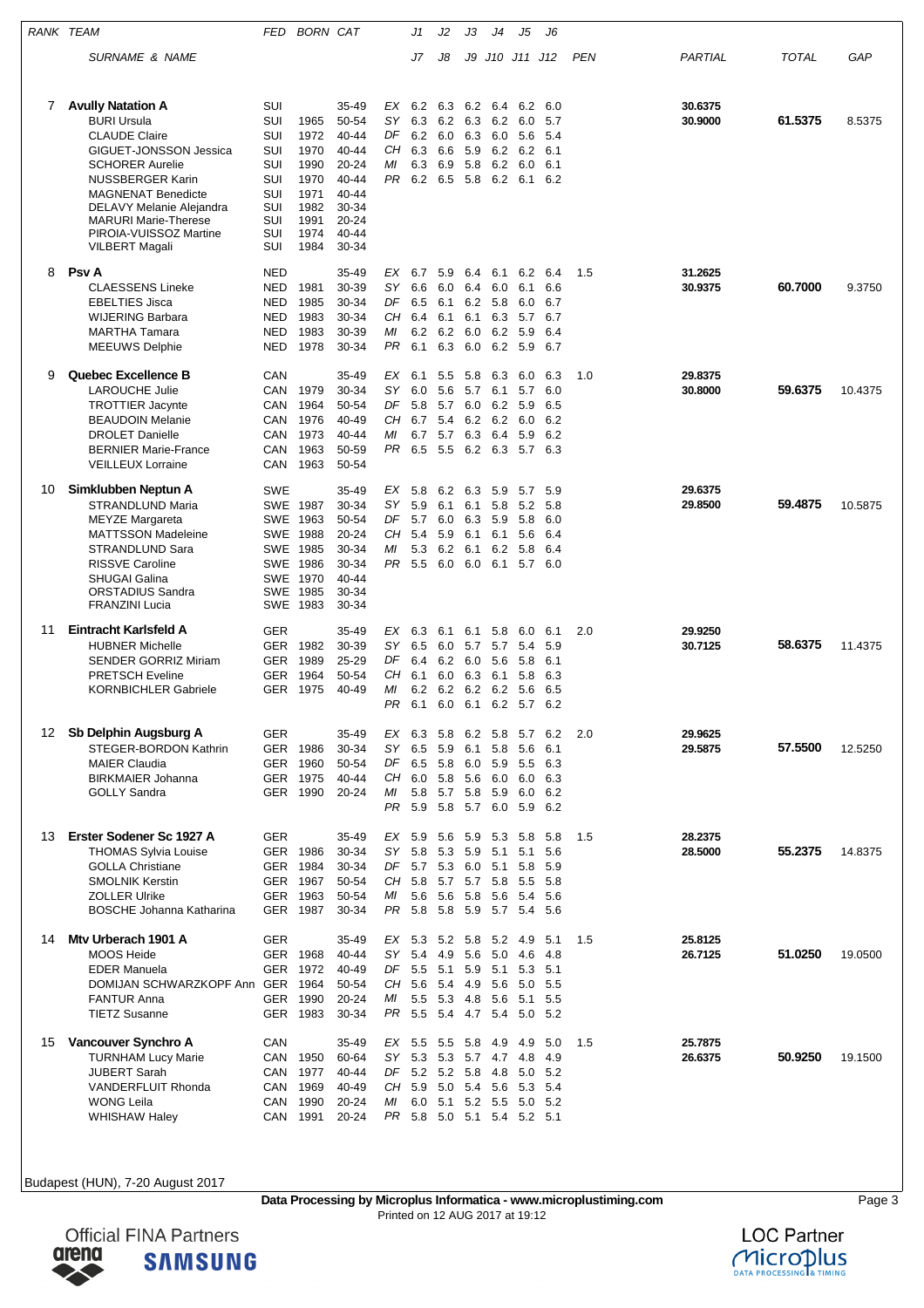|    | RANK TEAM                                          | FED        | <b>BORN CAT</b>      |                    |          | J1         | J2          | JЗ         | J4             | J5                                                   | J6          |            |         |         |         |
|----|----------------------------------------------------|------------|----------------------|--------------------|----------|------------|-------------|------------|----------------|------------------------------------------------------|-------------|------------|---------|---------|---------|
|    | <b>SURNAME &amp; NAME</b>                          |            |                      |                    |          | J7         | J8          |            |                | J9 J10 J11 J12                                       |             | <b>PEN</b> | PARTIAL | TOTAL   | GAP     |
|    |                                                    |            |                      |                    |          |            |             |            |                |                                                      |             |            |         |         |         |
| 16 | <b>Quebec Excellence A</b>                         | CAN        |                      | 35-49              | EX       | 4.5        |             |            | 5.4 5.2 4.8    | 4.7                                                  | -4.9        | 1.5        | 24.0500 |         |         |
|    | <b>KLEIN Florence</b><br><b>DUMAINE Aurore</b>     | CAN<br>CAN | 1966<br>1992         | 50-54<br>20-24     | SΥ<br>DF | 4.4<br>4.3 | 5.2<br>5.0  | 5.1        | 4.7<br>5.1 4.7 | 4.3                                                  | 4.7<br>5.0  |            | 26.0000 | 48.5500 | 21.5250 |
|    | <b>RHEAUME Madeleine</b>                           | CAN        | 1956                 | 60-64              | CН       | 5.6        | 4.9         |            | 5.2 5.6        | 4.4<br>5.2                                           | 4.8         |            |         |         |         |
|    | <b>PELLETIER Sophie</b>                            | CAN        | 1963                 | 50-54              | ΜI       | 5.4        | 5.1         | 5.1        | 5.5            | 5.1                                                  | 5.0         |            |         |         |         |
|    | <b>LINDSAY Annie</b>                               | CAN        | 1961                 | 50-54              | PR       | 5.4        | 5.2         | 4.9        | 5.3            |                                                      | 5.2 5.0     |            |         |         |         |
| 17 | <b>Vanders A</b>                                   | FIN        |                      | 35-49              |          | $EX$ 4.9   | 4.8         | 5.1        | 4.6            | 4.9                                                  | 4.7         | 2.0        | 24.0125 |         |         |
|    | OJA Merja                                          | <b>FIN</b> | 1979                 | 30-34              | SΥ       | 4.6        | 4.7         | 4.9        | 4.6            | 4.5                                                  | 4.3         |            | 24.8375 | 46.8500 | 23.2250 |
|    | <b>VUORIO Kaisa</b>                                | FIN        | 1967                 | 50-54              | DF       | 4.4        | 5.0         |            | 5.2 4.9        | 5.2                                                  | 4.8         |            |         |         |         |
|    | <b>KAISLA Kira</b>                                 | FIN        | 1969                 | 40-44              | CН       | 4.9        | 4.9         | 5.0        | 5.2            | 5.1                                                  | 5.1         |            |         |         |         |
|    | <b>KAKELA Krista</b>                               | FIN        | 1975                 | 40-44              | ΜI<br>PR | 4.8<br>4.8 | 5.0<br>4.9  | 4.9<br>4.8 | 5.1<br>5.1     | 5.2<br>4.9                                           | 4.8<br>-4.7 |            |         |         |         |
|    |                                                    |            |                      |                    |          |            |             |            |                | <b>AGE GROUP 25-34</b>                               |             |            |         |         |         |
| 1  | Tj Tesla Brno A                                    | CZE        |                      | 25-34              |          | EX 7.1     | 7.4 7.0 7.0 |            |                | 7.0                                                  | 6.8         |            | 35.0500 |         |         |
|    | <b>SENDLEROVA Alice</b>                            | CZE        | 1991                 | 20-24              | SΥ       | 7.2        | 7.3         | 7.0        | 6.5            | 7.2                                                  | 6.6         |            | 35.1375 | 70.1875 |         |
|    | <b>HRDLICKOVA Tereza</b>                           | CZE        | 1989                 | $20 - 24$          | DF       | 7.1        | 7.4         | 6.9        | 6.9            | 7.1                                                  | 6.7         |            |         |         |         |
|    | SATURKOVA Petra                                    | CZE        | 1987                 | 30-34              | CН       | 7.3        | 6.6         | 7.3        | 7.1            | 7.1                                                  | 6.7         |            |         |         |         |
|    | <b>HRUBA Denisa</b>                                | CZE        | 1989                 | 25-29              | МI       | 7.2        | 6.6         | 7.2        | 7.3            | 7.1                                                  | 6.6         |            |         |         |         |
|    | <b>HRBACOVA Tereza</b>                             | CZE        | 1988                 | $20 - 24$          | PR       | 7.3        | 6.8         | 7.1        | 7.0            | 7.0                                                  | 6.5         |            |         |         |         |
|    | <b>BURDOVA Eva</b>                                 | CZE<br>CZE | 1991<br>1989         | 20-24<br>$20 - 24$ |          |            |             |            |                |                                                      |             |            |         |         |         |
|    | <b>KINCOVA Daniela</b><br><b>TOBIASOVA Martina</b> | CZE        | 1987                 | 30-34              |          |            |             |            |                |                                                      |             |            |         |         |         |
|    | KOHUTKOVA Romana                                   | CZE        | 1989                 | 20-24              |          |            |             |            |                |                                                      |             |            |         |         |         |
|    | <b>ILKOVA Tereza</b>                               | <b>CZE</b> | 1990                 | 20-24              |          |            |             |            |                |                                                      |             |            |         |         |         |
| 2  | <b>Morges-Natation A</b>                           | SUI        |                      | 25-34              | EX       | 6.9        | 7.0         | 6.9        | 6.4            | 6.9                                                  | 7.0         |            | 34.8125 |         |         |
|    | SAVORETTI Laurena                                  | SUI        | 1990                 | 20-24              | SY       | 7.0        | 7.0         | 6.9        | 6.6            | 7.0                                                  | 7.1         |            | 35.2375 | 70.0500 | 0.1375  |
|    | <b>BELLINA Aude</b>                                | SUI<br>SUI | 1989<br>1988         | 20-24<br>20-24     | DF<br>CН | 6.9<br>7.0 | 7.2<br>6.7  | 6.8        |                | 6.7 7.1<br>7.2                                       | 7.2<br>7.1  |            |         |         |         |
|    | <b>BROWN Carolyn</b><br><b>GABRIEL Rebecca</b>     | SUI        | 1989                 | 20-24              | МI       | 7.0        | 6.7         | 7.0<br>7.1 | 7.3<br>7.1     | 7.0                                                  | 7.1         |            |         |         |         |
|    | <b>VIRET Charlotte</b>                             | SUI        | 1987                 | 30-34              | PR       | 6.9        | 6.5         |            | 7.0 7.2        | 7.0 7.0                                              |             |            |         |         |         |
|    | NICOD Pamela                                       | SUI        | 1988                 | 20-24              |          |            |             |            |                |                                                      |             |            |         |         |         |
|    | <b>GABEREL Joy</b>                                 | SUI        | 1989                 | 20-24              |          |            |             |            |                |                                                      |             |            |         |         |         |
|    | LUONGO Deborah<br><b>ERNE Sabrina</b>              | SUI<br>SUI | 1992<br>1985         | 20-24<br>30-34     |          |            |             |            |                |                                                      |             |            |         |         |         |
| 3  | <b>Belvarosi Honved A</b>                          | HUN        |                      | 25-34              |          | EX 7.2     | 6.9         | 7.3        | 6.6            | 7.0                                                  | 7.0         |            | 35,0875 |         |         |
|    | <b>HUDETZ Kinga</b>                                | <b>HUN</b> | 1987                 | 30-34              |          | SY 7.1     |             |            |                | 7.0 7.2 6.7 6.9 6.9                                  |             |            | 34.3875 | 69.4750 | 0.7125  |
|    | <b>GRADVOLT Zsofia</b>                             | <b>HUN</b> | 1988                 | 20-24              |          |            |             |            |                | DF 7.3 7.1 7.1 6.6 7.0 7.0                           |             |            |         |         |         |
|    | <b>FELFOLDI Andrea</b>                             |            | <b>HUN 1986</b>      | 30-34              |          |            |             |            |                | CH 7.1 6.6 7.1 7.2 6.8 6.6                           |             |            |         |         |         |
|    | <b>BIHARI Sara</b>                                 |            | <b>HUN 1986</b>      | 30-34              | ΜI       | 7.0        |             |            |                | 6.4 7.1 7.2 6.8 6.6                                  |             |            |         |         |         |
|    | <b>KRAPFEL Aniko</b>                               |            | <b>HUN 1986</b>      | 30-34              |          |            |             |            |                | PR 7.0 6.6 6.9 7.0 6.7 6.7                           |             |            |         |         |         |
|    | <b>HANCZAR Jazmin</b><br><b>KEREKES Alexandra</b>  |            | HUN 1989<br>HUN 1990 | 25-29<br>20-24     |          |            |             |            |                |                                                      |             |            |         |         |         |
|    | <b>OLAH Marianna</b>                               |            | HUN 1985             | 30-34              |          |            |             |            |                |                                                      |             |            |         |         |         |
|    | CSAKI Klaudia                                      |            | HUN 1987             | 30-34              |          |            |             |            |                |                                                      |             |            |         |         |         |
|    | <b>TEMESI Szandra</b>                              |            | <b>HUN 1986</b>      | 30-34              |          |            |             |            |                |                                                      |             |            |         |         |         |
| 4  | <b>Toronto Synchronized A</b>                      | CAN        |                      | 25-34              |          |            |             |            |                | EX 6.7 7.2 7.0 6.7 6.7 7.1                           |             |            | 34.5250 |         |         |
|    | <b>DERMODY Melissa</b><br><b>YOUNG Emilie</b>      |            | CAN 1984<br>1992     | 30-34<br>20-24     |          |            |             |            |                | SY 6.8 7.2 7.0 6.4 6.6<br>DF 6.6 7.3 7.2 6.8 6.8 7.2 | 7.0         |            | 33.2750 | 67.8000 | 2.3875  |
|    | <b>GAMMIE Lynn Katharine</b>                       | CAN        | CAN 1988             | 20-24              |          |            |             |            |                | CH 6.6 6.7 6.4 7.0 6.7 6.9                           |             |            |         |         |         |
|    | <b>PATE Lesley</b>                                 |            | CAN 1981             | 30-34              | ΜI       | 6.6        | 6.2 6.2 6.8 |            |                |                                                      | 6.7 6.8     |            |         |         |         |
|    | MITCHELL Laurie                                    |            | CAN 1972             | 40-44              |          |            |             |            |                | PR 6.7 6.3 6.4 6.7 6.6 6.8                           |             |            |         |         |         |
|    | <b>IRONSIDE Amanda</b>                             |            | CAN 1978             | 30-39              |          |            |             |            |                |                                                      |             |            |         |         |         |
|    | YOXON Emma                                         |            | CAN 1991             | 20-24              |          |            |             |            |                |                                                      |             |            |         |         |         |
|    | <b>HOEY Danielle</b>                               |            | CAN 1982             | 30-34              |          |            |             |            |                |                                                      |             |            |         |         |         |
|    | <b>GAMMIE Colleen</b>                              |            | CAN 1992 20-24       |                    |          |            |             |            |                |                                                      |             |            |         |         |         |



**SAMSUNG**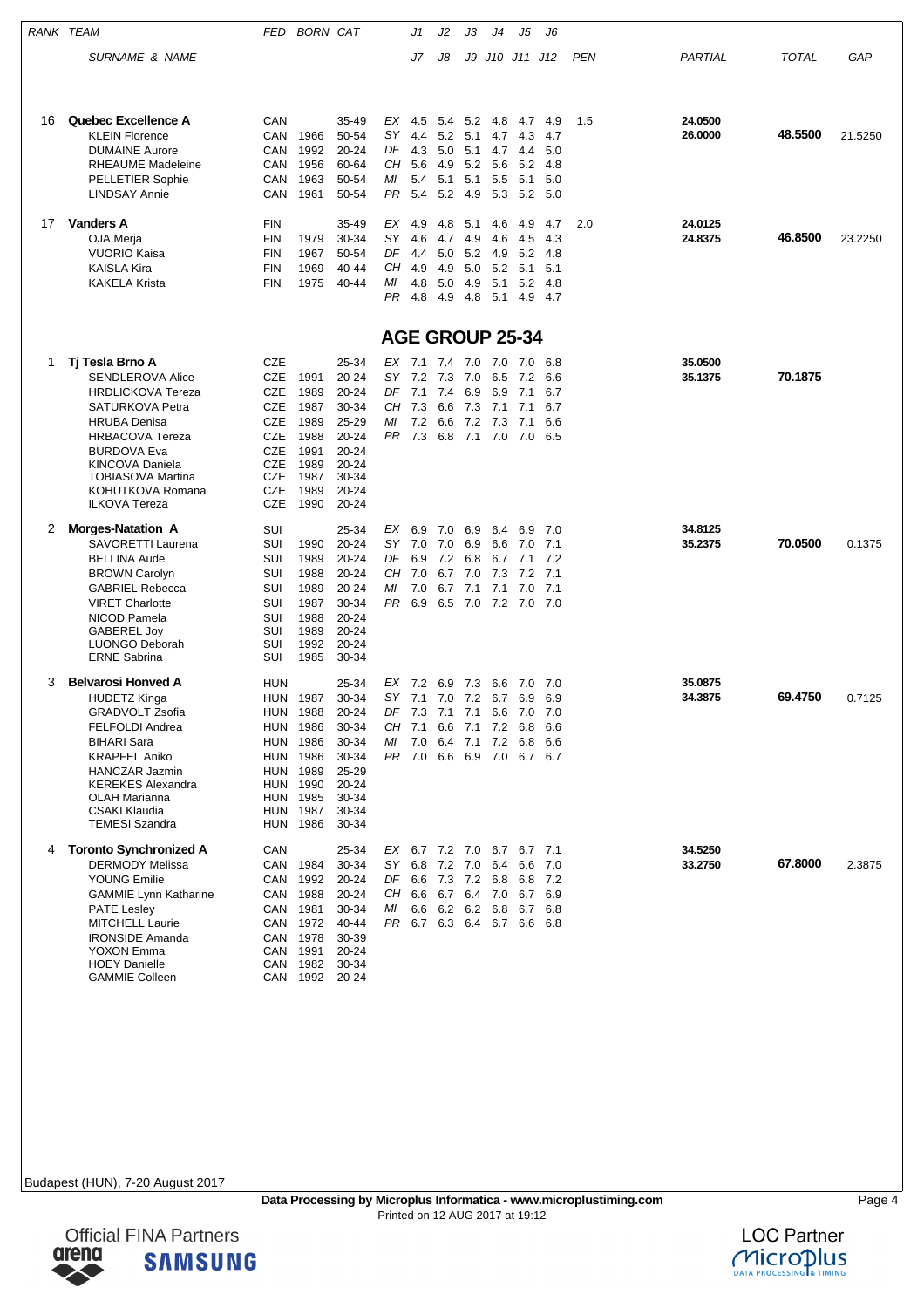| RANK TEAM |                                                                                                                                                                                                                                                                            |                                                                                     | FED BORN CAT                                                                 |                                                                                                         |                                         | J1                                     | J2                                             | JЗ                                     | J4                                                               | J5                                                                                                                 | J6                                     |            |                    |         |         |
|-----------|----------------------------------------------------------------------------------------------------------------------------------------------------------------------------------------------------------------------------------------------------------------------------|-------------------------------------------------------------------------------------|------------------------------------------------------------------------------|---------------------------------------------------------------------------------------------------------|-----------------------------------------|----------------------------------------|------------------------------------------------|----------------------------------------|------------------------------------------------------------------|--------------------------------------------------------------------------------------------------------------------|----------------------------------------|------------|--------------------|---------|---------|
|           | SURNAME & NAME                                                                                                                                                                                                                                                             |                                                                                     |                                                                              |                                                                                                         |                                         | J7                                     | J8                                             | J9                                     |                                                                  | J10 J11 J12                                                                                                        |                                        | <b>PEN</b> | PARTIAL            | TOTAL   | GAP     |
| 5         | Seymour Synchro Swim A<br><b>SEMPLE Kendra</b><br><b>ESCHER Giulia</b><br>JEDRZYCHOWSKA Agata<br>VANCE CUTHBERT Aisha<br><b>MAUPATE Margaux</b><br><b>TODD Alex</b><br><b>WINTER Elizabeth</b><br>RUKAZENKOVA-CLEVERLY Nat GBR 1986<br>de SMET Hannah<br><b>ZENG Yixin</b> | <b>GBR</b><br><b>GBR</b><br>GBR.<br><b>GBR</b><br>GBR.<br>GBR<br><b>GBR</b><br>GBR. | GBR 1986<br>1991<br>1991<br>1987<br>1990<br>1988<br>1983<br>1984<br>GBR 1990 | 25-34<br>30-34<br>25-29<br>20-24<br>30-34<br>$20 - 24$<br>$20 - 24$<br>30-39<br>30-39<br>30-34<br>25-29 | EX<br>SY<br>DF<br>CН<br>МI<br>PR        | 6.8<br>6.7<br>6.7<br>6.2<br>6.4<br>6.1 | 7.0<br>7.1<br>7.2<br>6.6<br>6.2<br>6.5 6.8     | 6.9<br>6.9<br>6.8<br>6.9               | 6.3<br>6.7 6.5<br>6.6<br>6.6<br>6.4<br>6.5                       | 6.6<br>6.8<br>6.7<br>6.5<br>6.5<br>6.4 6.4                                                                         | 6.7<br>6.6<br>6.7<br>6.7<br>6.5        |            | 33.6750<br>32.6250 | 66.3000 | 3.8875  |
| 6         | Olympium Synchro A<br><b>KNOBBS Jennifer</b><br><b>WALKER Laura</b><br>McCONNELL Cheryl Paulett<br><b>KENTNER Taryn</b><br><b>BESSEY Vanessa</b><br><b>MILLER Charlotte</b><br><b>BREITIGAM Stephanie</b><br><b>DILELLIO Carla</b>                                         | CAN<br>CAN<br>CAN<br>CAN<br>CAN<br>CAN<br>CAN<br>CAN<br>CAN                         | 1989<br>1987<br>1984<br>1982<br>1984<br>1984<br>1985<br>1986                 | 25-34<br>25-29<br>30-34<br>30-34<br>30-34<br>30-34<br>30-34<br>30-34<br>30-34                           | EX<br><b>SY</b><br>DF<br>CН<br>МI<br>PR | 6.5<br>6.9<br>6.8<br>6.6<br>6.5<br>6.3 | 7.3 7.1<br>7.2 6.9<br>7.4<br>5.8<br>5.4<br>5.5 | 6.8<br>6.6<br>6.4                      | 6.6<br>6.8<br>7.0<br>6.0<br>6.1<br>6.4 6.3                       | 6.8<br>6.9<br>6.8<br>6.3<br>6.3<br>6.4                                                                             | 6.6<br>6.4<br>6.5<br>6.6<br>6.7<br>6.6 |            | 34.1375<br>31.7750 | 65.9125 | 4.2750  |
| 7         | <b>Geneve Natation 1885 A</b><br><b>TESSARO Francesca</b><br><b>BOLZAN Angela</b><br><b>LECCI Francesca</b><br><b>BROCARD Morgane Gabriell</b><br>LI WOON CHUNG Magalie<br><b>ARRIGONI Moira</b><br><b>SCRIGNARI Tiziana</b>                                               | SUI<br>SUI<br>SUI<br>SUI<br>SUI<br>SUI<br>SUI<br>SUI                                | 1989<br>1992<br>1990<br>1991<br>1988<br>1989<br>1989                         | 25-34<br>25-29<br>$20 - 24$<br>20-24<br>20-24<br>$20 - 24$<br>$20 - 24$<br>$20 - 24$                    | EX<br>SY<br>DF<br>CН<br>МI<br>PR.       | 6.5<br>6.4<br>6.5<br>6.7<br>6.8<br>6.8 | 6.6<br>6.5<br>6.6<br>6.7<br>6.7<br>6.5 6.9     | 6.5<br>6.5<br>6.4<br>6.9<br>6.8        | 6.3<br>6.5<br>6.4<br>6.8<br>6.6<br>6.5                           | 6.9<br>6.9<br>6.8<br>7.2<br>7.2<br>7.1                                                                             | 6.3<br>6.4<br>6.4<br>6.8<br>6.7<br>6.7 | 0.5        | 32.3750<br>33.8500 | 65.7250 | 4.4625  |
| 8         | <b>Rosemont Petite-Patrie A</b><br>YOCKELL-MICHAUD Vicky<br><b>COLLIN Roxanne</b><br><b>BRUNET Fanny</b><br><b>FOURNIER Jo-Annie</b><br><b>FOREST Kim</b><br>TEXIER EP WAREMBOURG Emi CAN 1980<br><b>VILLENEUVE Elise</b><br><b>NADEAU</b> Emilie                          | CAN<br>CAN<br>CAN<br>CAN<br>CAN<br>CAN<br>CAN<br>CAN                                | 1989<br>1992<br>1989<br>1991<br>1990<br>1992<br>1989                         | 25-34<br>20-24<br>$20 - 24$<br>20-24<br>20-24<br>20-24<br>30-34<br>20-24<br>20-24                       | EX<br>SY.<br>DF<br>CН<br>МI<br>PR       | 7.0<br>6.9<br>6.8<br>6.9<br>6.8<br>6.7 | 6.5<br>6.0<br>8.0<br>6.4<br>6.5<br>6.4         | 6.6<br>6.6<br>6.6<br>6.5<br>6.6<br>6.5 | 6.4<br>6.3<br>6.5<br>6.7<br>6.6<br>6.3                           | 6.9<br>6.8<br>7.0<br>6.3<br>6.4<br>6.3                                                                             | 6.2<br>6.1<br>6.4<br>6.3<br>6.1<br>6.2 |            | 32.9625<br>32.3500 | 65.3125 | 4.8750  |
| 9         | Sg Stadtwerke Munchen A<br><b>WRASE Bettina</b><br><b>RAUSCH Carole</b><br>KRYVOSHEYA Anastasiya<br><b>BANTLE Anna-Lena</b><br><b>MONTOYA GOMEZ Ana Maria</b><br><b>BOTHEN-LINTNER Eva</b><br><b>KARB Kerstin</b>                                                          | GER<br><b>GER</b><br>GER<br>GER                                                     | 1983<br>1983<br>GER 1991<br>GER 1983<br>1986<br>GER 1990<br>GER 1974         | 25-34<br>30-39<br>30-34<br>20-24<br>30-34<br>30-34<br>20-24<br>$40 - 44$                                | EX<br>SY<br>DF<br>ΜI                    | 6.6<br>6.5<br>6.4<br>CH 6.1<br>6.2     | 6.1<br>6.1<br>6.2<br>- 5.6                     | 6.4<br>6.5                             | 6.2 6.5<br>6.6<br>6.3<br>6.0 6.6 6.4 5.9<br>6.5 6.2 5.8          | 6.7<br>6.7<br>6.5<br>PR 6.0 6.1 6.6 6.3 5.8 6.5                                                                    | 6.4<br>6.5<br>6.3<br>6.5<br>6.3        | 1.0        | 32.1625<br>31.0375 | 62.2000 | 7.9875  |
| 10        | Vancouver Synchro A<br><b>CAIT Jessie</b><br><b>WALDERN Jennifer Frances</b><br><b>HENRICKSON Meghan Kathle</b><br><b>GUCCIARDI Lea</b><br><b>CAIT Alissa</b><br><b>HIGGINS Erin</b><br><b>BELLM Ashley</b>                                                                | CAN<br>CAN<br>CAN<br>CAN                                                            | CAN 1992<br>1990<br>CAN 1980<br>CAN 1991<br>CAN 1989<br>1985<br>1987         | 25-34<br>20-24<br>$20 - 24$<br>30-34<br>20-24<br>20-24<br>30-34<br>30-34                                | SY<br>ΜI                                | 6.6                                    |                                                |                                        | 6.0 5.9 6.2 6.7<br>DF 6.1 6.1 5.9 6.2 6.6<br>6.3 5.6 6.4 5.8 5.9 | EX 6.2 6.0 5.8 6.0 6.6 6.2<br>CH 6.4 5.9 6.3 6.0 6.0 6.2<br>PR 6.4 5.8 6.2 5.9 5.8 6.1                             | 6.2<br>6.3<br>6.0                      | 0.5        | 30.8375<br>30.3125 | 60.6500 | 9.5375  |
| 11        | <b>L.U.C Natation A</b><br><b>BEAGUE Perrine</b><br><b>DELATTRE Emilie</b><br><b>MARX DESEURE Aurore</b><br><b>ROELANDT Louise</b><br><b>VILLETTE Marion</b><br>PROMERAT Alexandra<br><b>CARON Juliette</b><br>ROUSSEL-COURCO Isabelle<br><b>LEBOUC</b> Iseline            | <b>FRA</b><br>FRA<br>FRA<br><b>FRA</b><br>FRA<br>FRA<br>FRA<br>FRA<br>FRA           | 1978<br>1988<br>1984<br>1991<br>1989<br>1990<br>1989<br>1971<br>FRA 1991     | 25-34<br>30-34<br>20-24<br>30-34<br>20-24<br>20-24<br>$20 - 24$<br>20-24<br>40-49<br>20-24              | CH<br>МI                                |                                        |                                                |                                        | SY 6.3 6.2 6.0 5.8 6.4<br>6.3 5.3 6.1 5.6                        | EX 6.0 6.2 6.1 6.1 6.6<br>DF 6.2 6.1 6.0 6.4 6.5 6.0<br>6.3 5.6 6.2 5.7 5.7<br>- 5.6<br>PR 6.2 5.3 6.0 5.5 5.5 5.9 | - 5.8<br>5.8<br>-5.8<br>5.6            |            | 30.5750<br>28.9375 | 59.5125 | 10.6750 |

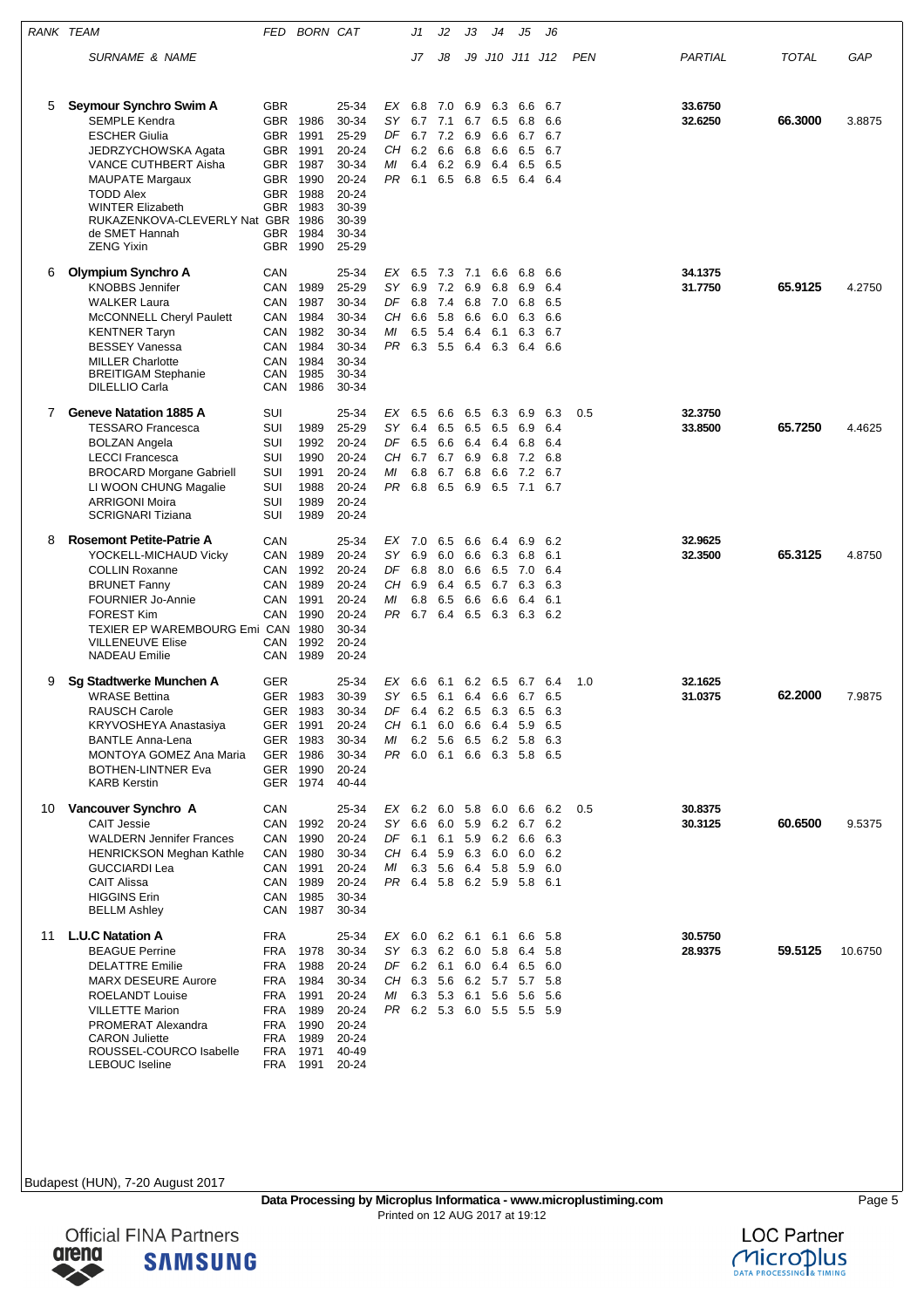|  | RANK TEAM<br>SURNAME & NAME | FED BORN CAT |  | J1 J2 J3 J4 J5 J6<br>J7 J8 J9 J10 J11 J12 PEN |  | PARTIAL | TOTAL | ${\cal G}{\cal A}{\cal P}$ |
|--|-----------------------------|--------------|--|-----------------------------------------------|--|---------|-------|----------------------------|
|  |                             |              |  |                                               |  |         |       |                            |
|  |                             |              |  |                                               |  |         |       |                            |
|  |                             |              |  |                                               |  |         |       |                            |
|  |                             |              |  |                                               |  |         |       |                            |
|  |                             |              |  |                                               |  |         |       |                            |
|  |                             |              |  |                                               |  |         |       |                            |
|  |                             |              |  |                                               |  |         |       |                            |
|  |                             |              |  |                                               |  |         |       |                            |
|  |                             |              |  |                                               |  |         |       |                            |
|  |                             |              |  |                                               |  |         |       |                            |
|  |                             |              |  |                                               |  |         |       |                            |
|  |                             |              |  |                                               |  |         |       |                            |
|  |                             |              |  |                                               |  |         |       |                            |

▶

**Official FINA Partners**<br>**GIPPIO SAMSILN** 

**SAMSUNG** 

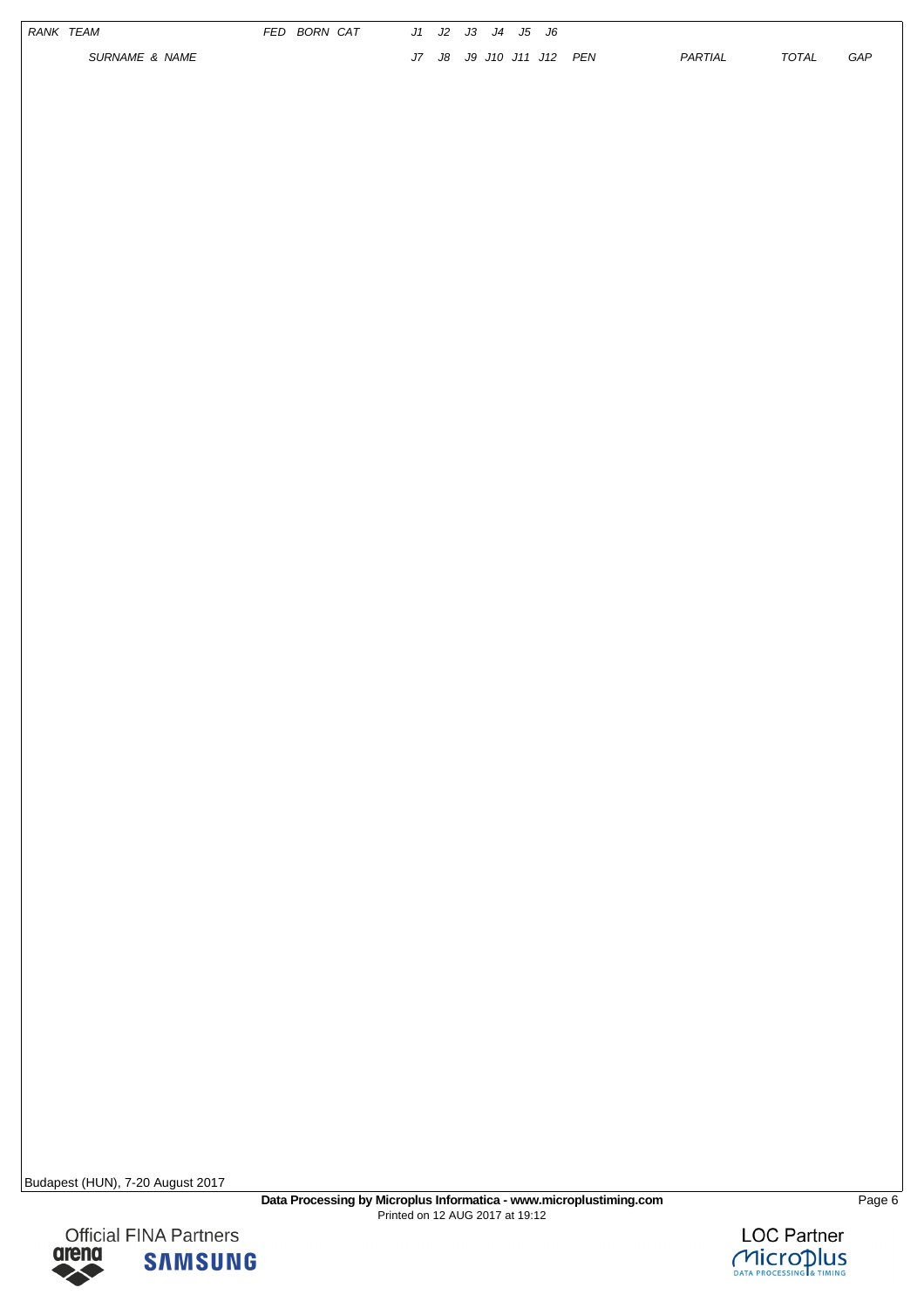# **17th FINA World Masters Championships 2017 BUDAPEST (HUN)**





|              |                                                                                                                                                                                                                                                                                   |                                                                                                                                                 |                                                                              |                                                                                                  | Team                           |             |             |              | <b>CHAMPIONSHIPS</b> |
|--------------|-----------------------------------------------------------------------------------------------------------------------------------------------------------------------------------------------------------------------------------------------------------------------------------|-------------------------------------------------------------------------------------------------------------------------------------------------|------------------------------------------------------------------------------|--------------------------------------------------------------------------------------------------|--------------------------------|-------------|-------------|--------------|----------------------|
|              |                                                                                                                                                                                                                                                                                   |                                                                                                                                                 |                                                                              |                                                                                                  | <b>Combined Results</b>        |             |             |              |                      |
|              | RANK SURNAME & NAME                                                                                                                                                                                                                                                               | <b>FED</b>                                                                                                                                      | <b>BORN CAT</b>                                                              |                                                                                                  | TEAM                           | <b>TECH</b> | <b>FREE</b> | <b>TOTAL</b> | GAP                  |
|              |                                                                                                                                                                                                                                                                                   |                                                                                                                                                 |                                                                              |                                                                                                  | AGE GROUP 65-100               |             |             |              |                      |
| 1            | Dc Synchromasters A<br><b>WEIMAN Nancy</b><br>NAVASCUES Kathy<br><b>THOMSON Linda Susan</b><br><b>SOLES Laura</b>                                                                                                                                                                 | <b>USA</b><br><b>USA</b><br><b>USA</b><br><b>USA</b><br><b>USA</b>                                                                              | 1948<br>1946<br>1953<br>1950                                                 | 65-10<br>60-69<br>70-74<br>60-64<br>60-64                                                        | Dc Synchromasters              | 47.0000     | 46.5875     | 93.5875      |                      |
| $\mathbf{2}$ | <b>Schwimmclub Dubendorf A</b><br><b>ALDER Maja</b><br><b>BRENNWALD Barbara</b><br><b>EGGS Ursula</b><br><b>KOZEL Susanne</b><br><b>WEISS Holly</b>                                                                                                                               | SUI<br><b>SUI</b><br>SUI<br>SUI<br>SUI<br>SUI                                                                                                   | 1950<br>1947<br>1941<br>1947<br>1942                                         | 65-10<br>60-64<br>70-74<br>70-74<br>70-74<br>70-74                                               | Schwimmclub Dubendorf          | 47.0000     | 45.2375     | 92.2375      | 1.3500               |
|              |                                                                                                                                                                                                                                                                                   |                                                                                                                                                 |                                                                              |                                                                                                  | <b>AGE GROUP 50-64</b>         |             |             |              |                      |
| 1            | <b>Calgary Aquamums A</b><br><b>HULSE Lynne</b><br>PADGET Dot<br><b>FITZSIMMONS Carol</b><br><b>KRYCZKA IRWIN Kelly</b><br>POLLOCK Lori<br><b>NEW Cathy</b><br><b>THOMPSON Janet</b><br><b>KOKOTT Angela</b><br><b>BODIE Jackie</b>                                               | CAN<br>CAN<br>CAN<br>CAN<br>CAN<br>CAN<br>CAN<br>CAN<br>CAN<br>CAN                                                                              | 1955<br>1950<br>1961<br>1961<br>1973<br>1962<br>1957<br>1961<br>1969         | 50-64<br>60-64<br>60-64<br>50-59<br>50-54<br>40-44<br>50-59<br>60-64<br>50-54<br>40-44           | Calgary Aquamums Masters       | 56.7500     | 60.1875     | 116.9375     |                      |
| $\mathbf{2}$ | Unsyncables La Mirada A<br><b>SAUNDERS Tamar</b><br><b>BALL Lorena</b><br><b>CASSIDY Lee</b><br><b>BAROSS Molly</b><br><b>SUBRAMANIAM Sylvia</b><br><b>BECKWITH Vickie</b><br><b>ABBENE Ellen</b><br><b>NESBITT Sue</b><br><b>CHAPMAN Kathy Fuhr</b><br><b>CRAWFORD Lori Beth</b> | <b>USA</b><br><b>USA</b><br><b>USA</b><br><b>USA</b><br><b>USA</b><br><b>USA</b><br><b>USA</b><br><b>USA</b><br>USA<br><b>USA</b><br><b>USA</b> | 1986<br>1992<br>1949<br>1948<br>1959<br>1952<br>1956<br>1954<br>1943<br>1977 | 50-64<br>30-34<br>20-24<br>60-69<br>60-64<br>50-54<br>60-69<br>60-64<br>60-69<br>70-74<br>40-49  | Unsyncables Of La Mirada       | 57.0000     | 59.1250     | 116.1250     | 0.8125               |
| 3            | Heaven 2 A<br><b>CRIMINI Claudia</b><br><b>ZENOBI Manuela</b><br><b>FELICE Roberta</b><br><b>SCORSINO Francesca</b><br><b>CORIGLIONE Stefania</b><br>SIRAGUSA Floriana<br>ROSSI Tiziana<br><b>BOTTA Annalisa</b><br><b>MUZI Emanuela</b>                                          | <b>ITA</b><br><b>ITA</b><br><b>ITA</b><br>ITA<br><b>ITA</b><br>ITA<br>ITA<br>ITA<br>ITA<br><b>ITA</b>                                           | 1960<br>1960<br>1964<br>1968<br>1969<br>1970<br>1971                         | 50-64<br>50-54<br>50-54<br>50-54<br>40-44<br>40-44<br>40-44<br>1962 50-54<br>40-44<br>1972 40-44 | Heaven 2                       | 55.2500     | 54.8375     | 110.0875     | 6.8500               |
|              |                                                                                                                                                                                                                                                                                   |                                                                                                                                                 |                                                                              |                                                                                                  | <b>AGE GROUP 35-49</b>         |             |             |              |                      |
| 1            | <b>CA De L'Est De Montreal</b><br><b>LUSSIER Emilie</b><br><b>BELANGER Annie</b><br><b>ARSENEAU Annie</b><br><b>MATHIEU Sandra</b><br><b>BEAUDET Dominique</b><br>TASCHEREAU Marie-Stefani<br><b>CASTONGUAY Veronique</b><br>PERREAULT Marylene<br><b>LASNIER Valerie</b>         | CAN<br>CAN<br>CAN<br>CAN<br>CAN<br>CAN<br>CAN<br>CAN<br>CAN<br>CAN                                                                              | 1981<br>1986<br>1982<br>1977<br>1975<br>1976<br>1983<br>1986<br>1990         | 35-49<br>30-34<br>30-34<br>30-34<br>40-49<br>40-44<br>40-44<br>30-34<br>30-34<br>20-24           | Club Aquatique Est De Montreal | 68,0000     | 70.0750     | 138.0750     |                      |

Budapest (HUN), 7-20 August 2017 CSS-MAS.26.12.0 / 1



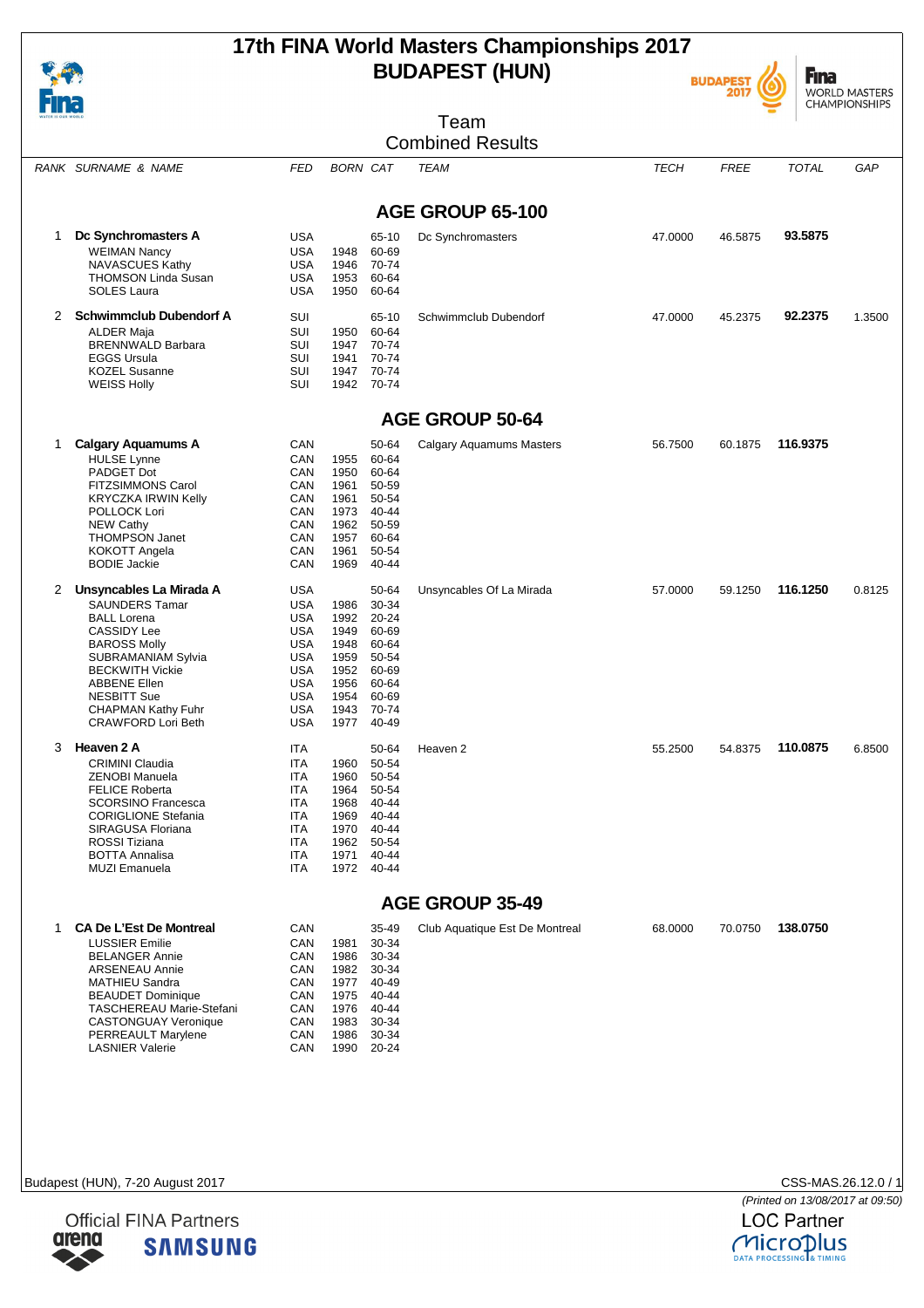|   | RANK SURNAME & NAME                                  | FED                      | <b>BORN CAT</b> |                | <b>TEAM</b>                    | <b>TECH</b> | <b>FREE</b> | <b>TOTAL</b> | GAP     |
|---|------------------------------------------------------|--------------------------|-----------------|----------------|--------------------------------|-------------|-------------|--------------|---------|
| 2 | Unsyncables La Mirada A                              | <b>USA</b>               |                 | 35-49          | Unsyncables Of La Mirada       | 69.0000     | 66.8125     | 135.8125     | 2.2625  |
|   | <b>WOODS Mary Lou</b>                                | <b>USA</b>               | 1959            | 50-59          |                                |             |             |              |         |
|   | <b>BUTERA Christiana Dodd</b>                        | <b>USA</b>               | 1990            | 20-24          |                                |             |             |              |         |
|   | <b>ARBAS Alia</b>                                    | <b>USA</b>               | 1980            | 30-34          |                                |             |             |              |         |
|   | <b>ARBAS Audra</b>                                   | <b>USA</b>               | 1984            | 30-34          |                                |             |             |              |         |
|   | <b>BROOKS Ymajahi</b>                                | <b>USA</b>               | 1979            | 30-34          |                                |             |             |              |         |
|   | <b>BECKWITH Jenni</b>                                | <b>USA</b>               | 1988            | 20-24          |                                |             |             |              |         |
|   | McKAY Catherine Paige                                | <b>USA</b>               | 1974            | 40-44          |                                |             |             |              |         |
|   | FERNANDEZ Jocelyn                                    | <b>USA</b>               | 1968            | $40 - 44$      |                                |             |             |              |         |
|   | <b>HERRINGTON Jenny</b>                              | <b>USA</b>               | 1972            | 40-49          |                                |             |             |              |         |
|   | ROSOLOWSKI Karen                                     | <b>USA</b>               | 1960            | 50-59          |                                |             |             |              |         |
| 3 | Zpc Amersfoort A                                     | <b>NED</b>               |                 | 35-49          | Zpc Amersfoort                 | 65.0000     | 62.7250     | 127.7250     | 10.3500 |
|   | van RAVENSWAAIJ Kimberle                             | <b>NED</b>               | 1991            | 25-29          |                                |             |             |              |         |
|   | <b>IJSENBOUT Sabrina</b>                             | <b>NED</b>               | 1977            | 40-44          |                                |             |             |              |         |
|   | van PARIDON Rima<br><b>BRALTEN Carola</b>            | <b>NED</b><br><b>NED</b> | 1973<br>1981    | 40-44<br>30-34 |                                |             |             |              |         |
|   | WIERTSEMA Jonna                                      | <b>NED</b>               | 1984            | 30-34          |                                |             |             |              |         |
|   | van DEIJK Hendrika                                   | <b>NED</b>               | 1984            | 30-34          |                                |             |             |              |         |
|   | <b>BAKKER Desiree</b>                                | <b>NED</b>               | 1989            | 20-24          |                                |             |             |              |         |
|   | <b>IJSENBOUT Wendy</b>                               | <b>NED</b>               | 1977            | 40-44          |                                |             |             |              |         |
|   | van BUUREN Astrid                                    | <b>NED</b>               | 1978            | 30-34          |                                |             |             |              |         |
| 4 | <b>Vw Mannheim A</b>                                 | <b>GER</b>               |                 | 35-49          | <b>Vw Mannheim</b>             | 63.5000     | 62.6125     | 126.1125     | 11.9625 |
|   | <b>HUNDSHAMMER Jennifer</b>                          | <b>GER</b>               | 1991            | $20 - 24$      |                                |             |             |              |         |
|   | <b>HUNDSHAMMER Charlotte</b>                         | GER                      | 1965            | 50-54          |                                |             |             |              |         |
|   | <b>BORN Sonja</b><br>AREVALO GOMEZ Karla Fern        | GER<br><b>GER</b>        | 1965<br>1990    | 50-54<br>20-24 |                                |             |             |              |         |
|   | <b>HOFFMANN Jasmin</b>                               | GER                      | 1988            | 20-24          |                                |             |             |              |         |
|   | <b>GABERSEK Diana</b>                                | <b>GER</b>               | 1980            | 30-34          |                                |             |             |              |         |
|   | <b>SENER Lucia</b>                                   | GER                      | 1988            | 20-24          |                                |             |             |              |         |
|   | STOCKLIN Sonja                                       | <b>GER</b>               | 1975            | 40-44          |                                |             |             |              |         |
| 5 | <b>Rushmoor Synchro Sc A</b>                         | GBR                      |                 | 35-49          | Rushmoor Synchro Sc            | 63.2500     | 61.6000     | 124.8500     | 13.2250 |
|   | <b>HOLLAND Andrea</b>                                | <b>GBR</b>               | 1958            | 50-59          |                                |             |             |              |         |
|   | <b>DAVIES Rachel</b>                                 | GBR                      | 1974            | 40-49          |                                |             |             |              |         |
|   | <b>ATKINS Laura</b>                                  | <b>GBR</b>               | 1990            | 20-24          |                                |             |             |              |         |
|   | POULTER April<br><b>WILSON Carolyn</b>               | GBR<br><b>GBR</b>        | 1991<br>1959    | 20-24<br>50-59 |                                |             |             |              |         |
|   | <b>SANDERS Carla</b>                                 | <b>GBR</b>               | 1974            | 40-49          |                                |             |             |              |         |
|   | <b>REUKERS Grace</b>                                 | GBR                      | 1972            | 40-44          |                                |             |             |              |         |
|   | <b>ADAMS</b> Emma                                    | GBR                      | 1989            | 20-24          |                                |             |             |              |         |
|   | <b>BUCKINGHAM Nikki</b>                              | <b>GBR</b>               | 1971            | 40-44          |                                |             |             |              |         |
| 6 | <b>Avully Natation A</b>                             | SUI                      |                 | 35-49          | <b>Avully Natation</b>         | 61.3750     | 61.5375     | 122.9125     | 15.1625 |
|   | <b>BURI Ursula</b>                                   | SUI                      | 1965            | 50-54          |                                |             |             |              |         |
|   | <b>CLAUDE Claire</b>                                 | SUI                      | 1972            | 40-44          |                                |             |             |              |         |
|   | GIGUET-JONSSON Jessica                               | SUI                      | 1970            | 40-44          |                                |             |             |              |         |
|   | <b>SCHORER Aurelie</b><br><b>NUSSBERGER Karin</b>    | SUI<br>SUI               | 1990<br>1970    | 20-24<br>40-44 |                                |             |             |              |         |
|   | <b>MAGNENAT Benedicte</b>                            | SUI                      | 1971            | 40-44          |                                |             |             |              |         |
|   | DELAVY Melanie Alejandra                             | SUI                      | 1982            | 30-34          |                                |             |             |              |         |
|   | <b>MARURI Marie-Therese</b>                          | SUI                      | 1991            | 20-24          |                                |             |             |              |         |
|   | PIROIA-VUISSOZ Martine                               | SUI                      | 1974            | 40-44          |                                |             |             |              |         |
|   | <b>VILBERT Magali</b>                                | SUI                      | 1984            | 30-34          |                                |             |             |              |         |
|   | 7 Psv A                                              | <b>NED</b>               |                 | 35-49          | Psv                            | 61.1250     | 60.7000     | 121.8250     | 16.2500 |
|   | <b>CLAESSENS Lineke</b>                              | <b>NED</b>               | 1981            | 30-39          |                                |             |             |              |         |
|   | <b>EBELTIES Jisca</b>                                | <b>NED</b>               | 1985            | 30-34          |                                |             |             |              |         |
|   | <b>WIJERING Barbara</b><br><b>MARTHA Tamara</b>      | <b>NED</b><br><b>NED</b> | 1983<br>1983    | 30-34<br>30-39 |                                |             |             |              |         |
|   | <b>MEEUWS Delphie</b>                                | NED                      | 1978            | 30-34          |                                |             |             |              |         |
| 8 | S.D. Anaitasuna A                                    | <b>ESP</b>               |                 | 35-49          | S.D. Anaitasuna                | 58.6250     | 62.1375     | 120.7625     | 17.3125 |
|   | <b>GARDE ETAYO Laura</b>                             | <b>ESP</b>               | 1973            | 40-44          |                                |             |             |              |         |
|   | ELIZALDE AGURRUZA Raquel                             | <b>ESP</b>               | 1971            | 40-44          |                                |             |             |              |         |
|   | ALDABE Irene                                         | <b>ESP</b>               | 1964            | 50-54          |                                |             |             |              |         |
|   | SARRIGUREN ARANA Lola                                | <b>ESP</b>               | 1964            | 50-54          |                                |             |             |              |         |
|   | LANA MORENO Ana                                      | <b>ESP</b>               | 1968            | 40-44          |                                |             |             |              |         |
|   | MINGUEZ RODRIGUEZ Isis                               | <b>ESP</b>               | 1985            | 30-34          |                                |             |             |              |         |
|   | BONHOMME MURUZABAL Anita<br>REKARTE GUTIERREZ Garbin | <b>ESP</b><br><b>ESP</b> | 1977<br>1962    | 40-44<br>50-54 |                                |             |             |              |         |
|   |                                                      |                          |                 |                |                                |             |             |              |         |
| 9 | Eintracht Karlsfeld A<br><b>HUBNER Michelle</b>      | <b>GER</b><br><b>GER</b> | 1982            | 35-49<br>30-39 | <b>Tsv Eintracht Karlsfeld</b> | 59.8750     | 58.6375     | 118.5125     | 19.5625 |
|   | <b>SENDER GORRIZ Miriam</b>                          | <b>GER</b>               | 1989            | 25-29          |                                |             |             |              |         |
|   | <b>PRETSCH Eveline</b>                               | GER                      | 1964            | 50-54          |                                |             |             |              |         |
|   | <b>KORNBICHLER Gabriele</b>                          | <b>GER</b>               | 1975            | 40-49          |                                |             |             |              |         |





CSS-MAS.26.12.0 / 2<br>(Printed on 13/08/2017 at 09:50)<br>LOC Partner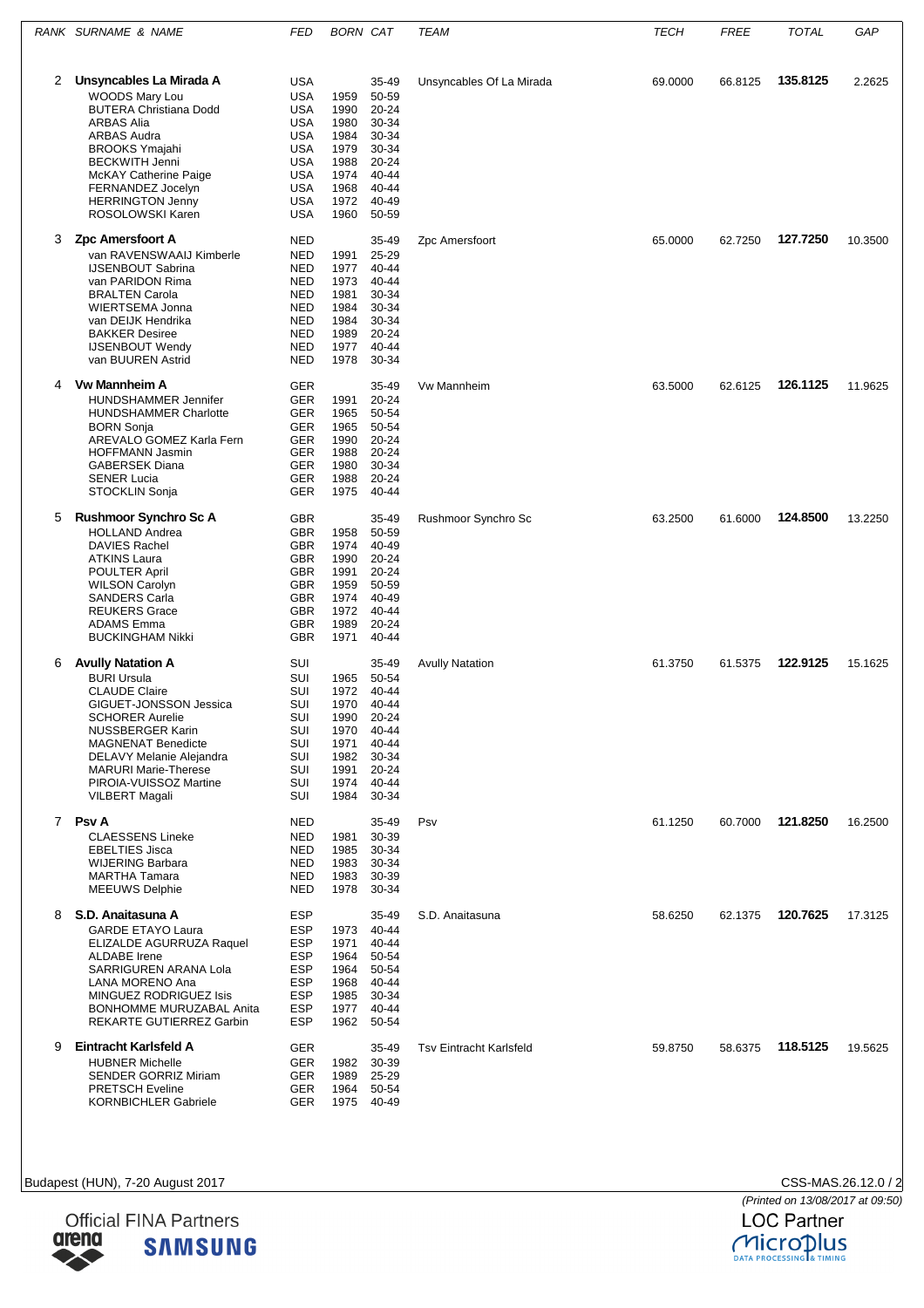|    | RANK SURNAME & NAME                                                                                                                                                                                                                                                | <b>FED</b>                                                                                                                 | <b>BORN CAT</b>                                                                          |                                                                               | <b>TEAM</b>               | <b>TECH</b> | <b>FREE</b> | <b>TOTAL</b> | GAP     |
|----|--------------------------------------------------------------------------------------------------------------------------------------------------------------------------------------------------------------------------------------------------------------------|----------------------------------------------------------------------------------------------------------------------------|------------------------------------------------------------------------------------------|-------------------------------------------------------------------------------|---------------------------|-------------|-------------|--------------|---------|
| 10 | Quebec Excellence B<br><b>LAROUCHE Julie</b><br><b>TROTTIER Jacynte</b><br><b>BEAUDOIN Melanie</b><br><b>DROLET Danielle</b><br><b>BERNIER Marie-France</b><br><b>VEILLEUX Lorraine</b>                                                                            | CAN<br>CAN<br>CAN<br>CAN<br>CAN<br>CAN<br>CAN                                                                              | 1979<br>1964<br>1976<br>1973<br>1963<br>1963                                             | 35-49<br>30-34<br>50-54<br>40-49<br>40-44<br>50-59<br>50-54                   | Quebec Excellence Synchro | 58.5000     | 59.6375     | 118.1375     | 19.9375 |
| 11 | Simklubben Neptun A<br>STRANDLUND Maria<br><b>MEYZE Margareta</b><br><b>MATTSSON Madeleine</b><br>STRANDLUND Sara<br><b>RISSVE Caroline</b><br><b>SHUGAI Galina</b><br>ORSTADIUS Sandra<br><b>FRANZINI Lucia</b>                                                   | <b>SWE</b><br><b>SWE</b><br><b>SWE</b><br><b>SWE</b><br><b>SWE</b><br><b>SWE</b><br><b>SWE</b><br><b>SWE</b><br><b>SWE</b> | 1987<br>1963<br>1988<br>1985<br>1986<br>1970<br>1985<br>1983                             | 35-49<br>30-34<br>50-54<br>20-24<br>30-34<br>30-34<br>40-44<br>30-34<br>30-34 | Simklubben Neptun         | 58.5000     | 59.4875     | 117.9875     | 20.0875 |
|    | 12 Sb Delphin Augsburg A<br>STEGER-BORDON Kathrin<br><b>MAIER Claudia</b><br><b>BIRKMAIER Johanna</b><br><b>GOLLY Sandra</b>                                                                                                                                       | <b>GER</b><br><b>GER</b><br><b>GER</b><br><b>GER</b><br><b>GER</b>                                                         | 1986<br>1960<br>1975<br>1990                                                             | 35-49<br>30-34<br>50-54<br>40-44<br>20-24                                     | Sb Delphin Augsburg       | 57.6250     | 57.5500     | 115.1750     | 22.9000 |
| 13 | Erster Sodener Sc 1927 A<br><b>THOMAS Sylvia Louise</b><br><b>GOLLA Christiane</b><br><b>SMOLNIK Kerstin</b><br><b>ZOLLER Ulrike</b><br><b>BOSCHE Johanna Katharina</b>                                                                                            | <b>GER</b><br><b>GER</b><br><b>GER</b><br><b>GER</b><br><b>GER</b><br><b>GER</b>                                           | 1986<br>1984<br>1967<br>1963<br>1987                                                     | 35-49<br>30-34<br>30-34<br>50-54<br>50-54<br>30-34                            | Erster Sodener Sc 1927    | 55.1250     | 55.2375     | 110.3625     | 27.7125 |
| 14 | Vancouver Synchro A<br><b>TURNHAM Lucy Marie</b><br><b>JUBERT Sarah</b><br>VANDERFLUIT Rhonda<br><b>WONG Leila</b><br><b>WHISHAW Haley</b>                                                                                                                         | CAN<br>CAN<br>CAN<br>CAN<br>CAN<br>CAN                                                                                     | 1950<br>1977<br>1969<br>1990<br>1991                                                     | 35-49<br>60-64<br>$40 - 44$<br>40-49<br>20-24<br>20-24                        | Vancouver Masters Synchro | 55.8750     | 50.9250     | 106.8000     | 31.2750 |
| 15 | Mty Urberach 1901 A<br><b>MOOS Heide</b><br><b>EDER Manuela</b><br>DOMIJAN SCHWARZKOPF Ann<br><b>FANTUR Anna</b><br><b>TIETZ Susanne</b>                                                                                                                           | <b>GER</b><br><b>GER</b><br><b>GER</b><br><b>GER</b><br><b>GER</b><br><b>GER</b>                                           | 1968<br>1972<br>1964<br>1990<br>1983                                                     | 35-49<br>40-44<br>40-49<br>50-54<br>20-24<br>30-34                            | Mty Urberach 1901         | 54.3750     | 51.0250     | 105.4000     | 32.6750 |
| 16 | Quebec Excellence A<br><b>KLEIN Florence</b><br><b>DUMAINE Aurore</b><br>RHEAUME Madeleine<br><b>PELLETIER Sophie</b><br><b>LINDSAY Annie</b>                                                                                                                      | CAN<br>CAN<br>CAN<br>CAN<br>CAN<br>CAN                                                                                     | 1966<br>1992<br>1956<br>1963<br>1961                                                     | 35-49<br>50-54<br>$20 - 24$<br>60-64<br>50-54<br>50-54                        | Quebec Excellence Synchro | 51.8750     | 48.5500     | 100.4250     | 37.6500 |
|    | 17 Vanders A<br><b>OJA</b> Meria<br><b>VUORIO Kaisa</b><br><b>KAISLA Kira</b><br><b>KAKELA Krista</b>                                                                                                                                                              | <b>FIN</b><br><b>FIN</b><br><b>FIN</b><br>FIN<br><b>FIN</b>                                                                | 1979<br>1967<br>1969<br>1975 40-44                                                       | 35-49<br>30-34<br>50-54<br>40-44                                              | Vanders                   | 49.8750     | 46.8500     | 96.7250      | 41.3500 |
|    |                                                                                                                                                                                                                                                                    |                                                                                                                            |                                                                                          |                                                                               | <b>AGE GROUP 25-34</b>    |             |             |              |         |
| 1  | Tj Tesla Brno A<br><b>SENDLEROVA Alice</b><br><b>HRDLICKOVA Tereza</b><br>SATURKOVA Petra<br><b>HRUBA Denisa</b><br><b>HRBACOVA Tereza</b><br><b>BURDOVA Eva</b><br><b>KINCOVA Daniela</b><br><b>TOBIASOVA Martina</b><br>KOHUTKOVA Romana<br><b>ILKOVA Tereza</b> | CZE<br>CZE<br>CZE<br>CZE<br>CZE<br>CZE<br>CZE<br>CZE<br>CZE<br>CZE<br>CZE                                                  | 1991<br>1989<br>1987<br>1989<br>1988<br>1991<br>1989 20-24<br>1987<br>1989<br>1990 20-24 | 25-34<br>20-24<br>20-24<br>30-34<br>25-29<br>20-24<br>20-24<br>30-34<br>20-24 | Tj Tesla Brno             | 70.7500     | 70.1875     | 140.9375     |         |



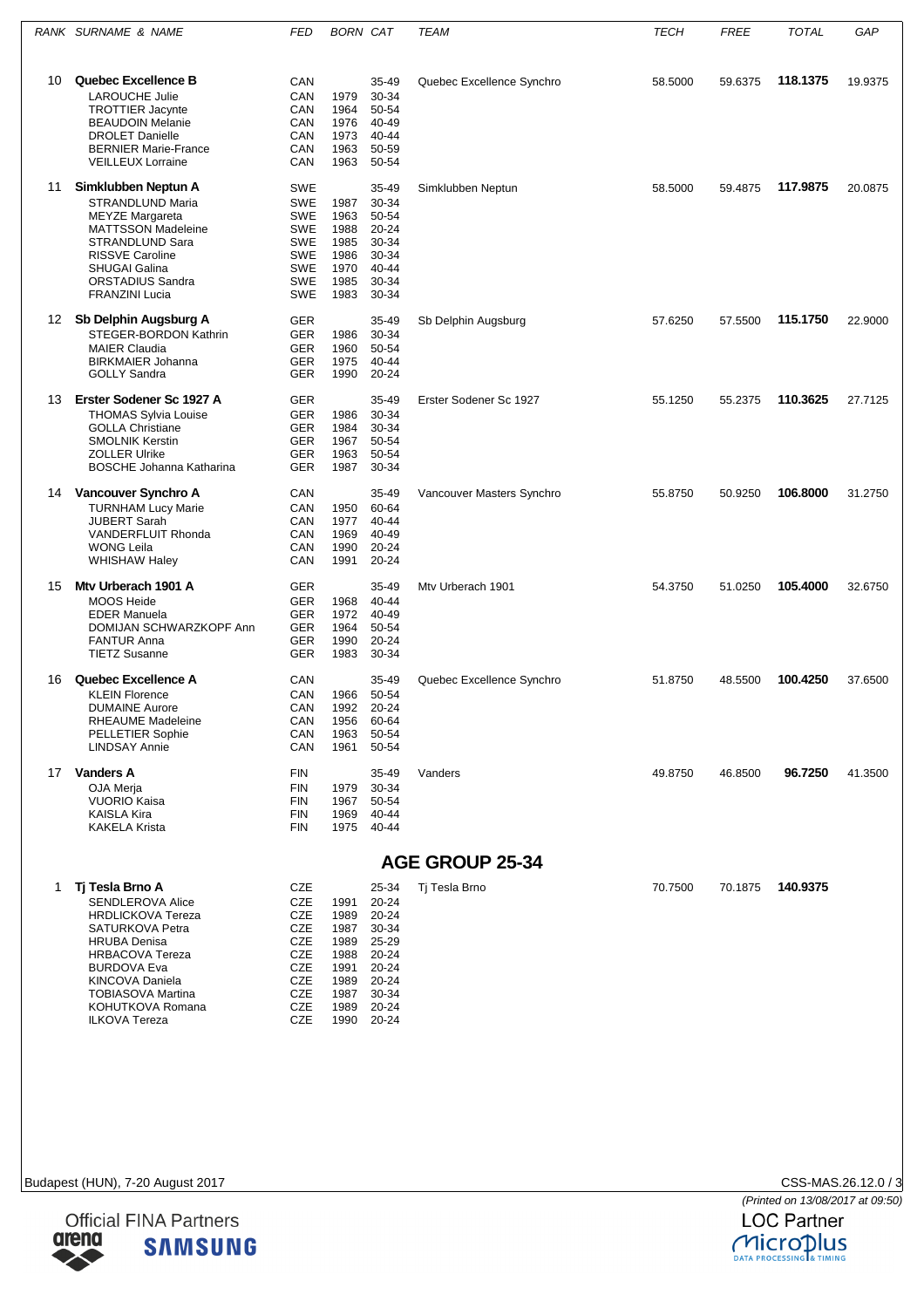|             | RANK SURNAME & NAME                                       | FED                      | <b>BORN CAT</b>    |                | <b>TEAM</b>                           | <b>TECH</b> | FREE    | <b>TOTAL</b> | GAP     |
|-------------|-----------------------------------------------------------|--------------------------|--------------------|----------------|---------------------------------------|-------------|---------|--------------|---------|
| 2           | <b>Morges-Natation A</b>                                  | SUI                      |                    | 25-34          | Morges-Natation                       | 68.6250     | 70.0500 | 138,6750     | 2.2625  |
|             | SAVORETTI Laurena<br><b>BELLINA Aude</b>                  | SUI<br>SUI               | 1990<br>1989       | 20-24<br>20-24 |                                       |             |         |              |         |
|             | <b>BROWN Carolyn</b>                                      | SUI                      | 1988               | 20-24          |                                       |             |         |              |         |
|             | <b>GABRIEL Rebecca</b>                                    | SUI                      | 1989               | $20 - 24$      |                                       |             |         |              |         |
|             | <b>VIRET Charlotte</b><br>NICOD Pamela                    | SUI<br>SUI               | 1987<br>1988       | 30-34<br>20-24 |                                       |             |         |              |         |
|             | <b>GABEREL Joy</b>                                        | SUI                      | 1989               | 20-24          |                                       |             |         |              |         |
|             | <b>LUONGO Deborah</b><br><b>ERNE Sabrina</b>              | SUI<br>SUI               | 1992<br>1985       | 20-24<br>30-34 |                                       |             |         |              |         |
|             |                                                           |                          |                    |                |                                       |             |         |              |         |
| 3           | <b>Belvarosi Honved A</b><br><b>HUDETZ Kinga</b>          | HUN<br><b>HUN</b>        | 1987               | 25-34<br>30-34 | <b>Belvarosi Honved Egyesulet</b>     | 67.7500     | 69.4750 | 137.2250     | 3.7125  |
|             | <b>GRADVOLT Zsofia</b>                                    | HUN                      | 1988               | 20-24          |                                       |             |         |              |         |
|             | <b>FELFOLDI Andrea</b>                                    | HUN                      | 1986               | 30-34          |                                       |             |         |              |         |
|             | <b>BIHARI Sara</b><br><b>KRAPFEL Aniko</b>                | HUN<br>HUN               | 1986<br>1986       | 30-34<br>30-34 |                                       |             |         |              |         |
|             | <b>HANCZAR Jazmin</b>                                     | <b>HUN</b>               | 1989               | 25-29          |                                       |             |         |              |         |
|             | <b>KEREKES Alexandra</b>                                  | HUN                      | 1990               | 20-24          |                                       |             |         |              |         |
|             | <b>OLAH Marianna</b><br>CSAKI Klaudia                     | HUN<br>HUN               | 1985<br>1987       | 30-34<br>30-34 |                                       |             |         |              |         |
|             | <b>TEMESI Szandra</b>                                     | HUN                      | 1986               | 30-34          |                                       |             |         |              |         |
| 4           | <b>Toronto Synchronized A</b>                             | CAN                      |                    | 25-34          | <b>Toronto Synchronized Swim Club</b> | 66.8750     | 67.8000 | 134.6750     | 6.2625  |
|             | <b>DERMODY Melissa</b><br><b>YOUNG Emilie</b>             | CAN<br>CAN               | 1984<br>1992       | 30-34<br>20-24 |                                       |             |         |              |         |
|             | <b>GAMMIE Lynn Katharine</b>                              | CAN                      | 1988               | 20-24          |                                       |             |         |              |         |
|             | <b>PATE Lesley</b>                                        | CAN                      | 1981               | 30-34          |                                       |             |         |              |         |
|             | <b>MITCHELL Laurie</b><br><b>IRONSIDE Amanda</b>          | CAN<br>CAN               | 1972<br>1978       | 40-44<br>30-39 |                                       |             |         |              |         |
|             | YOXON Emma                                                | CAN                      | 1991               | 20-24          |                                       |             |         |              |         |
|             | <b>HOEY Danielle</b><br><b>GAMMIE Colleen</b>             | CAN<br>CAN               | 1982<br>1992       | 30-34<br>20-24 |                                       |             |         |              |         |
| 5           | <b>Rosemont Petite-Patrie A</b>                           | CAN                      |                    | 25-34          | C.A. Rosemont Petite-Patrie           | 67.1250     | 65.3125 | 132.4375     | 8.5000  |
|             | YOCKELL-MICHAUD Vicky                                     | CAN                      | 1989               | 20-24          |                                       |             |         |              |         |
|             | <b>COLLIN Roxanne</b>                                     | CAN                      | 1992               | 20-24          |                                       |             |         |              |         |
|             | <b>BRUNET Fanny</b>                                       | CAN                      | 1989               | 20-24<br>20-24 |                                       |             |         |              |         |
|             | <b>FOURNIER Jo-Annie</b><br><b>FOREST Kim</b>             | CAN<br>CAN               | 1991<br>1990       | 20-24          |                                       |             |         |              |         |
|             | <b>TEXIER EP WAREMBOURG Emi</b>                           | CAN                      | 1980               | 30-34          |                                       |             |         |              |         |
|             | <b>VILLENEUVE Elise</b><br><b>NADEAU Emilie</b>           | CAN<br>CAN               | 1992<br>1989       | 20-24<br>20-24 |                                       |             |         |              |         |
| 6           | Seymour Synchro Swim A                                    | <b>GBR</b>               |                    | 25-34          | Seymour Synchro Swim Sch              | 64.8750     | 66.3000 | 131.1750     | 9.7625  |
|             | <b>SEMPLE Kendra</b>                                      | <b>GBR</b>               | 1986               | 30-34          |                                       |             |         |              |         |
|             | <b>ESCHER Giulia</b>                                      | GBR                      | 1991               | 25-29          |                                       |             |         |              |         |
|             | JEDRZYCHOWSKA Agata<br>VANCE CUTHBERT Aisha               | <b>GBR</b><br>GBR        | 1991<br>1987 30-34 | 20-24          |                                       |             |         |              |         |
|             | <b>MAUPATE Margaux</b>                                    | GBR                      | 1990               | 20-24          |                                       |             |         |              |         |
|             | <b>TODD Alex</b><br><b>WINTER Elizabeth</b>               | <b>GBR</b><br><b>GBR</b> | 1988<br>1983       | 20-24<br>30-39 |                                       |             |         |              |         |
|             | RUKAZENKOVA-CLEVERLY Nat                                  | GBR                      | 1986               | 30-39          |                                       |             |         |              |         |
|             | de SMET Hannah<br><b>ZENG Yixin</b>                       | <b>GBR</b><br><b>GBR</b> | 1984<br>1990 25-29 | 30-34          |                                       |             |         |              |         |
|             |                                                           |                          |                    |                |                                       |             |         |              |         |
| $7^{\circ}$ | <b>Geneve Natation 1885 A</b><br><b>TESSARO Francesca</b> | SUI<br>SUI               | 1989               | 25-34<br>25-29 | Geneve Natation 1885                  | 65.3750     | 65.7250 | 131.1000     | 9.8375  |
|             | <b>BOLZAN Angela</b>                                      | SUI                      | 1992               | 20-24          |                                       |             |         |              |         |
|             | <b>LECCI Francesca</b>                                    | SUI                      | 1990               | 20-24          |                                       |             |         |              |         |
|             | <b>BROCARD Morgane Gabriell</b><br>LI WOON CHUNG Magalie  | SUI<br>SUI               | 1991 20-24<br>1988 | 20-24          |                                       |             |         |              |         |
|             | <b>ARRIGONI Moira</b>                                     | SUI                      | 1989               | 20-24          |                                       |             |         |              |         |
|             | <b>SCRIGNARI Tiziana</b>                                  | SUI                      | 1989               | 20-24          |                                       |             |         |              |         |
| 8           | Olympium Synchro A                                        | CAN                      |                    | 25-34          | Olympium Synchro                      | 63.8750     | 65.9125 | 129.7875     | 11.1500 |
|             | <b>KNOBBS Jennifer</b><br><b>WALKER Laura</b>             | CAN<br>CAN               | 1989<br>1987       | 25-29<br>30-34 |                                       |             |         |              |         |
|             | McCONNELL Cheryl Paulett                                  | CAN                      | 1984               | 30-34          |                                       |             |         |              |         |
|             | <b>KENTNER Taryn</b>                                      | CAN                      | 1982               | 30-34          |                                       |             |         |              |         |
|             | <b>BESSEY Vanessa</b><br><b>MILLER Charlotte</b>          | CAN<br>CAN               | 1984<br>1984       | 30-34<br>30-34 |                                       |             |         |              |         |
|             | <b>BREITIGAM Stephanie</b>                                | CAN                      | 1985               | 30-34          |                                       |             |         |              |         |
|             | DILELLIO Carla                                            | CAN                      | 1986               | 30-34          |                                       |             |         |              |         |

Budapest (HUN), 7-20 August 2017



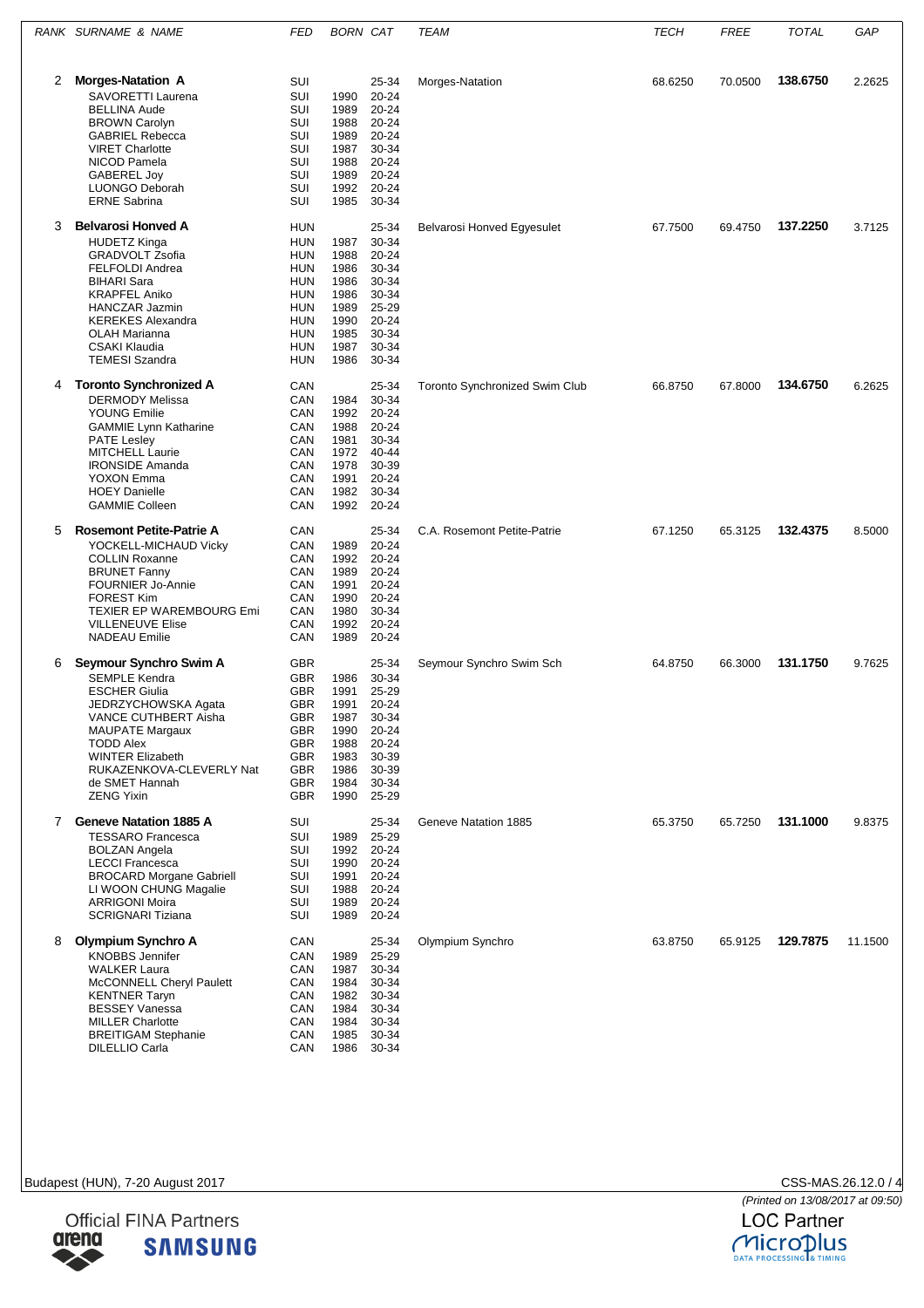|    | RANK SURNAME & NAME                                                                                                                                                                                                                                             | <b>FED</b>                                                                                                                               | <b>BORN CAT</b>                                                      |                                                                                                                | <b>TEAM</b>               | <b>TECH</b> | <b>FREE</b> | <b>TOTAL</b> | GAP     |
|----|-----------------------------------------------------------------------------------------------------------------------------------------------------------------------------------------------------------------------------------------------------------------|------------------------------------------------------------------------------------------------------------------------------------------|----------------------------------------------------------------------|----------------------------------------------------------------------------------------------------------------|---------------------------|-------------|-------------|--------------|---------|
|    |                                                                                                                                                                                                                                                                 |                                                                                                                                          |                                                                      |                                                                                                                |                           |             |             |              |         |
| 9  | <b>Sg Stadtwerke Munchen A</b><br><b>WRASE Bettina</b><br><b>RAUSCH Carole</b><br>KRYVOSHEYA Anastasiya<br><b>BANTLE Anna-Lena</b><br><b>MONTOYA GOMEZ Ana Maria</b><br><b>BOTHEN-LINTNER Eva</b><br><b>KARB Kerstin</b>                                        | <b>GER</b><br><b>GER</b><br><b>GER</b><br><b>GER</b><br><b>GER</b><br><b>GER</b><br><b>GER</b><br><b>GER</b>                             | 1983<br>1983<br>1991<br>1983<br>1986<br>1990<br>1974                 | 25-34<br>30-39<br>30-34<br>$20 - 24$<br>30-34<br>30-34<br>$20 - 24$<br>$40 - 44$                               | Sq Stadtwerke Munchen     | 64.2500     | 62.2000     | 126.4500     | 14.4875 |
| 10 | Vancouver Synchro A<br><b>CAIT Jessie</b><br><b>WALDERN Jennifer Frances</b><br><b>HENRICKSON Meghan Kathle</b><br><b>GUCCIARDI Lea</b><br><b>CAIT Alissa</b><br><b>HIGGINS Erin</b><br><b>BELLM Ashley</b>                                                     | CAN<br>CAN<br>CAN<br>CAN<br>CAN<br>CAN<br>CAN<br>CAN                                                                                     | 1992<br>1990<br>1980<br>1991<br>1989<br>1985<br>1987                 | 25-34<br>$20 - 24$<br>$20 - 24$<br>30-34<br>$20 - 24$<br>$20 - 24$<br>$30 - 34$<br>30-34                       | Vancouver Masters Synchro | 64.1250     | 60.6500     | 124.7750     | 16.1625 |
| 11 | <b>L.U.C Natation A</b><br><b>BEAGUE Perrine</b><br><b>DELATTRE Emilie</b><br><b>MARX DESEURE Aurore</b><br><b>ROELANDT Louise</b><br><b>VILLETTE Marion</b><br>PROMERAT Alexandra<br><b>CARON Juliette</b><br>ROUSSEL-COURCO Isabelle<br><b>LEBOUC</b> Iseline | <b>FRA</b><br><b>FRA</b><br><b>FRA</b><br><b>FRA</b><br><b>FRA</b><br><b>FRA</b><br><b>FRA</b><br><b>FRA</b><br><b>FRA</b><br><b>FRA</b> | 1978<br>1988<br>1984<br>1991<br>1989<br>1990<br>1989<br>1971<br>1991 | 25-34<br>30-34<br>$20 - 24$<br>30-34<br>$20 - 24$<br>$20 - 24$<br>$20 - 24$<br>$20 - 24$<br>40-49<br>$20 - 24$ | L.U.C Natation            | 62.5000     | 59.5125     | 122.0125     | 18.9250 |



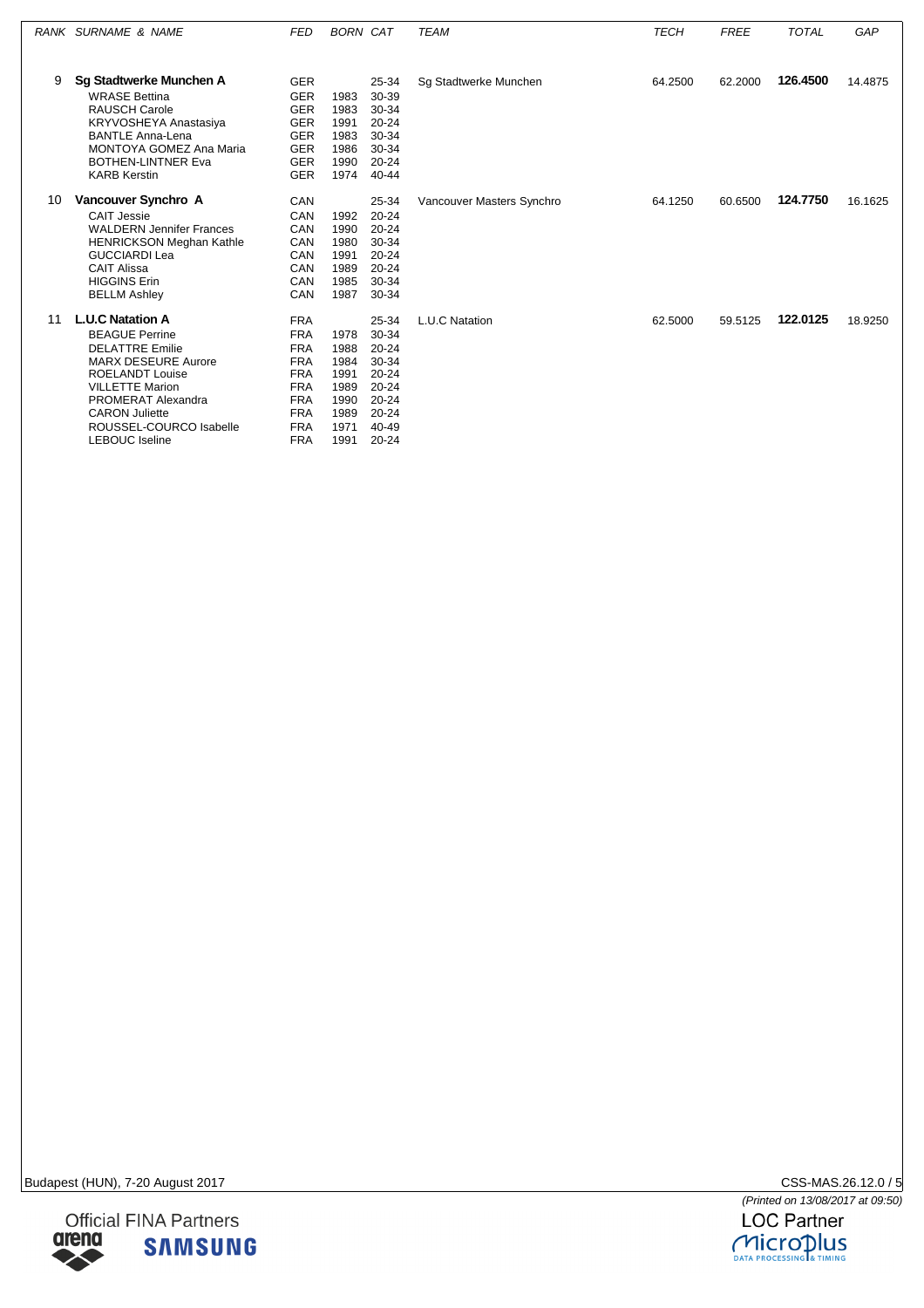## **17th FINA World Masters Championships 2017 BUDAPEST (HUN)**



**Fina** WORLD MASTERS<br>CHAMPIONSHIPS

| <b>Free Combination</b> |
|-------------------------|
| <b>Free Routine</b>     |

#### Results Summary

|   | RANK TEAM<br><b>SURNAME &amp; NAME</b>                | FED        | <b>BORN CAT</b>  |                |                        | J1<br>J7 | J2<br>J8        | JЗ      | J4          | J5<br>J9 J10 J11 J12       | J6                      | <b>PEN</b> | PARTIAL | TOTAL   | GAP    |
|---|-------------------------------------------------------|------------|------------------|----------------|------------------------|----------|-----------------|---------|-------------|----------------------------|-------------------------|------------|---------|---------|--------|
|   |                                                       |            |                  |                |                        |          |                 |         |             |                            |                         |            |         |         |        |
|   |                                                       |            |                  |                | <b>AGE GROUP 40-64</b> |          |                 |         |             |                            |                         |            |         |         |        |
| 1 | <b>Club Brossard Synchro A</b>                        | CAN        |                  | 40-64          | EX 6.9                 |          | 6.4 6.7         |         | 6.1         | 5.9                        | 6.5                     |            | 31.7875 |         |        |
|   | <b>MAILLE Isabelle</b>                                | CAN        | 1968             | 40-49          |                        | SY 6.8   | 6.2 6.4         |         | 5.9         | 5.8                        | 6.6                     |            | 32.4375 | 64.2250 |        |
|   | <b>CAMBRONNE France</b>                               | CAN        | 1967             | 50-54          | DF                     | 6.9      | 6.3             | 6.5     | 6.0         | 6.0                        | 6.6                     |            |         |         |        |
|   | <b>BELANGER Patricia</b>                              | CAN        | 1983             | 30-34          | CH 6.5                 |          |                 | 6.6 7.0 | 6.2         | 6.5                        | 6.4                     |            |         |         |        |
|   | <b>LEBLANC Stephanie</b>                              | CAN        | 1983             | 30-34          | ΜI                     | 6.5      |                 | 6.5 6.9 | 6.1         | 6.5                        | - 6.4                   |            |         |         |        |
|   | <b>LAMOUREUX Eve</b>                                  | CAN        | 1987             | 30-34          |                        | PR 6.4   | 6.5 6.6         |         |             | 6.2 6.4 6.6                |                         |            |         |         |        |
|   | SADLEMYER Sarah                                       | CAN        | 1983             | 30-34          |                        |          |                 |         |             |                            |                         |            |         |         |        |
|   | <b>JANELLE Guylaine</b>                               | CAN        | 1978             | 30-34          |                        |          |                 |         |             |                            |                         |            |         |         |        |
|   | <b>ALLARD Brenda</b>                                  | CAN        | 1969             | 40-49          |                        |          |                 |         |             |                            |                         |            |         |         |        |
|   | <b>BELANGER Lyne</b>                                  | CAN        | 1971             | 40-44          |                        |          |                 |         |             |                            |                         |            |         |         |        |
|   | <b>DELAGE Isabelle</b>                                | CAN        | 1961             | 50-54          |                        |          |                 |         |             |                            |                         |            |         |         |        |
| 2 | <b>Calgary Aquamums A</b>                             | CAN        |                  | 40-64          |                        | EX 6.2   | 6.2 6.3         |         | 6.7         | 6.0                        | 6.4                     |            | 31.6375 |         |        |
|   | POLLOCK Lori                                          | CAN        | 1973             | $40 - 44$      |                        | $SY$ 6.4 | 6.1             | 6.5     | 6.6         | 5.8                        | 6.6                     |            | 32.4375 | 64.0750 | 0.1500 |
|   | <b>FITZSIMMONS Carol</b>                              | CAN        | 1961             | 50-59          | DF                     | 6.6      |                 |         | 6.2 6.2 6.5 | 5.9                        | 6.4                     |            |         |         |        |
|   | PADGET Dot                                            | CAN        | 1950             | 60-64          |                        | $CH$ 6.7 |                 |         | 6.5 6.2 6.6 | 6.9                        | 6.2                     |            |         |         |        |
|   | <b>HULSE Lynne</b>                                    | CAN        | 1955             | 60-64          | МI                     | 6.8      |                 | 6.3 6.2 | 6.5         | 6.8                        | 6.3                     |            |         |         |        |
|   | <b>BODIE Jackie</b>                                   | CAN        | 1969             | 40-44          | PR.                    |          | 6.7 6.6 6.0 6.5 |         |             |                            | 6.9 6.1                 |            |         |         |        |
|   | KOKOTT Angela                                         | CAN        | 1961             | 50-54          |                        |          |                 |         |             |                            |                         |            |         |         |        |
|   | KRYCZKA IRWIN Kelly                                   | CAN<br>CAN | 1961<br>1962     | 50-54<br>50-59 |                        |          |                 |         |             |                            |                         |            |         |         |        |
|   | <b>NEW Cathy</b><br><b>THOMPSON Janet</b>             | CAN        | 1957             | 60-64          |                        |          |                 |         |             |                            |                         |            |         |         |        |
| 3 | <b>Avully Natation A</b>                              | SUI        |                  | 40-64          |                        | EX 6.6   | 63 59           |         | - 5.6       | 6.4                        | 6.2                     |            | 31.1875 |         |        |
|   | <b>VILBERT Magali</b>                                 | SUI        | 1984             | 30-34          |                        | SY 6.3   |                 | 6.2 6.1 | 5.7         | 6.3                        | 6.3                     |            | 31.0500 | 62.2375 | 1.9875 |
|   | <b>CLAUDE Claire</b>                                  | SUI        | 1972             | 40-44          |                        | DF 6.6   | 6.4 6.0 5.6     |         |             |                            | 6.4 6.4                 |            |         |         |        |
|   | GIGUET-JONSSON Jessica                                | SUI        | 1970             | $40 - 44$      | CH                     | 5.8      | 6.3             | 6.0     | 6.3         |                            | 6.2 6.4                 |            |         |         |        |
|   | <b>SCHORER Aurelie</b>                                | SUI        | 1990             | $20 - 24$      | МI                     | 5.8      | 6.5             | 6.0     | 6.7         |                            | 6.2 6.3                 |            |         |         |        |
|   | DELAVY Melanie Alejandra                              | SUI        | 1982             | 30-34          |                        |          |                 |         |             | PR 5.7 6.2 6.0 6.3 6.3 6.2 |                         |            |         |         |        |
|   | <b>BURI Ursula</b>                                    | SUI        | 1965             | 50-54          |                        |          |                 |         |             |                            |                         |            |         |         |        |
|   | <b>NUSSBERGER Karin</b>                               | SUI        | 1970             | 40-44          |                        |          |                 |         |             |                            |                         |            |         |         |        |
|   | <b>MARURI Marie-Therese</b>                           | SUI        | 1991             | $20 - 24$      |                        |          |                 |         |             |                            |                         |            |         |         |        |
|   | <b>MAGNENAT Benedicte</b>                             | SUI        | 1971             | 40-44          |                        |          |                 |         |             |                            |                         |            |         |         |        |
|   | PIROIA-VUISSOZ Martine                                | SUI        | 1974             | 40-44          |                        |          |                 |         |             |                            |                         |            |         |         |        |
| 3 | <b>Stade Francais A</b>                               | FRA        |                  | 40-64          |                        | EX 6.3   | 6.1             |         |             | 6.2 6.2 6.3 6.0            |                         |            | 31.0750 |         |        |
|   | <b>DENIS Typhaine</b>                                 | FRA        | 1985             | 30-34          |                        | $SY$ 6.3 | 6064            |         | 6.2         | 6.4                        | 6.1                     |            | 31.1625 | 62.2375 | 1.9875 |
|   | <b>GUYON Anne-Laure</b>                               | FRA        | 1991             | $20 - 24$      |                        | DF 6.5   | 6.1             | 6.4     | 6.1         |                            | $6.2\quad 6.0$          |            |         |         |        |
|   | <b>BLANC-LAINE Justine</b>                            | FRA        | 1990             | 20-24          |                        | CH 6.2   |                 | 6.2 6.0 | 6.0         |                            | 6.3 6.5                 |            |         |         |        |
|   | <b>MAILLOT-DUPAS Christelle</b>                       | FRA        | 1982             | 30-34          | ΜI                     | 6.3      | 6.4             | 5.8     | 6.3         |                            | 6.2 6.5                 |            |         |         |        |
|   | <b>PORAS Heloise</b>                                  | <b>FRA</b> | 1992             | 20-24          |                        | PR 6.3   |                 | 6.5 5.9 | 5.9         |                            | 6.4 6.6                 |            |         |         |        |
|   | <b>MAURIN Veronique</b>                               | FRA        | 1967             | 50-54          |                        |          |                 |         |             |                            |                         |            |         |         |        |
|   | <b>MORVAN Aurelie</b><br><b>BLANC-LAINE Dominique</b> | FRA        | 1976<br>FRA 1954 | 40-44<br>60-69 |                        |          |                 |         |             |                            |                         |            |         |         |        |
|   | <b>NOYER Francoise</b>                                | FRA        | 1948             | 60-69          |                        |          |                 |         |             |                            |                         |            |         |         |        |
| 5 | <b>Rushmoor Synchro Sc A</b>                          | GBR        |                  | 40-64          |                        |          |                 |         |             | EX 6.5 5.8 6.0 5.7 5.7 6.3 |                         |            | 29.6375 |         |        |
|   | <b>BUCKINGHAM Nikki</b>                               |            | GBR 1971         | 40-44          |                        | SY 6.5   | 5.7 5.9 5.6     |         |             |                            | 5.5 6.2                 |            | 31.0500 | 60.6875 | 3.5375 |
|   | <b>SANDERS Carla</b>                                  |            | GBR 1974         | 40-49          |                        | DF 6.4   | 5.9 5.9 5.5     |         |             |                            | 5.8 6.3                 |            |         |         |        |
|   | <b>WILSON Carolyn</b>                                 |            | GBR 1959         | 50-59          |                        |          |                 |         |             | CH 6.4 6.4 6.2 6.0 6.3 6.1 |                         |            |         |         |        |
|   | <b>ATKINS Laura</b>                                   |            | GBR 1990         | 20-24          | МI                     |          |                 |         |             |                            | 6.5 6.3 6.2 5.9 6.3 6.0 |            |         |         |        |
|   | <b>REUKERS Grace</b>                                  |            | GBR 1972         | 40-44          |                        |          |                 |         |             | PR 6.3 6.2 6.1 5.9 6.2 6.0 |                         |            |         |         |        |
|   | <b>POULTER April</b>                                  | <b>GBR</b> | 1991             | 20-24          |                        |          |                 |         |             |                            |                         |            |         |         |        |
|   | <b>ADAMS Emma</b>                                     |            | GBR 1989         | 20-24          |                        |          |                 |         |             |                            |                         |            |         |         |        |
|   | <b>DAVIES Rachel</b>                                  |            | GBR 1974         | 40-49          |                        |          |                 |         |             |                            |                         |            |         |         |        |
|   | <b>HOLLAND Andrea</b>                                 |            | GBR 1958         | 50-59          |                        |          |                 |         |             |                            |                         |            |         |         |        |



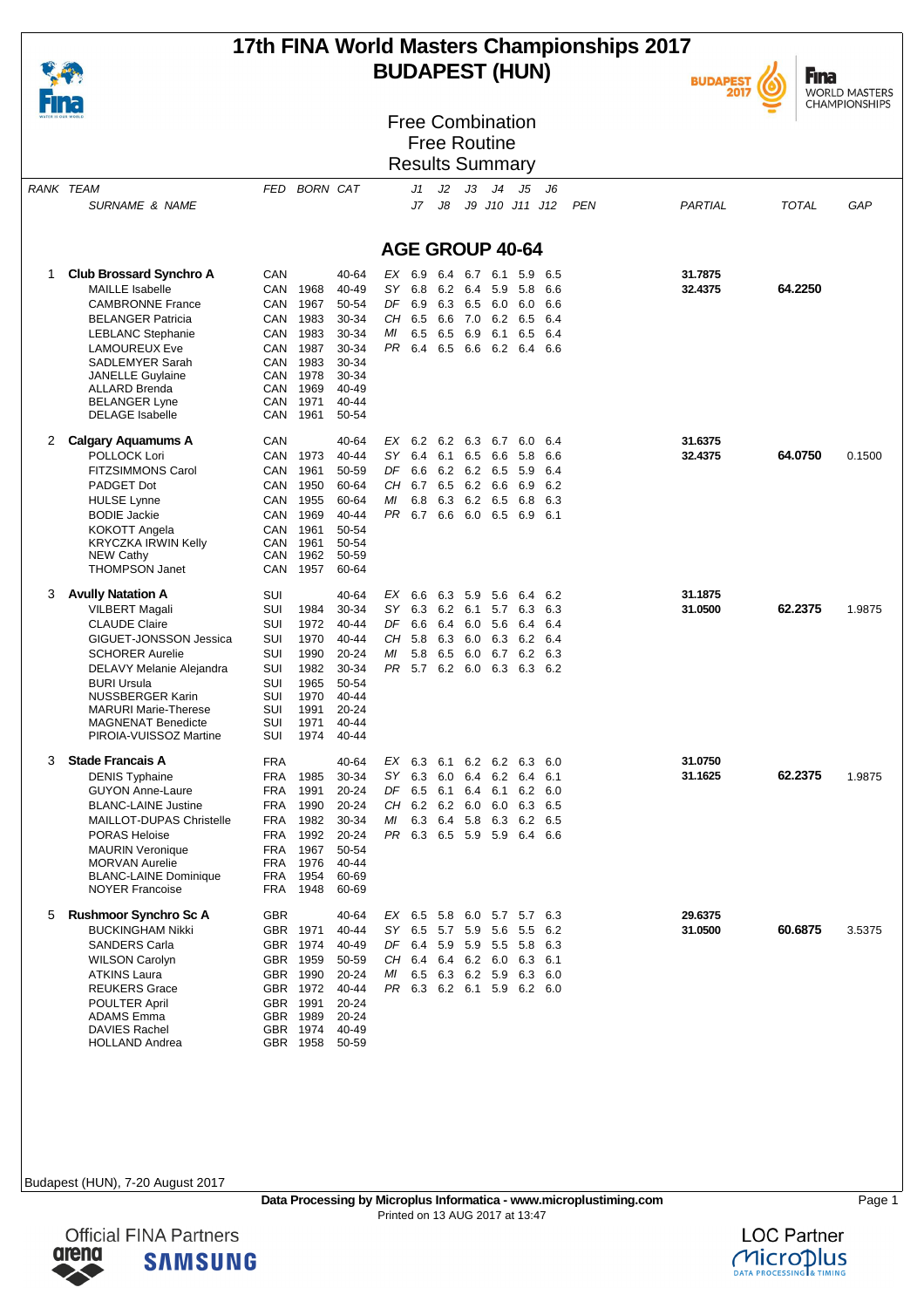|    | RANK TEAM                                            | FED        | <b>BORN CAT</b>      |                |          | J1         | J2                         | JЗ  | J4             | J5                         | J6          |            |         |              |         |
|----|------------------------------------------------------|------------|----------------------|----------------|----------|------------|----------------------------|-----|----------------|----------------------------|-------------|------------|---------|--------------|---------|
|    | SURNAME & NAME                                       |            |                      |                |          | J7         | J8                         |     |                | J9 J10 J11 J12             |             | <b>PEN</b> | PARTIAL | <b>TOTAL</b> | GAP     |
|    |                                                      |            |                      |                |          |            |                            |     |                |                            |             |            |         |              |         |
| 6  | Sakura Synchronized Sc A                             | JPN        |                      | 40-64          |          |            | EX 6.3 5.5 5.6 5.1 5.4     |     |                |                            | 5.3         |            | 26.9500 |              |         |
|    | <b>MOROTA Makiko</b>                                 | JPN        | 1952                 | 60-69          | SΥ       | 6.2        | 5.4                        | 5.7 | 5.0            | 5.4                        | 5.3         |            | 29.2250 | 56.1750      | 8.0500  |
|    | <b>MOGAMI</b> Ikue                                   | JPN        | 1954                 | 60-69          | DF       | 6.2 5.3    |                            | 5.5 | 5.0            | 5.2                        | 5.0         |            |         |              |         |
|    | <b>NAKAYAMA Satomi</b>                               | JPN        | 1950                 | 60-69          | CH       | 5.9        | 5.4                        |     | 5.5 6.3        | 5.7                        | 6.2         |            |         |              |         |
|    | <b>SARUTA Chikako</b>                                | JPN        | 1963                 | 50-59          | МI       |            | 6.2 5.1                    | 5.4 | 6.3            | 5.7                        | 6.2         |            |         |              |         |
|    | <b>TAKADA Yoko</b>                                   | JPN.       | 1955                 | 60-69          |          |            |                            |     |                | PR 6.1 5.5 5.4 6.2 5.8     | 6.0         |            |         |              |         |
|    | <b>SAKAMAKI Seiko</b><br><b>IWANO Mai</b>            | JPN<br>JPN | 1952<br>1974         | 60-64<br>40-49 |          |            |                            |     |                |                            |             |            |         |              |         |
| 7  | Mtv Urberach 1901 A                                  | <b>GER</b> |                      | 40-64          | EX       | 5.7        | 5.7 5.5                    |     | 5.3            | 5.6                        | 5.7         |            | 27.6750 |              |         |
|    | <b>MOOS Heide</b>                                    | <b>GER</b> | 1968                 | 40-44          | SY.      | 6.0        | 5.5                        | 5.4 | 5.3            | 5.6                        | 5.4         |            | 28.2625 | 55.9375      | 8.2875  |
|    | <b>FANTUR Anna</b>                                   | GER        | 1990                 | 20-24          | DF       | 5.7 5.9    |                            |     |                | 5.6 5.2 5.4                | 5.2         |            |         |              |         |
|    | <b>EDER Manuela</b>                                  | <b>GER</b> | 1972                 | 40-49          | CH       | 5.8        | 5.8                        | 6.0 | 5.7            | 5.3                        | 5.4         |            |         |              |         |
|    | DOMIJAN SCHWARZKOPF Ann GER                          |            | 1964                 | 50-54          | МI       | 6.0 5.8    |                            |     | 5.8 5.7        | 5.5                        | -5.2        |            |         |              |         |
|    | <b>TIETZ Susanne</b>                                 | <b>GER</b> | 1983                 | 30-34          | PR       | 5.9        | 5.9                        | 5.6 | 5.4            | 5.2                        | 5.2         |            |         |              |         |
| 8  | Unsyncables La Mirada A                              | USA        |                      | 40-64          | EX       | 5.8        | 5.4                        | 4.7 | 5.4            | 5.5                        | 5.6         |            | 27.1500 |              |         |
|    | <b>BEAN Lea</b>                                      | USA        | 1965                 | 50-59          | SY       | 5.5        | 5.3                        | 4.9 | 5.4            | 5.7                        | 5.4         |            | 27.6750 | 54.8250      | 9.4000  |
|    | <b>BAROSS Molly</b>                                  | USA        | 1948                 | 60-64          | DF       | 5.9        | 5.5                        | 4.8 | 5.2            | 5.5                        | 5.4         |            |         |              |         |
|    | <b>DORFMAN Wendy</b><br><b>LEDER Betsy Goldsmith</b> | USA<br>USA | 1946<br>1960         | 70-74<br>50-54 | CН<br>ΜI | 5.6<br>5.7 | 6.1<br>6.2                 | 5.0 | 5.4<br>5.0 5.6 | 5.4<br>- 5.4               | 5.6<br>5.7  |            |         |              |         |
|    | <b>CASSIDY Lee</b>                                   | <b>USA</b> | 1949                 | 60-69          | PR       | 5.7        | 5.8                        |     | 4.8 5.3        | 5.3                        | 6.0         |            |         |              |         |
|    | <b>SUBRAMANIAM Sylvia</b>                            | USA        | 1959                 | 50-54          |          |            |                            |     |                |                            |             |            |         |              |         |
|    | <b>CHAPMAN Kathy Fuhr</b>                            | USA        | 1943                 | 70-74          |          |            |                            |     |                |                            |             |            |         |              |         |
|    | <b>BECKWITH Vickie</b>                               | USA        | 1952                 | 60-69          |          |            |                            |     |                |                            |             |            |         |              |         |
|    | <b>CRAWFORD Lori Beth</b><br><b>ABBENE Ellen</b>     | USA<br>USA | 1977<br>1956         | 40-49<br>60-64 |          |            |                            |     |                |                            |             |            |         |              |         |
|    | <b>SAUNDERS Tamar</b>                                | USA        | 1986                 | 30-34          |          |            |                            |     |                |                            |             |            |         |              |         |
|    | <b>NESBITT Sue</b>                                   | USA        | 1954                 | 60-69          |          |            |                            |     |                |                            |             |            |         |              |         |
| 9  | <b>Toulouse Nat Synchro A</b>                        | FRA        |                      | 40-64          | EX       | 5.9        | 4.9                        | 5.3 | 5.8            | 5.6                        | 5.8         |            | 28.0875 |              |         |
|    | <b>MORTIE Muriel</b>                                 | FRA        | 1964                 | 50-54          | SY       | 5.8        | 4.6                        |     |                | 5.4 5.7 5.6                | 5.9         |            | 26.4375 | 54.5250      | 9.7000  |
|    | DAVIDOU Nathalie                                     | FRA        | 1973                 | 40-44          | DF       | 5.7        | 4.7                        | 5.3 | 6.0            | 5.7                        | 5.7         |            |         |              |         |
|    | <b>DURIEU Jennifer</b>                               | <b>FRA</b> | 1987                 | 30-34          | CН<br>ΜI | 5.4        | 5.5                        | 5.1 | 6.4            | 5.4                        | 5.1         |            |         |              |         |
|    | <b>DUCROQUET Aurelia</b><br>LOPEZ Isabelle           | FRA<br>FRA | 1988<br>1977         | 20-24<br>40-44 | PR.      | 5.3        | 5.1<br>5.3 5.4 4.8 6.1 5.5 | 4.9 | 6.1            | 5.4                        | 4.8<br>-5.0 |            |         |              |         |
|    | <b>ORBAN Christine</b>                               | FRA        | 1966                 | 50-54          |          |            |                            |     |                |                            |             |            |         |              |         |
|    | <b>AVERSENQ Sophie Lucie</b>                         | FRA        | 1988                 | 20-24          |          |            |                            |     |                |                            |             |            |         |              |         |
|    | <b>BAILLE Francoise</b>                              | FRA        | 1959                 | 50-54          |          |            |                            |     |                |                            |             |            |         |              |         |
|    | <b>CASTILLON Beatrice</b><br><b>FABRE Amandine</b>   | FRA<br>FRA | 1961<br>1984         | 50-54<br>30-34 |          |            |                            |     |                |                            |             |            |         |              |         |
|    | <b>HERY Elodie</b>                                   | FRA        | 1982                 | 30-34          |          |            |                            |     |                |                            |             |            |         |              |         |
| 10 | <b>Rugby Sc A</b>                                    | <b>GBR</b> |                      | 40-64          |          |            |                            |     |                | EX 4.7 4.9 4.0 5.2 5.1     | 5.2         |            | 24.5750 |              |         |
|    | <b>WILLIAMS Joyce</b>                                |            | GBR 1961             | 50-54          | SY 4.6   |            | 4.8                        |     |                | 3.9 5.0 4.9                | 5.3         |            | 25.5500 | 50.1250      | 14.1000 |
|    | <b>RIDLER Kay</b>                                    |            | GBR 1963             | 50-54          |          | DF 4.7 5.0 |                            |     | 3.9 5.2 5.4    |                            | 4.8         |            |         |              |         |
|    | <b>ANDREW Diana</b>                                  |            | GBR 1992             | 20-24          | CH       |            | $5.3\quad 5.0$             |     |                | 4.7 5.3 5.5                | 4.9         |            |         |              |         |
|    | RICHARDSON Alison Gail                               |            | GBR 1964             | 50-54          | МI       |            |                            |     |                | 5.4 5.0 4.8 5.1 5.4 4.6    |             |            |         |              |         |
|    | <b>BOWLER-SMITH Julie</b><br>MEDGETT Zoe             |            | GBR 1972<br>GBR 1969 | 40-44<br>40-44 |          |            |                            |     |                | PR 5.5 5.3 4.7 5.0 5.5 4.7 |             |            |         |              |         |
| 11 | Simklubben Taby Synchro                              | SWE        |                      | 40-64          |          |            |                            |     |                | EX 4.8 4.8 4.3 4.6 5.3 5.1 |             |            | 23.6750 |              |         |
|    | <b>LUNDBECK Lisa</b>                                 |            | SWE 1969             | 40-44          |          |            |                            |     |                | SY 4.5 4.7 4.5 4.5 5.3     | 4.9         |            | 23.7625 | 47.4375      | 16.7875 |
|    | LINDGARDE Anna                                       |            | SWE 1968             | 40-44          |          |            |                            |     |                | DF 5.0 4.6 4.2 4.4 5.3     | 4.8         |            |         |              |         |
|    | <b>EMLING Moa</b>                                    |            | SWE 1974             | 40-44          |          |            | CH 4.9 4.7 4.4 4.8 4.9     |     |                |                            | 4.3         |            |         |              |         |
|    | ANDRONOVA Natalia                                    |            | SWE 1965             | 50-54          | ΜI       |            |                            |     |                | 5.0 4.8 4.8 4.5 5.0        | 4.5         |            |         |              |         |
|    | <b>SPARR Marie</b>                                   |            | SWE 1957             | 60-64          |          |            |                            |     |                | PR 5.0 5.2 4.5 4.6 5.1 4.7 |             |            |         |              |         |
|    | <b>BILLING Anna-Lena</b>                             |            | SWE 1966             | 50-54          |          |            |                            |     |                |                            |             |            |         |              |         |





**Official FINA Partners SAMSUNG**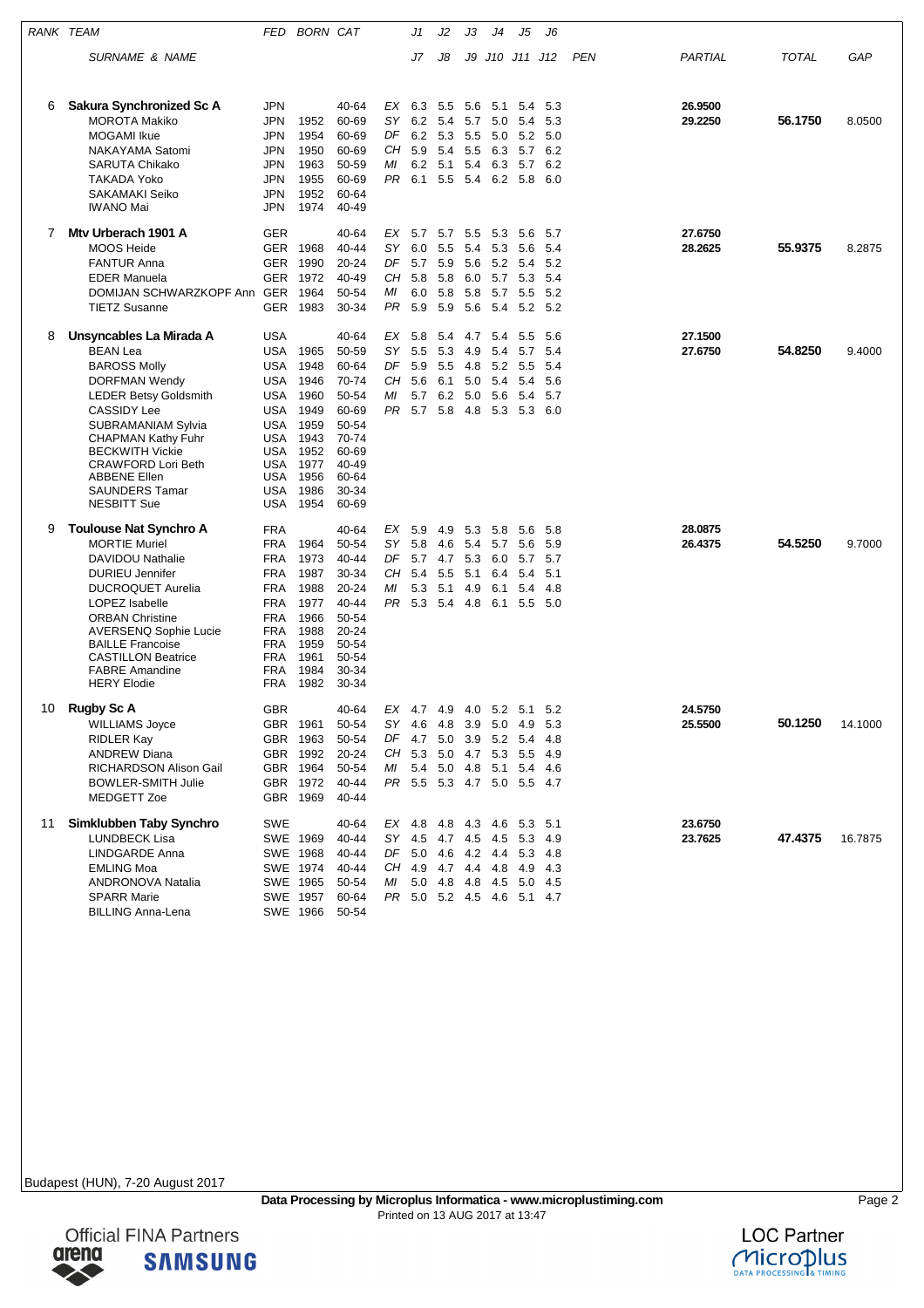

## **17th FINA World Masters Championships 2017 BUDAPEST (HUN)**



**Fina** WORLD MASTERS<br>CHAMPIONSHIPS

| <b>Free Combination</b> |
|-------------------------|
| <b>Free Routine</b>     |

#### Results Summary

| RANK TEAM |                                                  |            | FED BORN CAT |                |          | J1     | J2                         | JЗ      | J4             | J5          |     | J6      |            |         |              |        |
|-----------|--------------------------------------------------|------------|--------------|----------------|----------|--------|----------------------------|---------|----------------|-------------|-----|---------|------------|---------|--------------|--------|
|           | <b>SURNAME &amp; NAME</b>                        |            |              |                |          | J7     | J8                         |         | J9 J10 J11 J12 |             |     |         | <b>PEN</b> | PARTIAL | <b>TOTAL</b> | GAP    |
|           |                                                  |            |              |                |          |        |                            |         |                |             |     |         |            |         |              |        |
|           |                                                  |            |              |                |          |        |                            |         |                |             |     |         |            |         |              |        |
|           | <b>AGE GROUP 25-39</b>                           |            |              |                |          |        |                            |         |                |             |     |         |            |         |              |        |
|           |                                                  |            |              |                |          |        |                            |         |                |             |     |         |            |         |              |        |
| 1         | <b>Bvsc-Zuglo A</b>                              | <b>HUN</b> |              | 25-39          |          |        | EX 7.2 7.5 7.5             |         |                | 8.1 7.6 7.6 |     |         |            | 37.4500 |              |        |
|           | <b>OKROS Anna</b>                                | <b>HUN</b> | 1981         | 30-34          |          |        | SY 7.0 7.5 7.4             |         |                | 7.9 7.3 7.5 |     |         |            | 37.1625 | 74.6125      |        |
|           | <b>MARSCHALKO Petra</b>                          | <b>HUN</b> | 1979         | 30-39          | DF       | 7.0    | 7.6                        | 7.5     | 7.8            | 7.3         |     | 7.5     |            |         |              |        |
|           | <b>KOVACS Dorottya</b>                           | HUN        | 1990         | 20-24          | CH 7.1   |        |                            | 7.4 7.6 | 7.6            |             |     | 7.3 7.5 |            |         |              |        |
|           | <b>HALO Lili</b>                                 | <b>HUN</b> | 1983         | 30-34          | ΜI       | 7.0    | 7.4                        | 7.5     | 7.6            |             |     | 7.2 7.4 |            |         |              |        |
|           | <b>STUMPF Kata</b>                               | <b>HUN</b> | 1989         | 20-24          |          |        | PR 7.2 7.5 7.7 7.7 7.3 7.4 |         |                |             |     |         |            |         |              |        |
|           | <b>KISS Julia</b>                                | HUN        | 1989         | $20 - 24$      |          |        |                            |         |                |             |     |         |            |         |              |        |
|           | <b>SZALE Katalin</b><br>ARANYOSSY-NAGY Zsofia    | HUN<br>HUN | 1976<br>1984 | 40-49<br>30-34 |          |        |                            |         |                |             |     |         |            |         |              |        |
|           | GIESZERNE GYORI Juli                             | HUN        | 1988         | 20-24          |          |        |                            |         |                |             |     |         |            |         |              |        |
|           | AMBRUS Reka                                      | <b>HUN</b> | 1991         | 20-24          |          |        |                            |         |                |             |     |         |            |         |              |        |
|           |                                                  |            |              |                |          |        |                            |         |                |             |     |         |            |         |              |        |
| 2         | Tj Tesla Brno A                                  | CZE        |              | 25-39          |          | EX 7.4 | 7.2 7.4 7.7 7.2 7.1        |         |                |             |     |         |            | 36.2750 |              |        |
|           | <b>HRDLICKOVA Tereza</b>                         | CZE        | 1989         | 20-24          | SY 7.4   |        |                            | 6.8 7.2 | 7.9            | 7.0         |     | 7.3     |            | 36.0000 | 72.2750      | 2.3375 |
|           | <b>HRBACOVA Tereza</b>                           | <b>CZE</b> | 1988         | $20 - 24$      | DF       | 7.5    | 7.0                        | 7.2     | 7.8            | 7.0         |     | 7.2     |            |         |              |        |
|           | <b>HRUBA Denisa</b>                              | CZE        | 1989         | 25-29          | $CH$ 7.1 |        |                            | 7.5 7.2 | 7.0            |             |     | 7.4 7.2 |            |         |              |        |
|           | <b>BURDOVA Eva</b>                               | CZE        | 1991         | 20-24          | МI       | 7.2    | 7.4                        | 7.1     | 7.1            | 7.3         |     | 7.1     |            |         |              |        |
|           | <b>ILKOVA Tereza</b>                             | <b>CZE</b> | 1990         | 20-24          |          |        | PR 7.1 7.3 7.0 7.2 7.3 7.1 |         |                |             |     |         |            |         |              |        |
|           | <b>TOBIASOVA Martina</b>                         | CZE        | 1987         | 30-34          |          |        |                            |         |                |             |     |         |            |         |              |        |
|           | SENDLEROVA Alice                                 | <b>CZE</b> | 1991         | $20 - 24$      |          |        |                            |         |                |             |     |         |            |         |              |        |
|           | KOHUTKOVA Romana                                 | <b>CZE</b> | 1989         | 20-24          |          |        |                            |         |                |             |     |         |            |         |              |        |
|           | <b>KINCOVA Daniela</b>                           | CZE        | 1989         | $20 - 24$      |          |        |                            |         |                |             |     |         |            |         |              |        |
|           | SATURKOVA Petra                                  | CZE        | 1987         | 30-34          |          |        |                            |         |                |             |     |         |            |         |              |        |
| 3         | <b>Morges-Natation A</b>                         | SUI        |              | 25-39          |          |        | EX 7.5 7.1 7.1 7.1 7.0 7.2 |         |                |             |     |         |            | 35.5125 |              |        |
|           | <b>BELLINA Aude</b>                              | SUI        | 1989         | 20-24          | SY 7.4   |        |                            | 6.8 7.0 | 6.8            | 7.1         |     | 7.3     |            | 35.6250 | 71.1375      | 3.4750 |
|           | LUONGO Deborah                                   | SUI        | 1992         | 20-24          | DF 7.7   |        | 7.1 7.0                    |         | 7.0            | 6.6         |     | 7.4     |            |         |              |        |
|           | NICOD Pamela                                     | SUI        | 1988         | $20 - 24$      |          |        | CH 6.7 7.2 7.4             |         |                | 7.2 7.2 7.0 |     |         |            |         |              |        |
|           | <b>VIRET Charlotte</b>                           | SUI        | 1987         | 30-34          | МI       | 6.8    | 7.2 7.3                    |         | 7.2            | 7.3         |     | 6.9     |            |         |              |        |
|           | <b>BROWN Carolyn</b>                             | SUI        | 1988         | 20-24          |          |        | PR 6.8 7.1 7.1 7.1 7.1 6.8 |         |                |             |     |         |            |         |              |        |
|           | <b>GABRIEL Rebecca</b>                           | SUI        | 1989         | $20 - 24$      |          |        |                            |         |                |             |     |         |            |         |              |        |
|           | SAVORETTI Laurena                                | SUI        | 1990         | 20-24          |          |        |                            |         |                |             |     |         |            |         |              |        |
|           | GABEREL Joy                                      | SUI        | 1989         | $20 - 24$      |          |        |                            |         |                |             |     |         |            |         |              |        |
|           | <b>ERNE Sabrina</b>                              | SUI        | 1985         | 30-34          |          |        |                            |         |                |             |     |         |            |         |              |        |
|           | <b>SCHEURER THOMPSON Valeri</b>                  | SUI        | 1986         | 30-34          |          |        |                            |         |                |             |     |         |            |         |              |        |
|           |                                                  |            |              |                |          |        |                            |         |                |             |     |         |            |         |              |        |
| 4         | Les Mouettes De Paris A                          | <b>FRA</b> |              | 25-39          |          |        | EX 6.7 6.8 7.2 6.9 7.0 7.0 |         |                |             |     |         |            | 34.2875 |              |        |
|           | <b>CELINE Quilan</b>                             | <b>FRA</b> | 1985         | 30-34          |          | SY 6.5 |                            | 6.7 6.8 | 7.0            | 6.9         |     | 6.8     |            | 34.5250 | 68.8125      | 5.8000 |
|           | <b>BOUTROS Magda</b>                             | <b>FRA</b> | 1986         | 30-34          | DF       | 6.9    | 6.8                        | 7.1     | 6.9            |             | 6.7 | 6.7     |            |         |              |        |
|           | <b>ROLLAND Cecile</b>                            | FRA        | 1976         | 40-44          |          | CH 6.4 | 7.0 7.1                    |         | 7.1            | 7.0         |     | 6.7     |            |         |              |        |
|           | <b>BEGUIER Charlotte</b>                         | <b>FRA</b> | 1991         | $20 - 24$      | ΜI       | 6.5    | 6.9                        | 7.0     | 7.3            | 6.9         |     | 6.6     |            |         |              |        |
|           | <b>GRANDCOLAS Charlotte</b>                      | <b>FRA</b> | 1990         | 20-24          |          |        | PR 6.5 7.0 7.2 7.0         |         |                |             |     | 6.8 6.7 |            |         |              |        |
|           | <b>PREVOT Anais</b>                              | <b>FRA</b> | 1987         | 30-34          |          |        |                            |         |                |             |     |         |            |         |              |        |
|           | <b>RIVAUD Orianne</b><br><b>SABATHIER Marion</b> | FRA<br>FRA | 1989<br>1986 | 20-24<br>30-34 |          |        |                            |         |                |             |     |         |            |         |              |        |
|           |                                                  |            |              |                |          |        |                            |         |                |             |     |         |            |         |              |        |
| 5         | <b>CA De L'Est De Montreal</b>                   | CAN        |              | 25-39          |          |        | EX 6.8 6.9 6.8 7.0 6.8 6.8 |         |                |             |     |         |            | 34.0875 |              |        |
|           | <b>ARSENEAU Annie</b>                            | CAN        | 1982         | 30-34          |          |        | SY 6.4 6.8 6.9 6.8         |         |                | 7.1         |     | 6.7     |            | 34.3625 | 68.4500      | 6.1625 |
|           | <b>CASTONGUAY Veronique</b>                      | CAN        | 1983         | 30-34          |          |        | DF 6.7 6.8 6.9 6.8 6.8 7.0 |         |                |             |     |         |            |         |              |        |
|           | <b>TASCHEREAU Marie-Stefani</b>                  | CAN        | 1976         | 40-44          |          |        | CH 6.7 7.3 7.5 6.7 6.3 6.8 |         |                |             |     |         |            |         |              |        |
|           | <b>BELANGER Annie</b>                            | CAN        | 1986         | 30-34          | МI       |        | 6.6 7.3 7.3 6.8 6.3 6.9    |         |                |             |     |         |            |         |              |        |
|           | <b>BEAUDET Dominique</b>                         |            | CAN 1975     | 40-44          |          |        | PR 6.7 7.2 7.5 6.7 6.2 6.7 |         |                |             |     |         |            |         |              |        |
|           | <b>MENARD Virginie</b>                           | CAN        | 1992         | 20-24          |          |        |                            |         |                |             |     |         |            |         |              |        |
|           | <b>MATHIEU Sandra</b>                            |            | CAN 1977     | 40-49          |          |        |                            |         |                |             |     |         |            |         |              |        |
|           | <b>LASNIER Valerie</b>                           |            | CAN 1990     | 20-24          |          |        |                            |         |                |             |     |         |            |         |              |        |

Budapest (HUN), 7-20 August 2017

arena

**Official FINA Partners** 

**SAMSUNG** 



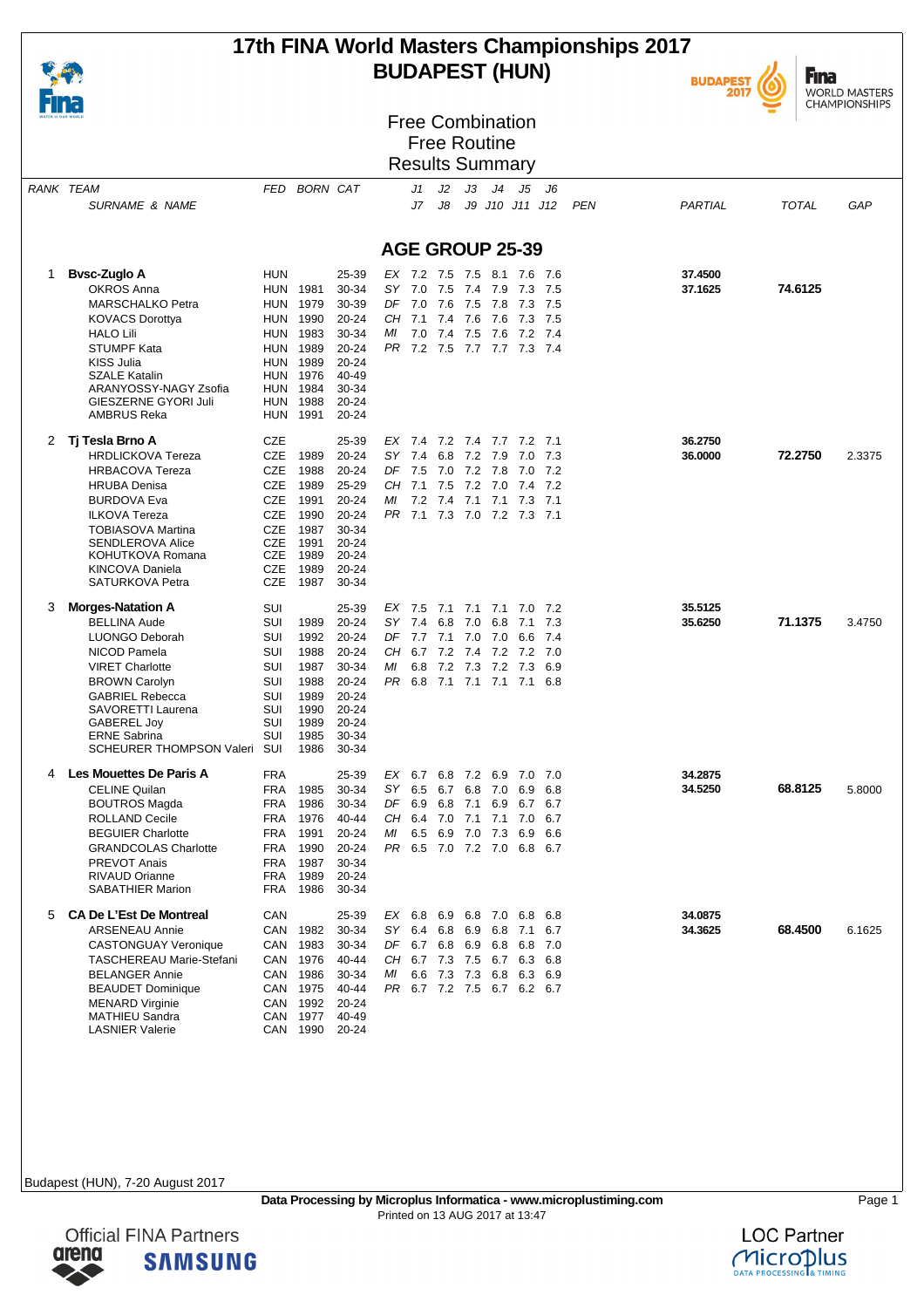| RANK TEAM |                                                                                                                                                                                                                                                                                                                      | FED                                                                                                          | <b>BORN CAT</b>                                                                                  |                                                                                                                   |                                      | J1                                     | J2                                                                | JЗ                                  | J4                                                    | J5                                                                                               | J6                                     |     |                    |              |         |
|-----------|----------------------------------------------------------------------------------------------------------------------------------------------------------------------------------------------------------------------------------------------------------------------------------------------------------------------|--------------------------------------------------------------------------------------------------------------|--------------------------------------------------------------------------------------------------|-------------------------------------------------------------------------------------------------------------------|--------------------------------------|----------------------------------------|-------------------------------------------------------------------|-------------------------------------|-------------------------------------------------------|--------------------------------------------------------------------------------------------------|----------------------------------------|-----|--------------------|--------------|---------|
|           | SURNAME & NAME                                                                                                                                                                                                                                                                                                       |                                                                                                              |                                                                                                  |                                                                                                                   |                                      | J7                                     | J8                                                                | J9                                  |                                                       | J10 J11 J12                                                                                      |                                        | PEN | PARTIAL            | <b>TOTAL</b> | GAP     |
| 6         | <b>Belvarosi Honved A</b><br><b>FALKAY Reka</b><br><b>BIHARI Sara</b><br><b>TEMESI Szandra</b><br><b>FELFOLDI Andrea</b><br><b>FARAGA Szilvia</b><br><b>KEREKES Alexandra</b><br><b>KRAPFEL Aniko</b><br><b>VERES Agnes</b><br>BENKO Orsolya Zsuzsanna<br><b>OLAH Marianna</b><br>HANCZAR Jazmin                     | <b>HUN</b><br><b>HUN</b><br>HUN<br>HUN<br>HUN<br>HUN<br>HUN<br>HUN<br>HUN<br><b>HUN</b><br>HUN<br><b>HUN</b> | 1979<br>1986<br>1986<br>1986<br>1984<br>1990<br>1986<br>1990<br>1979<br>1985<br>1989             | 25-39<br>30-34<br>30-34<br>30-34<br>30-34<br>30-34<br>20-24<br>30-34<br>20-24<br>30-34<br>30-34<br>25-29          | EX<br>SΥ<br>DF<br>CН<br>МI<br>PR 6.6 | 6.9<br>6.8<br>6.6<br>6.5<br>6.6        | 6.4<br>6.4<br>6.5<br>6.7<br>6.6<br>6.7 6.8 6.6                    | 7.2 7.3<br>7.0<br>6.9<br>6.9<br>6.8 | 7.4<br>7.3<br>6.6<br>6.5                              | 6.3<br>6.3<br>6.4<br>6.4<br>6.5<br>6.6                                                           | 6.6<br>7.0<br>7.2<br>6.9<br>6.8<br>6.8 |     | 33.9500<br>33.3000 | 67.2500      | 7.3625  |
| 7         | Unsyncables La Mirada A<br>NA Julie<br><b>ARBAS Alia</b><br>ARBAS Audra<br><b>BECKWITH Jenni</b><br><b>HERRINGTON Jenny</b><br><b>BROOKS Ymajahi</b><br><b>BUTERA Christiana Dodd</b><br><b>REDAELLI Rose Anne</b><br><b>WOODS Mary Lou</b><br><b>McKAY Catherine Paige</b><br>ROSOLOWSKI Karen<br>FERNANDEZ Jocelyn | <b>USA</b><br><b>USA</b><br>USA<br>USA<br><b>USA</b><br>USA<br>USA<br>USA<br>USA<br>USA<br>USA<br>USA<br>USA | 1988<br>1980<br>1984<br>1988<br>1972<br>1979<br>1990<br>1985<br>1959<br>1974<br>1960<br>1968     | 25-39<br>20-24<br>30-34<br>30-34<br>20-24<br>40-49<br>30-34<br>20-24<br>30-34<br>50-59<br>40-44<br>50-59<br>40-44 | EX<br>SY<br>DF<br>CH<br>МI<br>PR.    | 6.6<br>6.3<br>6.5<br>6.9<br>6.8<br>6.7 | 62 73<br>6.1<br>6.0<br>7.1<br>6.9<br>6.8                          | 7.1<br>7.0<br>6.8<br>6.7<br>6.9     | 6.5<br>6.4<br>6.3<br>6.7<br>6.6<br>6.5                | 6.7<br>7.0<br>6.6<br>7.2<br>7.1<br>7.2                                                           | 6.5<br>6.7<br>6.8<br>6.9<br>6.5<br>6.5 |     | 32.8750<br>34.1625 | 67.0375      | 7.5750  |
| 8         | Marseille Dolfin A<br><b>FRISON-RAMARD Alexia</b><br><b>MESEGUER Virginie</b><br>DAVID Coline<br><b>LEYDET Mae Nina</b><br><b>PAOLI Clara</b><br><b>DUBUS Justine</b><br><b>STEPHAN Camille</b><br><b>HUET Marie</b><br><b>GIL Laurine</b><br><b>GREGORI Emilie</b>                                                  | <b>FRA</b><br><b>FRA</b><br>FRA<br>FRA<br><b>FRA</b><br><b>FRA</b><br>FRA<br><b>FRA</b><br>FRA<br>FRA<br>FRA | 1989<br>1988<br>1987<br>1991<br>1988<br>1991<br>1985<br>1987<br>1990<br>1990                     | 25-39<br>$20 - 24$<br>20-24<br>30-34<br>$20 - 24$<br>20-24<br>20-24<br>30-34<br>30-34<br>20-24<br>20-24           | EX<br>SΥ<br>DF<br>CН<br>ΜI<br>PR 6.6 | 6.5<br>6.3<br>6.3<br>6.6<br>6.7        | 6.4<br>6.3<br>6.5<br>7.1<br>7.1<br>7.2 6.9                        | 6.9<br>6.8<br>7.0<br>6.9<br>7.0     | 6.7<br>6.6<br>6.7<br>6.9<br>6.7<br>6.6                | 6.5<br>6.0<br>6.5<br>7.1<br>7.2<br>7.1                                                           | 6.3<br>6.2<br>6.5<br>6.4<br>6.4<br>6.3 |     | 32.4000<br>34.3000 | 66.7000      | 7.9125  |
| 9         | Seymour Synchro Swim A<br><b>ESCHER Giulia</b><br><b>MAUPATE Margaux</b><br><b>VANCE CUTHBERT Aisha</b><br><b>WINTER Elizabeth</b><br>SEMPLE Kendra<br><b>ZENG Yixin</b><br>de SMET Hannah<br><b>REDMOND Vanessa</b><br><b>TODD Alex</b><br>JEDRZYCHOWSKA Agata<br>RUKAZENKOVA-CLEVERLY Nat GBR 1986                 | <b>GBR</b><br>GBR<br>GBR<br>GBR<br>GBR<br><b>GBR</b>                                                         | 1991<br>1990<br>1987<br>GBR 1983<br>1986<br>GBR 1990<br>1984<br>GBR 1982<br>GBR 1988<br>GBR 1991 | 25-39<br>25-29<br>20-24<br>30-34<br>30-39<br>30-34<br>25-29<br>30-34<br>30-34<br>20-24<br>20-24<br>30-39          | EX<br>SY<br>DF<br>CН<br>ΜI           | 6.7<br>6.2<br>6.5<br>7.0<br>6.9        | 6.4 7.0<br>6.3<br>6.4<br>6.4<br>6.5 7.0 6.7<br>PR 7.0 6.6 7.2 6.8 | 7.0<br>6.8<br>7.1                   | 6.8<br>6.6<br>6.5<br>6.8                              | 6.6<br>6.0<br>6.5<br>6.4<br>6.5 6.5<br>6.4 6.4                                                   | 6.3<br>6.2<br>5.9<br>6.6               |     | 32.4500<br>33.4250 | 65.8750      | 8.7375  |
| 10        | <b>Toulouse Nat Synchro A</b><br><b>SEPTEMBRE Charlotte</b><br><b>LAVABRE</b> Typhaine<br><b>MORTIE Claire</b><br>de CONINCK Aude<br><b>CALSINA Claire</b><br>de HARO Leila<br><b>LEGRAND Emmeline</b><br><b>CORBIERE Fiona</b><br><b>DELISLE Line</b><br><b>FAYARD Mylene</b>                                       | <b>FRA</b><br>FRA<br><b>FRA</b><br>FRA<br>FRA<br>FRA<br><b>FRA</b><br>FRA<br>FRA<br><b>FRA</b><br>FRA        | 1990<br>1990<br>1990<br>1986<br>1991<br>1988<br>1991<br>1988<br>1987<br>1992                     | 25-39<br>20-24<br>20-24<br>20-24<br>30-34<br>20-24<br>20-24<br>$20 - 24$<br>20-24<br>30-34<br>20-24               | SΥ<br>DF 6.8<br>МI                   | 6.5<br>CH 6.5 7.0<br>6.4               | 6.3<br>6.4<br>7.0                                                 |                                     | $6.0\quad 6.4\quad 6.1$<br>6.0 6.3 6.3<br>6.8 6.5 6.5 | EX 6.8 6.5 6.1 6.3 6.5 6.4<br>6.7 6.4 6.4<br>PR 6.4 7.1 6.7 6.4 6.2 6.4                          | 6.2<br>6.0<br>6.5<br>6.5               |     | 31.6000<br>32.6625 | 64.2625      | 10.3500 |
| 11        | <b>Stade Francais A</b><br><b>PEREZ Marion</b><br><b>ANTONIN GENTIL Emmanuell</b><br><b>GONIN Pauline Marie</b><br><b>CAYEUX</b> Isabelle<br><b>UNG Diana</b><br><b>SEGUY Elsa</b><br><b>CHAUDRON Alizee</b><br><b>CASTAING Amandine Marie-</b><br><b>MATTHEY Orlane</b>                                             | <b>FRA</b><br>FRA<br>FRA<br>FRA<br>FRA<br>FRA<br><b>FRA</b><br>FRA<br>FRA<br>FRA                             | 1984<br>1986<br>1989<br>1970<br>1988<br>1985<br>1991<br>1986<br>1990                             | 25-39<br>30-34<br>30-34<br>25-29<br>40-44<br>20-24<br>30-34<br>20-24<br>30-34<br>20-24                            | SY<br>МI                             | 6.2 5.9<br>6.5                         | CH 6.4 6.2 6.2 6.3 6.0<br>6.2 6.1 6.3                             | 6.1 6.5                             |                                                       | EX 6.5 6.1 6.0 6.4 6.1<br>5.8<br>DF 6.4 6.3 5.8 6.3 6.2 6.1<br>6.1<br>PR 6.3 6.3 6.0 6.1 6.0 6.1 | 6.0<br>6.2<br>6.2<br>6.2               |     | 30.7875<br>30.9875 | 61.7750      | 12.8375 |